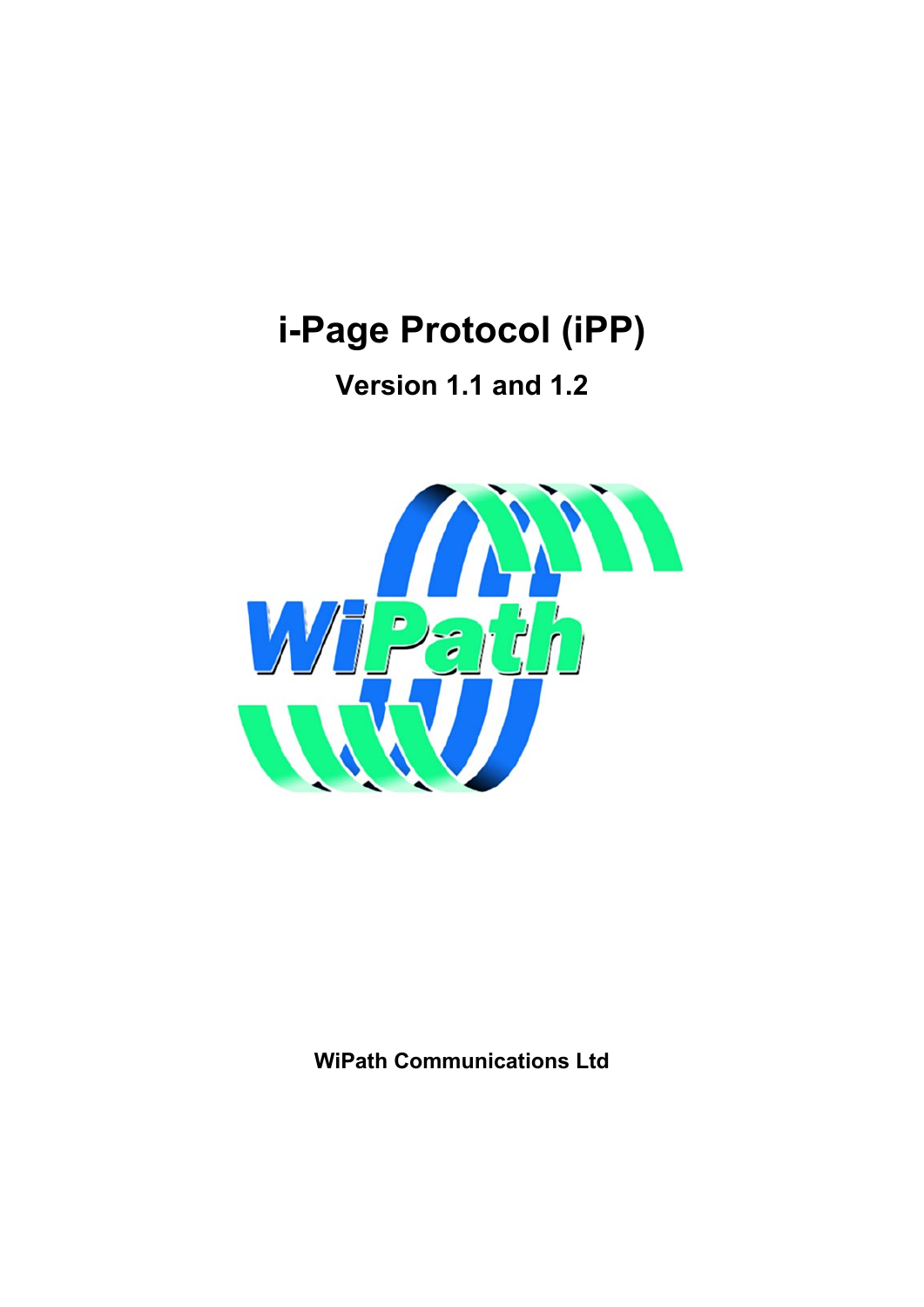## **Contents at a Glance**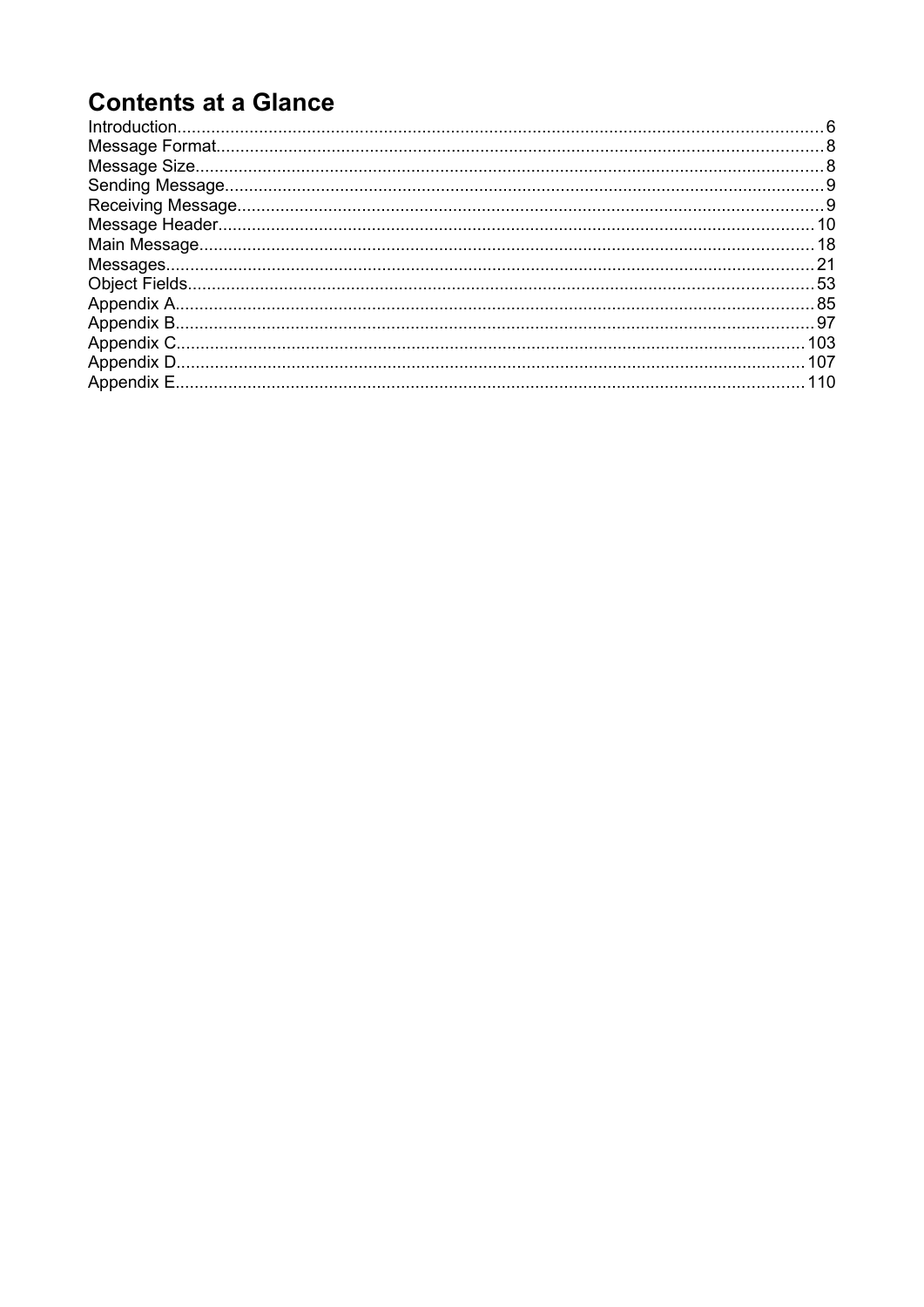## **Table of Contents**

| Connection Status<br>. |  |
|------------------------|--|
|                        |  |
|                        |  |
|                        |  |
|                        |  |
|                        |  |
|                        |  |
|                        |  |
|                        |  |
|                        |  |
|                        |  |
|                        |  |
|                        |  |
|                        |  |
|                        |  |
|                        |  |
|                        |  |
|                        |  |
|                        |  |
|                        |  |
|                        |  |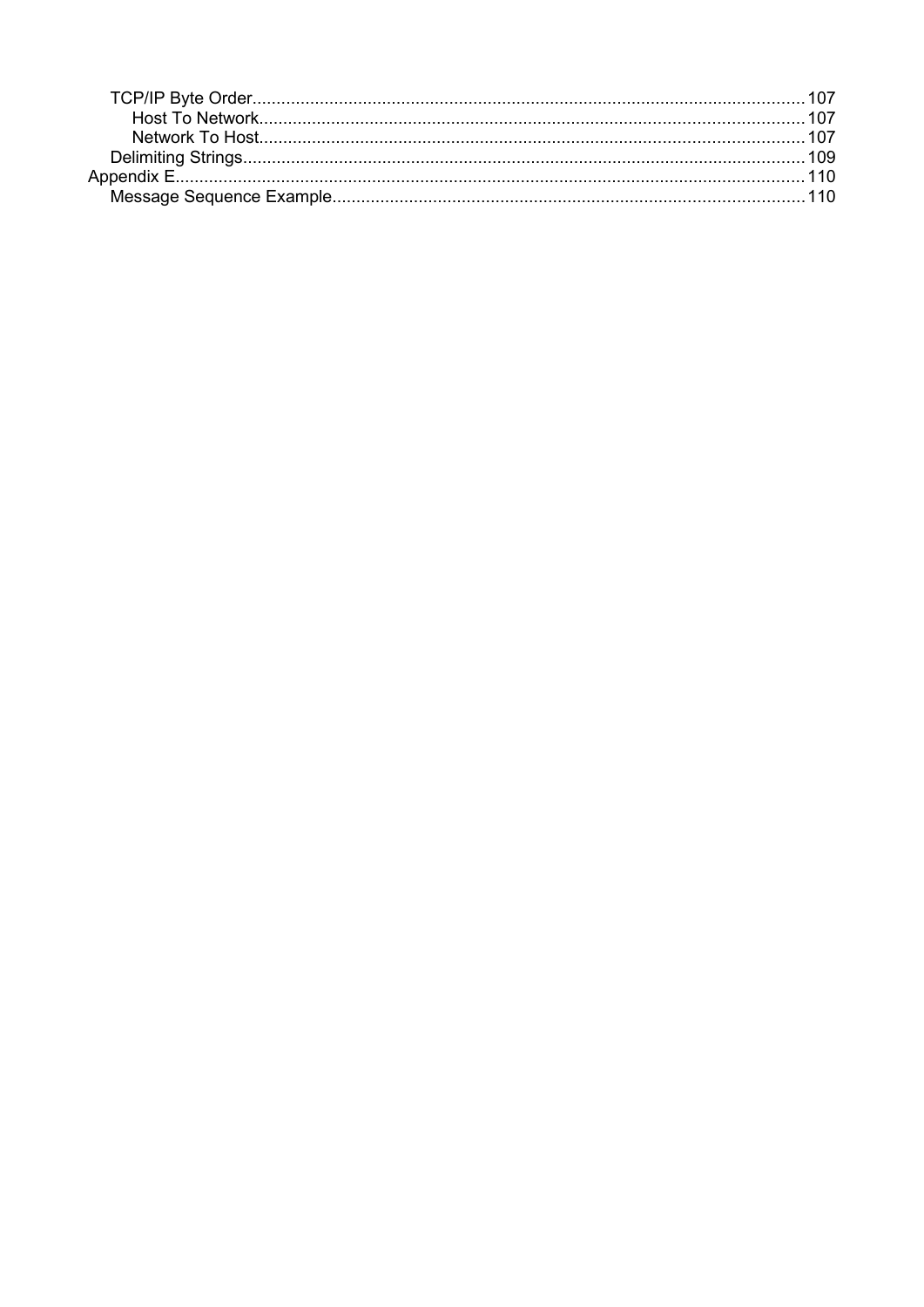# <span id="page-5-0"></span>**Introduction**

## <span id="page-5-4"></span>**i-Page**

### **Message Dispatch Software for Paging and Text Messaging**

i-Page is a communications software for the dispatching of text or SMS messages to a variety of wireless messaging devices. It is primarily designed for networked client/server operations.

i-Page utilizes TCP/IP and COM communications between the server and clients, enabling clients on a local and/or wide area network to send messages to pagers and other text capable wireless devices such as cellular phones, MDTs, etc.

## <span id="page-5-3"></span>**i-Page Server**

The i-Page Server software is located on a centralized PC with access to the carriers to which it is to communicate. The server may have any number of carriers of various protocols and communications mediums and which may be local or remote (see Communications protocols).

Every user must have an account created on the server to be able to access the server. Levels of access are controlled by the users' rights, set by the system administrator.

Once they have an account, every user can create their own list of contacts and message templates. They can also create their own contact groups to allow them to send a single message to multiple contacts in one hit. The group can consist of contacts of different types connected to different carriers.

The system administrator can create contacts, contact groups and message templates that are visible to all accounts. The user can use those objects in the same way as their own, but they cannot edit or delete them.

All contacts, contact groups and message templates are stored on the server.

The server provides COM, TCP/IP file and web connection to enable clients to communicate with it. The user on the client can select a connection type suitable to them.

## <span id="page-5-2"></span>**i-Page Client**

i-Page Client is loaded on to each PC that requires the ability to send messages. Clients may be located anywhere on the LAN or WAN with normal access to the server. To access the server the client must complete the log on procedure. If the authentication is successful the server sends to the client all application and account settings and all the message objects (contacts, contact groups, message templates, schedules, reports) that are associated with that account.

## <span id="page-5-1"></span>**Protocol**

i-Page Client/Server Protocol (**iPP**) defines a network communication between the i-Page Server and any type of i-Page client application.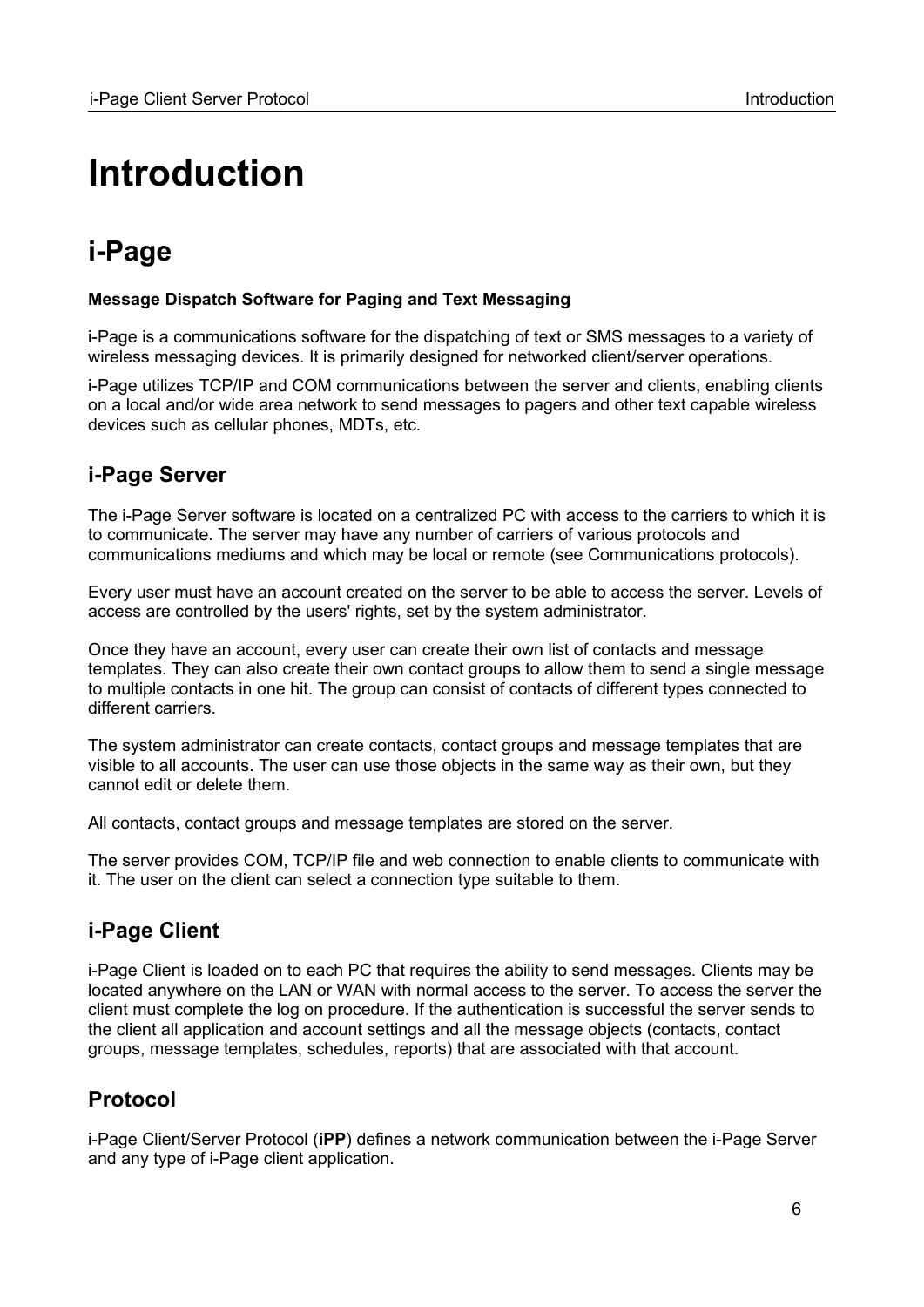It is an application level protocol that runs over TCP/IP and defines the functions to be performed by the protocol and the program that implements it.

iPP uses TCP as its transport protocol and IP as its network (routing) protocol.

### *Protocol Stack*

| <b>Application Layer</b> | iPP                              |
|--------------------------|----------------------------------|
| Transport Layer          | <b>TCP</b>                       |
| Network Layer            | IP                               |
| Data-link Layer          | device driver and interface card |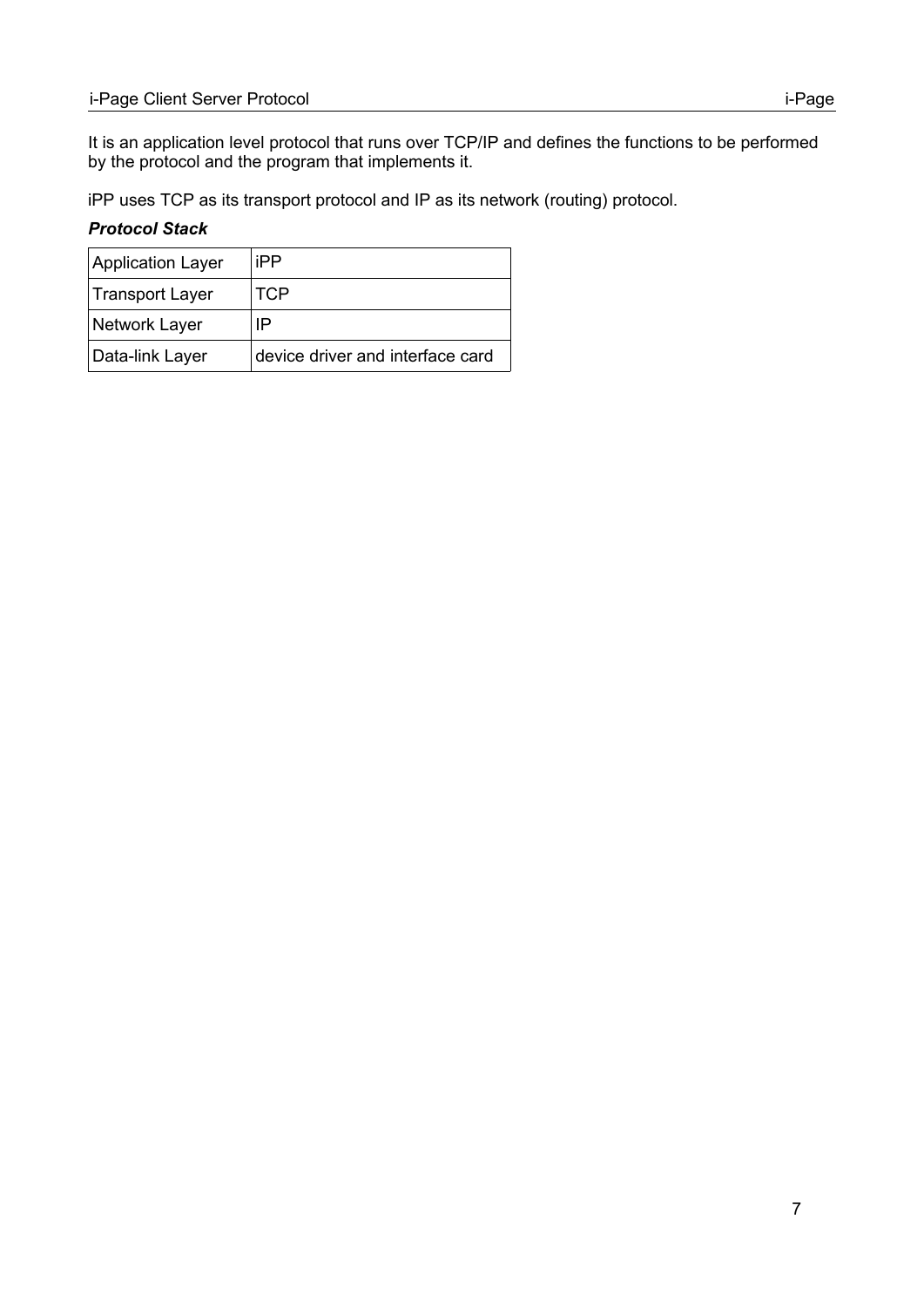# <span id="page-7-1"></span>**Message Format**

Every message used by i-Page Client/Server Protocol has the following format

| Message Size | <b>Message Header</b>    | <b>Header Delimiter</b> | <b>Main Message</b>      |
|--------------|--------------------------|-------------------------|--------------------------|
| $2(4)$ bytes | Variable number of bytes | 1 byte                  | Variable number of bytes |

#### *Example:*

**\$6C00**↵

```
11 CONNECT0C000020D9,7DD6060C0D2D1F76BC1E0000001Dnicole2Client "nicole" on 
10.58.2.199 ready to communicate.
```
• The message above uses "Normal" size format. It contains 108 (\$6C) bytes and the size is expressed in [TCP/IP network byte order](#page-106-2) (27,648 - \$6C00).

If the message uses "Large" size format, the same size expressed in [TCP/IP network byte order](#page-106-2) would be \$6C000000 (1,811,939,328).

# <span id="page-7-0"></span>**Message Size**

The message size defines the **number of bytes** that the whole message consists of. It includes:

- ◻ Message header size
- ◻ Header delimiter size
- ◻ Main message size

It **does not include** 2(4) bytes for the **message size field**.

## <span id="page-7-2"></span>**Message Size Format**

Every message is preceded with a number that specifies the number of bytes that the message consists of and delimit its size.

i-Page Server supports two types of message sizes:

- ◻ **Normal** (default)
	- ◽ The size is expressed as a **signed word** (16-bit signed number) in [TCP/IP network byte](#page-106-2) [order](#page-106-2) Max Value: 32,767 bytes
- ◻ **Large**
	- ◽ The size is expressed as a **signed double word** (32-bit signed number) in [TCP/IP](#page-106-2)  [network byte order](#page-106-2) Max Value: 2,147,483,647 bytes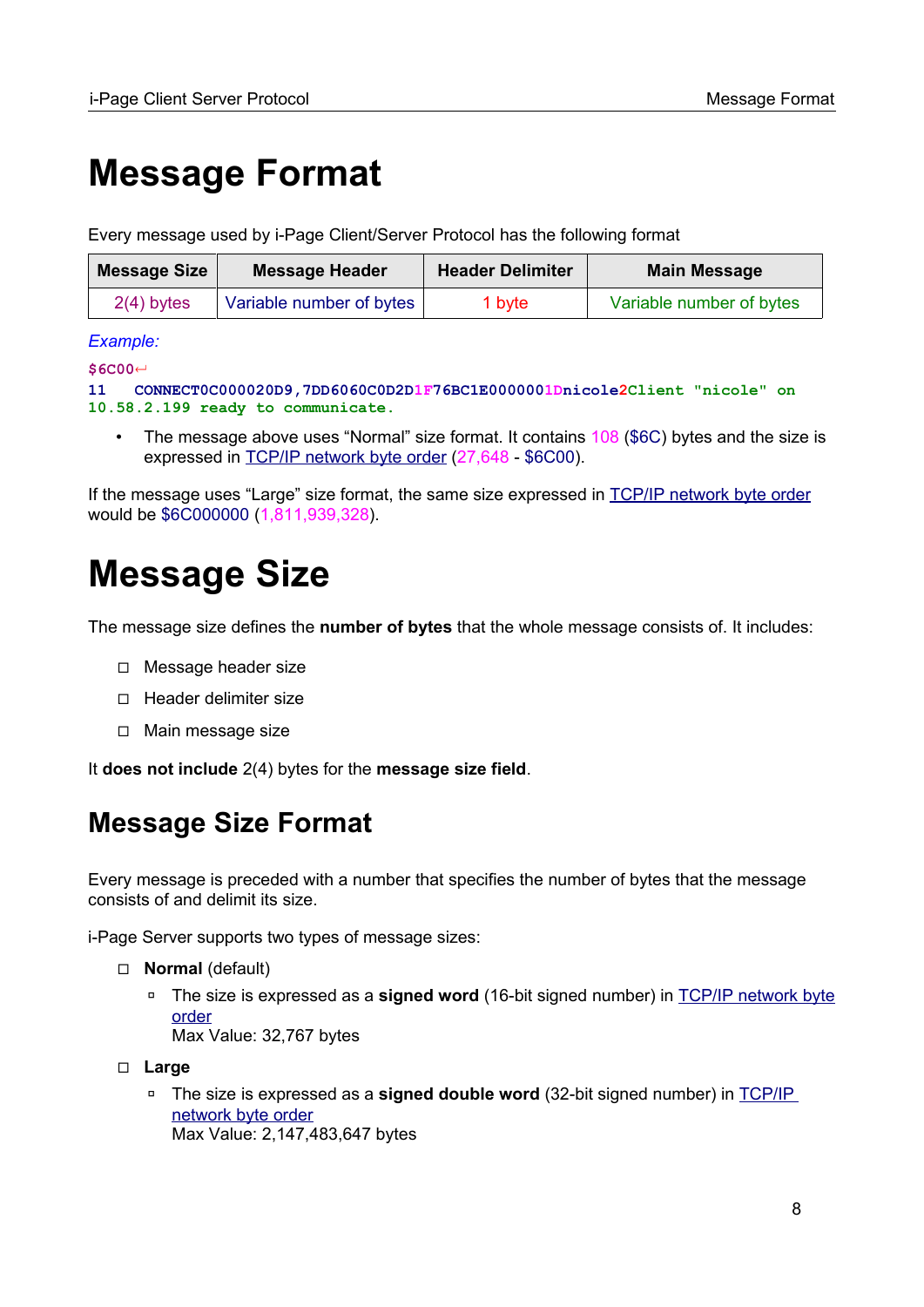On Intel platforms it is usually necessary to convert from host byte order (which is little-endian on Intel processors) to TCP/IP network byte order (which is big-endian) and other way around.

# <span id="page-8-1"></span>**Sending Message**

To send the message:

- **1.** Create the message
- **2.** Convert the whole message into the UTF-8 encoding form.
- **3.** Count the number of bytes that the message contains
- **4.** Convert the number of bytes into network byte order
- **5.** Write the number of bytes in network byte order to the socket
- **6.** Write the whole message to the socket

# <span id="page-8-0"></span>**Receiving Message**

To receive the message:

- **1.** Read the first 2(4) bytes of the message as the number of the message bytes
- **2.** Convert the the number of the message bytes to host byte order
- **3.** Read that number of bytes (the whole message) from the socket.
- **4.** Convert the message from the UTF-8 encoding form to whatever encoding the client is using.
- **5.** Decode the message according to this protocol.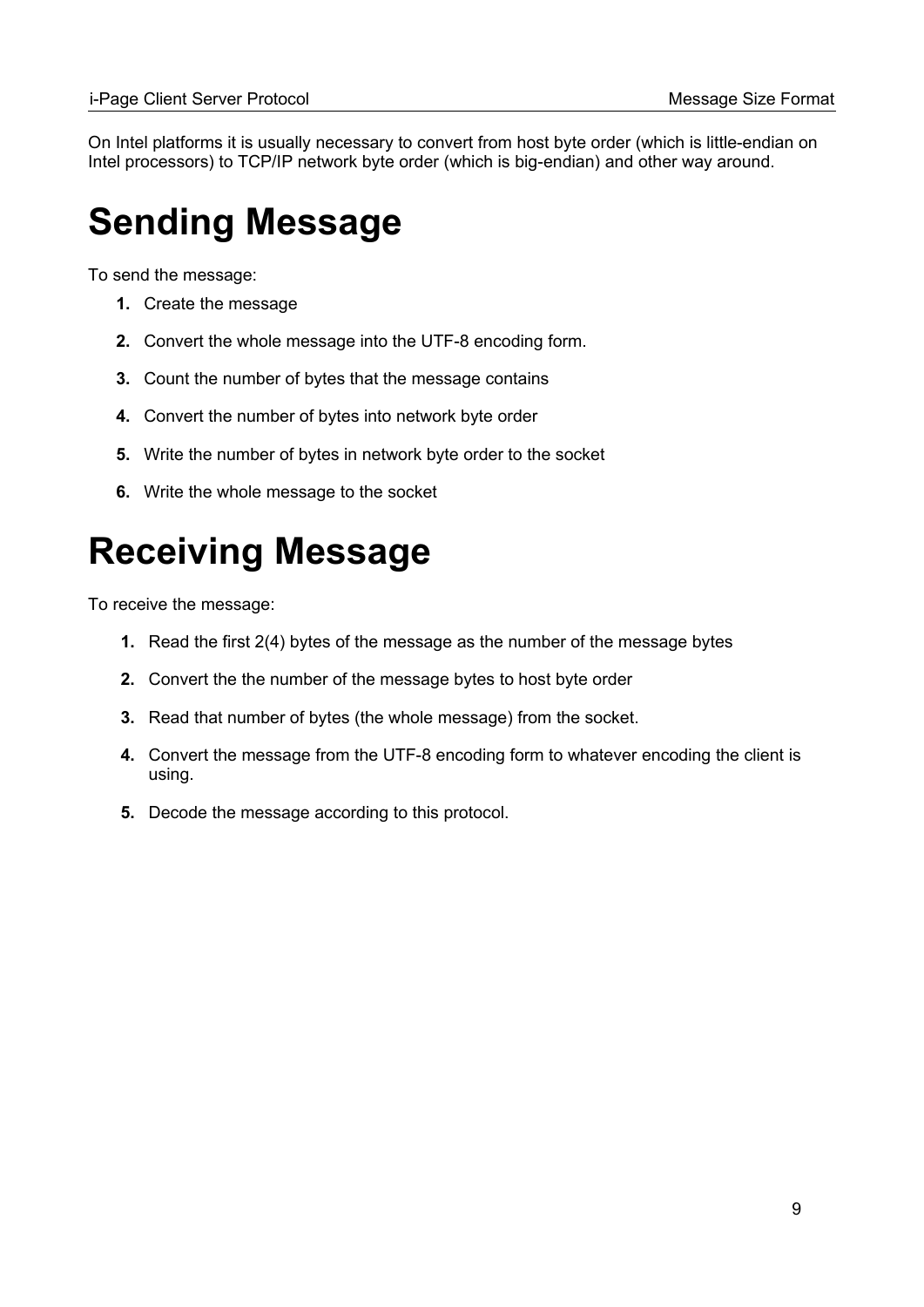# <span id="page-9-0"></span>**Message Header**

## <span id="page-9-2"></span>**Header Format**

Every message used by i-Page Protocol has the same header format. It consists of a fixed size part and a variable size part.

| <b>Header Field</b>        | <b>Field Size</b>             | <b>Field Position</b> |  |  |  |
|----------------------------|-------------------------------|-----------------------|--|--|--|
| <b>Fixed Part</b>          |                               |                       |  |  |  |
| Protocol                   | $\overline{2}$                | 1                     |  |  |  |
| Command                    | 10                            | 3                     |  |  |  |
| <b>Command Subtype</b>     | $\overline{2}$                | 13                    |  |  |  |
| Message Id                 | 8                             | 15                    |  |  |  |
| Field Delimiter (FD)       | 1                             | 23                    |  |  |  |
|                            | <b>Variable Part</b>          |                       |  |  |  |
| Date Received              | 12<br>(can be empty)          | 24                    |  |  |  |
| Dates Delimiter (US)       | 1                             | Variable              |  |  |  |
| Date Returned              | 12<br>(can be empty)          | Variable              |  |  |  |
| Client Data Delimiter (GS) | 1                             | Variable              |  |  |  |
| <b>Client Data</b>         | (CANNOT be empty)<br>Variable | Variable              |  |  |  |
| Header Delimiter (STX)     | 1                             | Variable              |  |  |  |
| Header Data Length         | $28 +$                        |                       |  |  |  |

All field sizes are expressed in bytes.

The field position shows the position of the field data in a message byte array, starting with **1**.

## <span id="page-9-1"></span>**Fixed part**

- ◻ 23 bytes
- □ Character format: **ASCII String**
- ◻ Fields are byte counted
- ◻ Contains data that are common to all messages:
	- ◽ protocol version
	- ◽ message command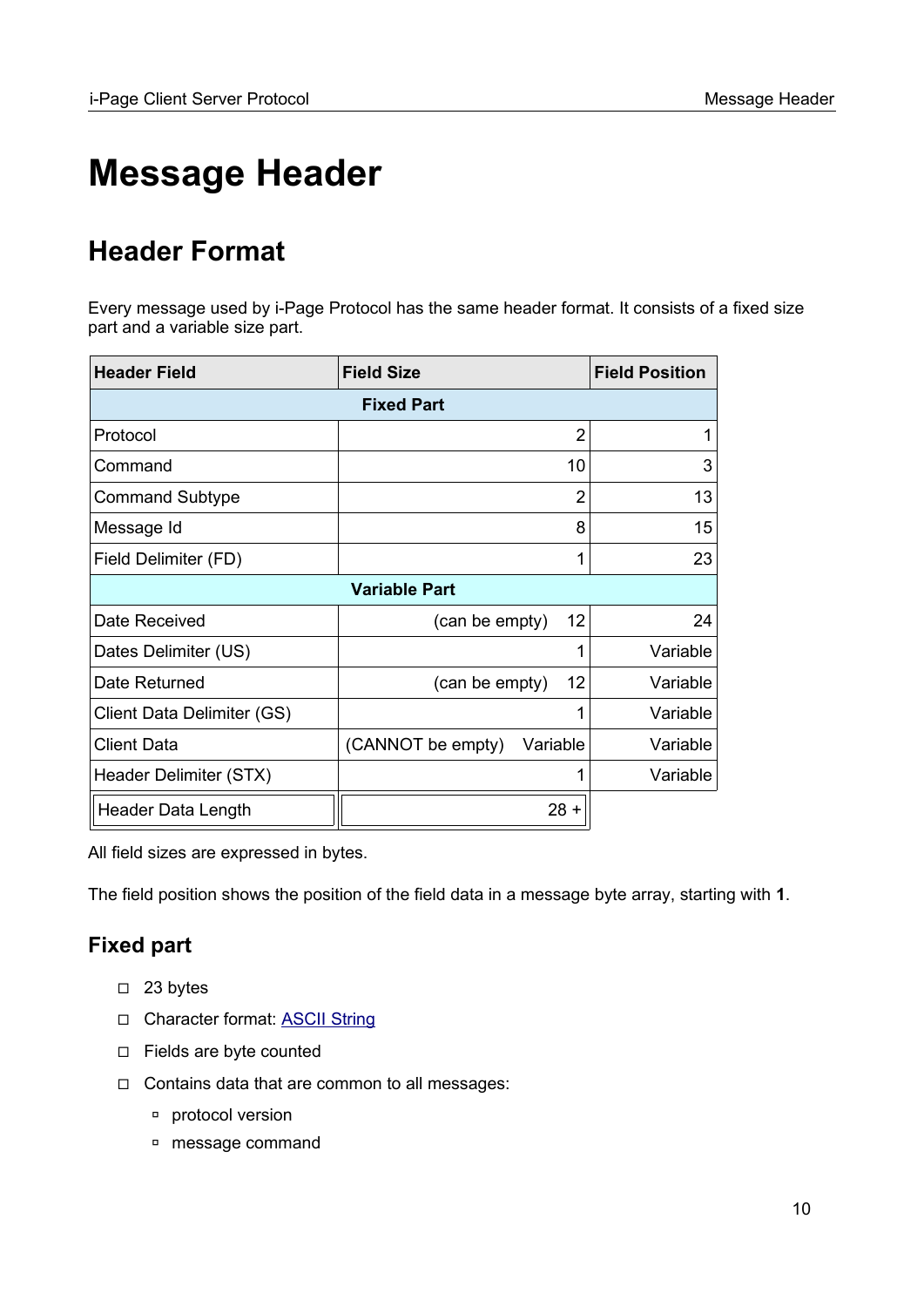- ◽ command subtype
- ◽ message id
- ◽ field delimiter

## <span id="page-10-1"></span>**Variable Part**

- ◻ Variable size
	- ◽ "Date Received" and "Date Sent" fields can be empty
	- ◽ "Client Data" field can have a variable size, but it cannot be empty
- ◻ Contains
	- ◽ received date
	- ◽ date delimiter
	- ◽ sent date
	- ◽ client data delimiter
	- ◽ client data
	- ◽ header delimiter
- ◻ Character format:
	- □ "Client Data" field - [Unicode String](#page-103-5)
	- □ All other fields **[ASCII String](#page-103-4)**
- ◻ Positions:
	- □ The variable part starts immediately after the fixed part, at byte position 24
	- □ The whole part is delimited by the "Header Delimiter" character.
	- ◽ The "Date Received" field
		- ◊ Starts at byte position 24
		- ◊ Delimited with the date delimiter [\(US](#page-96-0)  \$1F) character
	- □ The "Date Sent" field
		- ◊ Starts at the date delimiter ( [US](#page-96-0) \$1F) character
		- ◊ Delimited with the client data delimiter ( [GS](#page-96-0) \$1D) character
	- ◽ The "Client Data" field
		- $\Diamond$  Starts at the client data delimiter ( $GS $1D$  $GS $1D$ ) character
		- ◊ Delimited with the header delimiter [\(STX](#page-96-0)  \$2) character

## <span id="page-10-0"></span>**Message Header Fields**

To be considered valid, the header must have at least 28 bytes. It must contain: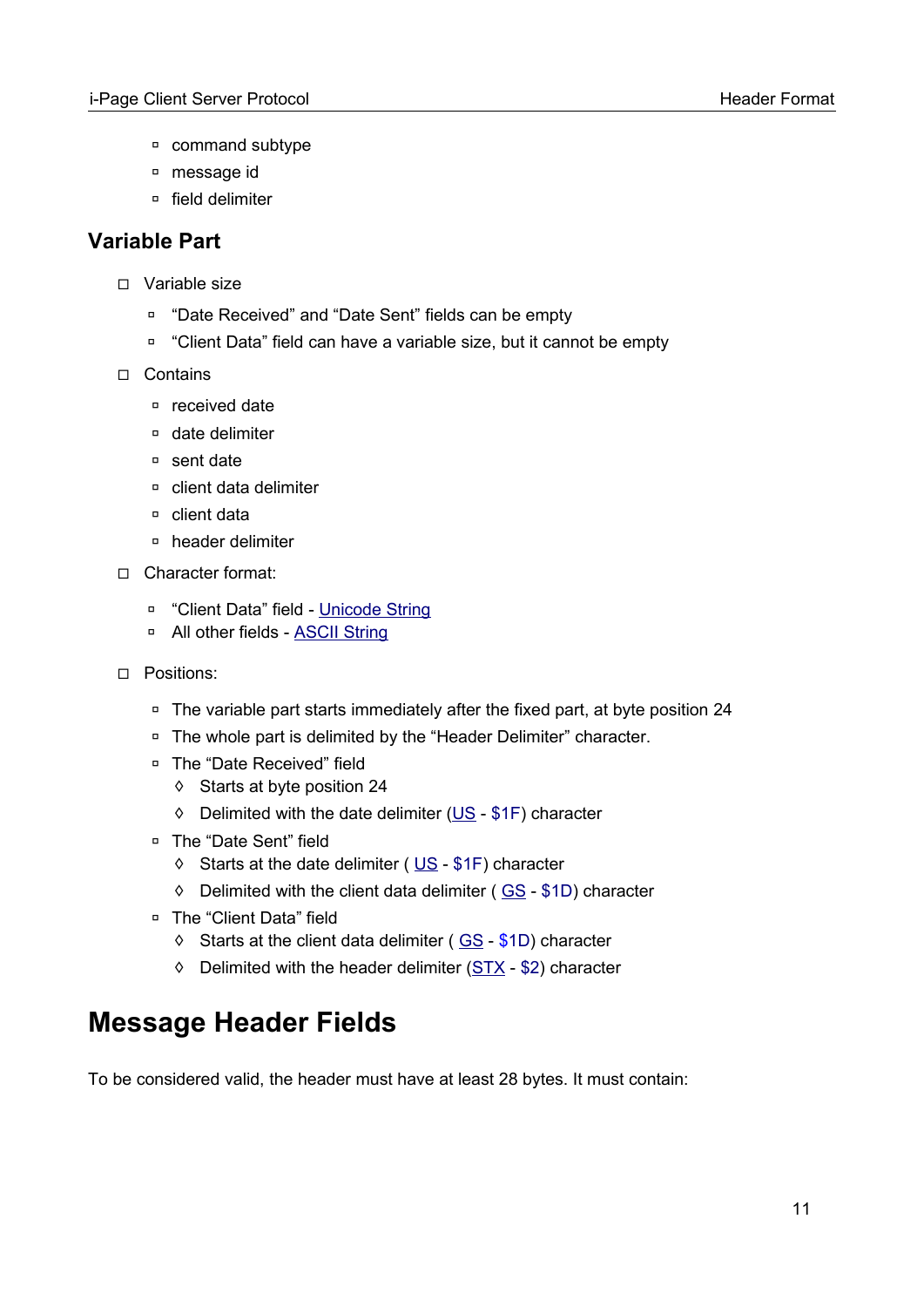| Fixed part            | 24 bytes       |
|-----------------------|----------------|
| Dates delimiter       | 1 byte         |
| Client data delimiter | 1 byte         |
| Client data           | 1 byte minimum |
| Message delimiter     | 1 byte         |

The header size is increased by the "Date Received", "Date Returned" and "Client Data" field sizes.

Every field in the header, except "Client Data", can contain only ASCII characters. The "Client Data" field can contain any Unicode character.

## <span id="page-11-1"></span>**Protocol Version**

Ensures future and backward compatibility between different versions of iPP protocols.

- ◻ Size: 2 bytes fixed size length.
- □ Position: 1<sup>st</sup> byte
- ◻ Message Format:
	- ◽ 2 hexadecimal characters
	- ◽ First character indicates a major protocol version
	- ◽ Second character indicates a minor protocol version.
- ◻ Usage:
	- **1.** The version of the protocol is negotiated between a client and the server for every session. The negotiation takes place before the session is established.
	- **2.** In its first message ["Connect](#page-23-1)" (**[CONNECT](#page-85-1) [CR\\_CONNECT](#page-87-0)**) the client sends the highest version of the protocol that it can handle.
	- **3.** The server compares the client's protocol version with the highest version it understands and calculates the highest version that both, the client and the server can handle.
	- **4.** In its first message ["Login Request](#page-23-0) " (**[LOGIN](#page-85-1) [LR\\_LOGIN\\_REQUEST](#page-89-0)**) the server returns a protocol version's common denominator.
	- **5.** The client remembers this common version's value for the whole session and uses it in each subsequent message.
- ◻ Position and size of this field cannot be changed in any future protocol version.

## <span id="page-11-0"></span>**Command Type**

Defines the type of the message.

◻ Size: 10 bytes – fixed size length.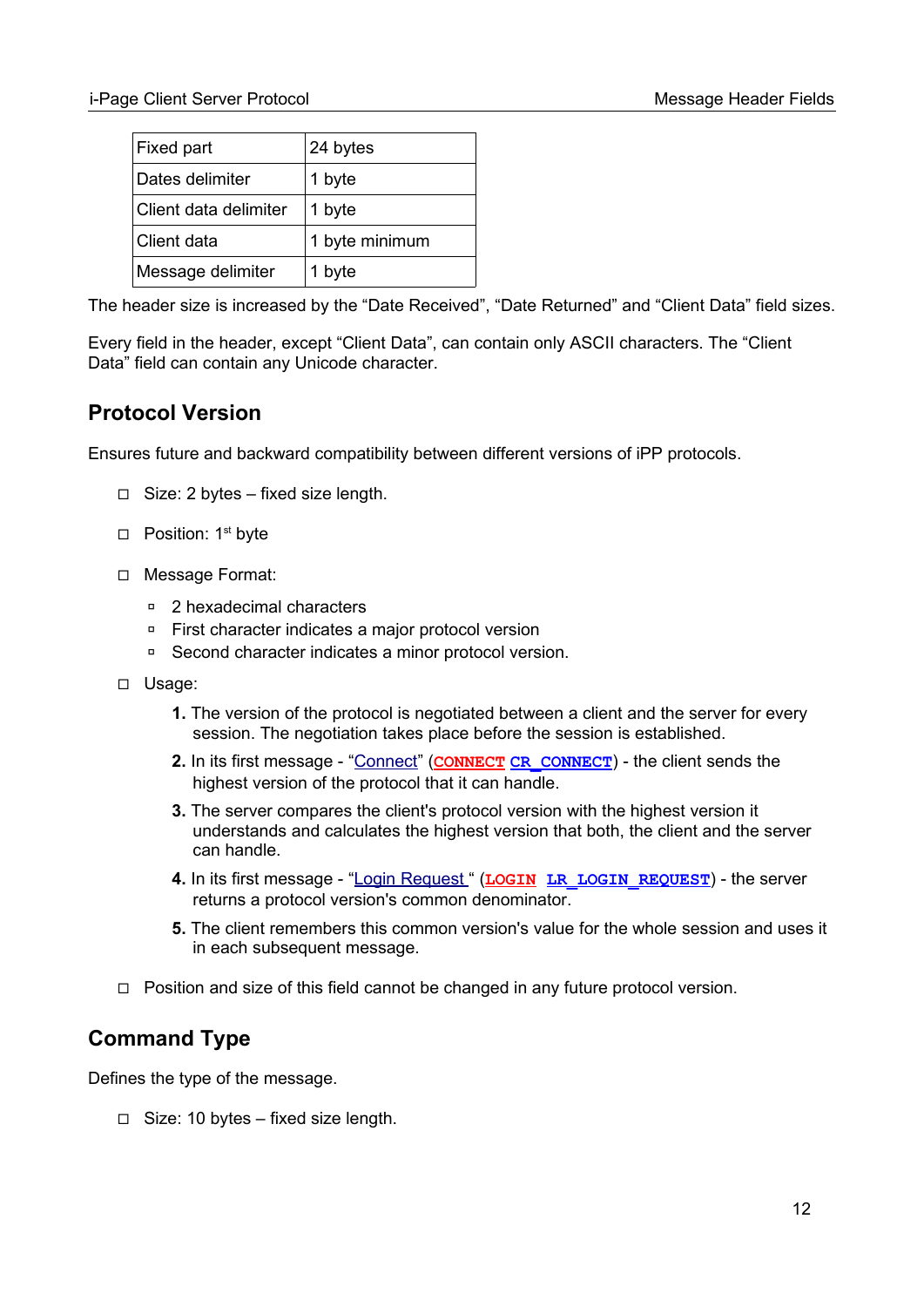- □ Position: 3<sup>rd</sup> byte
- ◻ Message Format:
	- □ [ASCII String](#page-103-4), defined by the protocol See [List Of Commands](#page-85-1)
		- $\Diamond$  If a command string is less then 10 characters long, it is left padded with ASCII space character (\$20).
		- ◊ Not case sensitive, but i-Page Server always returns a command in upper case
- ◻ Usage:
	- □ The software that receives the message, reads the ["Command](#page-11-0)" field and the ["Command Subtype"](#page-12-0) field and according to their values:
		- ◊ Decodes the other message fields
		- ◊ Takes an appropriate action

*Examples:*

- *'∙∙∙CONNECT' connect command*
- *'∙∙∙∙∙LOGIN' login command*
- *'∙∙∙∙∙∙LOAD' load command*
- *'∙∙∙OBJ\_NEW' create a new message object command*
- *'∙QUERY\_RUN' find a system-wide message object command*
- *'∙∙MSG\_SEND' send message command*

## <span id="page-12-0"></span>**Command Subtype**

Further specifies the message command. It advises the receiving side how to decode the rest of the message, what actions to take or what was the result of the server's action.

- ◻ Size: 2 bytes fixed size length
- □ Position: 13<sup>th</sup> byte
- ◻ Message Format:
	- ◽ Uses different sets of constants for different message commands. See [List Of](#page-87-1)  [Command Subtypes](#page-87-1)
	- ◽ All constant values are in 1 byte number range.
	- ◽ The constant is expressed as 2 hexadecimal characters
	- $\overline{p}$  If a result string is less then 2 hex characters long, it is left padded with '0' (zero) character (\$30).
	- ◽ Not case sensitive, but i-Page Server always returns hexadecimal characters in upper case.
- ◻ Usage: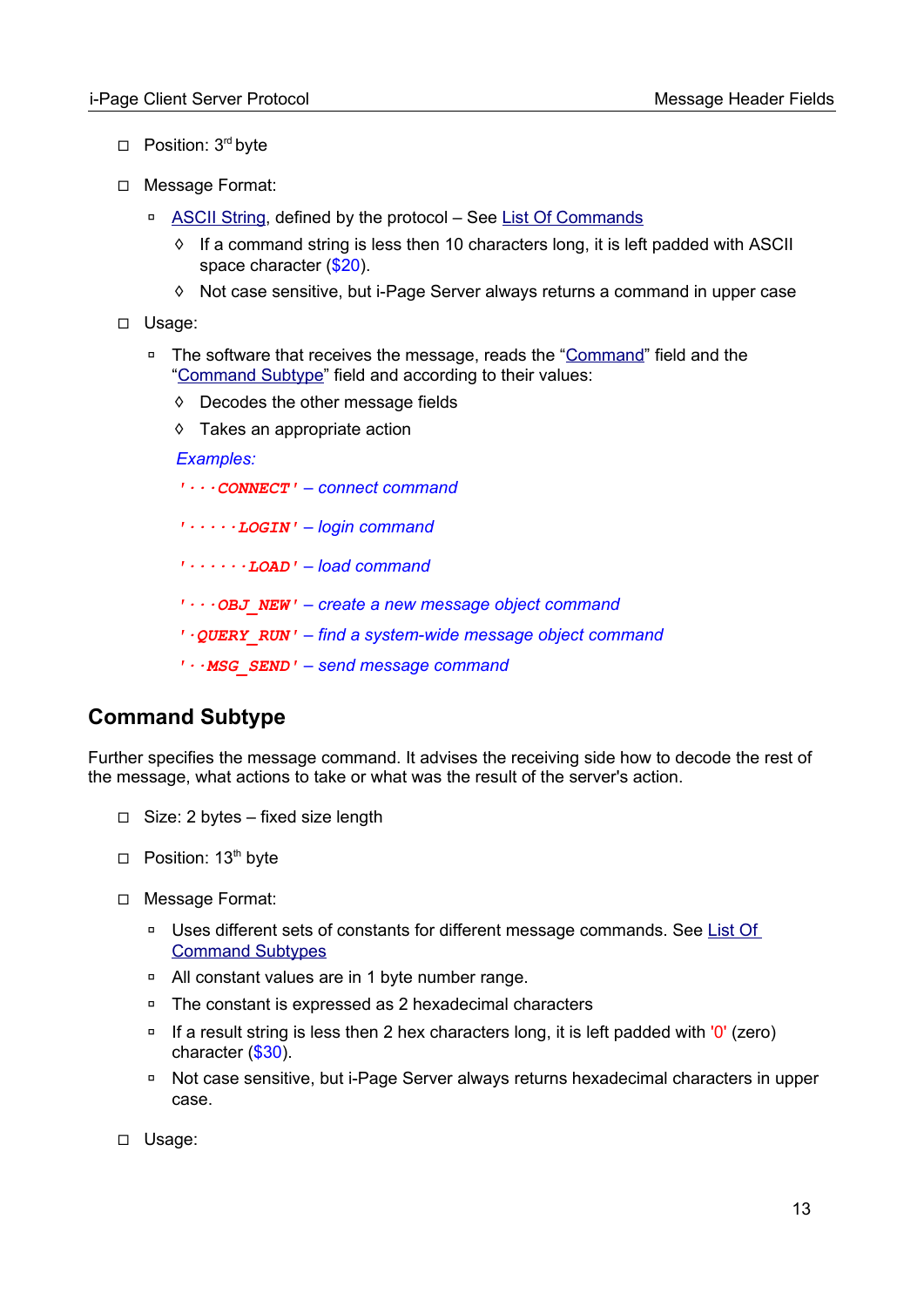- □ The software that receives the message, reads the ["Command](#page-11-0)" field and the ["Command Subtype"](#page-12-0) field and according to their values:
	- ◊ Decodes the other message fields
	- ◊ Takes an appropriate action

#### Examples:

|  | $\cdots$ <b>CONNECT01</b> - The client requests a connection to the server                                                      |
|--|---------------------------------------------------------------------------------------------------------------------------------|
|  | $\cdots$ <b>CONNECT06</b> The server has accepted the client's connection                                                       |
|  | <b>1CONNECT071 - The server has refused the client's connection, because it</b><br>exceeds the number of registered connections |
|  | $\cdots$ CONNECT07 - The server is closing down                                                                                 |
|  | $\cdots$ LOGIN01 $\cdots$ The server is requesting login                                                                        |
|  | $\cdots$ LOGINO0 $\cdots$ The client is sending its login information to the server                                             |
|  | $\cdots$ LOGIN03' - Login Error. Incorrect user name and/or password                                                            |
|  | $\cdots$ MSG SEND00' - The client is sending a page, SMS or email message to the<br>server.                                     |
|  | $\cdots$ MSG SEND01' - The message is sent to the carrier.                                                                      |
|  | $\cdots$ MSG SEND14' - A carrier has reported an error while trying to send the<br>message.                                     |

## <span id="page-13-0"></span>**Message Id**

A number that uniquely identifies the message to the sender. It is assigned by the side that has originated the message (client or server). If the client does not want to follow up the message result it can set this field to '0'

- ◻ Size: 8 bytes fixed size length
- □ Position: 15<sup>th</sup> byte
- □ Message Format: [Integer](#page-104-1)
- ◻ Usage:
	- □ The main purpose of this field is to be used with the ["Send Message"](#page-30-0) command.
		- $\diamond$  When the client sends a page, SMS or email message to the server, it has to wait for an undefined amount of time for the result of the send operation. This happens due to the asynchronous nature of the TCP connection and due to the time that the server needs to process the message and send it to the carrier.
		- $\diamond$  The client can assign a unique transaction identifier to every message it sends.
		- ◊ When the server returns the result of the send message operation, it also returns the same transaction id that was assigned by the client.
		- ◊ The client can now match the original message with its result.
	- □ With all the result [command subtypes](#page-87-1) the server returns the transaction id that is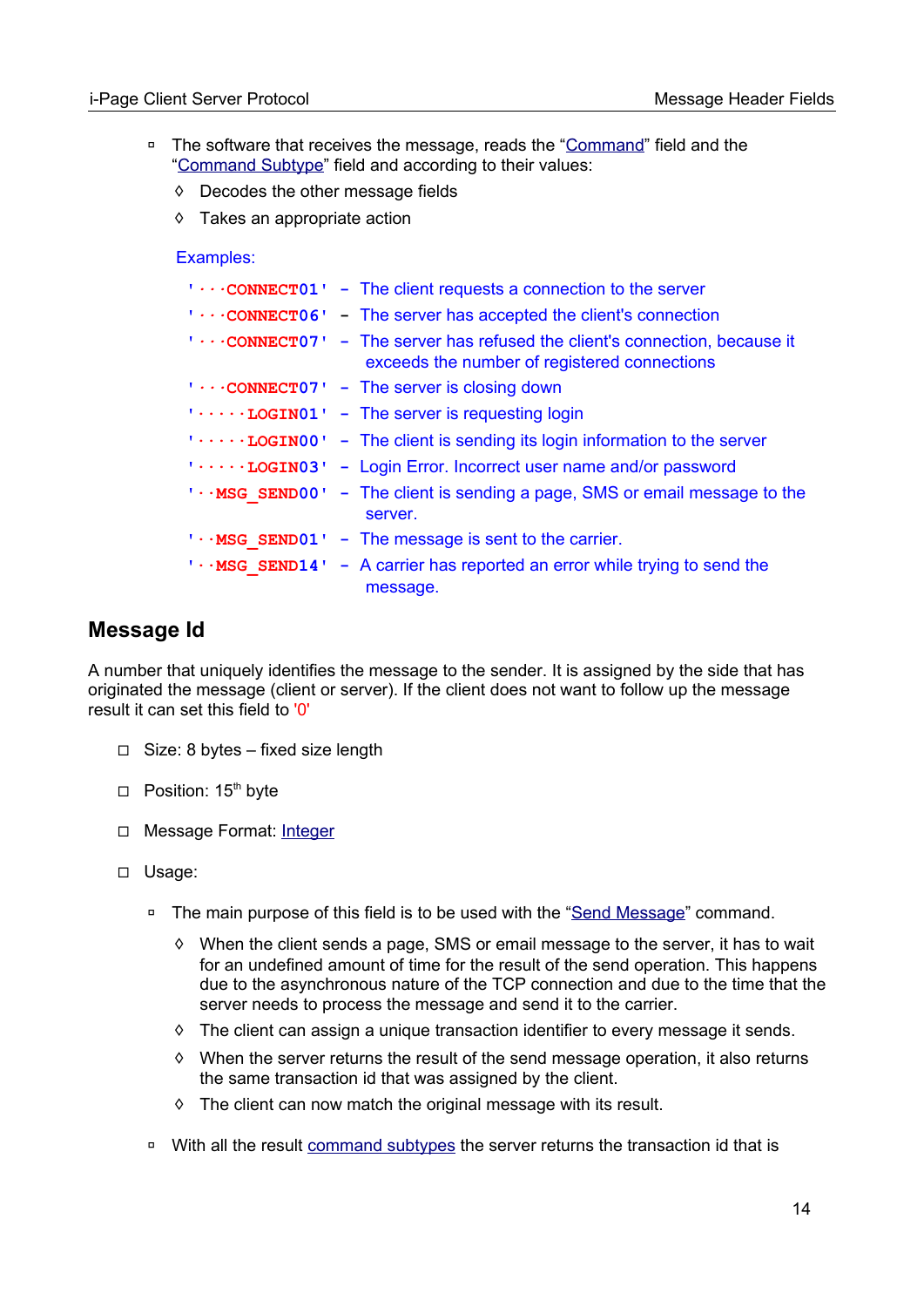assigned by the client in its request.

## <span id="page-14-1"></span>**Field Delimiter**

Used as a delimiter between different data elements in the ["Main Message"](#page-17-0) field.

- $\Box$  Size: 1 byte fixed size length.
- □ Position: 23<sup>rd</sup> byte
- □ Message Format: Any ASCII character can be used, except [RS](#page-96-0) (\$1E) character.
- ◻ Usage:
	- □ It is assigned by the sender
		- ◊ Default: **','** ASCII 'COMMA' character (\$2C).
		- ◊ The client and the server use it to delimit different parts of data in the "Main Message" field.
	- ◽ The receiver uses it to parse the same fields into tokens.
- ◻ Care must be taken if delimited strings already contain the "Field Delimiter" character. See **[Delimiting Strings](#page-108-0)**

## <span id="page-14-0"></span>**Date Received**

Date and time when the server has received the message from the client.

- ◻ Size: 12 bytes (if defined)
- ◻ Position:
	- □ Starts after the [Field Delimiter](#page-14-1) character (end of the fixed part 24<sup>th</sup> byte)
	- □ Ends with the date delimiter character ([US](#page-96-0) \$1F)
- ◻ Message Format: [DateTime](#page-104-0)
- ◻ Usage:
	- □ The value of this field is assigned by the server, when it receives the message
	- □ When sending the message, the client can assign some value to this field. The value can be:
		- ◊ Empty string (**''**)
		- ◊ One or more spaces (**'***∙∙∙∙***'**)
		- ◊ One or more zeroes (**'0000'**)
		- ◊ If some other value is entered, it has to be a valid [DateTime](#page-104-0) value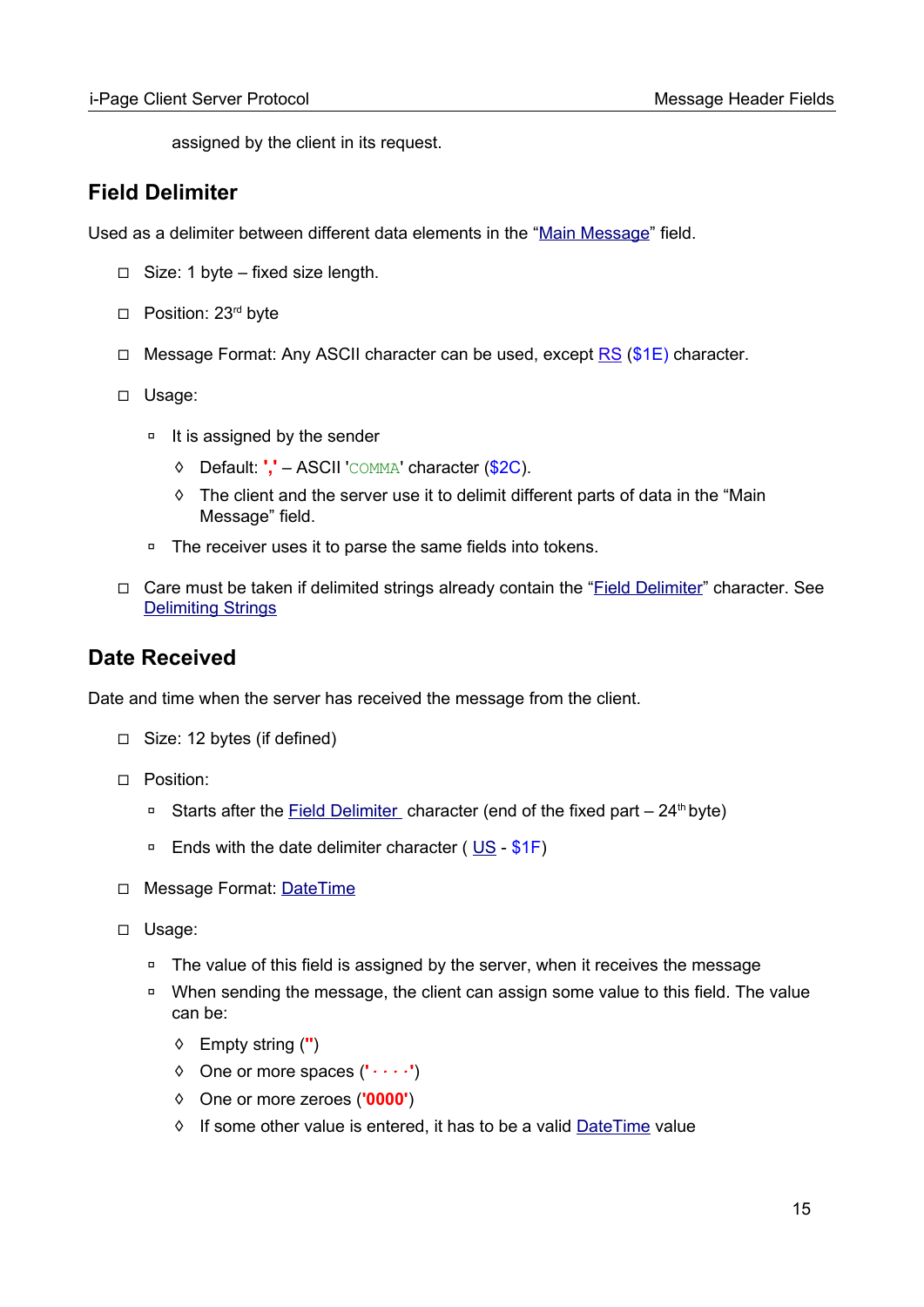□ The server always returns a valid [DateTime](#page-104-0) value

## <span id="page-15-1"></span>**Date Returned**

Date and time when the server has returned a message result or an error to the client.

- ◻ Size: 12 bytes (if defined)
- ◻ Position:
	- □ Starts with the date delimiter character (US \$1F)
	- □ Ends with the client data delimiter character [\(GS](#page-96-0) \$1D)
- □ Message Format: [DateTime](#page-104-0)
- ◻ Usage:
	- ◽ The value of this field is assigned by the server, when it receives the message
	- □ When sending the message, the client can assign some value to this field. The value can be:
		- ◊ Empty string (**''**)
		- ◊ One or more spaces (**'***∙∙∙∙***'**)
		- ◊ One or more zeroes (**'0000'**)
		- ◊ If some other value is entered, it has to be a valid [DateTime](#page-104-0) value
	- □ The server always returns a valid [DateTime](#page-104-0) value

## <span id="page-15-0"></span>**Client Data**

Contains the id of the account that is logged on the server. This field is set by the client and cannot be changed by the server. The server always returns the same value to the client.

- ◻ Size: variable size
- ◻ Position:
	- ◽ Starts with the data delimiter character [\(GS](#page-96-0) \$1D)
	- □ Ends with the ["Header Delimiter](#page-16-0)" character [\(STX](#page-96-0)  \$2)
- □ Message Format: [Unicode String](#page-103-5)
- ◻ Usage:
	- **□** Contains the account id of the user that is logged on
	- ◽ The id must be registered on the server
	- □ The field is set by the client
	- ◽ The server always returns the same value to the client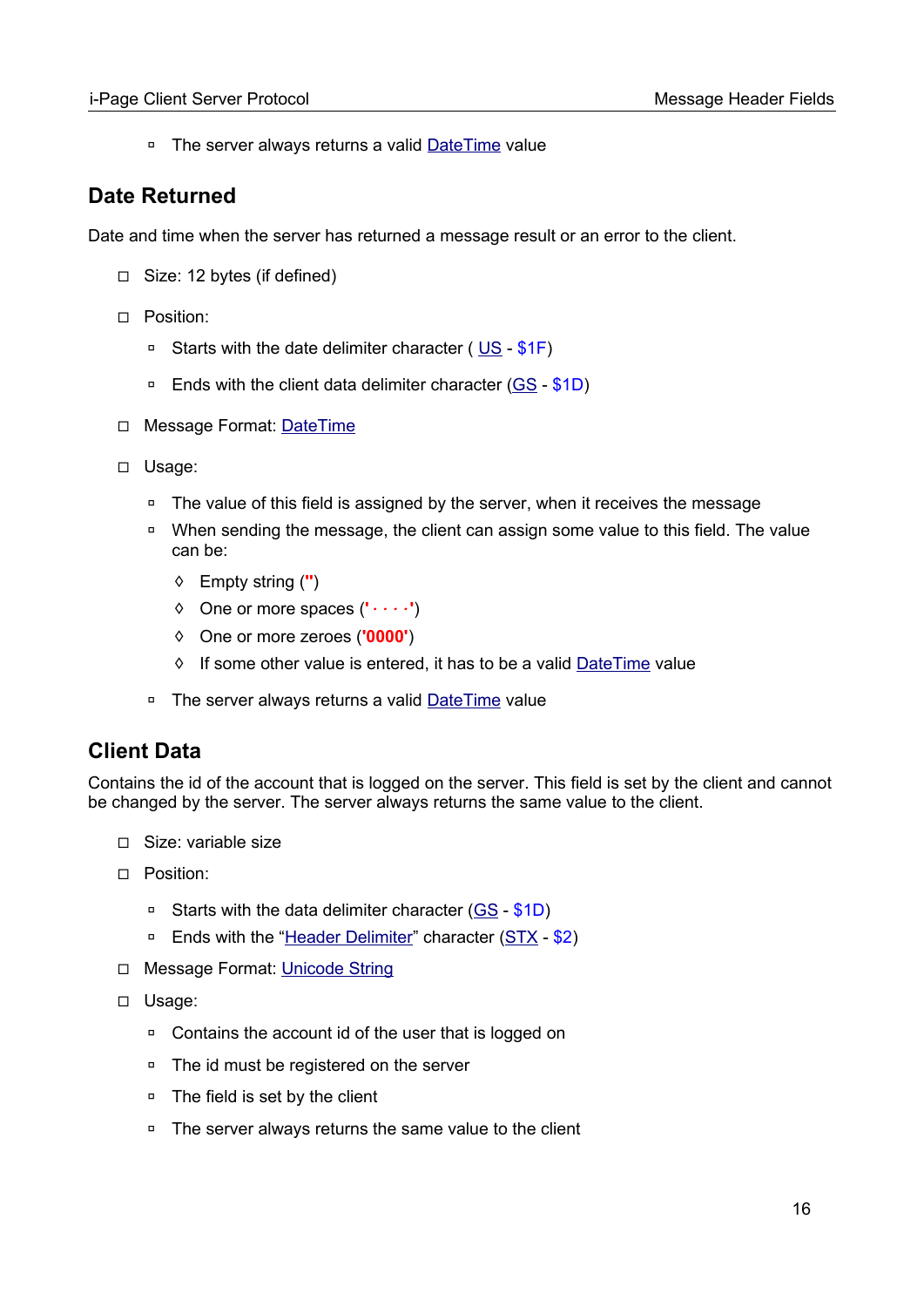- □ It can be assigned only with the [Login](#page-24-0) command.
- □ Before that, it can contain any [Unicode String](#page-103-5) that is not used as one of the account ids registered on the server
	- ◊ Default **'Unknown'**
- ◽ It **CANNOT** be an **empty** string.

## <span id="page-16-0"></span>**Header Delimiter**

The header delimiter is an ASCII character that separates the message header from the main message field.

Size - 1 byte.

In this version  $STX$  (\$2) character is used.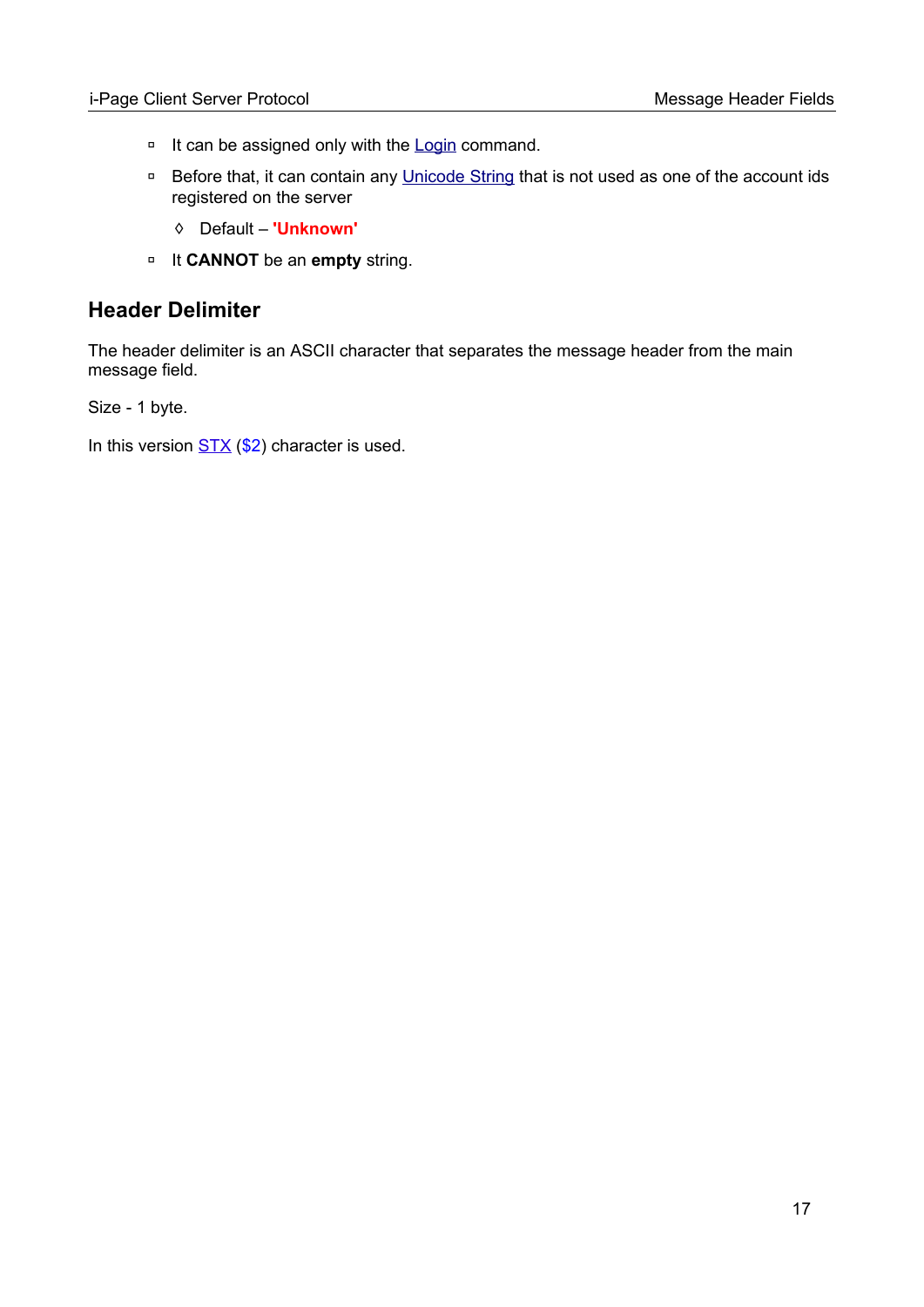# <span id="page-17-0"></span>**Main Message**

The "Main Message" field carries a real payload of the message. It contains data that the client sends to the server or the server's response to the client. It content depends on:

- **1.** Type of the message defined by its ["Command Type"](#page-11-0) field
- **2.** Subtype of the message defined by its ["Command Subtype](#page-12-0)" field
- **3.** Direction of the message client/server or server/client

It content is defined for some message types. If it is not defined it can be either empty or contain a description of the command. The server never returns an empty "Main Message" field. If not defined for that particular type of the message, the server returns description of the command or its result.

## <span id="page-17-1"></span>**Main Message Defined**

Commands and command subtypes for which the "Main Message" field is defined:

| <b>Command Type</b> | <b>Command Subtype</b> | <b>Sender</b> | <b>Contains</b>                                                                                                                                      |
|---------------------|------------------------|---------------|------------------------------------------------------------------------------------------------------------------------------------------------------|
| <b>MSG_SEND</b>     | <b>SMR_MSG_SEND</b>    | <b>Client</b> | One or more records, where each record<br>consist of:<br>♦ Paging, SMS or email message send<br>by the user<br>♦ Message data, separated into fields |
| <b>LOGIN</b>        | <b>LR_LOGIN</b>        | <b>Client</b> | Account's login data<br>$\Diamond$ user name<br>$\diamond$ password<br>$\diamond$ encoding type                                                      |
| <b>LOGIN</b>        | LR_CHANGE_LOGIN        | <b>Client</b> | Account's login data<br>♦ old password<br>$\diamond$ new password<br>♦ confirmed password<br>$\diamond$ encoding type                                |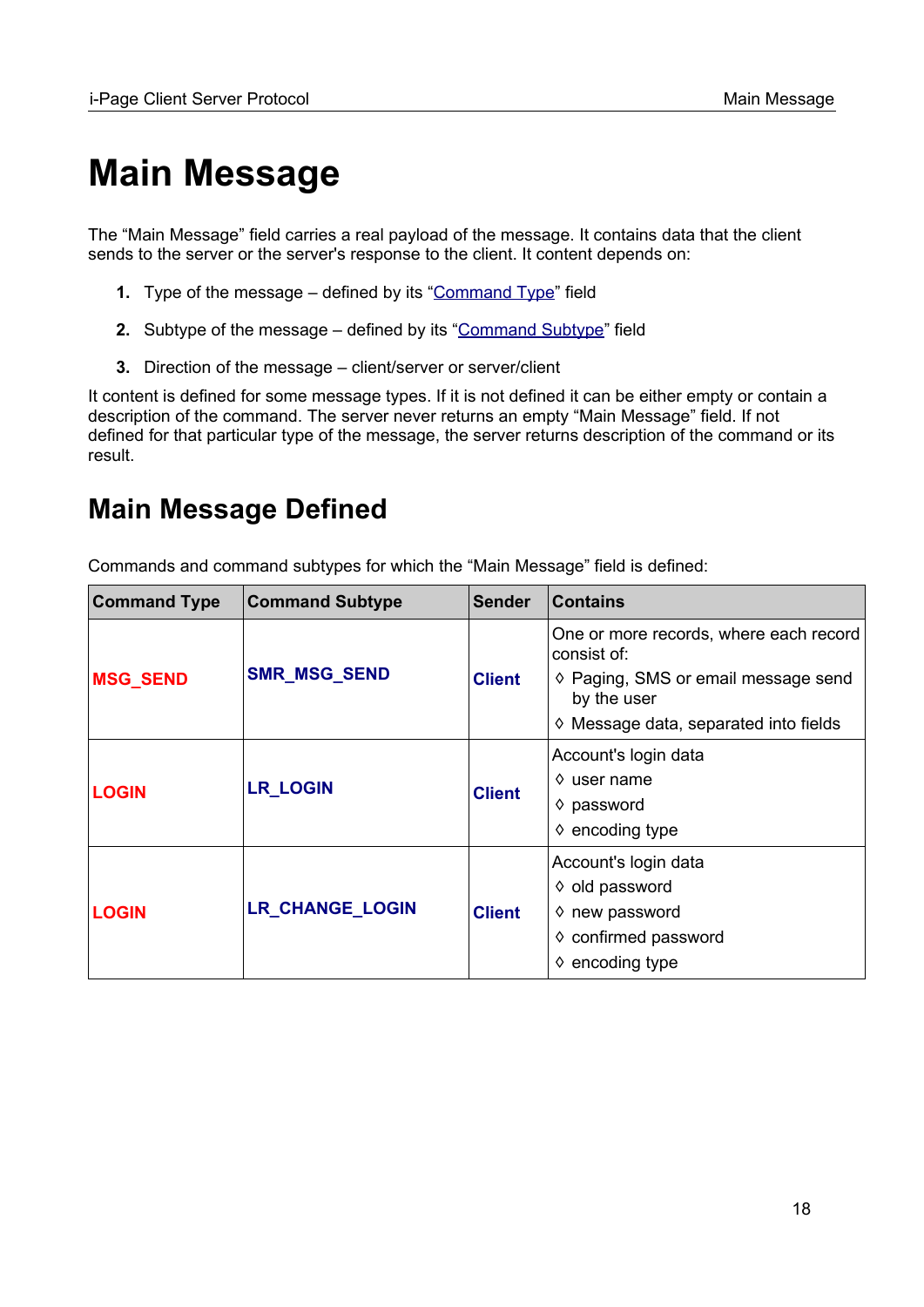| <b>Command Type</b> | <b>Command Subtype</b>                                                                                                                                                                       | <b>Sender</b> | <b>Contains</b>                                                                                         |
|---------------------|----------------------------------------------------------------------------------------------------------------------------------------------------------------------------------------------|---------------|---------------------------------------------------------------------------------------------------------|
| <b>LOAD</b>         | LOR_*_OK<br>♦ LOR_CONTACT_OK<br>♦ LOR_GROUP_OK<br>♦ LOR_TEMPLATE_OK<br>♦ LOR SCHEDULE OK<br>♦ LOR_REPORT_OK<br>♦ LOR CARRIER OK<br>♦ LOR_ACCOUNT_OK<br>♦ LOR_SYSTEM_OK<br>♦ LOR_MSG_SETUP_OK | <b>Server</b> | One or more records, where each record<br>consists of properties for one object,<br>divided into fields |
| <b>OBJ_NEW</b>      | LOR_*_OK<br>♦ LOR_CONTACT_OK<br>♦ LOR_GROUP_OK<br>♦ LOR_TEMPLATE_OK<br>♦ LOR_SCHEDULE_OK<br>♦ LOR REPORT OK                                                                                  | <b>Server</b> | Record with properties of a newly<br>created object, separated into fields                              |
| <b>OBJ_SAVE</b>     | LOR <sup>*</sup><br>♦ LOR_CONTACT<br>♦ LOR_GROUP<br>♦ LOR_TEMPLATE<br>♦ LOR_SCHEDULE<br>♦ LOR REPORT<br>♦ LOR_MSG_SETUP                                                                      | <b>Client</b> | Record with edited properties of the<br>object, separated into fields                                   |
| <b>OBJ_DEL</b>      | LOR <sup>*</sup><br>♦ LOR_CONTACT<br>♦ LOR_GROUP<br>♦ LOR_TEMPLATE<br>♦ LOR_SCHEDULE<br>♦ LOR_REPORT                                                                                         | <b>Client</b> | System ID of the object to be deleted                                                                   |
| <b>QUERY_RUN</b>    | LOR <sup>*</sup><br>♦ LOR_CONTACT<br>♦ LOR_GROUP<br>♦ LOR_TEMPLATE<br>♦ LOR_SCHEDULE<br>♦ LOR_REPORT                                                                                         | <b>Client</b> | ♦ Search type<br>♦ Search string                                                                        |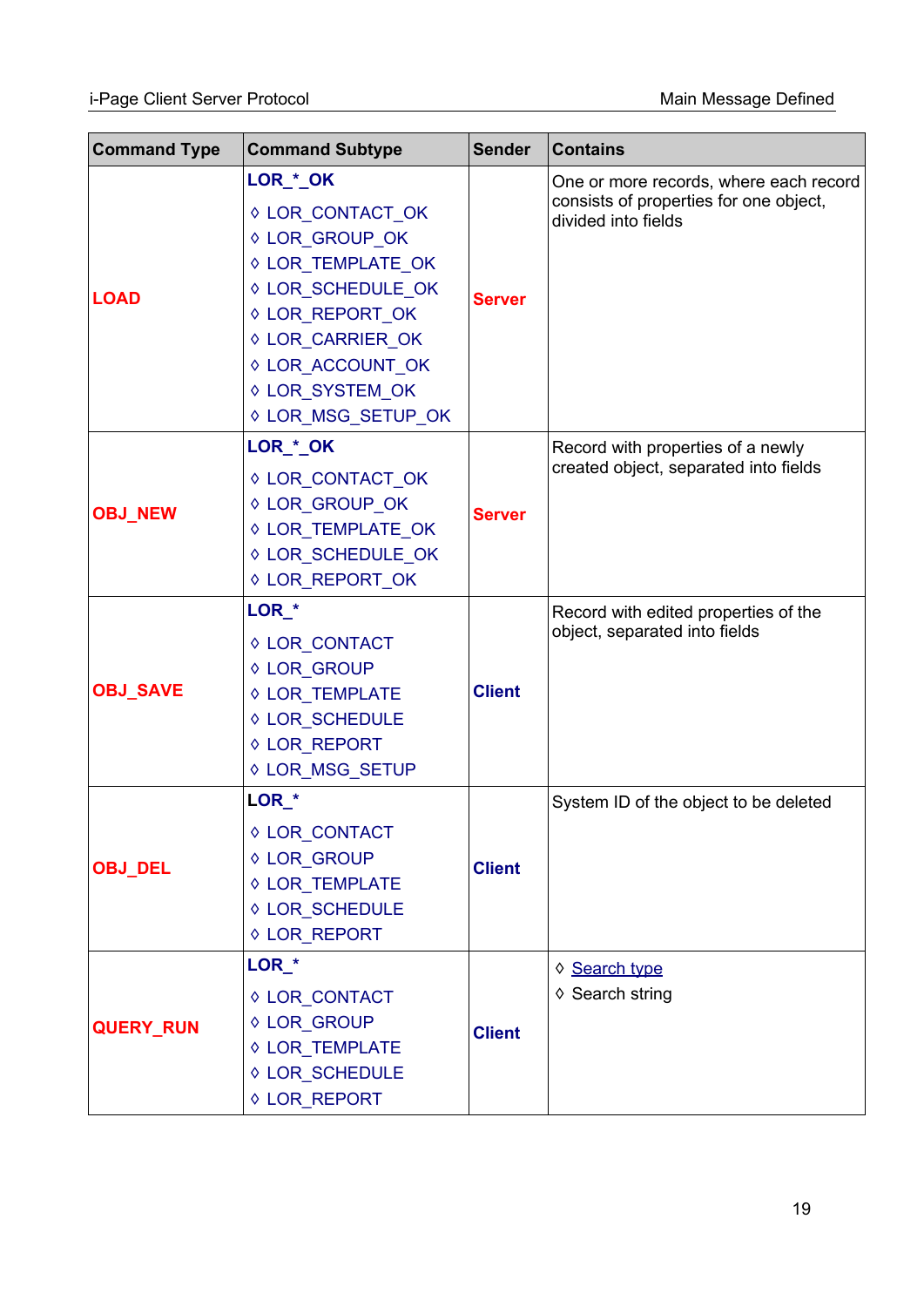| <b>Command Type</b> | <b>Command Subtype</b>                                                                                      | <b>Sender</b> | <b>Contains</b>                                                                                                                                                   |
|---------------------|-------------------------------------------------------------------------------------------------------------|---------------|-------------------------------------------------------------------------------------------------------------------------------------------------------------------|
| <b>QUERY_RUN</b>    | LOR_*_OK<br>♦ LOR CONTACT OK<br>♦ LOR_GROUP_OK<br>♦ LOR_TEMPLATE_OK<br>♦ LOR_SCHEDULE_OK<br>♦ LOR_REPORT_OK | <b>Server</b> | One or more records, where each record<br>consists of properties for one found<br>system-wide object, divided into fields                                         |
| <b>QUERY_RUN</b>    | LOR_RUN_REPORT                                                                                              | <b>Client</b> | System id of the selected report object                                                                                                                           |
| <b>QUERY RUN</b>    | <b>LOR_SENT_MSG</b>                                                                                         | <b>Client</b> | ♦ Send messages query type<br>♦ Number of messages to return<br>♦ Messages sent from date<br>$\diamond$ Messages sent to date                                     |
| <b>QUERY_RUN</b>    | LOR_SENT_MSG_OK                                                                                             | <b>Server</b> | One or more records, where each record<br>consists of properties for one sent<br>message object, divided into fields                                              |
| <b>ACC_CHNG</b>     | <b>LOR ACCOUNT</b>                                                                                          | <b>Client</b> | Record with edited properties of the<br>account, divided into fields                                                                                              |
| <b>ACC_CHNG</b>     | LOR_*<br>♦ LOR_CONTACT<br>♦ LOR_GROUP<br>♦ LOR_TEMPLATE<br>♦ LOR_SCHEDULE<br>♦ LOR_REPORT                   | <b>Client</b> | System Ids of the objects of the selected<br>type assigned to the account. Ids are<br>separated with the "Field Delimiter"<br>character, defined in the "Header". |

For All Other Commands:

- ◻ The ["Main Message](#page-17-0)" field is optional
- ◻ It can be generated either by the server or by the client
- ◻ It can contain a description of the command, action performed or result of the action
- ◻ Format:
	- □ [Unicode String](#page-103-5)
	- ◽ It is never enclosed in any type of quotes, but it can contain quoted parts.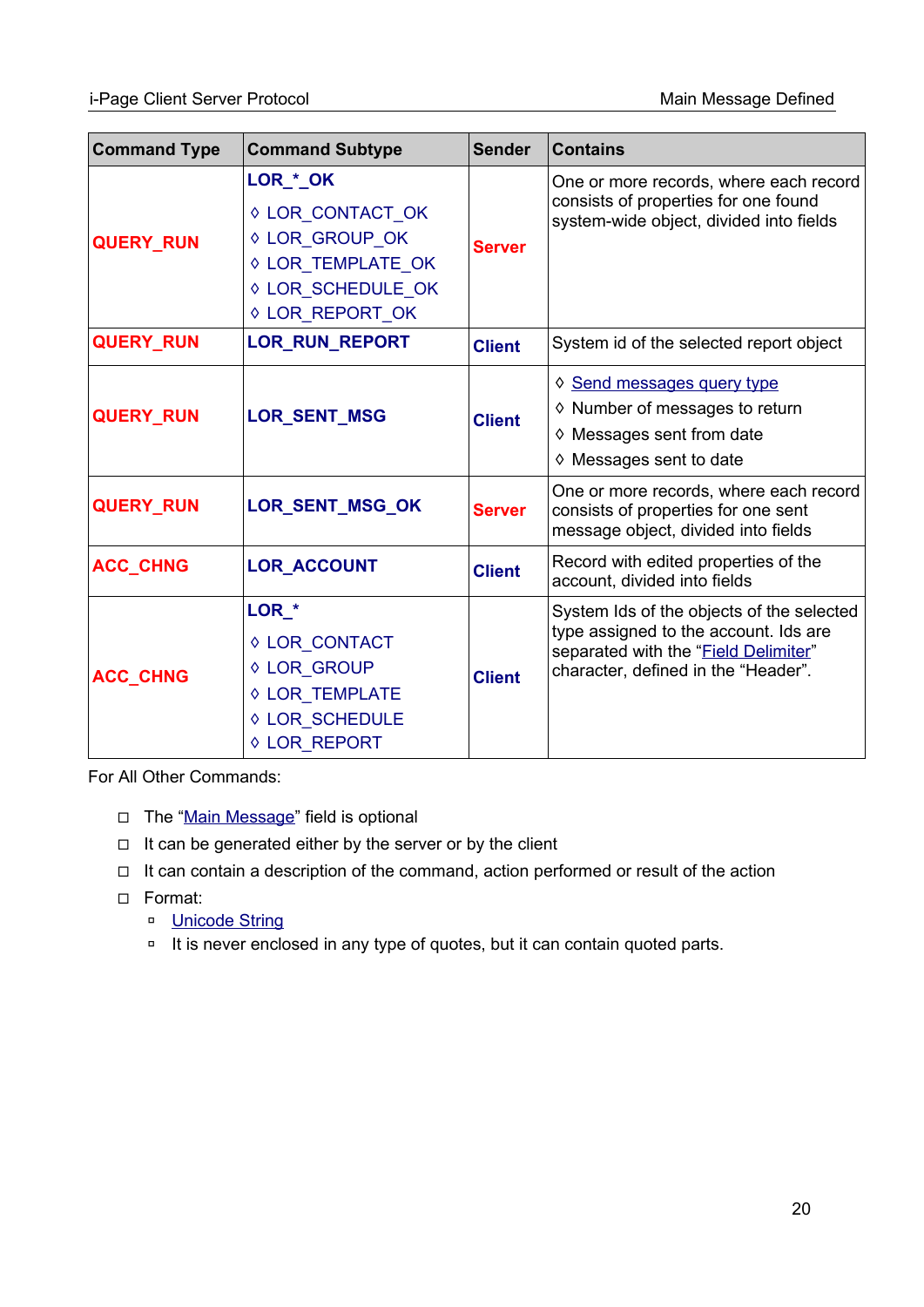# <span id="page-20-0"></span>**Messages**

## <span id="page-20-1"></span>**Message Sequence**

| <b>Client</b>                                                               | <b>Server</b>                                                                                      | <b>Server - Errors</b>                                                                                                                          |
|-----------------------------------------------------------------------------|----------------------------------------------------------------------------------------------------|-------------------------------------------------------------------------------------------------------------------------------------------------|
| Requesting connection to the<br>server<br>CONNECT CR CONNECT<br>(CONNECT01) |                                                                                                    |                                                                                                                                                 |
|                                                                             | Requesting authentication<br>LOGIN LR LOGIN REQUEST<br>(LOGIN01)                                   |                                                                                                                                                 |
| Logging on<br>LOGIN LR LOGIN<br>(LOGIN00)                                   |                                                                                                    |                                                                                                                                                 |
|                                                                             | Successfully connected to the<br>server<br><b>CONNECT</b><br>CR CONNECTION_ACCEPTED<br>(CONNECT05) |                                                                                                                                                 |
|                                                                             |                                                                                                    | Connection refused because the<br>number of clients exceeds the number<br>of allowed connections<br>CONNECT CR CONNECTION EXCESS<br>(CONNECT06) |
|                                                                             | Successfully logged on the server<br>LOGIN LR_LOGIN_OK<br>(LOGIN02)                                |                                                                                                                                                 |
|                                                                             |                                                                                                    | Login error - user name and/or<br>password incorrect<br>LOGIN LR LOGIN ERROR<br>(LOGIN03)                                                       |
|                                                                             |                                                                                                    | Login error - account disabled<br>LOGIN LR ACCOUNT DISABLED<br>(LOGIN04)                                                                        |
|                                                                             |                                                                                                    | Login error - duplicate login<br>LOGIN LR DUPLICATE LOGIN<br>(LOGIN06)                                                                          |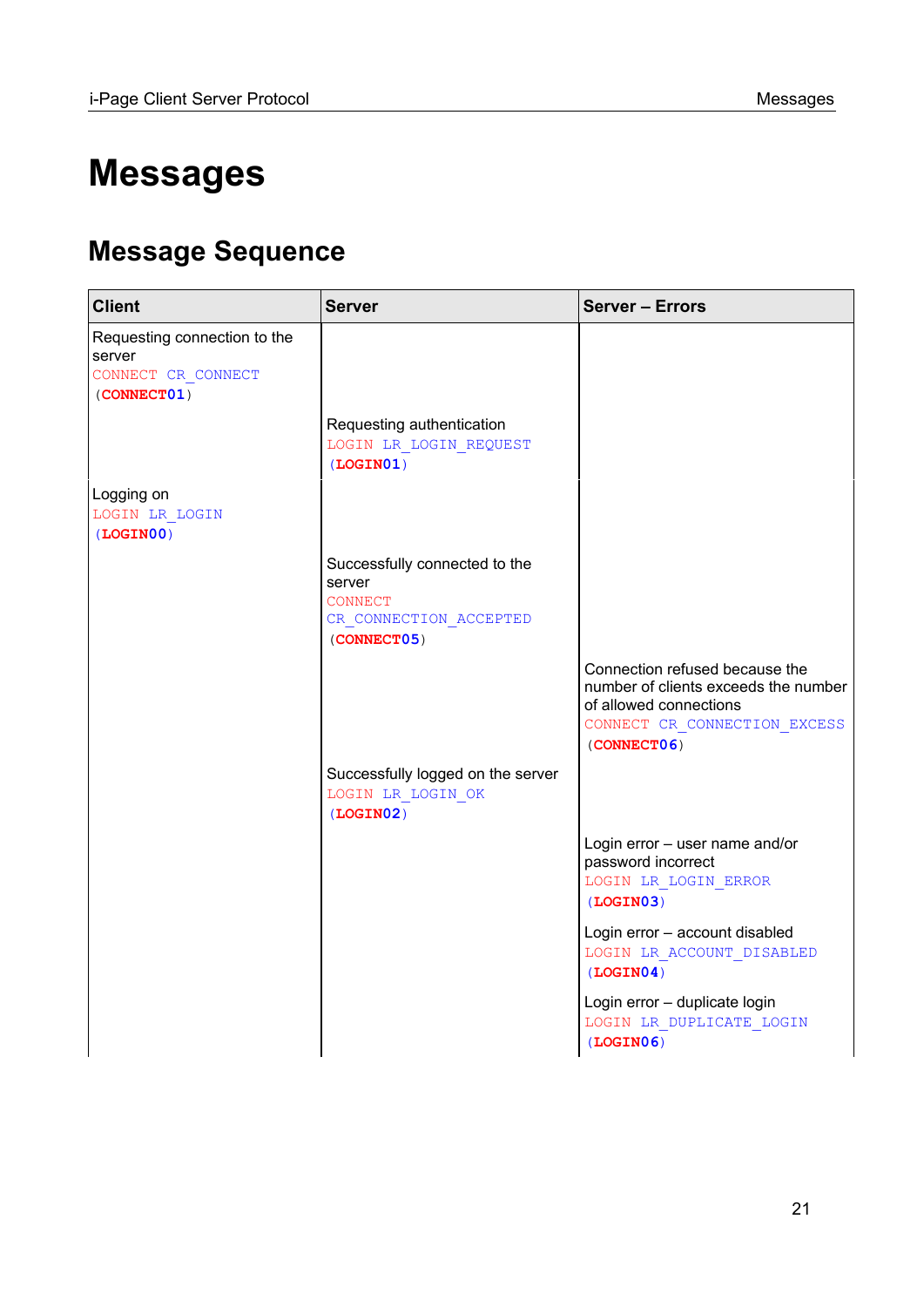| <b>Client</b>                                                                                      | <b>Server</b>                                                                                                      | <b>Server - Errors</b>                                                  |
|----------------------------------------------------------------------------------------------------|--------------------------------------------------------------------------------------------------------------------|-------------------------------------------------------------------------|
| [Optional<br>Loading system objects<br>settings]<br>LOAD LOR $*$<br>$(LOAD0*)$<br>$(00 - 07)$      | [Optional<br>Settings for requested objects<br>successfully loaded]<br>LOAD LOR * OK<br>$(LOADO* )$<br>$(08 - 0F)$ | [Optional<br>Error loading system objects settings]<br>LOAD LOR * ERROR |
|                                                                                                    |                                                                                                                    | $(LOAD1*)$<br>$(10 - 17)$                                               |
| Client ready to communicate<br>with the server<br>CONNECT CR CLIENT READY<br>(CONNECTOB)           |                                                                                                                    |                                                                         |
| Send message<br>MSG SEND SMR MSG SEND<br>$(MSG$ SEND00)                                            |                                                                                                                    |                                                                         |
|                                                                                                    | Message successfully sent to the<br>carrier<br>MSG SEND SMR MSG SEND OK<br>$(MSG$ SEND01)                          |                                                                         |
|                                                                                                    |                                                                                                                    | Send message errors<br>MSG SEND SMR *<br>$(MSG\_SEND**)$<br>$(02 - 19)$ |
| Logging out and disconnecting<br>from the server<br>CONNECT<br>CR CLIENT DISCONNECT<br>(CONNECT08) |                                                                                                                    |                                                                         |

The client can communicate with the server that is running on the same machine, on any machine on the local network or anywhere on the Internet. To communicate with the server, the client must first establish TCP/IP connection through the socket interface. For successful connection following conditions must be met:

**1.** The client must know the server's IP address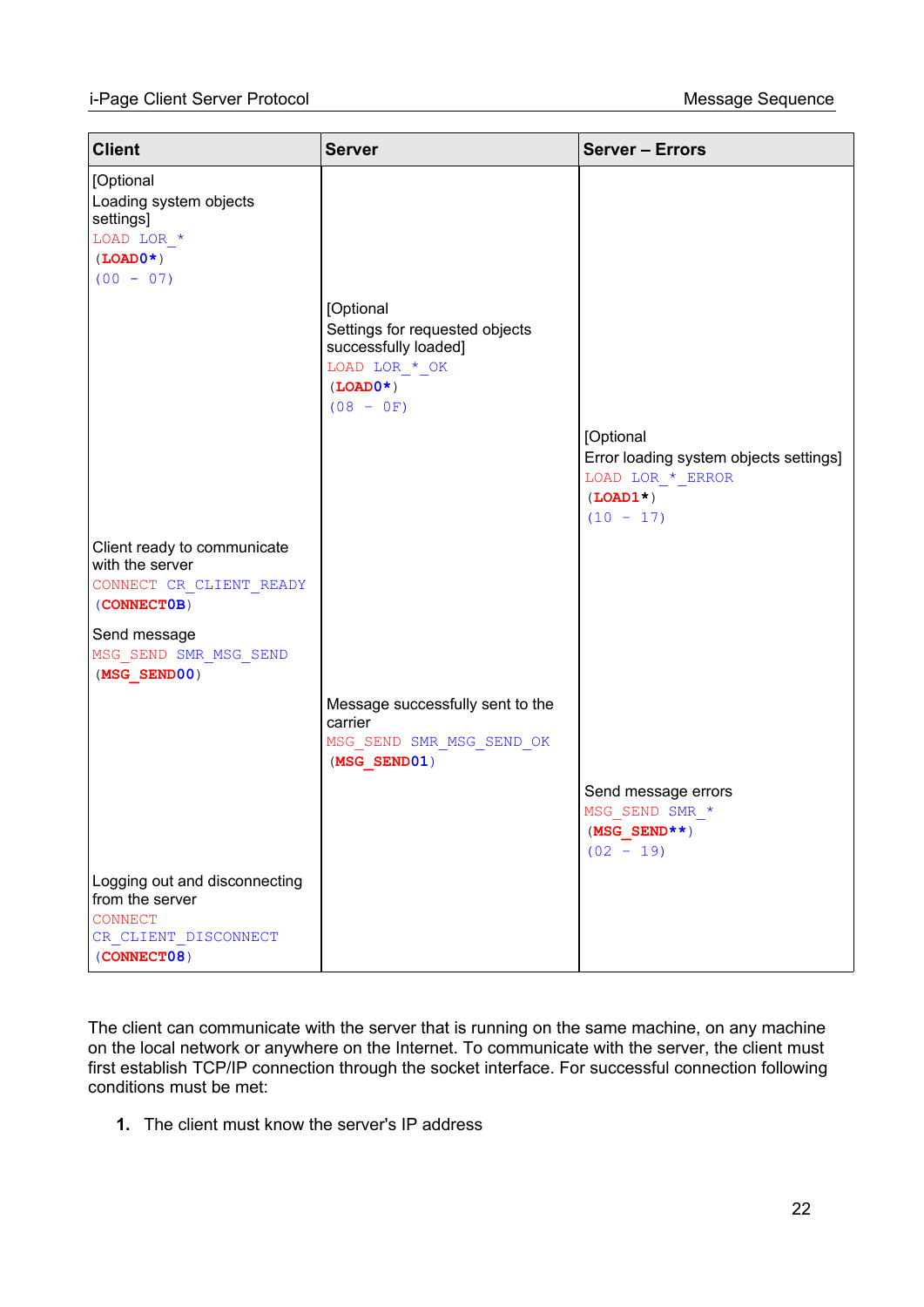- **2.** The client must know the server's TCP port
- **3.** The machine on which the server is running must be visible to the client
- **4.** The server must be running and started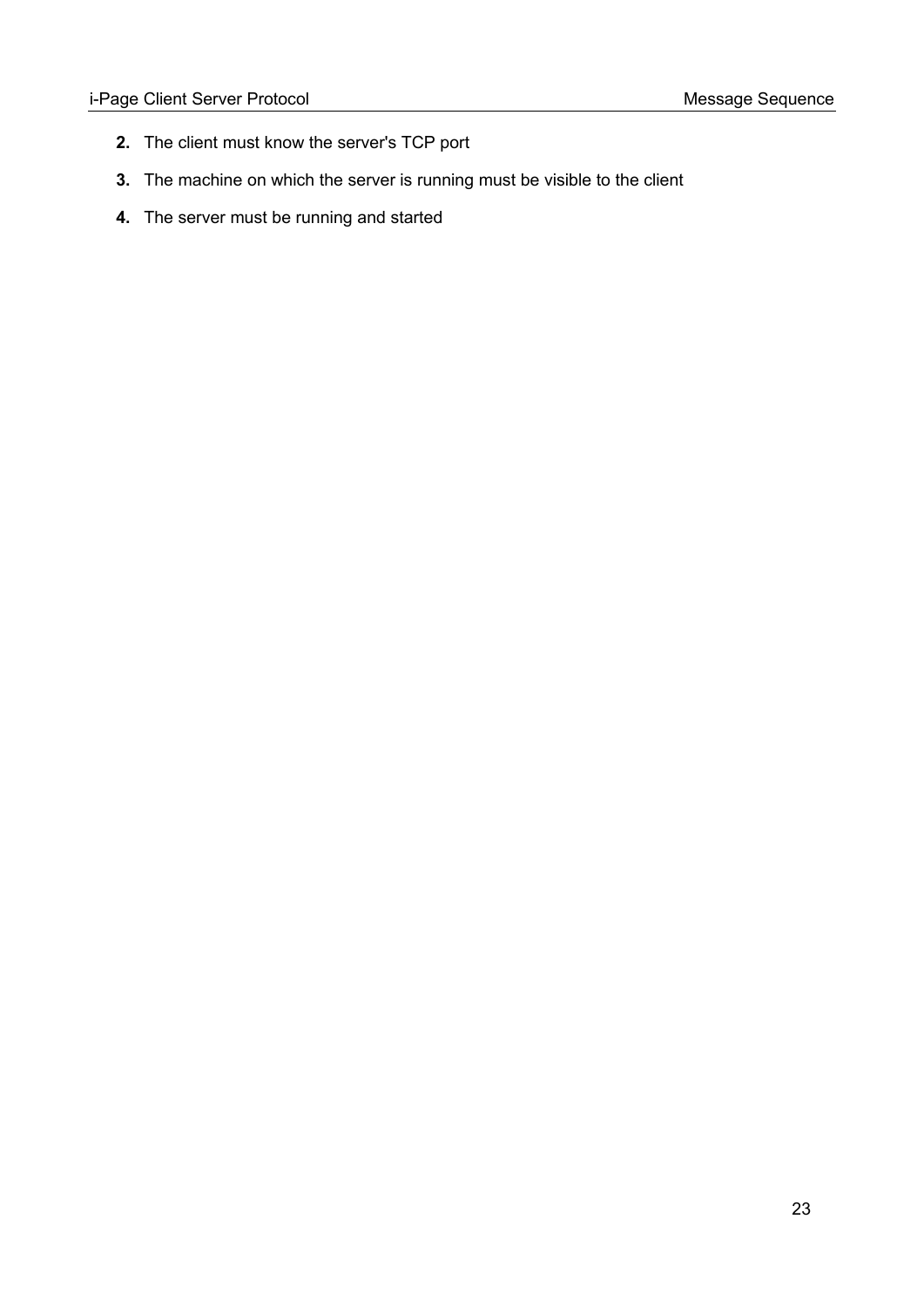## <span id="page-23-2"></span>**Connect And Login**

## <span id="page-23-1"></span>**Connect**

After a TCP/IP connection is established, the very first message that the client sends to the server is the "Connect" (CONNECT) command.

|               | Sender Command Subtype |                   | Example                  |
|---------------|------------------------|-------------------|--------------------------|
| <b>Client</b> | <b>CONNECT</b>         | <b>CR CONNECT</b> | $\vert \ldots$ CONNECT01 |

### *Example:*

```
11...CONNECT01000020B4,7DD6060A35371F76BC1E0000001DUnknown
2Connecting to i-Page Server on 10.58.2.199:6022
```
### **Header**

- ◻ **Protocol**
	- □ This message starts the iPP protocol negotiation between the client and the server
	- □ The client and the server must establish which is the highest version of the protocol they are both able to handle
	- □ The client sends the highest version of the iPP protocol that it knows how to handle *Example:*

*12*

### ◻ **Client Data**

- □ In this moment (before the login procedure) It is not known to the client which account is trying to connect to the server
- ◽ The account id cannot contain any valid account id.
- □ It can contain any [Unicode String](#page-103-5) that is not used as one of the account IDs registered on the server. Default – *'Unknown'*
- ◽ It **cannot** be an **empty** string.

*Example: 1DUnknown2*

## <span id="page-23-0"></span>**Login Request**

The server responds to the ["Connect](#page-23-1)" command by sending the "Login Request" command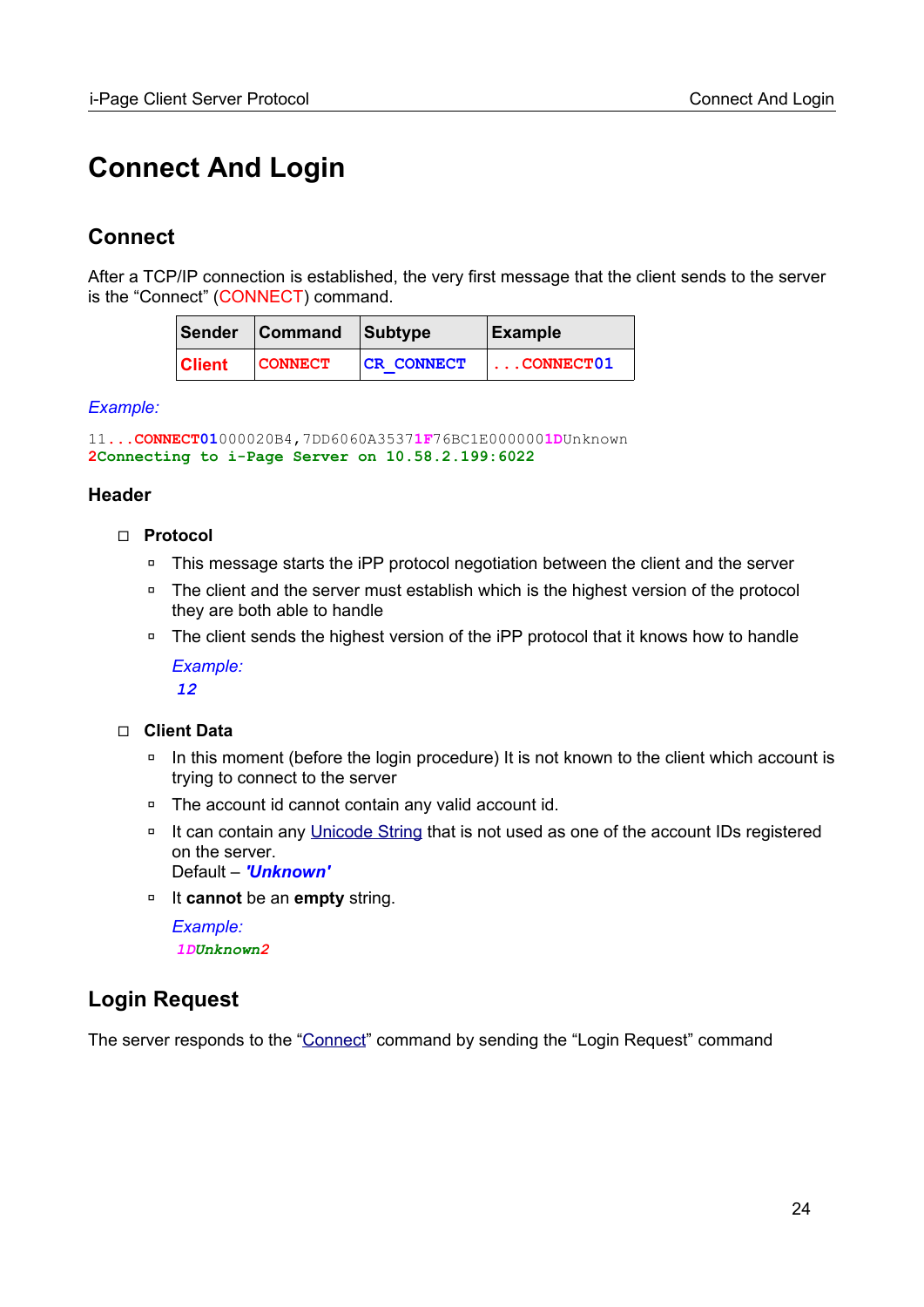|        | Sender Command Subtype |                         | Example                  |
|--------|------------------------|-------------------------|--------------------------|
| Server | LOGIN                  | <b>LR LOGIN REQUEST</b> | $ \ldots \ldots$ LOGIN01 |

#### *Example:*

```
11.....LOGIN01000020DA,7DD6060E2F121F7DD6060E2F121DUnknown
2Connection not accepted by i-Page Server 0D0A The server requests login
```
#### **Header**

- ◻ **Protocol**
	- □ This message completes the iPP protocol negotiation between the client and the server
	- □ The server compares version of the protocol received from the client in the ["Connect](#page-23-1)" message with its highest version and finds the highest common version that they are both able to handle
	- □ The server sends the version of the iPP protocol that will be used in the current session
	- □ The client should remember the version of the iPP protocol and use it in all other messages throughout the session.

*Example: 11*

## <span id="page-24-0"></span>**Login**

The client responds to the ["Login Request](#page-23-0)" command by obtaining login information from the user and sending them as a part of the "Login" (LOGIN) command.

|               | Sender Command Subtype |                 | Example              |
|---------------|------------------------|-----------------|----------------------|
| <b>Client</b> | LOGIN                  | <b>LR LOGIN</b> | $  \ldots$ . LOGIN00 |

### *Example:*

11**.....LOGIN00**000020C2,7DD6060B0E25**1F**76BC1E000000**1D**nicole**2nicole,nicky,0**

11**.....LOGIN00**000020B5,7DD6060B0D14**1F**76BC1E000000**1D**nicole **2nicole,7F7141132F905A74836EA2C53711904F,1**

### **Main Message**

- ◻ Contains 3 fields with the account's login information:
- □ Fields are delimited with the "[Field Delimiter](#page-14-1)", defined in the header.
- ◻ Fields:
	- ◽ User Name
		- ◊ The account's ID, as registered on the server
	- ◽ Password
	- □ [Encoding type](#page-98-2)
- ◻ The "User Name" and "Password" fields must be present.
- ◻ The "Password" field can be encoded or in plain text.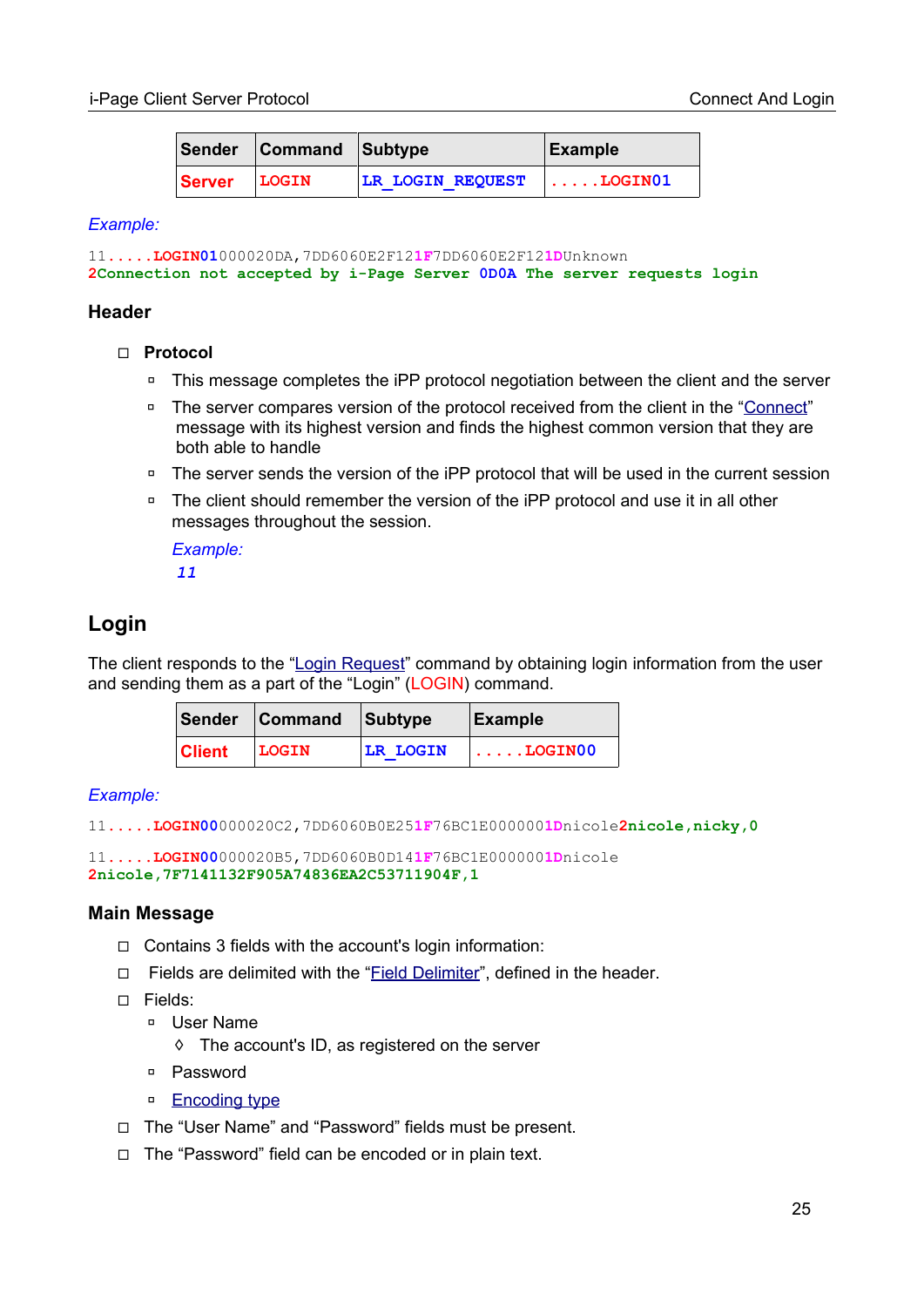- $\Box$  The encoding type field can be empty or missing. In that case the server will consider the password to be a plain text.
- ◻ To perform encoding, the client needs to use "*IPCrypt.dll*" library.

```
Example:
```

```
2nicole,7F7141132F905A74836EA2C53711904F,1
2nicole,nicky,0
2nicole,nicky,∙
2nicole,nicky
```
## <span id="page-25-2"></span>**Connection Accepted**

The server responds to the "Login" command by sending several status messages to the client. The first one is the result of the "Connect" command.

|               | Sender Command Subtype |                               | Example                  |
|---------------|------------------------|-------------------------------|--------------------------|
| <b>Server</b> | <b>CONNECT</b>         | <b>CR CONNECTION ACCEPTED</b> | $\vert \ldots$ CONNECT05 |

*Example:*

```
11...CONNECT05000020DC,7DD6060E34041F7DD6060E34041Dnicole
2Connection accepted by i-Page Server 0D0A Connection no 3 of 10
```
## <span id="page-25-1"></span>**Login Success**

The server responds to the "Login" command by sending several status messages to the client. The second one is the result of the "Login" command.

|        | Sender Command Subtype |                                  | Example |
|--------|------------------------|----------------------------------|---------|
| Server | LOGIN                  | $ LR$ LOGIN OK $  \dots$ LOGIN02 |         |

*Example:*

```
11.....LOGIN02000020DC,7DD6060E34051F7DD6060E34051Dnicole
2Account "nicole" successfully logged on i-Page Server
```
## <span id="page-25-0"></span>**Client Ready**

If the client connects successfully to the server and passes the authentication procedure, the server waits for the client's message that it is ready to communicate. In the meantime the client may want to download some of the server settings – any of the server objects or message objects.

|               | Sender Command Subtype |                        | Example           |
|---------------|------------------------|------------------------|-------------------|
| <b>Client</b> | <b>CONNECT</b>         | <b>CR CLIENT READY</b> | $\vert$ CONNECTOB |

*Example:*

```
11...CONNECT0C000020D9,7DD6060C0D2D1F76BC1E0000001Dnicole
2Client "nicole" on 10.58.2.199 ready to communicate.
```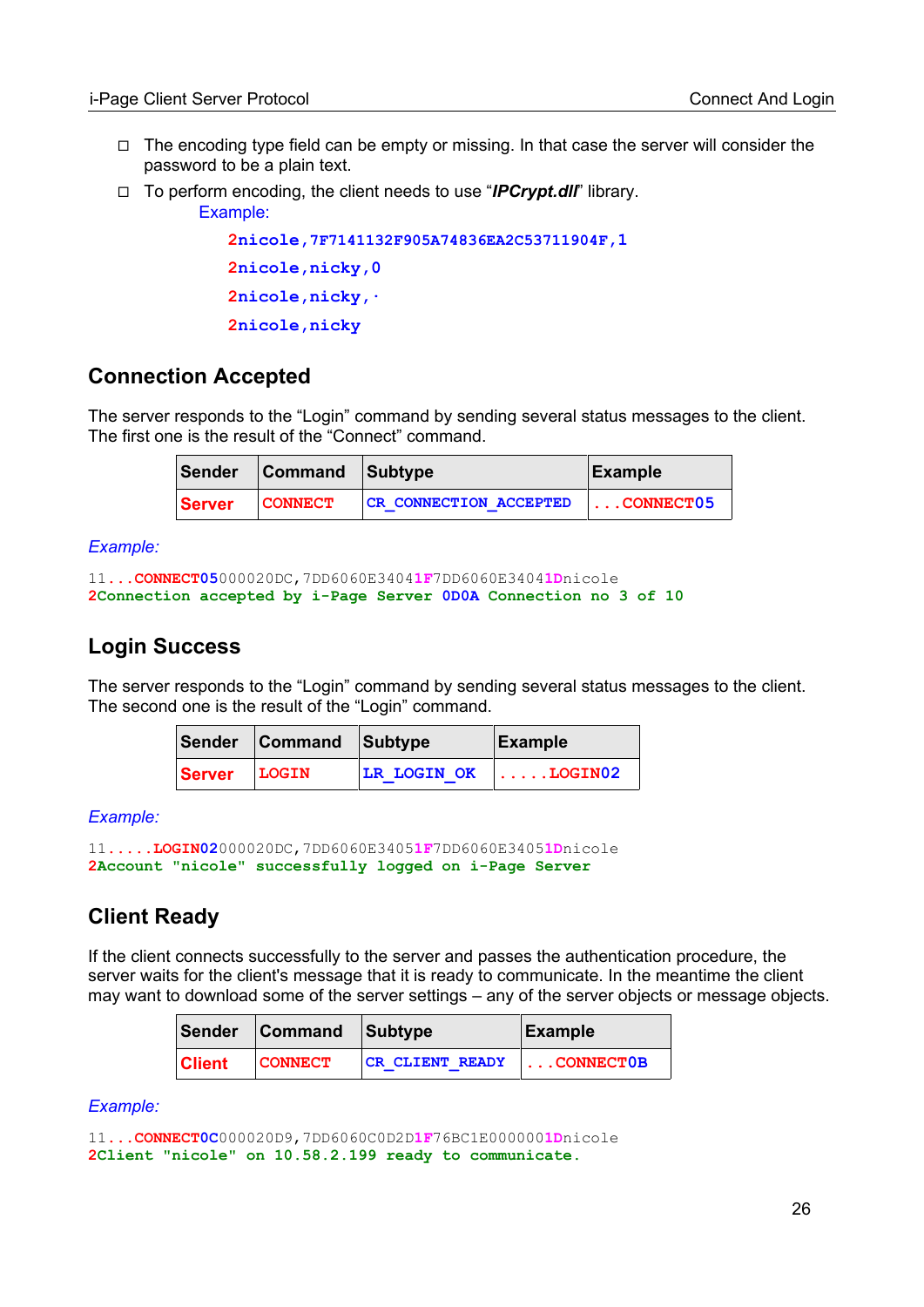## <span id="page-26-3"></span>**Connection Status**

The server and the client can send several different status message. All of them define the state of the client – server connection.

## <span id="page-26-2"></span>**Client Not Connected**

The server sends this message to the client to advise it that it is not connected to the server.

|               | Sender Command Subtype |                         | Example              |
|---------------|------------------------|-------------------------|----------------------|
| <b>Server</b> | <b>CONNECT</b>         | <b>CR NOT CONNECTED</b> | $  \ldots$ CONNECTOB |

*Example:*

```
11...CONNECT0B000020DC,7DD6060E34041F7DD6060E34041Dnicole
2Not connected to i-Page Server on 10.58.2.199:6022
```
## <span id="page-26-4"></span>**Server Disconnects**

The server sends this message to the client to advise it that it is disconnecting form this client because the server is closing down.

|  | Sender Command Subtype |                             | Example            |
|--|------------------------|-----------------------------|--------------------|
|  | Server CONNECT         | <b>CR SERVER DISCONNECT</b> | $\ldots$ CONNECT07 |

*Example:*

```
11...CONNECT0700003E44,7DD6060F0C251F76BC1E0000001Dnicole
2i-Page Server on 10.58.2.199:6022 is closing down
```
## <span id="page-26-1"></span>**Administrator Disconnects**

The server sends this message to the client to advise it that the server administrator has disconnected the client.

|        | Sender Command Subtype |                            | Example            |
|--------|------------------------|----------------------------|--------------------|
| Server | <b>CONNECT</b>         | <b>CR ADMIN DISCONNECT</b> | $\ldots$ CONNECT09 |

*Example:*

```
11...CONNECT0900000000,7DD6060F091E1F7DD6060F091E1Dnicole
2Your connection to i-Page Server has been disconnected by the server 
administrator
```
## <span id="page-26-0"></span>**Client Disconnects**

The client sends this message to the server to advise it that it is logging out and disconnecting form the server.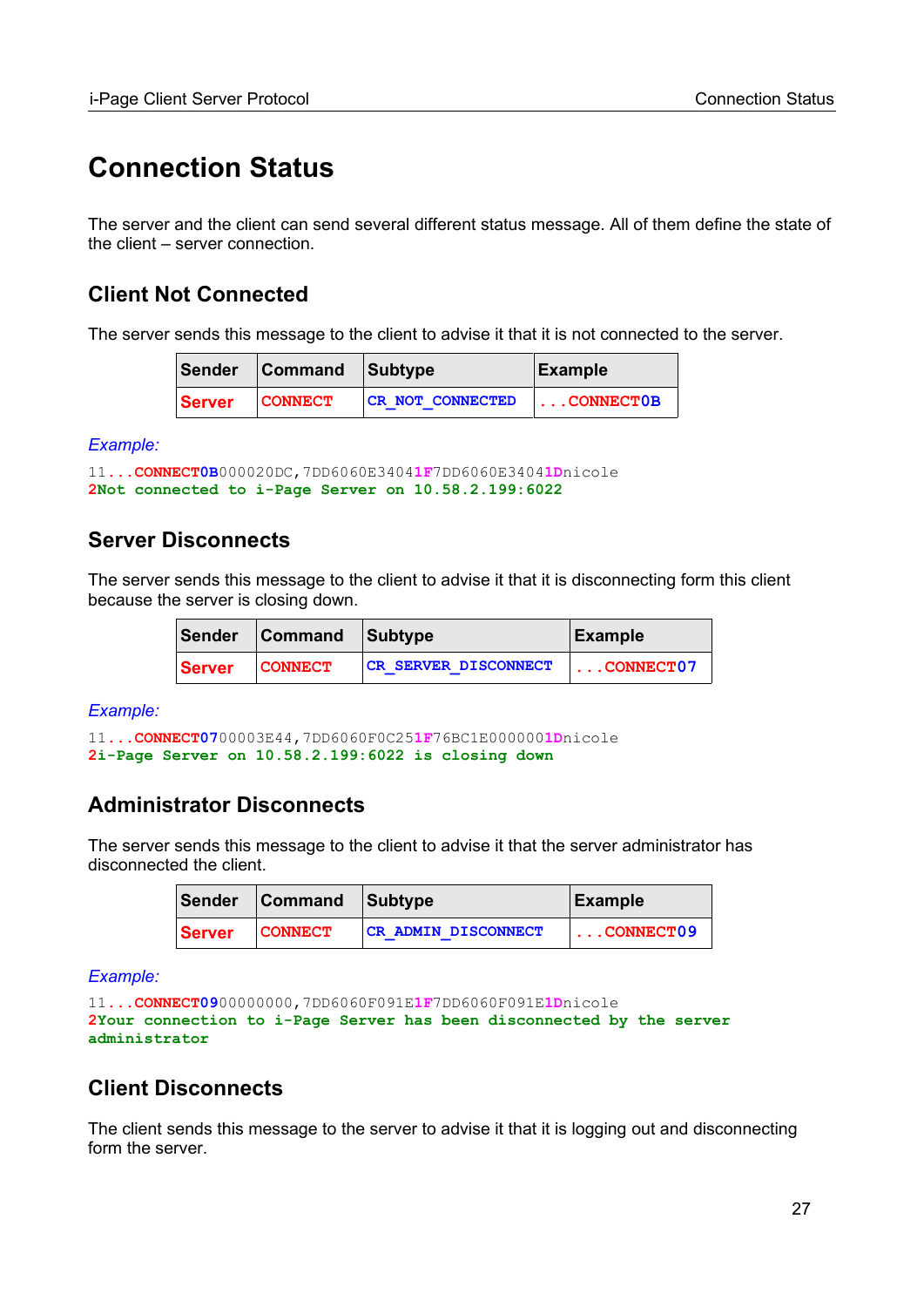|               | Sender Command Subtype |                      | Example           |
|---------------|------------------------|----------------------|-------------------|
| <b>Client</b> | <b>CONNECT</b>         | CR CLIENT DISCONNECT | $\vert$ CONNECT08 |

## *Example:*

11**...CONNECT08**0000234F,7DD6190D1216**1F**76BC1E000000**1D**nicole**2Account "nicole" logging out from i-Page Server'**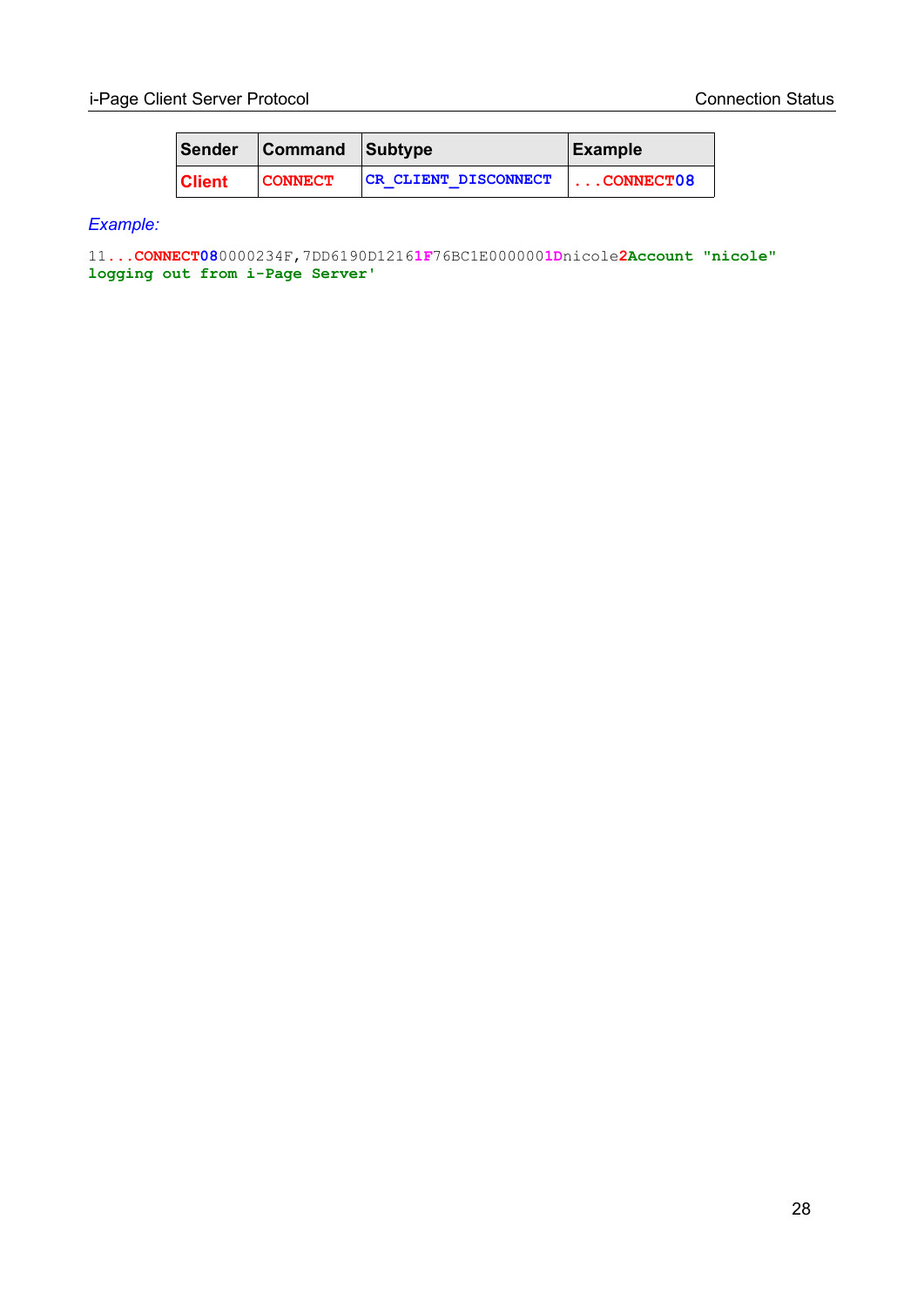## <span id="page-28-4"></span>**Connection and Login Errors**

## <span id="page-28-3"></span>**Connection Excess**

The server sends this message to inform the client that its connection request has been refused because the number of concurrent client connections has already been reached.

|        | Sender Command Subtype |                             | Example            |
|--------|------------------------|-----------------------------|--------------------|
| Server | <b>CONNECT</b>         | <b>CR CONNECTION EXCESS</b> | $\ldots$ CONNECT06 |

### *Example:*

```
11...CONNECT060000237E,7DD6190D2D071F7DD6190D2D071Dnicole2Connection refused by 
i-Page Server 0D0A The number of clients that the server is registered for (12) 
exceeded'
```
## <span id="page-28-2"></span>**Account Disabled**

The server sends this message to inform the client that the authentication has failed because the account that tries to log on is disabled by the system administrator.

|               | Sender Command Subtype |                     | Example                       |
|---------------|------------------------|---------------------|-------------------------------|
| <b>Server</b> | <b>LOGIN</b>           | LR ACCOUNT DISABLED | $\vert \ldots \ldots$ LOGIN04 |

#### *Example:*

```
11.....LOGIN0400002351,7DD6190D1B2C1F7DD6190D1B2C1Dnicole2i-Page Server does not
accept your login 0D0A The account "nicole" is deactivated by the administrator
```
## <span id="page-28-1"></span>**Login Error**

The server sends this message to inform the client that the authentication has failed because either the user name or password (or both) is incorrect.

|               | Sender Command Subtype |                       | Example                      |
|---------------|------------------------|-----------------------|------------------------------|
| <b>Server</b> | LOGIN                  | <b>LR LOGIN ERROR</b> | $  \ldots$ . ${\tt LOGIN03}$ |

*Example:*

```
11.....LOGIN0300002353,7DD6190D20051F7DD6190D20051Dnicoles2i-Page Server does 
not accept your login 0D0A Incorrect user name and/or password
```
## <span id="page-28-0"></span>**Duplicate Login**

The server sends this message to inform the client that the authentication has failed because the same account from the same machine is already logged on.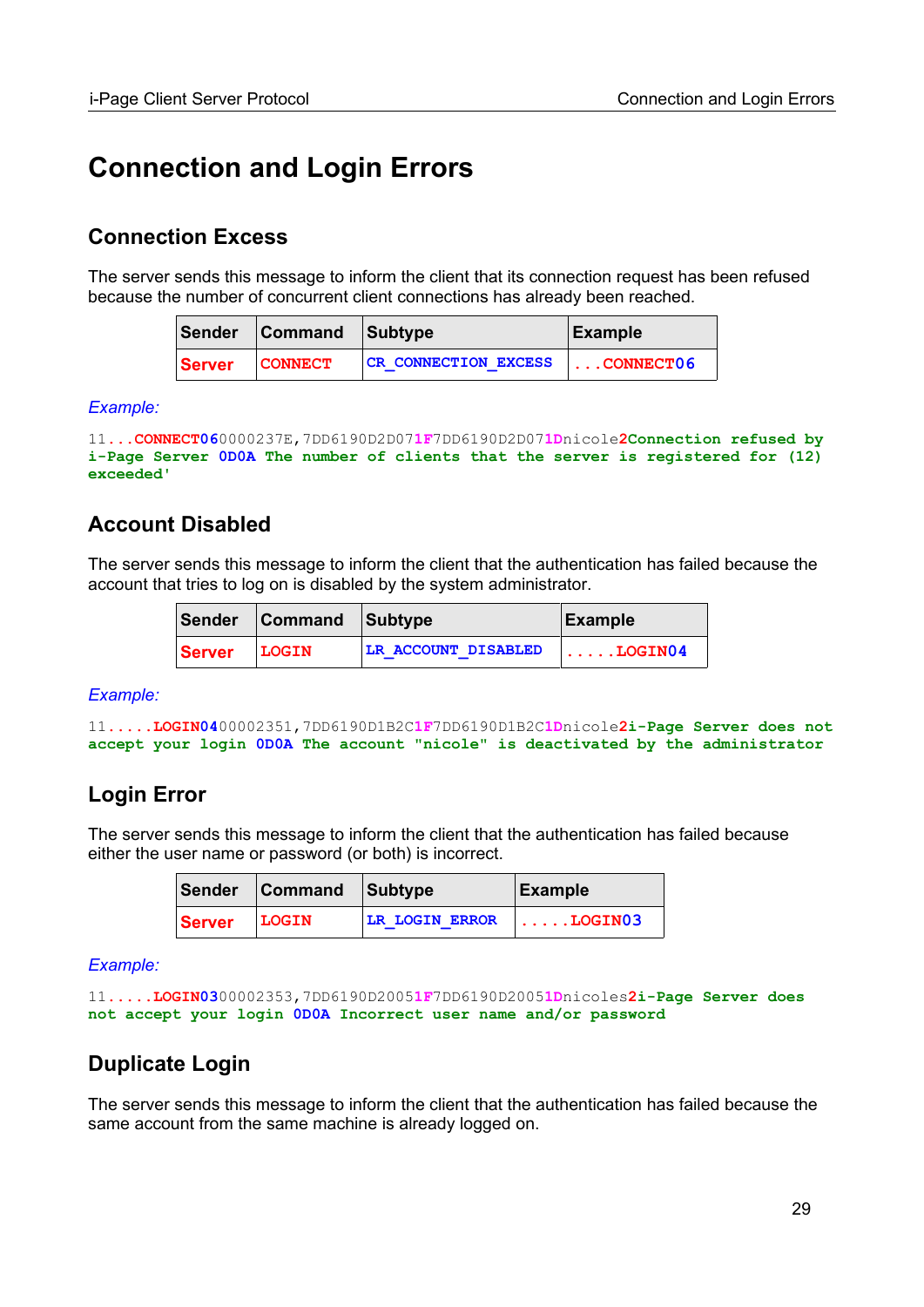|        | Sender Command Subtype |                    | Example             |
|--------|------------------------|--------------------|---------------------|
| Server | LOGIN                  | LR DUPLICATE LOGIN | $ \ldots$ DGIN $06$ |

#### *Example:*

11**.....LOGIN06**0000237C,7DD6190D2738**1F**7DD6190D2738**1D**nicole**2i-Page Server does not accept your login 0D0A The account "nicole" on 10.58.2.199 is already logged on.**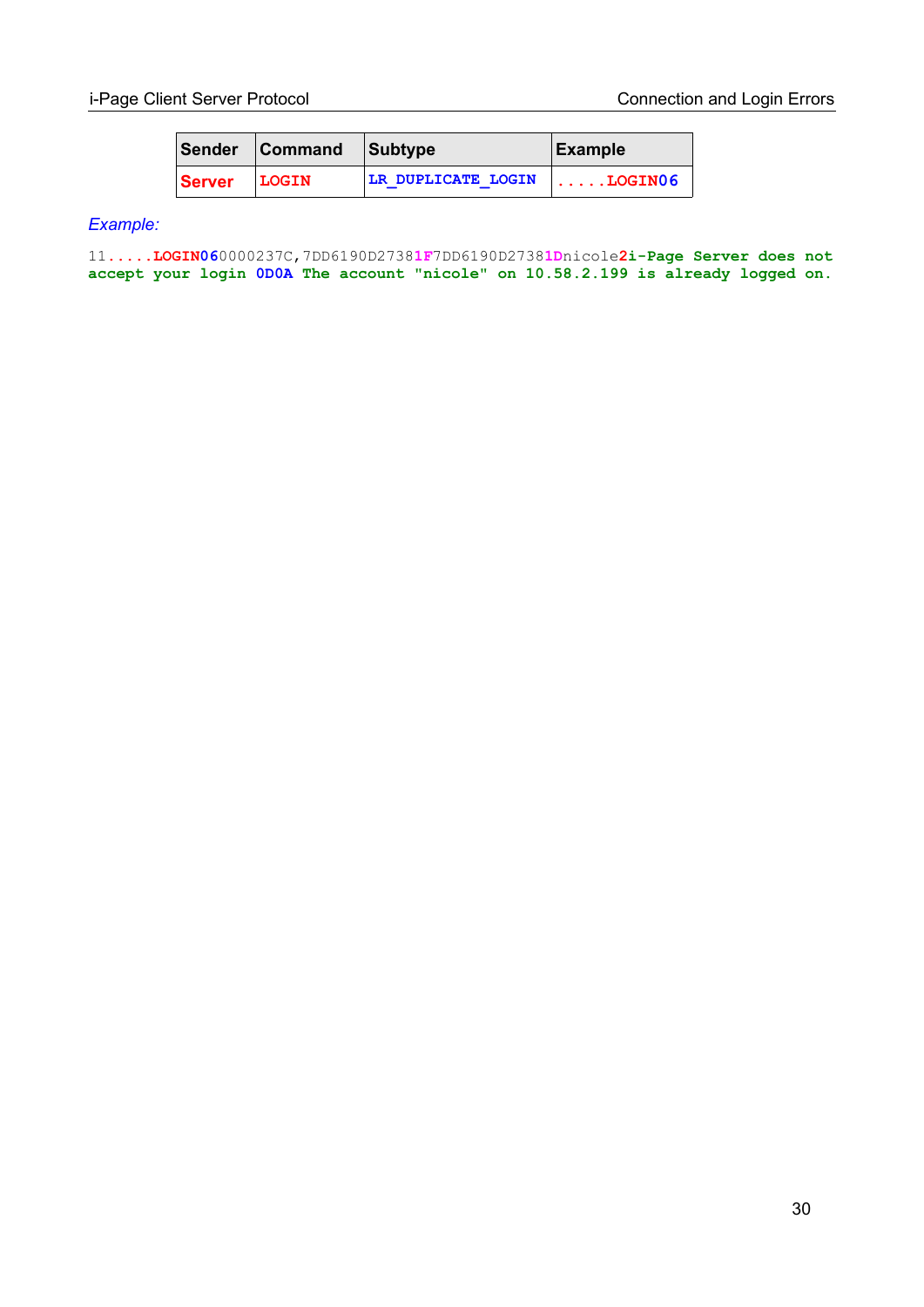## <span id="page-30-1"></span>**Send Message**

## <span id="page-30-0"></span>**Send Message**

After successful connection and authentication, the client can send a user's page, SMS or email message to the server.

|               | Sender Command Subtype |                     | Example            |
|---------------|------------------------|---------------------|--------------------|
| <b>Client</b> | <b>MSG SEND</b>        | <b>SMR MSG SEND</b> | $\vert$ MSG SEND00 |

- ◻ The client can send one or multiple messages in one transaction
- ◻ Each messages can have a different content and can be sent to different recipients
- ◻ Messages can be of a different type (page, SMS or email)
- ◻ Messages of the same type can be sent to different providers

### **Main Message**

- ◻ Starts after the "[Header Delimiter](#page-16-0)" ([STX](#page-96-0) \$2) character.
- ◻ Contains one or more message records.
- ◻ Each record consists of a message text and message data.
- □ Message text and data are separated by the  $ETX$  (\$3) control character.
- ◻ Message data contain different fields of information that the server needs to send the message.
- □ Fields are delimited with the "[Field Delimiter](#page-14-1)" character.
- □ Multiple message records are delimited with the [RS](#page-96-0)  $(\$1E)$  control character.
- ◻ The last record does not end with the RS character.

#### *Example:*

- *<STX>message text<ETX>message data<RS>*
- *<STX>message text<ETX>message data<RS>*
- *<STX>message text<ETX>message data*
- $\Box$  If the Main Message contains only one record, it does not end with the RS character.

### *Example:*

*<STX>message text<ETX>message data*

### *Message Text*

- ◻ Size: variable size
- ◻ Position: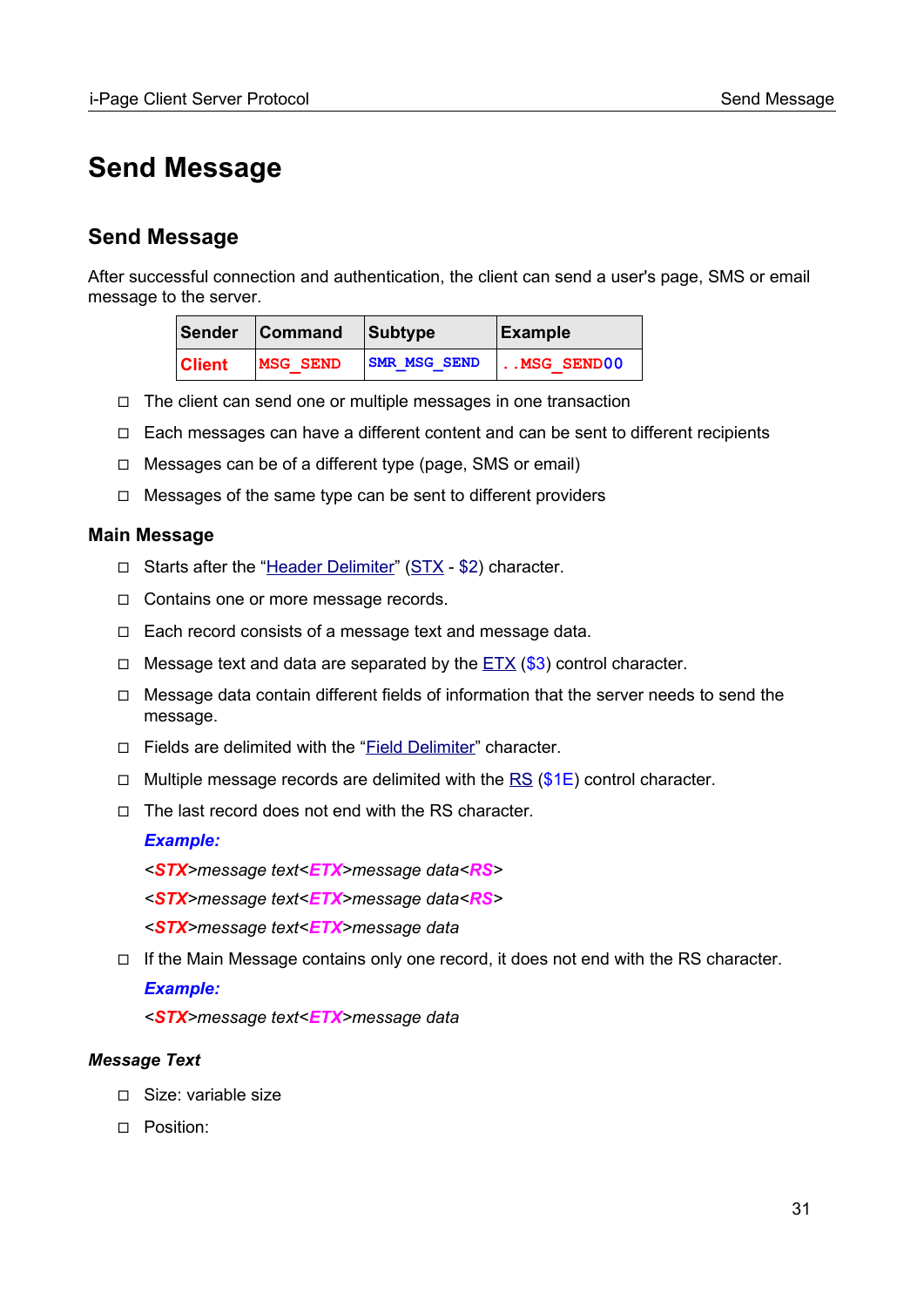- □ Starts with the [Header Delimiter](#page-16-0) character ([STX](#page-96-0) \$2)
- $\overline{p}$  Ends with the message text delimiter character ( $ETX $3$ )
- ◻ Message Format: [Unicode String](#page-103-5)
- ◻ Usage:
	- ◽ Contains a user's page, SMS or email message text.
	- □ It can be an empty string.
	- □ It can contain new line characters (CR \$D, LF \$A).
	- **□** Only characters that are not allowed are **[ETX](#page-96-0) (\$3)** and [RS](#page-96-0) (\$1E).
	- □ It is never enclosed in any type of quotes. If it contains quotes, the server will considered them as a part of the message text and send them to the receiver.

### <span id="page-31-0"></span>**Message Data**

#### *Fields*

| <b>Position</b> | <b>Contains</b>         | Data Type             | <b>Required</b> | <b>Value Required</b> |
|-----------------|-------------------------|-----------------------|-----------------|-----------------------|
|                 | Message Id              | <b>Number</b>         |                 | х                     |
| 2               | Carrier Id              | <b>Number</b>         |                 |                       |
| 3               | <b>Message Address</b>  | <b>ASCII String</b>   |                 |                       |
| 4               | <b>Message Priority</b> | <b>Number</b>         | X               | Х                     |
| 5               | Message Age             | <b>Number</b>         | X               | X                     |
| 6               | <b>Email Subject</b>    | <b>Unicode String</b> | Х               | Х                     |
| Version 1.2     |                         |                       |                 |                       |
|                 | <b>Contact Name</b>     | <b>Unicode String</b> | X               | х                     |

- ◽ All **required** fields must be present.
- ◽ All fields with a **required value** must have a valid value and the value must be in a required format.
- □ If the non-required field is present, all fields before it (even if empty) must be present

### <span id="page-31-1"></span>**1 Message Id**

- □ A unique number that the client assigns to the message
- ◽ The server returns the same number with the send message result
- □ Can be empty or '0'

### **2 Carrier Id**

- ◽ The system id of the carrier registered on the server
- □ If the server cannot find the carrier, it will return a send message error and the message will not be sent

### **3 Message Address**

□ A pager id, mobile number or email address of the receiver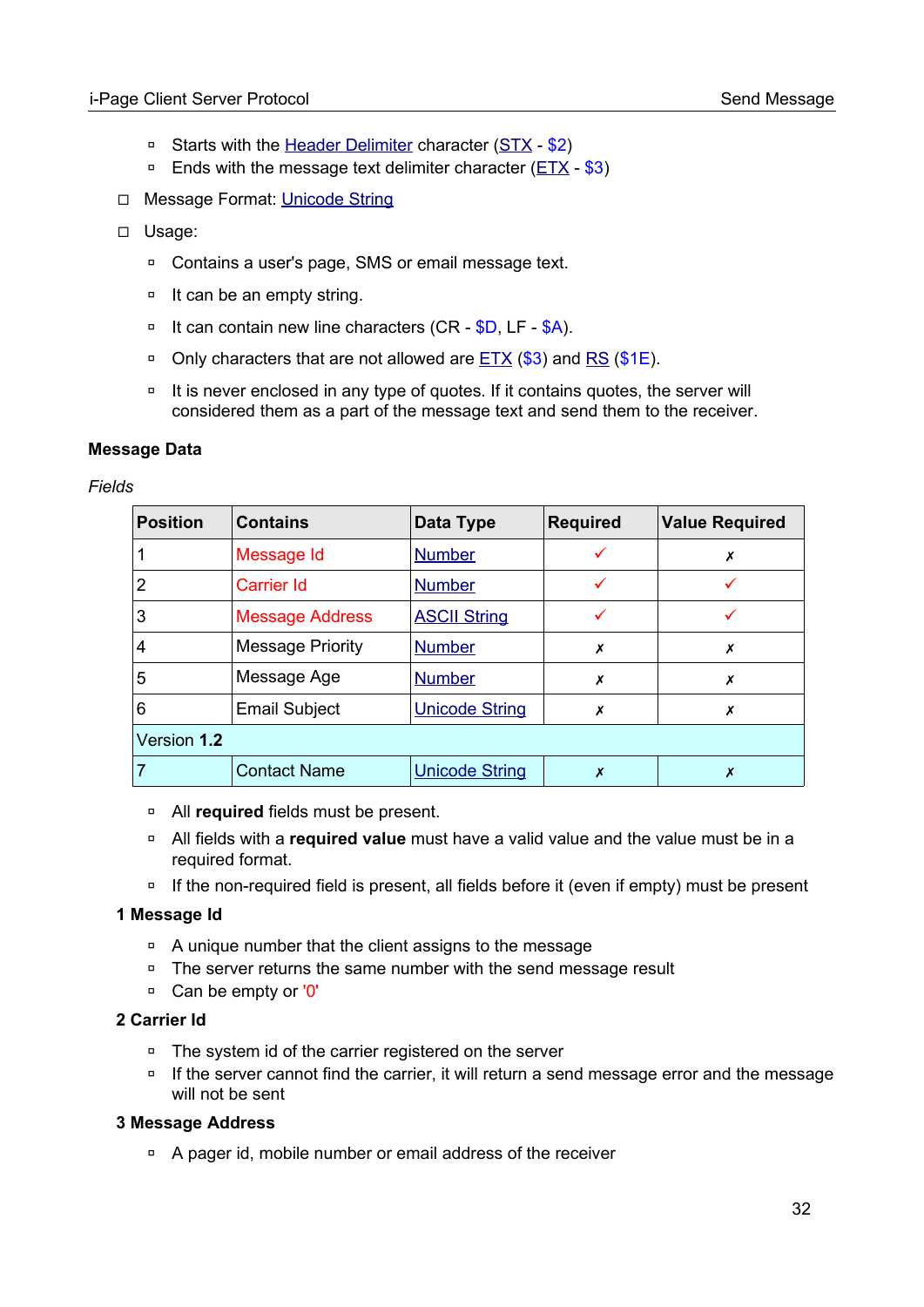- □ If the address is missing or is not properly formatted, the server will return a send message error and the message will not be sent
- □ The format of the address depends on the "Carrier Id" field a value must be properly formatted to match the type of address requested by the carrier.

#### **4 Message Priority**

- □ The [priority of the message](#page-97-3) in the server's message queue.
- □ Can be empty or missing in that case the server will assign the default priority. Default: MPR\_NORMAL (4)

#### **5 Message Age**

- ◽ A number of minutes the server will keep an undelivered message before it is discarded.
- **□** Can be empty or missing in that case the server will assign the default age. Default: 120 minutes (2 hours)

#### **6 Email Subject**

- ◽ The subject in the email message header.
- □ Format: [Unicode String](#page-103-5)
- **□** Control characters [ETX](#page-96-0) (\$3) and [RS](#page-96-0) (\$1E) are not allowed.
- □ If the "Field Delimiter" character or words enclosed in double quotes are used, then the whole string must be enclosed in double quotes. See **Delimiting Strings**
- □ It can be empty or missing in that case the server will assign the default email header, but only for email messages. Default: 'i-Page Message'

#### **7 Contact Name (V 1.2)**

◽ the name of the contact which address is used in the "**Message Address**" field in the #3

*Example – Message Data Fields:*

```
Single Message
3611,3,1234567,4,194,i-Page Multi Message,IT Manager
```
*Multi message*

**<msg>3609,3,1234567,4,194,i-Page Multi Message,IT Manager1E <msg>3610,1,2643029,4,194,i-Page Multi Message,Test1E <msg>3611,3,1234568,4,194,i-Page Multi Message,Nicole Pager1E <msg>3612,4,sam@info.com,4,194,i-Page Multi Message,Sam Email1E <msg>3613,2,+650214569871,4,194,i-Page Multi Message,Sam Mobile**

*Example – Complete Send Message:*

#### *Single message*

```
11..MSG_SEND0000000000,7DD6071338291F76BC1E0000001Dnicole2
Hello world from Nicole3611,3,1234567,4,194,i-Page Multi Message,IT Manager
```
#### *Multi message*

```
11..MSG_SEND0000000000,7DD6071338291F76BC1E0000001Dnicole2
Test message for TAP Direct carrier from Nick3609,3,1234567,4,194,i-Page Multi 
Message,IT Manager1E
```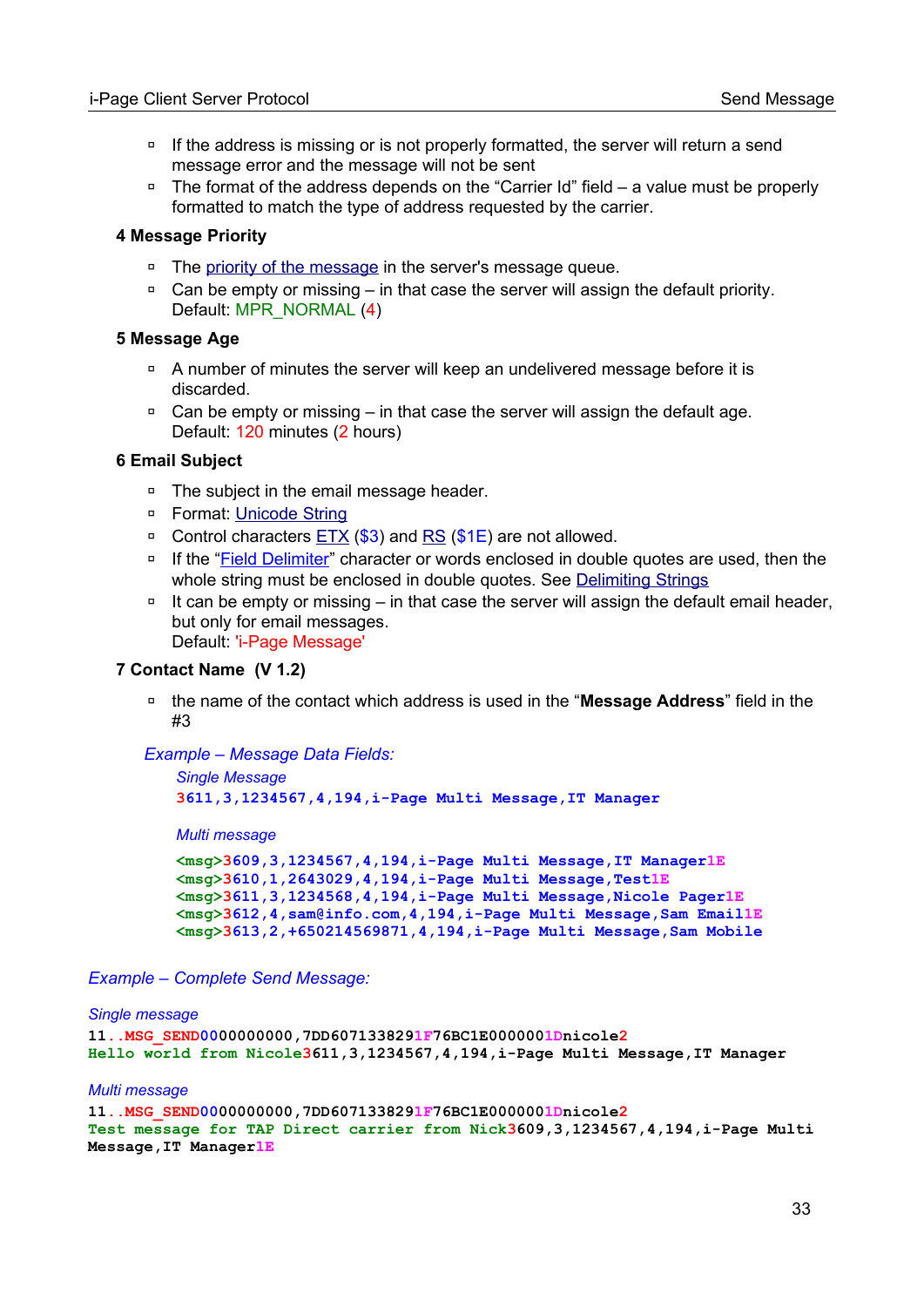```
Test message for TAP Modem carrier from Peter3610,1,2643029,4,194,i-Page Multi 
Message,Test1E
Hello from Rachel3611,3,1234568,4,194,i-Page Multi Message,Nicole Pager1E
Test message for SMTP carrier from Sam3612,4,sam@info.com,4,194,i-Page Multi 
Message,Sam Email1E
Test message for SMS carrier from Tom3613,2,+650214569871,4,194,i-Page Multi 
Message,Sam Mobile
```
## <span id="page-33-0"></span>**Send Message Result**

On every message sent by the client using "[Send Message](#page-30-0)" command, the server returns a result. If the client sends multiple messages in one transaction, the result is returned for every message separately.

The result is defined by the "Command Subtype" field.

| Sender         | <b>Command</b>  | <b>Subtype</b>         | <b>Example</b>         |
|----------------|-----------------|------------------------|------------------------|
| <b>∣Server</b> | <b>MSG SEND</b> | <b>SMR MSG SENT OK</b> | $$ MSG SEND $01$       |
| <b>∣Server</b> | <b>MSG SEND</b> | $SMR$ **               | MSG SEND** $(02 - 19)$ |

#### **Header**

- ◻ The ["Command Subtype"](#page-12-0) field defines the send message result
	- □ If the message was sent to the carrier without errors the subtype field contains the [SMR\\_MSG\\_SENT\\_OK](#page-94-0) (**\$01**)code.
	- ◽ In all other cases this field contains an error code. Error codes range from **\$02** to **\$19**. see ["Send Message Subtypes"](#page-94-0)
	- ◽ Error codes further specify a cause of the error.
	- **□** Error code [SMR\\_IPP\\_PROTOCOL\\_ERROR](#page-94-0) (\$19) is returned if neither i-Page Server nor a provider can determine a real cause of the error.
- $\Box$  The ["Message Id](#page-13-0)" field contains the same transaction id that was sent by the client as a part of the sent message
	- □ If multiple messages were sent in the same transaction, then the [message id](#page-31-1) from the [message data](#page-31-0) part of the message record is returned
- □ The ["Date Received"](#page-14-0) field contains a [DateTime](#page-104-0) value when the server had received the message
- ◻ The ["Date Returned](#page-15-1)" field contains a [DateTime](#page-104-0) value when the server had sent the message to the carrier or returned an error to the client.

### **Main Message**

- ◻ Starts after the "[Header Delimiter](#page-16-0)" ([STX](#page-96-0) \$2) character.
- ◻ Contains only one message record with a message text and message data
- $\Box$  Message text and data are separated by the [ETX](#page-96-0) (\$3) control character.
- $\Box$  Message data contain different fields of information about the sent message.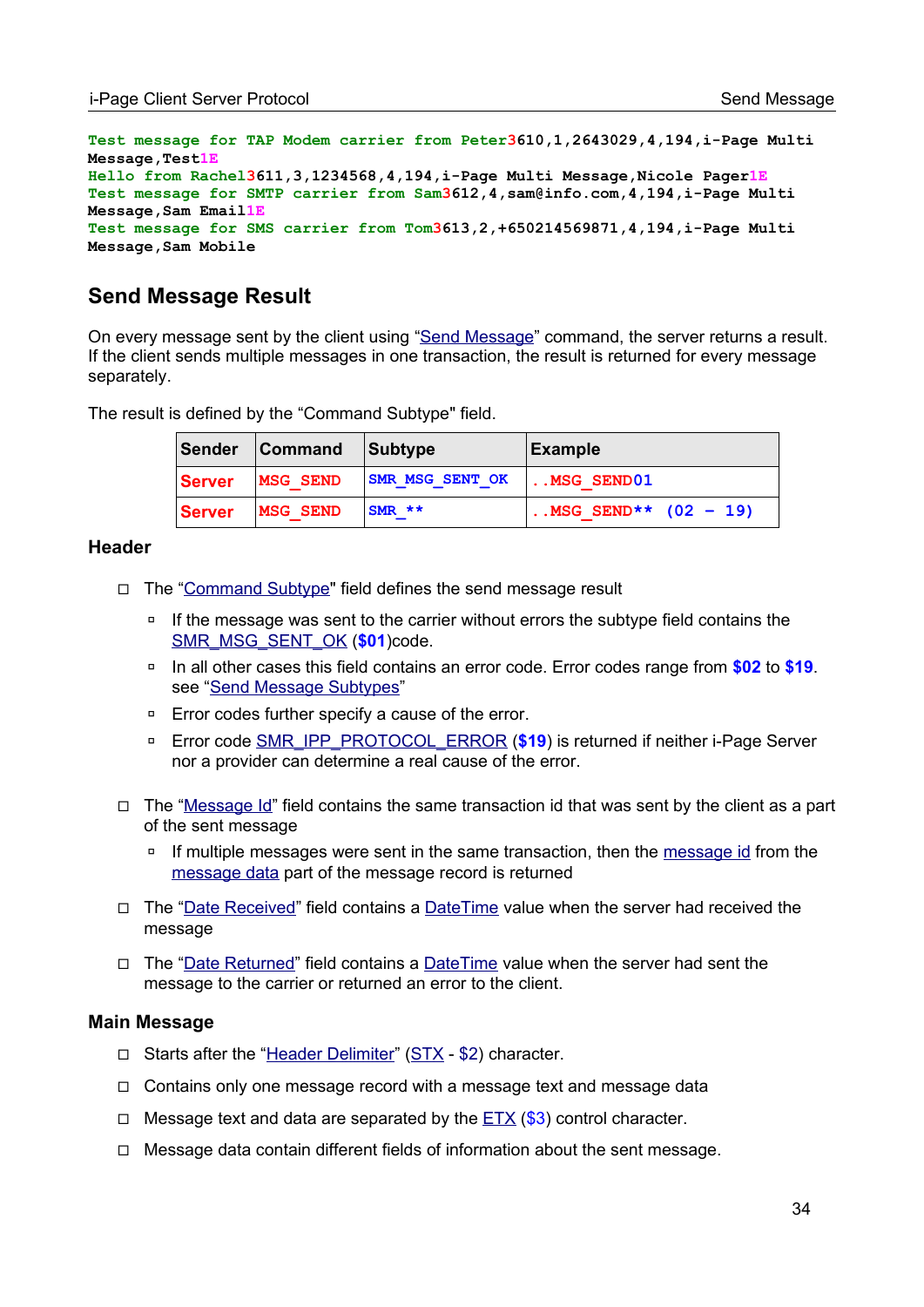□ Fields are delimited with the "[Field Delimiter](#page-14-1)" character.

### *Example:*

*<STX>message text<ETX>message data*

### *Message Text*

- ◻ Size: variable size
- ◻ Position:
	- **□** Starts with the [Header Delimiter](#page-16-0) character ([STX](#page-96-0) \$2)
	- $\overline{P}$  Ends with the message text delimiter character ( $ETX $3$ )
- ◻ Message Format: [Unicode String](#page-103-5)

### Usage:

- □ Contains a user friendly description of the result code from the ["Command Subtype](#page-12-0)" field
	- ◊ If the subtype field has SMR\_MSG\_SENT\_OK value, contains a confirmation that the message was sent successfully.
	- ◊ For all other SMR\_\* subtypes, contains a description of the error.
- □ It is never an empty string.
- □ It can contain new line characters (CR \$D, LF \$A).
- □ Only character that is not allowed is  $ETX$  (\$3).
- □ It is never enclosed in any type of quotes, but it can contain quoted words.

### **Message Data**

### *Fields*

| <b>Position</b> | <b>Contains</b>              | Data Type             |  |
|-----------------|------------------------------|-----------------------|--|
|                 | <b>Message Address</b>       | <b>ASCII String</b>   |  |
|                 | <b>Address Type</b>          | <b>Number</b>         |  |
| 3               | <b>Original Message Text</b> | <b>Unicode String</b> |  |
| Version 1.2     |                              |                       |  |
|                 | <b>Contact Name</b>          | <b>Unicode String</b> |  |

- ◻ All fields are always returned by the server
- $\Box$  Some fields may not have value, which means that their value was not sent in the original message from the client

### **1. Message Address**

□ A pager id, mobile number or email address of the receiver that the message was sent to

### **2. Address Type**

◽ Number constant that denotes a [type of the address](#page-97-1)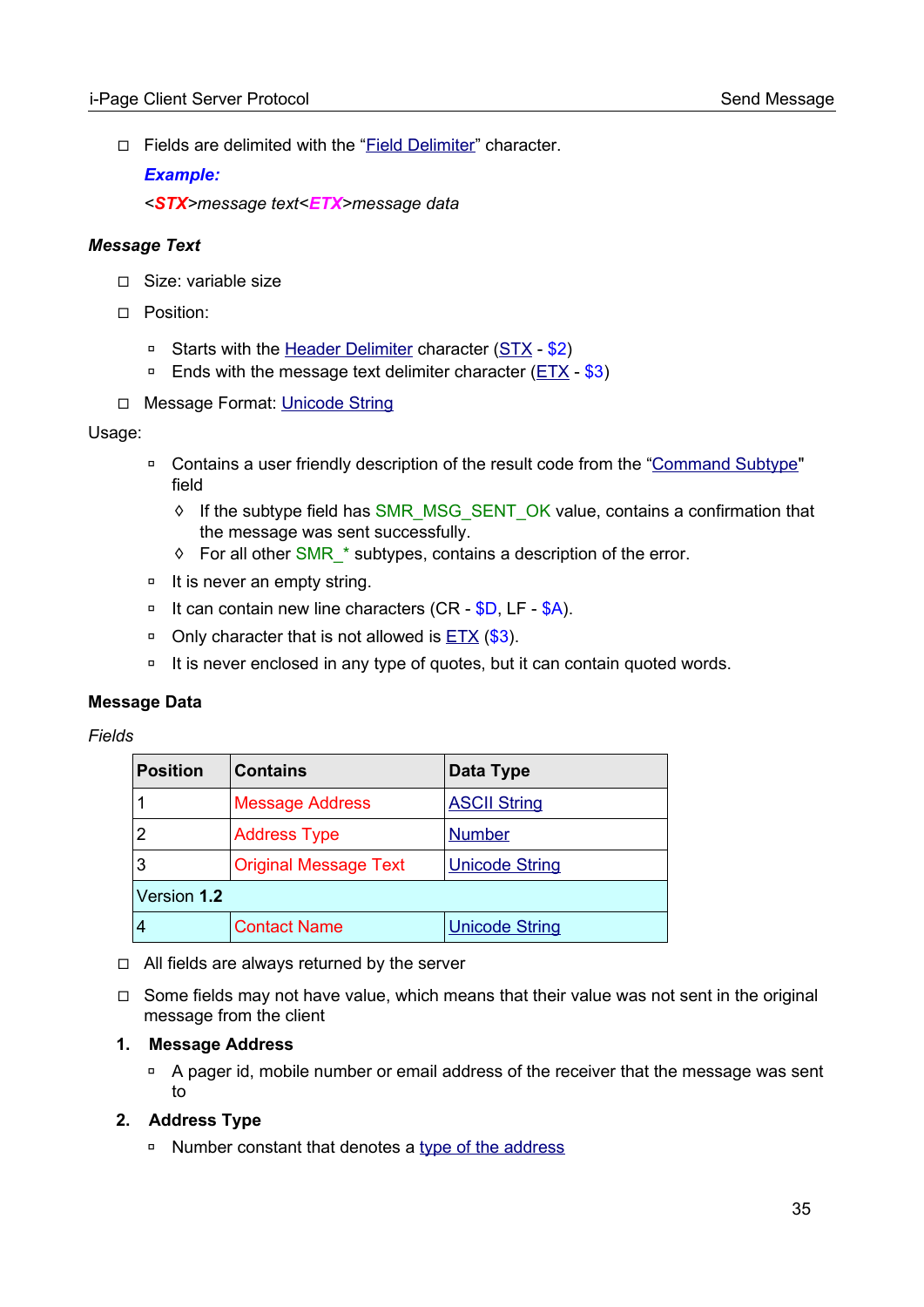#### **3. Original Message Text**

- ◽ The user's page, SMS or email message that was sent to the server
- □ Format: [Unicode String](#page-103-5)
- □ Control character **ETX** (\$3) is not allowed.
- □ If the "Field Delimiter" character or words enclosed in double quotes are used, then the whole string must be enclosed in double quotes. See [Delimiting Strings](#page-108-0)
- □ It can be empty or missing, which means that the original message was an empty string.
- **4. Contact Name (V 1.2)**
	- □ The name of the contact that the message was sent to and which address is referenced in #1

#### *Example:*

**11..MSG\_SEND0100000265,7DD60C0B010C1F7DD60C0B01291Dnicole2Message sent OK. 32643029,1,Test message for the** *TAP carrier,Test Pager*

**11..MSG\_SEND1100000267,7DD60C0B043A1F7DD60C0B05061Dnicole2No login request from the** *carrier.31234568,1,Test message for the TAP Direct carrier from Rachel,Nicole Pager*

**11..MSG\_SEND050000026D,7DD60C0C1A0F1F7DD60C0C1A0F1Dnicole2Device "GSM Modem" is disabled. 0D0A Contact your administrator30273214569,2,"Hello, world from ""WiPath"" and 'kiwi' programmers",IT Manager**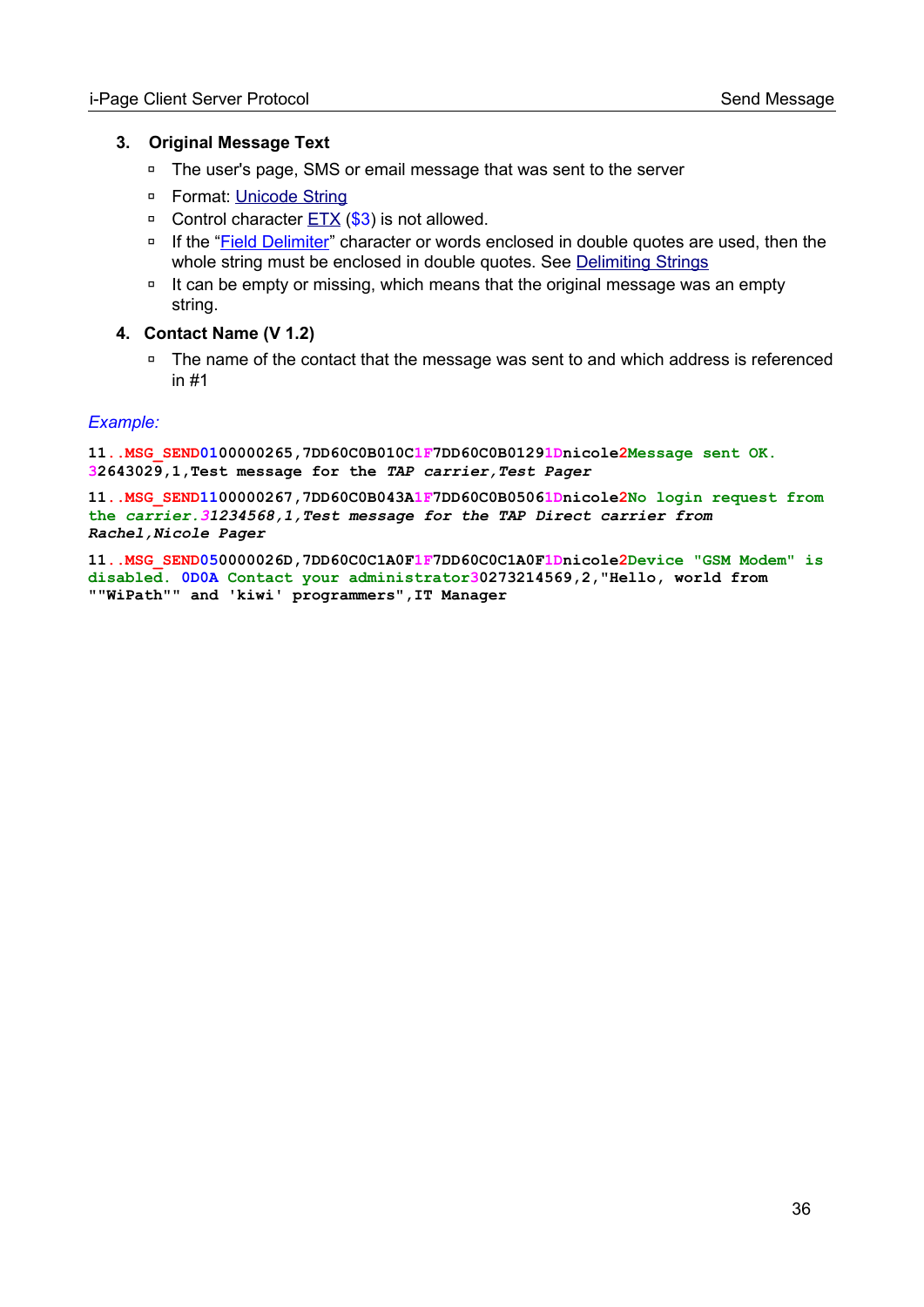# **Loading Objects**

All system and message objects are stored on the server. The client can load and use these objects at any time during the client/server communication.

Following objects can be loaded:

- **1.** Account only the account that is currently logged on
- **2.** System
- **3.** Carrier basics
- **4.** Carrier with object summary
- **5.** Contact
- **6.** Contact Group
- **7.** Template
- **8.** Schedule
- **9.** Report
- **10.** Message Settings only message settings for the account that is currently logged on
- **11.** Folder Version **1.2**

Loading objects is an optional operation and the client can successfully communicate with the server without doing it.

# **Load Request**

To load any of the above objects, the client must send the "Load" (LOAD) command. The server recognises the type of the object the client is interested in by the "[Command Subtype](#page-12-0)" field. Every object has a different subtype and it can be only one of the "**LOR\_\***" subtype codes.

For every object type the client wishes to load, a separate command must be issued.

| <b>Sender</b> | <b>Command</b> | <b>Subtype</b>      | <b>Example</b>         | <b>Object Type</b>      |
|---------------|----------------|---------------------|------------------------|-------------------------|
| <b>Client</b> |                | LOR CONTACT         | $\ldots \ldots$ LOAD00 | Contact                 |
|               |                | <b>LOR GROUP</b>    | $\ldots \ldots$ LOAD03 | Group                   |
|               | <b>LOAD</b>    | <b>LOR TEMPLATE</b> | $\ldots \ldots$ LOAD06 | Template                |
|               |                | LOR ACCOUNT         | $\ldots \ldots$ LOAD09 | <b>Account Settings</b> |
|               |                | LOR SYSTEM          | $\ldots \ldots$ LOADOC | <b>System Settings</b>  |
|               |                | <b>LOR CARRIER</b>  | $\ldots$ LOADOF        | <b>Carrier Basics</b>   |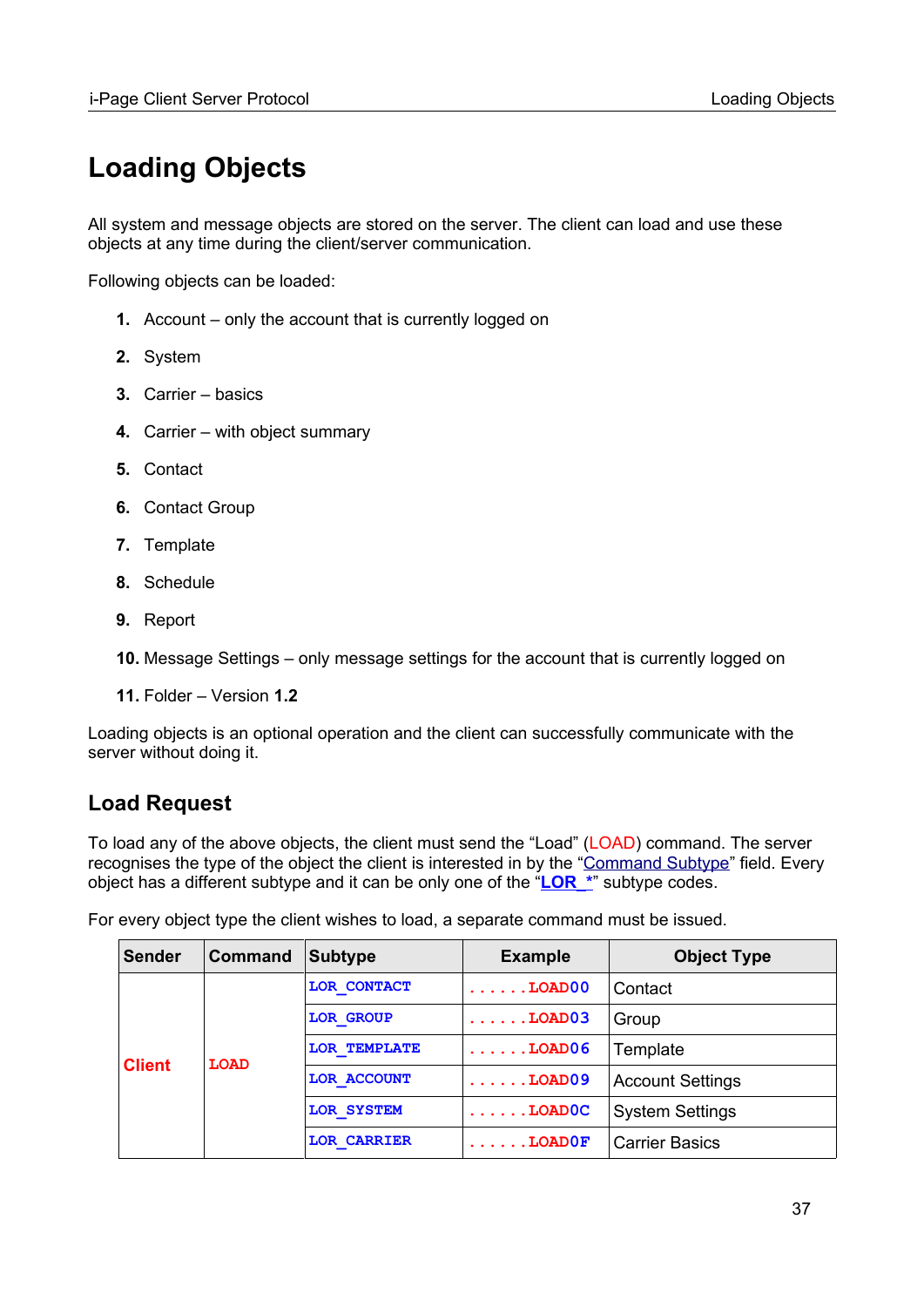| <b>Sender</b> | <b>Command</b> | <b>Subtype</b>    | <b>Example</b>         | <b>Object Type</b>          |
|---------------|----------------|-------------------|------------------------|-----------------------------|
|               |                | LOR CARRIER SUM   | $\ldots \ldots$ LOAD12 | <b>Carrier with Summary</b> |
|               |                | LOR SCHEDULE      | $\ldots$ LOAD15        | Schedule                    |
|               |                | LOR REPORT        | $\ldots \ldots$ LOAD18 | Report                      |
|               |                | LOR MSG SETUP     | $\ldots \ldots$ LOAD1B | Message Setup               |
|               |                | <b>LOR FOLDER</b> | $\ldots \ldots$ LOAD24 | Folder $(V 1.2)$            |

#### *Example:*

11**......LOAD00**00002385,7DD6190E2A1C**1F**76BC1E000000**1D**nicole**2Loading contact objects from i-Page Server**

11**......LOAD03**00002386,7DD6190E2A1C**1F**76BC1E000000**1D**nicole**2Loading group objects from i-Page Server**

## **Load Success**

Most of time the server will respond on the "Load" command with one of the "LOR \* OK" subtype codes.

In that case the server sends the client all objects of that type that have been created by or assigned to the account currently logged on.

| Sender        | <b>Command</b> | <b>Subtype</b>     | <b>Example</b>           | <b>Object Type</b>          |
|---------------|----------------|--------------------|--------------------------|-----------------------------|
|               |                | LOR CONTACT OK     | $\ldots \ldots$ . LOAD01 | Contact                     |
|               |                | LOR GROUP OK       | $\ldots \ldots$ LOAD04   | Group                       |
|               |                | LOR TEMPLATE OK    | $\ldots \ldots$ LOAD07   | Template                    |
|               | <b>LOAD</b>    | LOR ACCOUNT OK     | $\ldots$ LOAD $0$ A      | <b>Account Settings</b>     |
| <b>Client</b> |                | LOR SYSTEM OK      | $\ldots \ldots$ LOADOD   | <b>System Settings</b>      |
|               |                | LOR CARRIER OK     | $\ldots \ldots$ LOAD10   | <b>Carrier Basics</b>       |
|               |                | LOR CARRIER SUM OK | $\ldots$ LOAD13          | <b>Carrier with Summary</b> |
|               |                | LOR SCHEDULE OK    | $\ldots$ LOAD16          | Schedule                    |
|               |                | LOR REPORT OK      | $\ldots \ldots$ LOAD19   | Report                      |
|               |                | LOR MSG SETUP OK   | $\ldots$ LOAD $1$ C      | Message Setup               |
|               |                | LOR FOLDER OK      | $\ldots$ DOAD25          | Folder $(V 1.2)$            |

#### **Main Message**

- ◻ Contains records of data where each record corresponds to one object of the load type.
- $\Box$  Records are delimited by [RS](#page-96-0) (\$1E) -- record separator ASCII control character.
- ◻ Each record is divided into fields that represent properties of the object.
- □ Fields in the record are delimited by the "Field Delimiter", defined in the header.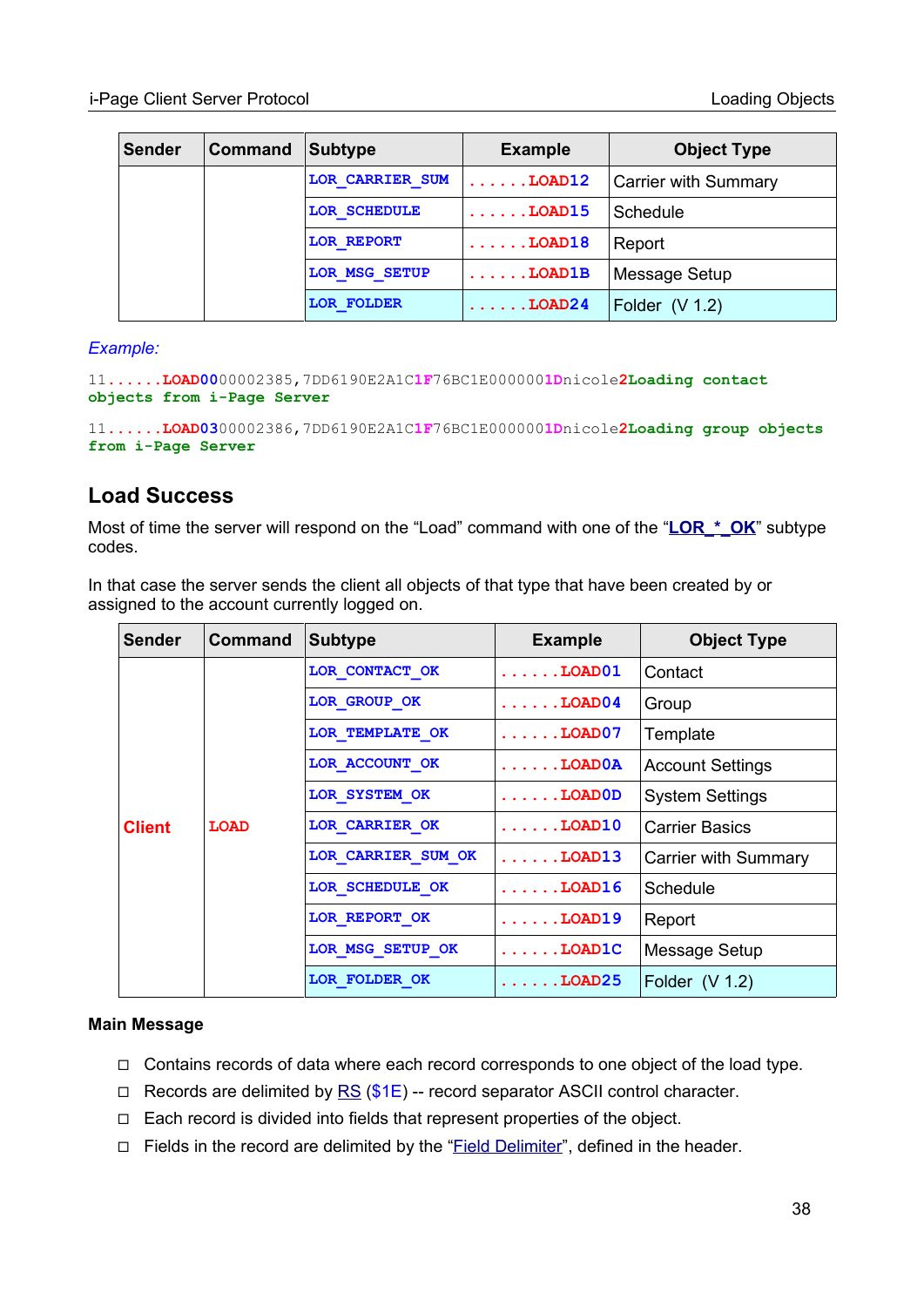- ◻ If the subtype of the "Load" message is **LOR\_ACCOUNT\_OK** the main message contains only one record with fields that represent properties of the account currently logged on. Account fields are also divided by the "Field Delimiter", defined in the header. [RS](#page-96-0) (record separator) is not used.
- ◻ Structure and position of the fields inside records are different for different object types and they depend on the "[Command Subtype"](#page-12-0) field of the message. For further explanations see ["Object Fields"](#page-52-0) section.

#### *Example for:*

*......LOADLOR\_CONTACT\_OK*

```
11......LOAD0100002385,7DD6190E2A1C1F7DD6190E2B391Dnicole
21,Sharon,nicole,0,2643029,1,1E
2,Nick,nicole,0,1234567,3,1E
3,Rachel,nicole,0,1234568,3,1E
4,IT Help,nicole,0,itdesk@company.com,4,1E
6,Thomas,nicole,0,+650214569871,2,1E
17,Office Info,nicole,0,+64211013654,2,Call this number for contact info1E
18,Ops Manager,admin,1,1234567,3,
......LOADLOR_GROUP_OK
11......LOAD0400002386,7DD6190E2A1C1F7DD6190E2C301Dnicole
21,Front Desk,nicole,0,"3,6,7,10",1E
2,Technicians,nicole,0,"2,8,9,14,19",On duty only after 16:001E
6,Contact Info,admin,1,"1,13,17,18",1E
7,Project Info,admin,1,"3,7,8,18",1E
8,Assignment Info,admin,1,"7,15,18",1E
```
**12,IT Group,nicole,0,"1,8,12,14",IT Department contacts 0D0A Updated monthly**

## **Load Error**

If the server encounters an error while trying to send requested data, it will respond with one of the "LOR \* ERROR" command subtypes.

| <b>Sender</b> | <b>Command</b> | <b>Subtype</b>        | <b>Example</b>           | <b>Object Type</b>      |
|---------------|----------------|-----------------------|--------------------------|-------------------------|
|               |                | LOR CONTACT ERROR     | $\ldots \ldots$ LOAD02   | Contact                 |
|               |                | LOR GROUP ERROR       | $\ldots \ldots$ LOAD05   | Group                   |
|               |                | LOR TEMPLATE ERROR    | $\ldots \ldots$ LOAD08   | Template                |
|               | <b>LOAD</b>    | LOR ACCOUNT ERROR     | $\ldots \ldots$ . LOAD0B | <b>Account Settings</b> |
|               |                | LOR SYSTEM ERROR      | $\ldots \ldots$ LOADOE   | <b>System Settings</b>  |
| <b>Client</b> |                | LOR CARRIER ERROR     | $\ldots \ldots$ . LOAD11 | <b>Carrier Basics</b>   |
|               |                | LOR CARRIER SUM ERROR | $\ldots \ldots$ LOAD14   | Carrier with Summary    |
|               |                | LOR SCHEDULE ERROR    | $\ldots \ldots$ . LOAD17 | Schedule                |
|               |                | LOR REPORT ERROR      | $\ldots \ldots$ LOAD1A   | Report                  |
|               |                | LOR MSG SETUP ERROR   | $\ldots \ldots$ LOAD1D   | Message Setup           |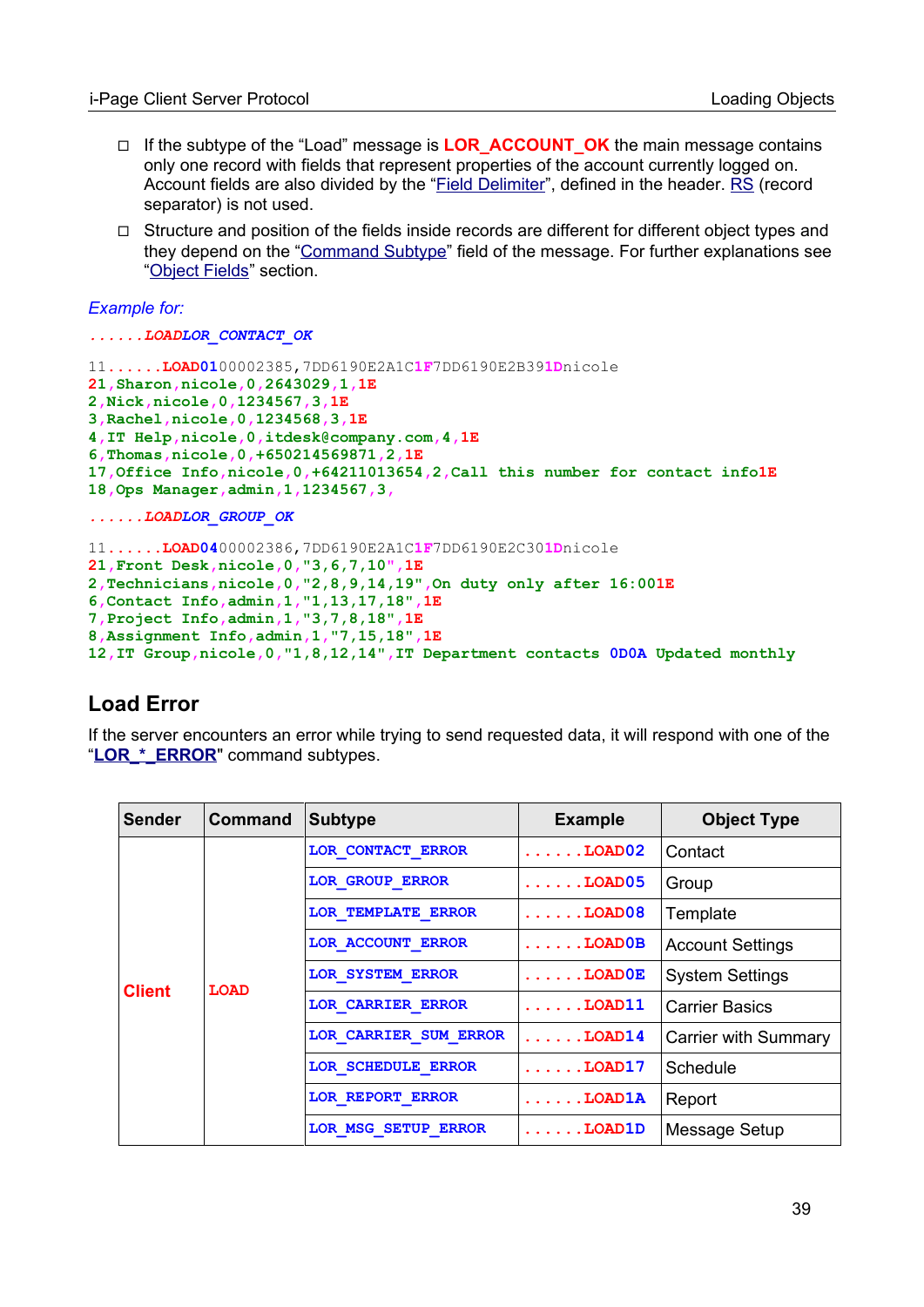| Sender | <b>Command Subtype</b> |                         | <b>Example</b>                          | <b>Object Type</b> |
|--------|------------------------|-------------------------|-----------------------------------------|--------------------|
|        |                        | <b>LOR FOLDER ERROR</b> | $\ldots \ldots$ LOAD26   Folder (V 1.2) |                    |

*Example:*

11**......LOAD14**00002387,7DD6190E2A1C**1F**7DD6190E2C30**1D**nicole **2Error loading carrier objects from i-Page Server**

11**......LOAD0B**00002389,7DD6190E2A1C**1F**7DD6190E2B39**1D**nicole **2Error loading user account data from i-Page Server**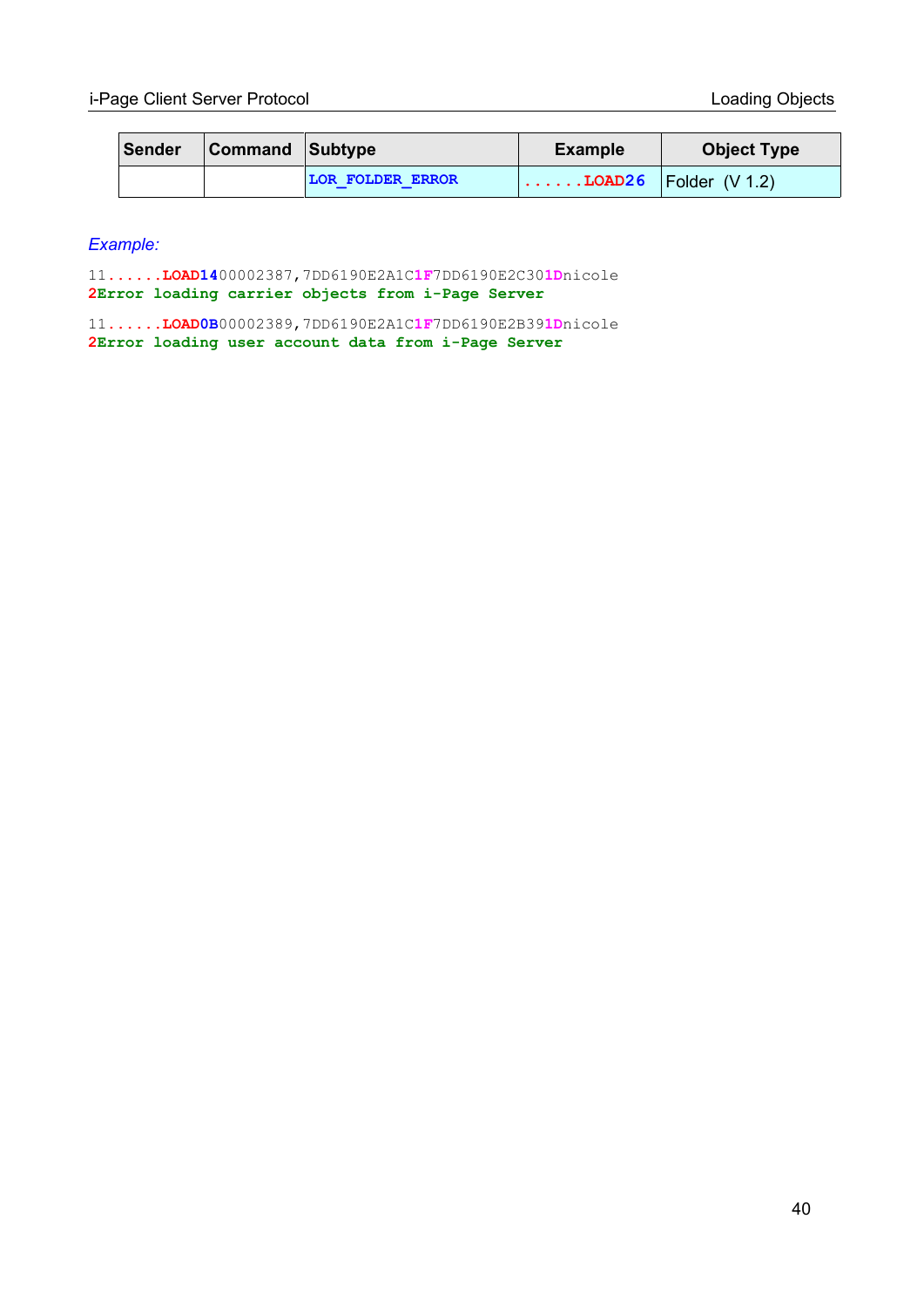# **Manipulating Message Objects**

The client can create a new [message objects](#page-66-0) that are accessible only to the account that is currently logged on. The same account can also edit and delete these objects.

*Note: A "Folder" type of object is introduced with the version 1.2.*

# **New Object**

All message objects are created on the server. To create a message object the client sends the "New Object" (OBJ\_NEW) command to the server. The "[Command Subtype](#page-12-0)" field defines the type of the message object that will be created. It can be one of the "**LOR\_\***" subtype codes.

Command subtypes that can be used with the OBJ\_NEW command and object types that can be created by the client:

| <b>Sender</b> | Command        | <b>Subtype</b>    | <b>Example</b>     | <b>Object Type</b> |
|---------------|----------------|-------------------|--------------------|--------------------|
|               | <b>OBJ NEW</b> | LOR CONTACT       | $\ldots$ OBJ NEW00 | Contact            |
|               |                | <b>LOR GROUP</b>  | $\ldots$ OBJ NEW03 | Group              |
|               |                | LOR TEMPLATE      | $\ldots$ OBJ NEW06 | Template           |
| <b>Client</b> |                | LOR SCHEDULE      | OBJ NEW15          | Schedule           |
|               |                | <b>LOR REPORT</b> | $\ldots$ OBJ NEW18 | Report             |
|               |                | <b>LOR FOLDER</b> | .OBJ NEW24         | Folder $(V 1.2)$   |

Example:

11**...OBJ\_NEW00**00002190,7DD616111133**1F**76BC1E000000**1D**nicole**2Creating a new contact object on i-Page Server**

```
11...OBJ_NEW0600002191,7DD6161116021F76BC1E0000001Dnicole2Creating a new 
template object on i-Page Server
```
11**...OBJ\_NEW15**00002192,7DD616111704**1F**76BC1E000000**1D**nicole**2Creating a new schedule object on i-Page Server**

#### **New Object Success**

If the requested object is successfully created on the server, the client gets the message with object's data. The ["Command Subtype](#page-12-0)" field defines the type of the message object and it is always one of the "**LOR\_\*\_OK**" codes.

Command subtypes and object types that can be returned with the OBJ\_NEW command:

| <b>Sender</b> | <b>Command</b> | Subtype         | <b>Example</b>     | <b>Object Type</b> |
|---------------|----------------|-----------------|--------------------|--------------------|
| <b>Server</b> | <b>OBJ NEW</b> | LOR CONTACT OK  | OBJ NEW01          | Contact            |
|               |                | LOR GROUP OK    | $\ldots$ OBJ NEW04 | Group              |
|               |                | LOR TEMPLATE OK | $\ldots$ OBJ NEW07 | Template           |
|               |                | LOR SCHEDULE OK | OBJ NEW16          | Schedule           |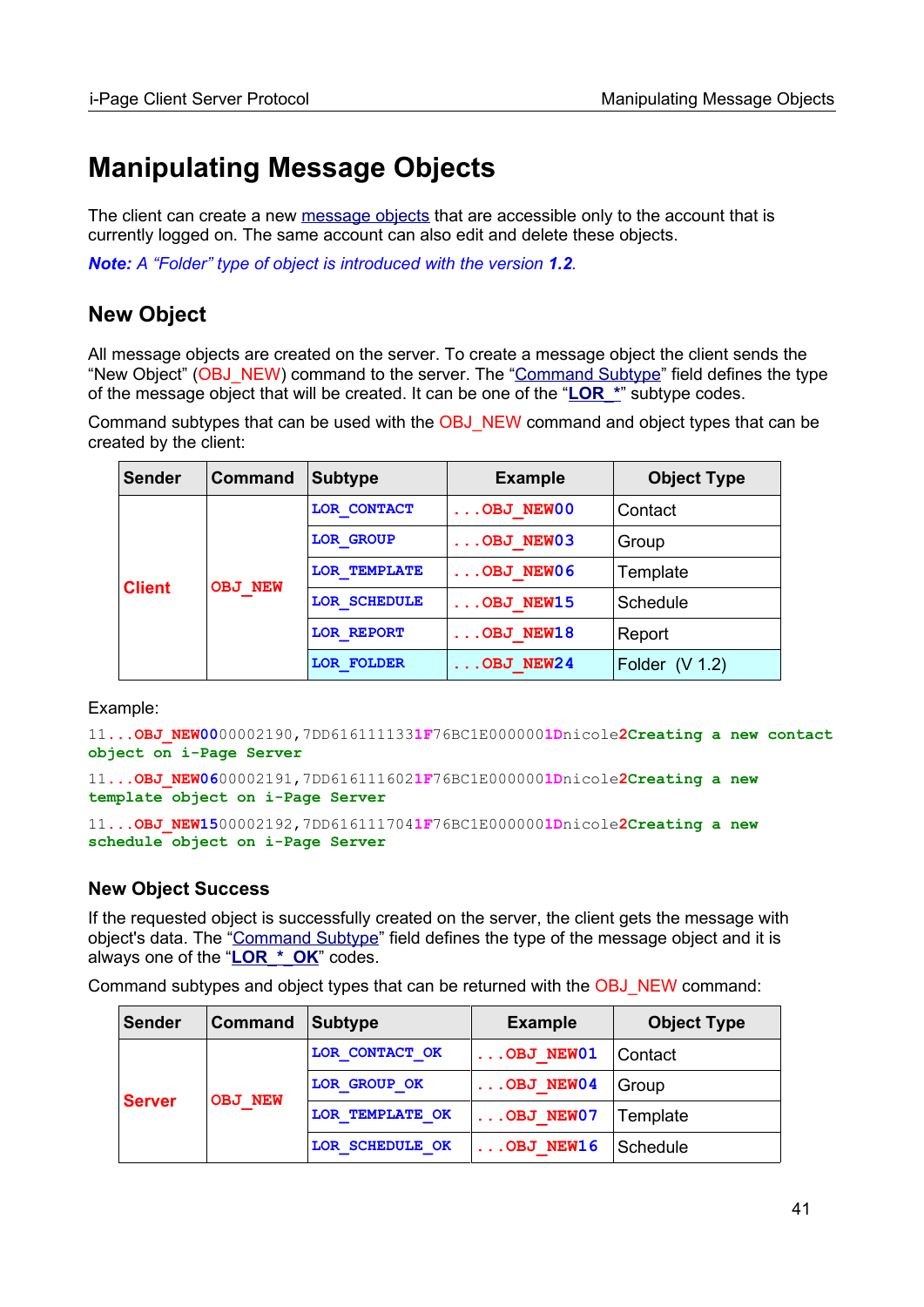| Sender | <b>Command Subtype</b> |                      | <b>Example</b>                      | <b>Object Type</b> |
|--------|------------------------|----------------------|-------------------------------------|--------------------|
|        |                        | <b>LOR REPORT OK</b> | $\ldots$ OBJ NEW19 Report           |                    |
|        |                        | <b>LOR FOLDER OK</b> | $\ldots$ OBJ NEW25   Folder (V 1.2) |                    |

#### **Main Message**

- $\Box$  Contains fields with default property values for the newly created object.
- ◻ Fields are delimited by the "Field Delimiter", defined in the header.
- $\Box$  Structure and position of the fields are different for different object types and they depend on the ["Command Subtype](#page-12-0)" field of the message. For further explanations see ["Object](#page-52-0)  [Fields](#page-52-0)" section.

Example:

```
11...OBJ_NEW0100002190,7DD6161111331F7DD6161114381Dnicole221,Contact
21,nicole,0,.,1,.
11...OBJ_NEW0700002191,7DD6161116021F7DD6161116181Dnicole211,Template
11,nicole,0,Enter template text here,.
11...OBJ_NEW1600002192,7DD6161117041F7DD61611171E1Dnicole221,Schedule 
21,nicole,0,2,3,0,10,1,4,120,0,7DD617111700,7DD702111700,,i-Page Server
```
**message,i-Page Server scheduled message default,0,0,76BC1E000000,.**

#### **New Object Error**

If the creation of the requested object fails on the server, the client gets an error message with one of "**LOR\_\*\_ERROR**"subtypes.

| <b>Sender</b> | <b>Command</b> | <b>Subtype</b>            | <b>Example</b>   | <b>Object Type</b> |
|---------------|----------------|---------------------------|------------------|--------------------|
| <b>Server</b> | <b>OBJ NEW</b> | <b>LOR CONTACT ERROR</b>  | OBJ NEW02        | Contact            |
|               |                | <b>LOR GROUP ERROR</b>    | OBJ NEW05        | Group              |
|               |                | <b>LOR TEMPLATE ERROR</b> | OBJ NEW08        | Template           |
|               |                | LOR SCHEDULE ERROR        | OBJ NEW17        | Schedule           |
|               |                | LOR REPORT ERROR          | <b>OBJ NEW1A</b> | Report             |
|               |                | <b>LOR FOLDER ERROR</b>   | OBJ NEW26        | Folder $(V 1.2)$   |

Command subtypes that can be returned as an error with the OBJ\_NEW command:

Example:

11**...OBJ\_NEW02**00002190,7DD616111133**1F**76BC1E000000**1D**nicole**2Error creating a new contact object on i-Page Server**

11**...OBJ\_NEW08**00002191,7DD616111602**1F**76BC1E000000**1D**nicole**2Error creating a new template object on i-Page Server**

11**...OBJ\_NEW17**00002192,7DD616111704**1F**76BC1E000000**1D**nicole**2Error creating a new**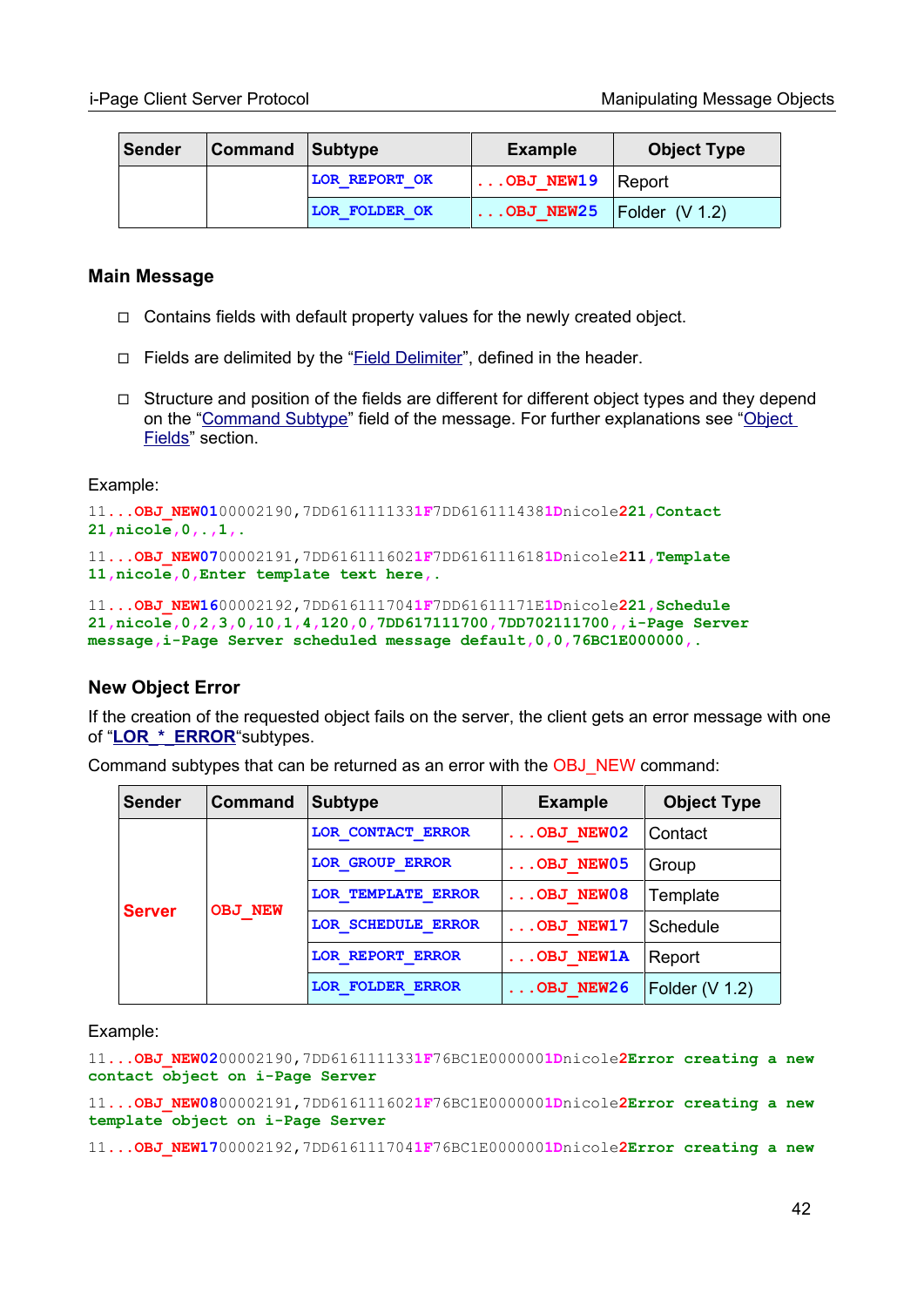**schedule object on i-Page Server**

# **Save Object**

All data about message objects are kept on the server. To save changes to a message object, the client sends the "Save Object" (OBJ\_SAVE) command to the server. The ["Command Subtype](#page-12-0)" field defines the type of the message object that will be saved. It can be one of the "LOR \*" subtype codes.

The server does not return any response (neither failure nor success) for the "Save" command.

Command subtypes that can be used with the OBJ\_SAVE command and object types that can be edited and saved by the client:

| <b>Sender</b> | <b>Command</b>  | <b>Subtype</b>      | <b>Example</b> | <b>Object Type</b> |
|---------------|-----------------|---------------------|----------------|--------------------|
|               | <b>OBJ SAVE</b> | LOR CONTACT         | OBJ SAVE00     | Contact            |
|               |                 | <b>LOR GROUP</b>    | $.0BJ$ SAVE03  | Group              |
|               |                 | <b>LOR TEMPLATE</b> | $.0BJ$ SAVE06  | Template           |
| <b>Client</b> |                 | LOR SCHEDULE        | OBJ SAVE15     | Schedule           |
|               |                 | <b>LOR REPORT</b>   | OBJ SAVE18     | Report             |
|               |                 | <b>LOR FOLDER</b>   | OBJ SAVE24     | Folder $(V 1.2)$   |

#### **Main Message**

- $\Box$  Contains fields with edited property values for the message object.
- □ Fields are delimited by the "Field Delimiter", defined in the header.
- $\Box$  Structure and position of the fields are different for different object types and they depend on the ["Command Subtype](#page-12-0)" field of the message. For further explanations see ["Object](#page-52-0)  [Fields](#page-52-0)" section.

#### *Example:*

```
11..OBJ_SAVE0000002336,7DD6180F342F1F76BC1E0000001Dnicole217,Office 
Info,nicole,0,+64211013654,2,Call this number to get any contact info
11..OBJ_SAVE0300002338,7DD6181000281F76BC1E0000001Dnicole
22,Technicians,nicole,0,"2,8,9,14,19",On duty only after 16:00
11..OBJ_SAVE1500002347,7DD6190A391C1F76BC1E0000001Dnicole22,Sales 
Update,nicole,0,2,3,0,73,3,4,120,112,7DD61A102B00,7DD809102B00,"1,2,3",i-Page 
Server message,Reminder! Regular sales update due.,0,0,7DD118102B00,Regular 
sales update 0D0A Send every 3 days
```
# **Delete Object**

All message objects are kept on the server. To delete a message object the client sends the "Delete Object" (OBJ\_DEL) command to the server. The ["Command Subtype"](#page-12-0) field defines the type of the message object that will be deleted. It can be one of the "**LOR\_\***" subtype codes.

The server does not return any response (neither failure nor success) for the "Delete" command.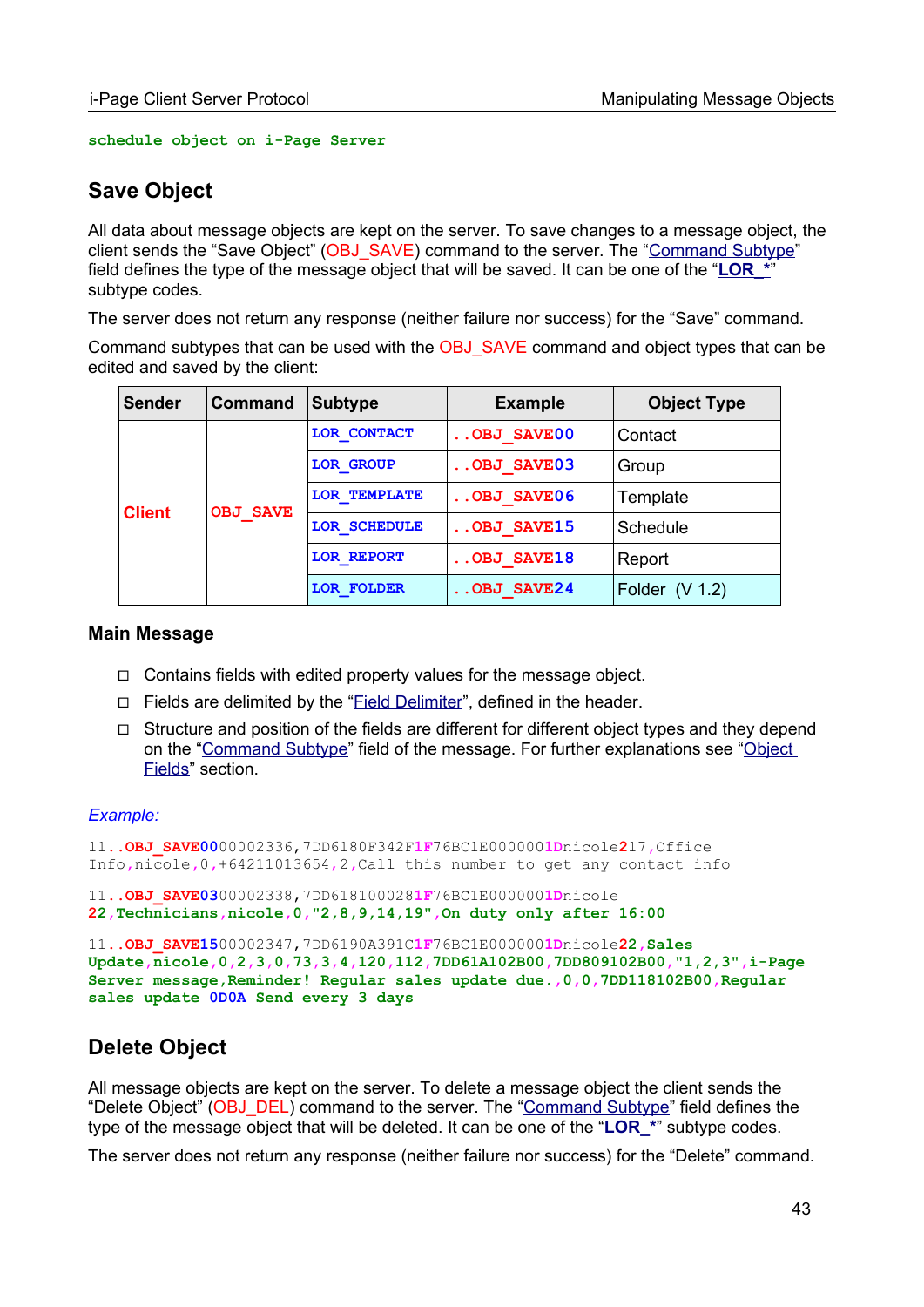Command subtypes that can be used with the OBJ\_DEL command and object types that can be deleted by the client:

| <b>Sender</b> | <b>Command</b> | <b>Subtype</b>      | <b>Example</b>        | <b>Object Type</b> |
|---------------|----------------|---------------------|-----------------------|--------------------|
|               | OBJ DEL        | LOR CONTACT         | $\ldots$ OBJ DEL $00$ | Contact            |
|               |                | <b>LOR GROUP</b>    | $\ldots$ OBJ DEL03    | Group              |
|               |                | <b>LOR TEMPLATE</b> | $\ldots$ OBJ DEL06    | Template           |
| <b>Client</b> |                | LOR SCHEDULE        | $\ldots$ OBJ DEL15    | Schedule           |
|               |                | <b>LOR REPORT</b>   | $\ldots$ OBJ DEL18    | Report             |
|               |                | <b>LOR FOLDER</b>   | $\ldots$ OBJ DEL24    | Folder $(V 1.2)$   |

#### **Main Message**

◻ Contains ID of the message object that will be deleted

#### *Example:*

11**...OBJ\_DEL00**0000234A,7DD6190B0B02**1F**76BC1E000000**1D**nicole**221**

11**...OBJ\_DEL15**00002348,7DD6190B0826**1F**76BC1E000000**1D**nicole**216**

# **Find Object**

The client can search for the system-wide message objects according to criteria set by the user. The search is performed only on the message objects that are visible to all the accounts.

To search for the message objects the client sends the "Query" (QUERY\_RUN) command to the server. The ["Command Subtype](#page-12-0)" field defines the type of the message objects that will be searched for. It can be one of the "**LOR\_\***" subtype codes.

Command subtypes that can be used with the QUERY\_RUN command and object types that can be searched for by the client:

| <b>Sender</b> | Command          | <b>Subtype</b>    | <b>Example</b> | <b>Object Type</b> |
|---------------|------------------|-------------------|----------------|--------------------|
|               | <b>OUERY RUN</b> | LOR CONTACT       | . QUERY RUNOO  | Contact            |
|               |                  | <b>LOR GROUP</b>  | .QUERY RUN03   | Group              |
|               |                  | LOR TEMPLATE      | .QUERY RUN06   | Template           |
| <b>Client</b> |                  | LOR SCHEDULE      | .QUERY RUN15   | Schedule           |
|               |                  | <b>LOR REPORT</b> | .QUERY RUN18   | Report             |
|               |                  | <b>LOR FOLDER</b> | . OUERY RUN24  | Folder $(V 1.2)$   |

#### **Main Message**

◻ Contains two fields with search criteria set by the user.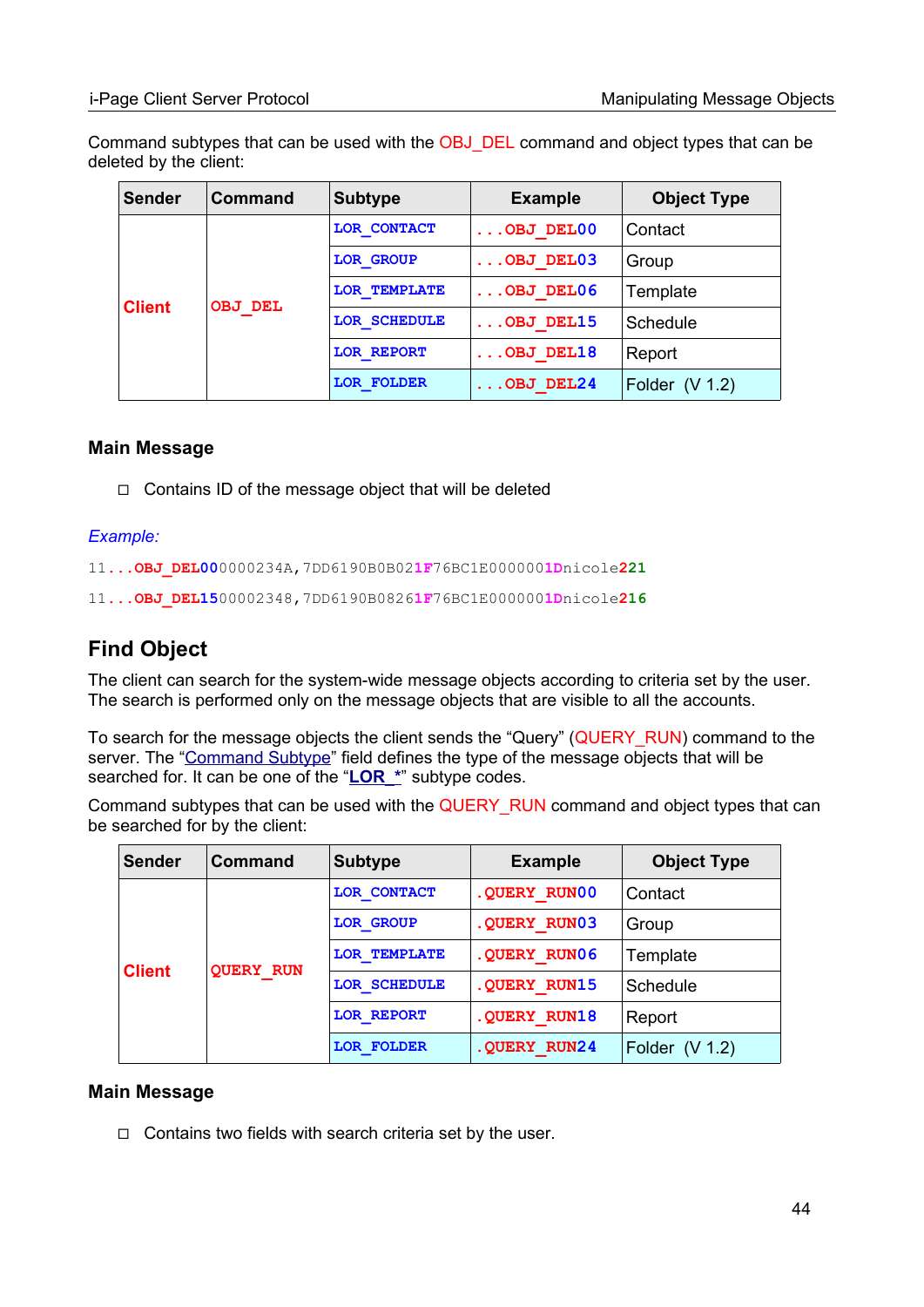- □ [Search Type](#page-98-0)
- □ Search String
- ◻ Fields are delimited by the "Field Delimiter", defined in the header.

#### *Example:*

- 11**.QUERY\_RUN00**0000234B,7DD6190B3026**1F**76BC1E000000**1D**nicole**21,office**
- 11**.QUERY\_RUN03**0000234D,7DD6190B312D**1F**76BC1E000000**1D**nicole**22,info**

#### **Find Object Success**

If the server finds one or more objects of the requested type that match user's criteria, it returns one of the "LOR\_\*\_OK" subtype codes with the "Query" (QUERY\_RUN) command. The "Main [Message](#page-17-0)" field contains data about found objects.

Command subtypes and object types that can be returned with the QUERY\_RUN command:

| <b>Sender</b> | Command                           | <b>Subtype</b>  | <b>Example</b> | <b>Object Type</b> |
|---------------|-----------------------------------|-----------------|----------------|--------------------|
|               | <b>OUERY RUN</b><br><b>Server</b> | LOR CONTACT OK  | . OUERY RUN01  | Contact            |
|               |                                   | LOR GROUP OK    | . OUERY RUN04  | Group              |
|               |                                   | LOR TEMPLATE OK | . OUERY RUN07  | Template           |
|               |                                   | LOR SCHEDULE OK | .QUERY RUN16   | Schedule           |
|               |                                   | LOR REPORT OK   | .QUERY RUN19   | Report             |
|               |                                   | LOR FOLDER OK   | . OUERY RUN25  | Folder $(V 1.2)$   |

#### Main Message

- ◻ Contains records of data where each record corresponds to one message object of the command subtype.
- $\Box$  Records are delimited by [RS](#page-96-0) (\$1E) -- record separator ASCII control character.
- ◻ Each record is divided into fields that represent properties of the object.
- $\Box$  Fields in the record are delimited by the "Field Delimiter", defined in the header.
- $\Box$  If only one object is found [RS](#page-96-0) (\$1E) is not used.
- $\Box$  The last object's record does not end with [RS](#page-96-0) (\$1E).
- ◻ Structure and position of the fields inside records are different for different object types and they depend on the "[Command Subtype"](#page-12-0) field of the message. For further explanations see ["Object Fields"](#page-52-0) section

#### *Example:*

```
11.QUERY_RUN040000234D,7DD6190B312D1F7DD6190B39351Dnicole
27,Project Info,admin,1,"3,7,8,18",1E
6,Contact Info,admin,1,"1,13,17,18",1E
8,Assignment Info,admin,1,"7,15,18",
```
11**.QUERY\_RUN01**0000234E,7DD6190C0528**1F**7DD6190C052F**1D**nicole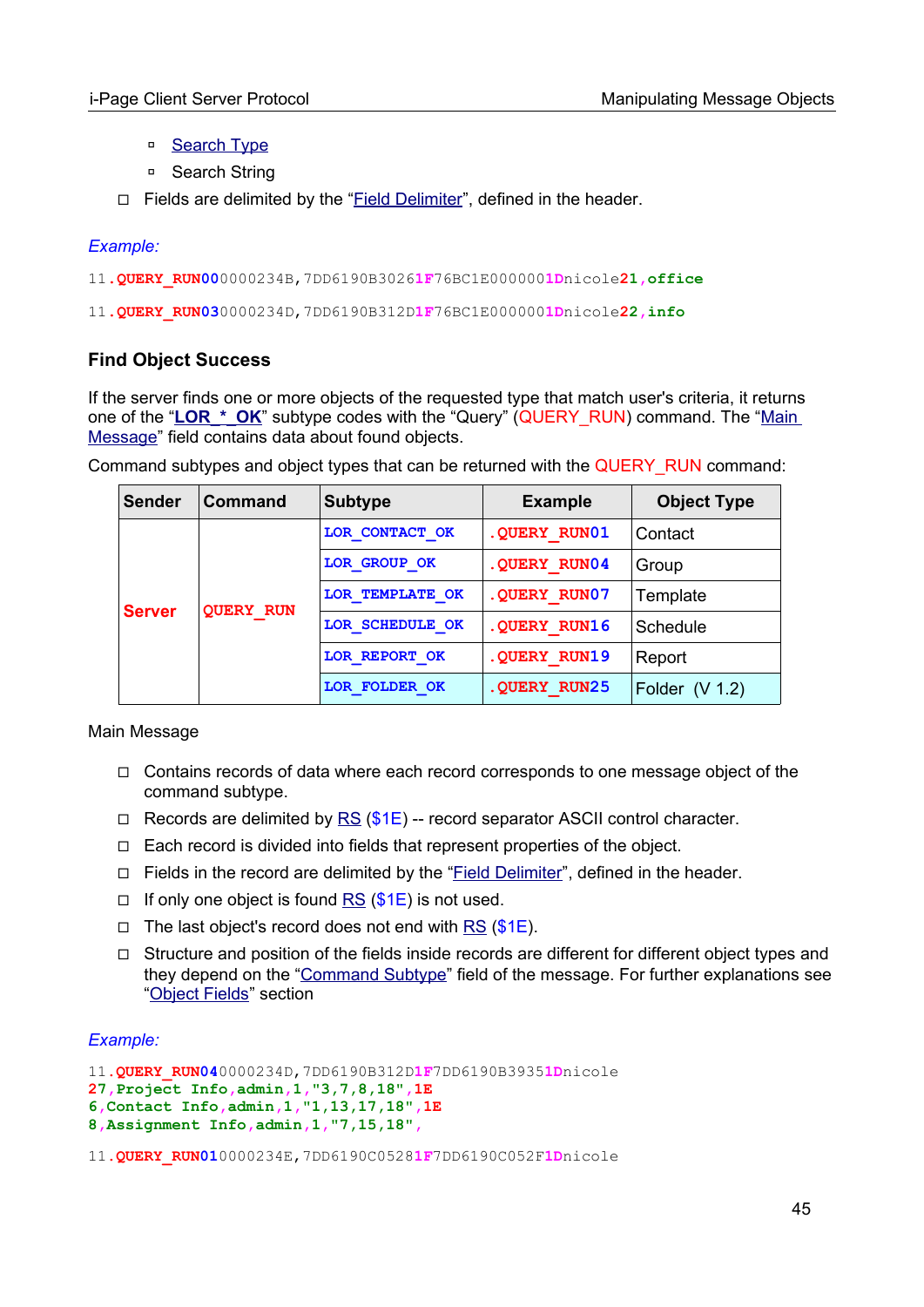```
215,Sam,admin,1,sam@info.com,4,1E
18,Ops Manager,admin,1,1234567,3,1E
13,Greg IT A,admin,1,+64022322365,2,
```
#### **Find Object Error**

If the server cannot find any object of the requested type that match user's criteria, it returns one of the "LOR  $*$  ERROR" subtype codes with the "Query" (QUERY\_RUN) command.

| <b>Sender</b> | Command                           | <b>Subtype</b>            | <b>Example</b> | <b>Object Type</b> |
|---------------|-----------------------------------|---------------------------|----------------|--------------------|
|               |                                   | LOR CONTACT ERROR         | . OUERY RUN02  | Contact            |
|               | <b>OUERY RUN</b><br><b>Server</b> | <b>LOR GROUP ERROR</b>    | . OUERY RUN05  | Group              |
|               |                                   | <b>LOR TEMPLATE ERROR</b> | . OUERY RUN08  | Template           |
|               |                                   | LOR SCHEDULE ERROR        | . OUERY RUN17  | Schedule           |
|               |                                   | <b>LOR REPORT ERROR</b>   | . OUERY RUN1A  | Report             |
|               |                                   | LOR FOLDER ERROR          | . OUERY RUN26  | Folder $(V 1.2)$   |

Example:

```
11.QUERY_RUN0200000E86,7DC11F0B382D1F7DC11F0B38321Dnicole
2Searching for "Contact" objects failed 0D0A There are no contacts that meet 
search conditions. 0D0A Search conditions: Objects containing text "teacher"
```

```
11.QUERY_RUN0800000E87,7DC11F0B3A011F7DC11F0B3A051Dnicole
2Searching for "Template" objects failed 0D0A There are no templates that meet 
search conditions. 0D0A Search conditions: Objects containing text "accident"
```
# **Assign Objects**

The client can assign any of the system-wide message objects to the account currently logged on. Only the system message objects can be assigned to the account.

To assign the message objects, the client sends the ["Change Account](#page-85-0)" (ACC\_CHNG) command to the server. The command subtype defines the type of the message objects that will be assigned. It can be one of the "LOR  $*$ " subtype codes. In this version only contacts, groups, templates, schedules and reports can be assigned.

The server does not return any response (neither failure nor success) for the "Change Account" command.

| <b>Sender</b> | Command                          | <b>Subtype</b>      | <b>Example</b> | <b>Object Type</b> |
|---------------|----------------------------------|---------------------|----------------|--------------------|
|               |                                  | LOR CONTACT         | ACC CHNG00     | Contact            |
|               | <b>Client</b><br><b>ACC CHNG</b> | <b>LOR GROUP</b>    | ACC CHNG03     | Group              |
|               |                                  | <b>LOR TEMPLATE</b> | ACC CHNG06     | Template           |
|               |                                  | LOR SCHEDULE        | ACC CHNG15     | Schedule           |
|               |                                  | <b>LOR REPORT</b>   | ACC CHNG18     | Report             |
|               |                                  | <b>LOR FOLDER</b>   | .ACC CHNG24    | Folder $(V 1.2)$   |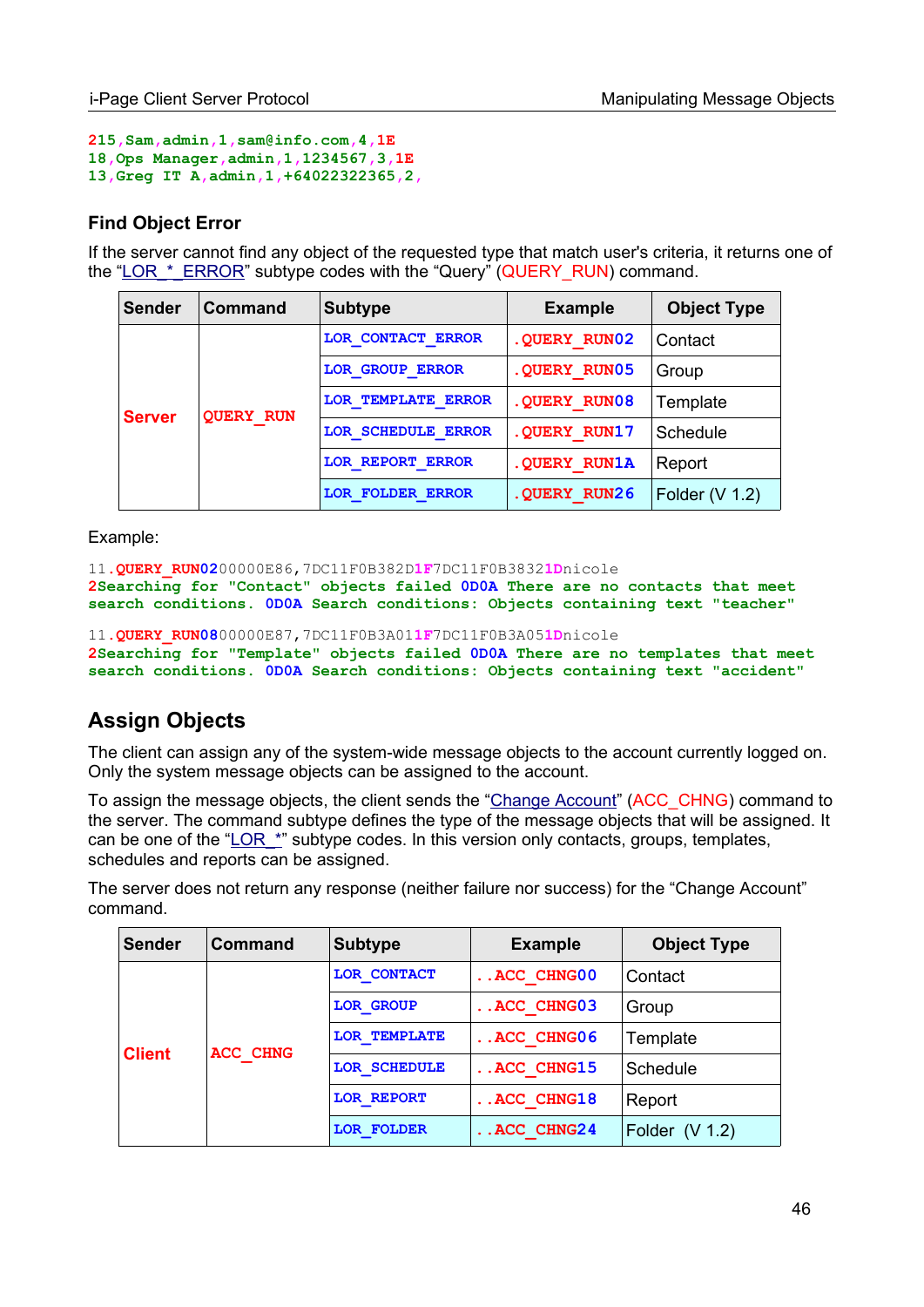#### Main Message

- ◻ Contains IDs of all the message objects of that type that are assigned to the account.
- □ ID data type is [Number](#page-104-0).
- ◻ All IDs are delimited with the "Field Delimiter", defined in the header.
- ◻ When the client send assigned objects to the server, main message must always contain all assigned objects of the type.

#### *Example:*

11**..ACC\_CHNG00**00000E9A,7DC11F0D282C**1F**76BC1E000000**1D**nicole **2**78,77,60,80,12,30,79,38,9,59,86,52,53,81,87,89,90,54,57,73,61,65,67,66

11**..ACC\_CHNG03**00000E9D,7DC11F0D370B**1F**76BC1E000000**1D**nicole **2**1,2,3,4,5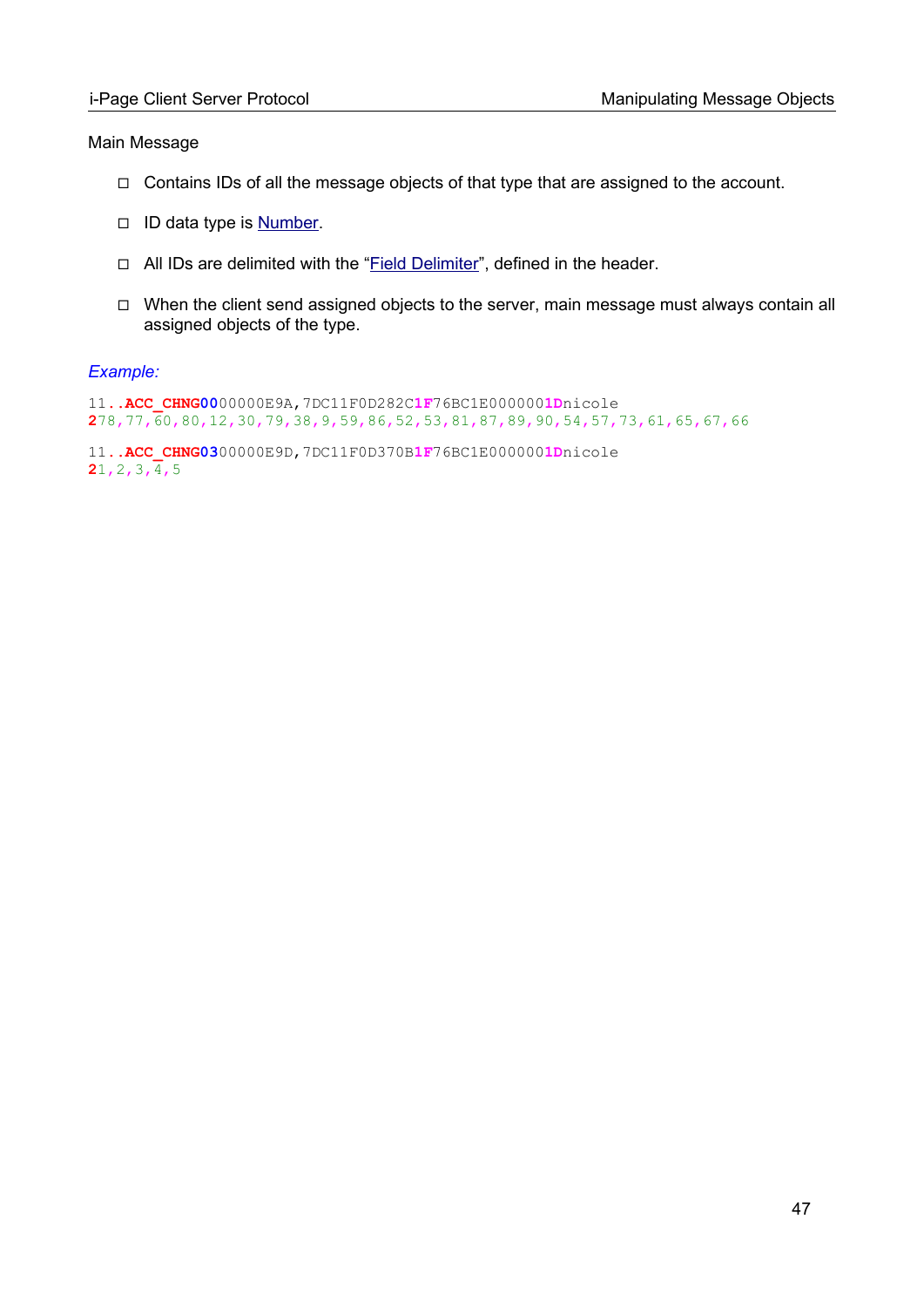# **Other Messages**

# **Change Password**

The client can send a message to the server with the request to change the user's password. Only the password of the account currently logged on through the client can be changed that way.

The client sends the "[Login"](#page-85-0) (LOGIN) command with the ["LR\\_CHANGE\\_LOGIN"](#page-89-0) command subtype.

|               | Sender Command Subtype |                        | Example            |
|---------------|------------------------|------------------------|--------------------|
| <b>Client</b> | LOGIN                  | <b>LR CHANGE LOGIN</b> | $\ldots$ . LOGIN07 |

#### **Main Message**

- ◻ Contains 4 fields with the account's login information:
- □ Fields are delimited with the "Field Delimiter", defined in the header.
- ◻ Fields:
	- ◽ Old Password
	- ◽ New Password
	- ◽ New Password Confirmed
	- ◽ [Encoding type](#page-98-1)
- ◻ The "Old Password", "New Password" and "New Password Confirmed" fields can be encoded or in plain text.
- ◻ First 3 fields must be present.
- ◻ The encoding type field can be empty or missing. In that case the server will consider all fields to be a plain text.
- ◻ To perform encoding, the client needs to use "*IPCrypt.dll*" library.

#### *Example:*

```
11.....LOGIN0700000E88,7DC11F0C161E1F76BC1E0000001Dnicole
2nicole,nicky,nicky,0
```
11**.....LOGIN07**00000B12,7DC1190B3910**1F**76BC1E000000**1D**nicole **2nicole,2FC48777E19031B20A2D469879DB9C90,2FC48777E19031B20A2D469879DB9C90,1**

#### **Change Password Success**

If the password has been changed successfully the server returns the "[Login"](#page-85-0) (LOGIN) command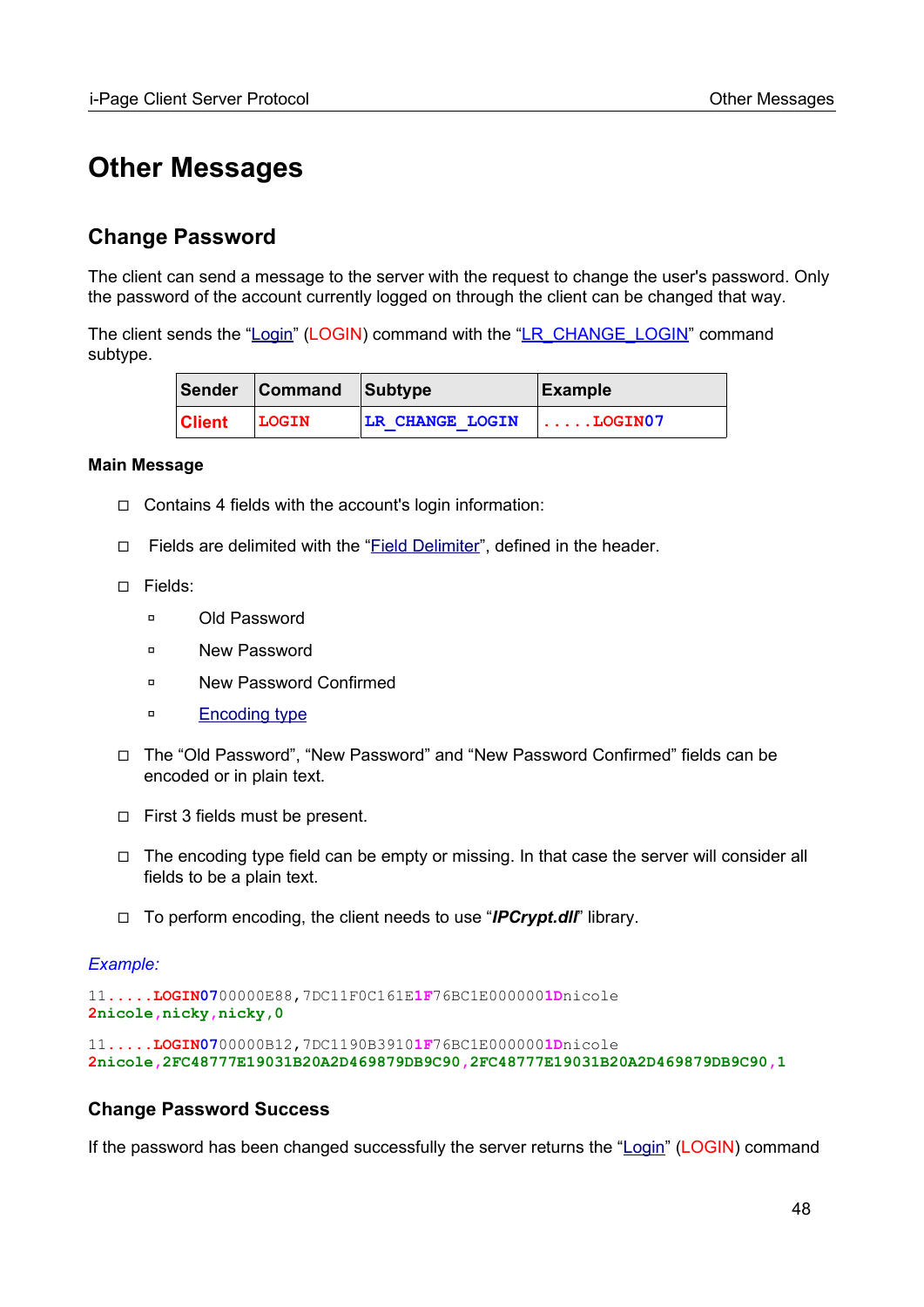with the ["LR\\_CHANGE\\_LOGIN\\_OK](#page-89-0)" command subtype

|        | Sender Command Subtype |                    | Example               |
|--------|------------------------|--------------------|-----------------------|
| Server | LOGIN                  | LR CHANGE LOGIN OK | $\ldots$ . LOGIN $08$ |

*Example:*

```
11.....LOGIN0800000E88,7DC11F0C161E1F7DC11F0C170E1Dnicole
2Password for "Nicole" successfully changed
```
#### **Change Password Error**

If the password has not been changed successfully the server returns the "[Login](#page-85-0)" (LOGIN) command with the "[LR\\_CHANGE\\_LOGIN\\_ERROR](#page-89-0)" command subtype

|        | Sender Command Subtype |                                 | Example |
|--------|------------------------|---------------------------------|---------|
| Server | LOGIN                  | LR CHANGE LOGIN ERROR   LOGIN09 |         |

*Example:*

```
11.....LOGIN0900000E96,7DC11F0C303A1F7DC11F0C31381Dnicole
2Changing password for "Nicole" failed. 0D0A Old password not successfully 
confirmed
```

```
11.....LOGIN0900000E97,7DC11F0C32371F7DC11F0C32381Dnicole
2Changing password for "Nicole" failed. 0D0A New password not successfully 
confirmed
```
# **Change Account Settings**

To change the settings of the account currently logged on, the client sends the ["Change Account"](#page-85-0) (ACC\_CHNG) command to the server with the ["LOR\\_ACCOUNT](#page-90-0)" subtype code.

The server does not return any response (neither failure nor success) for the "Change Account" command.

|         | Sender Command Subtype |                    | Example            |
|---------|------------------------|--------------------|--------------------|
| ∣Client | <b>ACC CHNG</b>        | <b>LOR ACCOUNT</b> | $\vert$ ACC CHNG09 |

#### **Main Message**

- $\Box$  Contains data about the account that has been changed by the client and sent to the server.
- ◻ The account properties are send as fields that are delimited with the "Field Delimiter", defined in the header.
- ◻ For the field structure see ["Account Fields"](#page-52-1).
- ◻ The first field, an account ID, must belong to the account that is logged on the client and registered on the server

*Example:*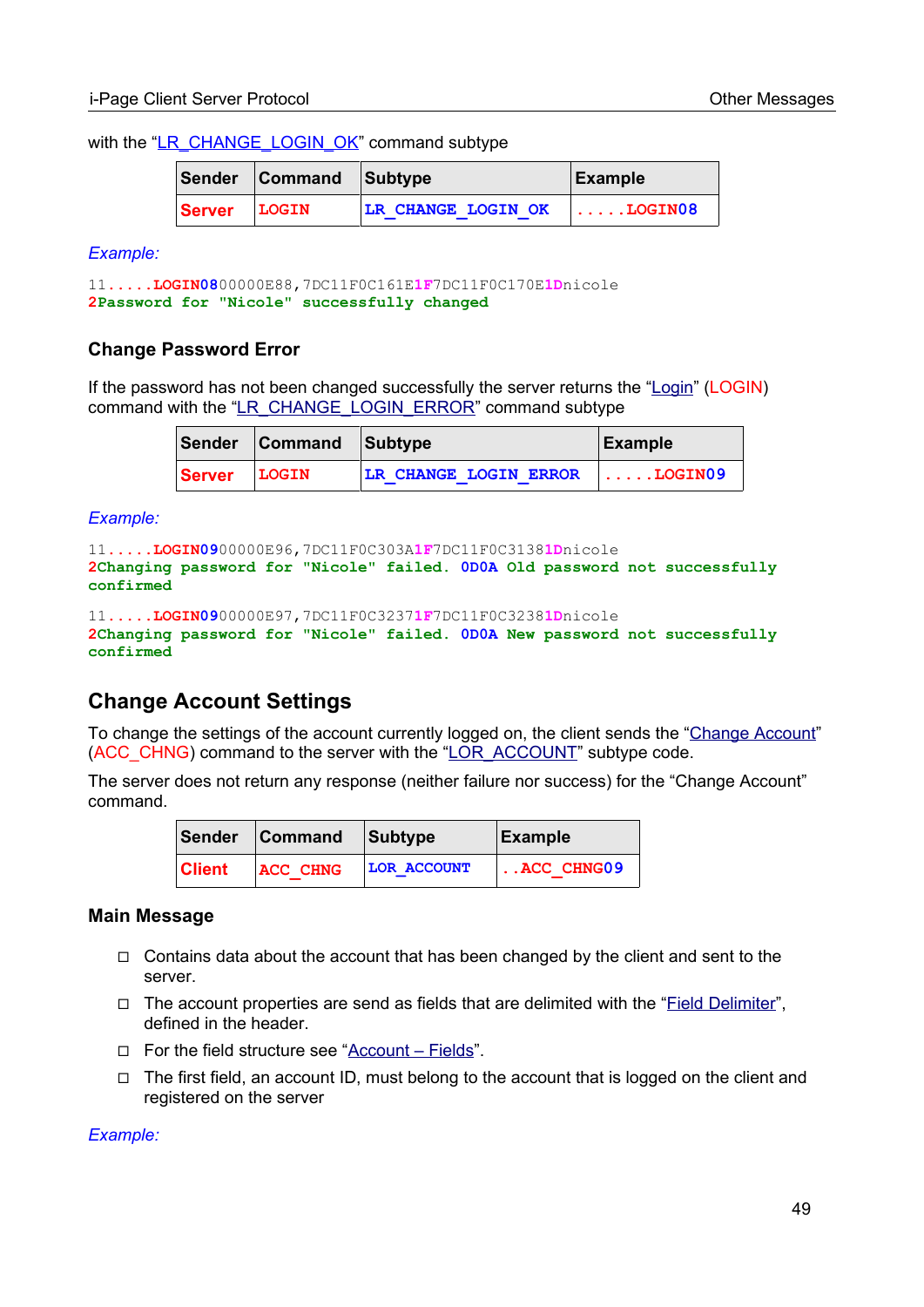```
11..ACC_CHNG0900000E98,7DC11F0D102B1F76BC1E0000001Dnicole
2nicole,131071,1234567,+640211013226,nicky@server.com,Nicole
```
# **Run Report**

The client can run any report that is created or assigned to the account currently logged on. The report is run on the server and the result is returned as an CSV file attachment to emails defined in the report settings.

To run the report the client sends the "Query" ([QUERY\\_RUN\)](#page-85-0) command to the server with [LOR\\_RUN\\_REPORT](#page-90-0) command subtype..

|               | Sender Command | Subtype                  | Example                        |
|---------------|----------------|--------------------------|--------------------------------|
| <b>Client</b> |                | QUERY RUN LOR RUN REPORT | $\,$ . OUERY RUN $1\mathrm{E}$ |

#### **Main Message**

Contains the system ID of the report to be run.

#### *Example:*

11**.QUERY\_RUN1E**00001DEE,7DD4120D1211**1F**76BC1E000000**1D**nicole**22**

#### **Run Report Success**

If the report has been run successfully the server returns the "Query" [\(QUERY\\_RUN](#page-85-0)) command with the [LOR\\_RUN\\_REPORT\\_OK](#page-90-0) command subtype

|        | Sender Command | Subtype                     | Example               |
|--------|----------------|-----------------------------|-----------------------|
| Server |                | QUERY RUN LOR RUN REPORT OK | $\vert$ . QUERY RUN1F |

#### *Example:*

11**.QUERY\_RUN1F**00001DF0,7DD4120D1821**1F**7DD4120D182A**1D**nicole **2Report "Office AUCK Report" with id "2" is running on i-Page Server. 0D0A Its result will be send as an email attachment to: 0D0A predrag@wipath.com**

#### **Run Report Error**

If the report has not been run successfully the server returns the "Query" ([QUERY\\_RUN\)](#page-85-0) command with the [LOR\\_RUN\\_REPORT\\_ERROR](#page-90-0) command subtype

|               | Sender Command Subtype |                                | Example            |
|---------------|------------------------|--------------------------------|--------------------|
| <b>Server</b> |                        | QUERY RUN LOR RUN REPORT ERROR | $\sim$ QUERY RUN20 |

#### *Example:*

```
11.QUERY_RUN2000001DFD,7DD4120D1E371F7DD4120D1E3B1Dnicole
2Report with id "25" not found on i-Page Server.
```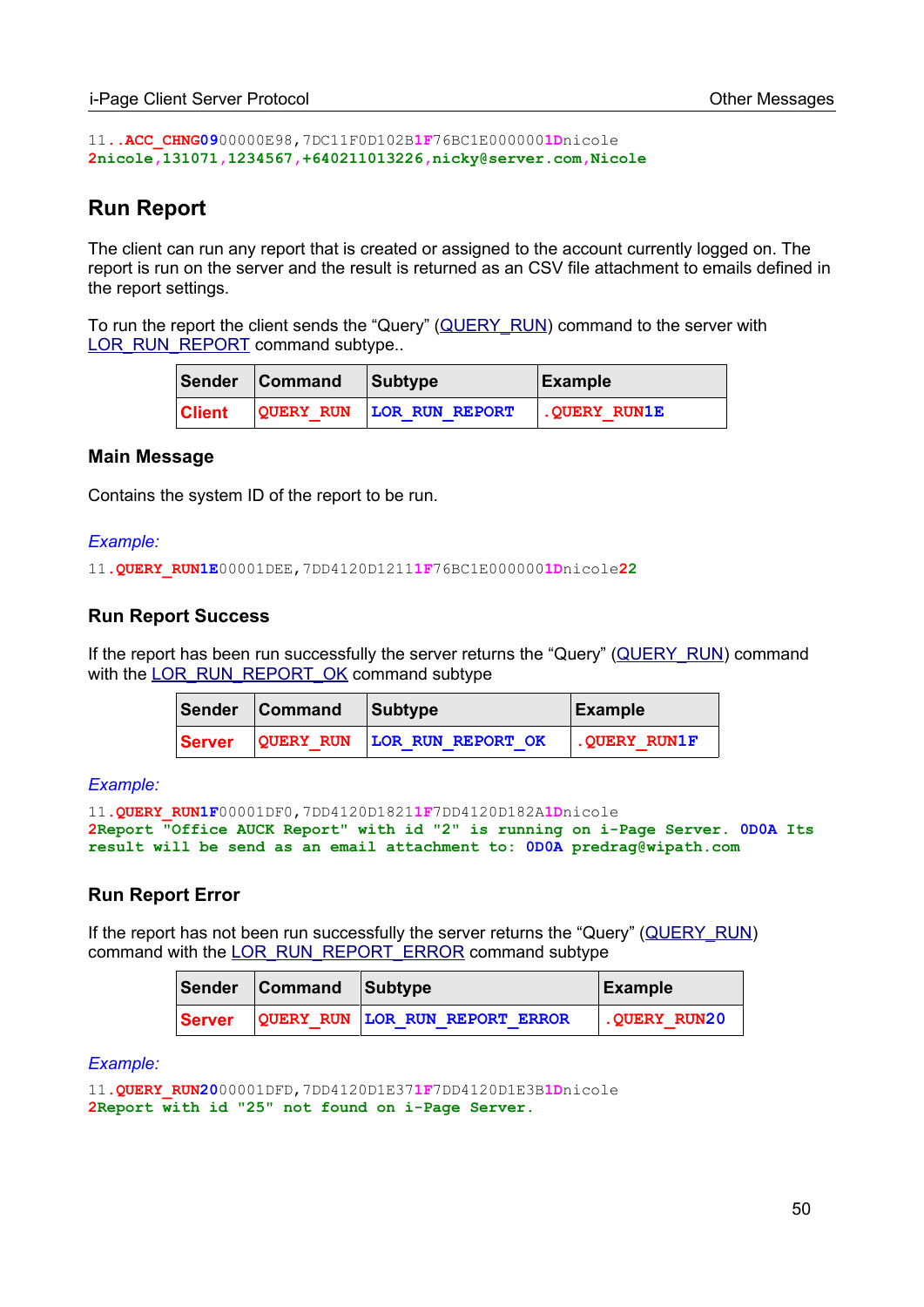# **Query Sent Messages**

All sent messages from all the accounts are stored on the server. The client can query the server to return records of all sent messages that match certain criteria defined by the user.

To run the query the client sends the "Query" [\(QUERY\\_RUN](#page-85-0)) command to the server with LOR\_SENT\_MSG command subtype..

|               | Sender Command | <b>Subtype</b>         | Example      |
|---------------|----------------|------------------------|--------------|
| <b>Client</b> |                | QUERY RUN LOR SENT MSG | .QUERY RUN21 |

#### **Main Message**

- ◻ Contains 4 fields with query criteria
- ◻ Fields are delimited with the "Field Delimiter", defined in the header.
- ◻ Fields
	- □ [Sent Messages Query Type](#page-98-2) constant
	- ◽ A number of messages
		- ◊ used with [SMT\\_LAST](#page-98-2)
	- ◽ "From date" field a date or start of an interval
		- ◊ used with [SMT\\_TODAY,](#page-98-2) [SMT\\_DATE](#page-98-2), [SMT\\_BEFORE](#page-98-2), [SMT\\_AFTER](#page-98-2), [SMT\\_BETWEEN](#page-98-2)
	- ◽ "To date" field end of interval
		- ◊ used with [SMT\\_TODAY,](#page-98-2) [SMT\\_BETWEEN](#page-98-2)
- □ For the option [SMT\\_TODAY](#page-98-2) (messages sent today), "From date" and "To date" options are both today's date
- □ For options [SMT\\_ALL,](#page-98-2) [SMT\\_LAST,](#page-98-2) [SMT\\_DATE](#page-98-2), [SMT\\_BEFORE](#page-98-2) and [SMT\\_AFTER](#page-98-2) "To date" field value is disregarded by the server

#### *Example:*

```
11.QUERY_RUN1E00001E0B7DD4120D330876BC1E000000,17nicole,0A3A02C71D23,2,7DD117000
000,7DD116000000
```
11**.QUERY\_RUN1E**00001E0C7DD4120D353876BC1E000000,**17**nicole,0A3A02C7**1D2**1,10,7DD11700 0000,7DD116000000

#### <span id="page-50-0"></span>**Query Sent Messages Success**

If any message that match criteria has been found, the server returns the "Query" [\(QUERY\\_RUN\)](#page-85-0) command with the [LOR\\_SENT\\_MSG\\_OK](#page-90-0) command subtype

|        | Sender Command | Subtype                   | Example      |
|--------|----------------|---------------------------|--------------|
| Server |                | QUERY RUN LOR SENT MSG OK | .QUERY RUN22 |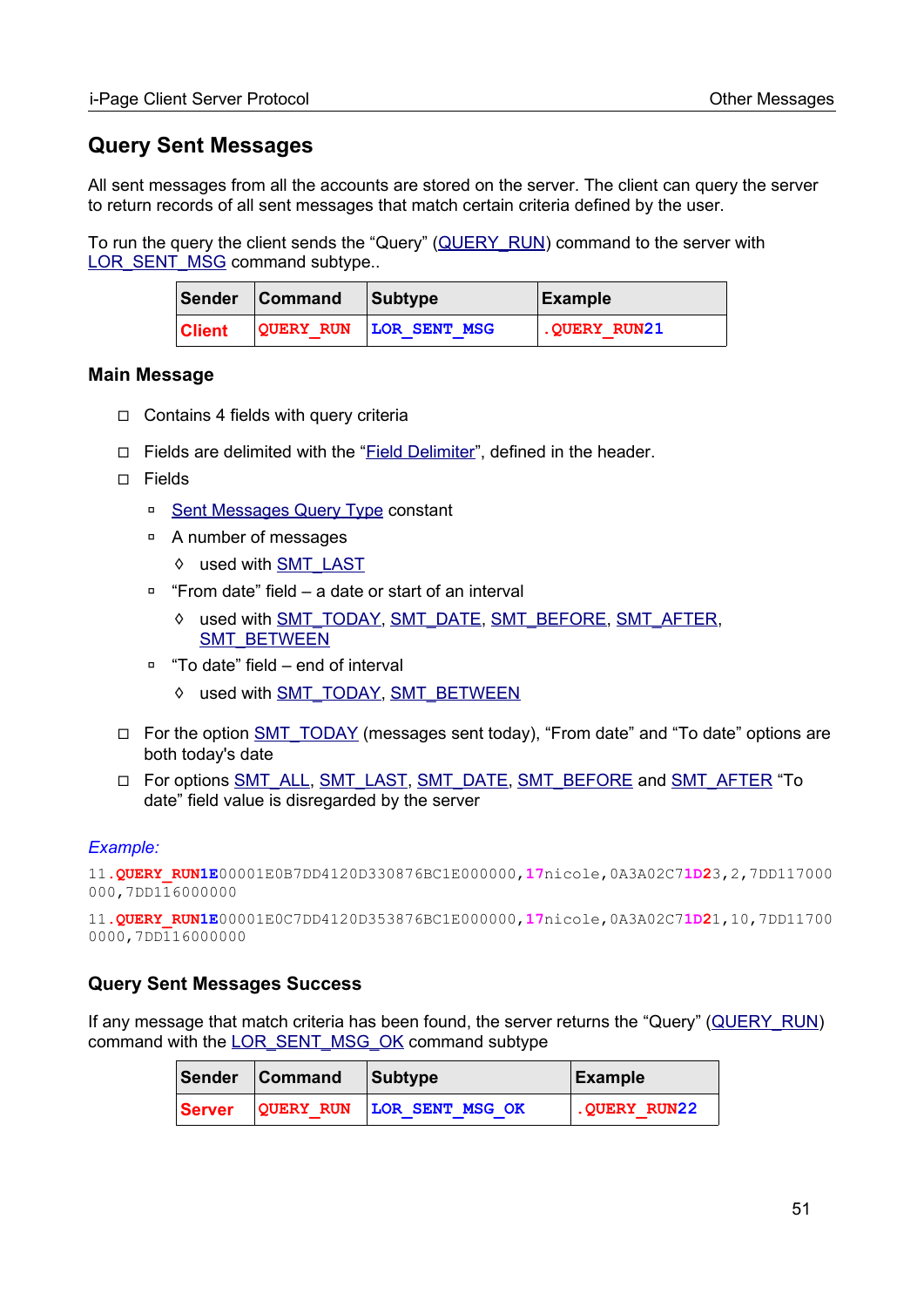#### **Main Message**

- ◻ Contains records of data where each record corresponds to one sent message that match selected criteria
- $\Box$  Records are delimited by [RS](#page-96-0) ( $$1E$ ) -- record separator ASCII control character.
- ◻ Each record is divided into fields that represent different information for the sent message.
- ◻ Fields in the record are delimited by the "Field Delimiter", defined in the header.
- □ If only one sent message was found  $RS$  (\$1E) is not used.
- $\Box$  The last sent message record does not end with [RS](#page-96-0) (\$1E).
- ◻ Structure and position of the fields inside are defined in the "[Object Fields"](#page-52-0) section

#### *Example:*

11**.QUERY\_RUN22**00001E0D,7DD4120D370D**1F**7DD4120D3711**1D**nicole **2315,82,2,2,1,3,12,3,0,1,4,2643029,"Please, come to my office. 0D0A We are all here.",Message is too long and had to be fragmented. 0D0A No of fragments was too big (3) and message was truncated to 2 fragments. ,nicole,127.0.0.1,TAP Modem,7DD118090E15,7DD118090E30,1,0,0,11E 314,81,1,1,1,1,1,3,0,1,4,2643029,"Please, come to my office. 0D0A We are all here.",Message sent OK., nicole,127.0.0.1,TAP Modem,7DD118090B39,7DD118090C18,1,0,0,01E 313,141,1,1,1,1,1,0,0,1,4,2643029,Nicole 0D0A Hello girl. Waiting for you 0D0A 24/01/2013 09-09-52,Message sent OK., nicole,10.58.2.199,TAP Modem,7DD118090935,7DD118090A13,1,0,0,01E 312,79,1,-1,1,1,1,3,0,1,4,2643029,"Please, come to my office. 0D0A We are all here.",Message sent OK.,nicole,127.0.0.1,,7DD118090231,7DD118090536,1,0,0,01E 311,78,1,0,3,2,5,3,1,1,4,1236547,Come to base ASAP,"Device ""Site Page"" is disabled. 0D0A Contact your administrator.", nicole,127.0.0.1,TAP Direct,7DD118082E1E,7DD118082E1E,1,0,0,01E 307,83,1,1,2,2,14,3,0,2,4,0273214569,Important! Meeting today at 2:15 p.m. in my office,"Device ""COM5"" could not be initialised.", nicole,127.0.0.1,,7DD1170A2F26,7DD1170D1A3B,1,0,0,0**

#### **Query Sent Messages Error**

If no message that match criteria has been found, the server returns the "Query" ([QUERY\\_RUN](#page-85-0)) command with the [LOR\\_SENT\\_MSG\\_ERROR](#page-90-0) command subtype

|        | Sender Command | Subtype                                       | Example |
|--------|----------------|-----------------------------------------------|---------|
| Server |                | QUERY RUN LOR SENT MSG OK ERROR . QUERY RUN23 |         |

#### *Example:*

```
11.QUERY_RUN2300001E0F,7DD4120D382B1F7DD4120D382F1Dnicole2There is no message 
for the required criteria
```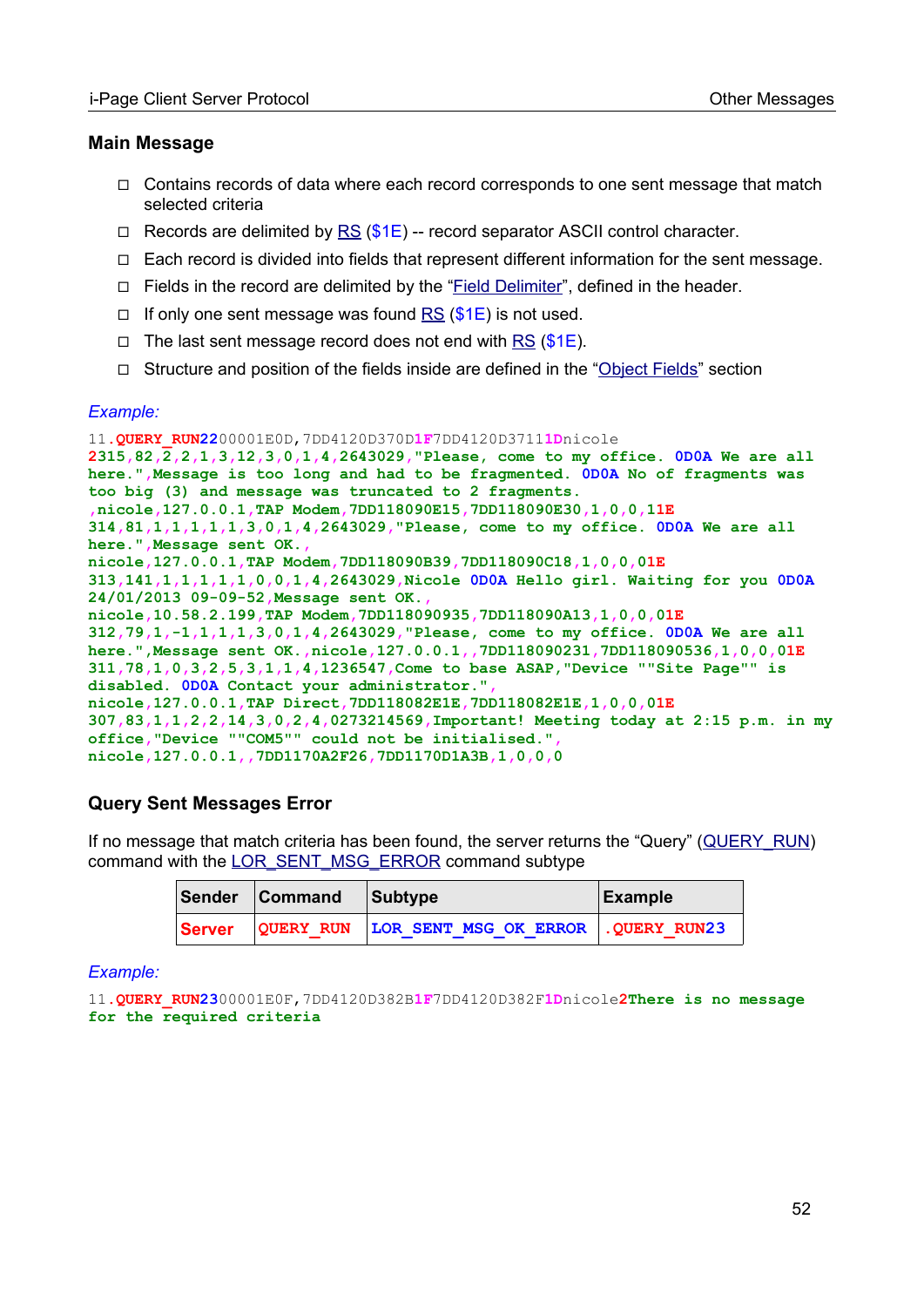# <span id="page-52-0"></span>**Object Fields**

Object fields are used to exchange data about i-Page objects between the client and the server. Depending on the command and the command subtype, they can be sent either by the server or by the client. To make this exchange successful, several rules must be followed:

- ◻ All object fields are always sent in the ["Main Message"](#page-17-0) part of the message.
- $\Box$  Structure and position of the fields for a particular object type is the same in every message and does not depend on the type of the message (message command and subtype).
- □ All fields are delimited by the ["Field Delimiter"](#page-15-0) character, defined in the "Header".
- $\Box$  If the message contains more than one object record, than the records are delimited by the [RS](#page-96-0)(\$1E) character.

# **System Objects**

# <span id="page-52-1"></span>**Account**

The account object is used by the client to load and change the settings of the account that is currently logged on.

*Warning: Do not try to change settings for other accounts, because it can have unpredictable results.*

#### **Commands**

|        | Sender Command | <b>Command Subtype</b> |
|--------|----------------|------------------------|
| Server | LOAD           | LOR ACCOUNT OK         |
| Client | ACC CHNG       | LOR ACCOUNT            |

#### **Fields**

|   | <b>Position Contains</b> | Data Type | <b>Required</b> |
|---|--------------------------|-----------|-----------------|
|   | <b>Account Id</b>        | String    |                 |
| 2 | Permissions              | Number    | x               |
| 3 | Pager Id                 | String    | x               |
| 4 | Mobile Number            | String    | x               |
| 5 | <b>Email Address</b>     | String    | x               |
| 6 | <b>Display Name</b>      | String    | x               |

◻ The server always sends all fields

◽ The *Account Id* and *Permissions* fields are guaranteed to have valid values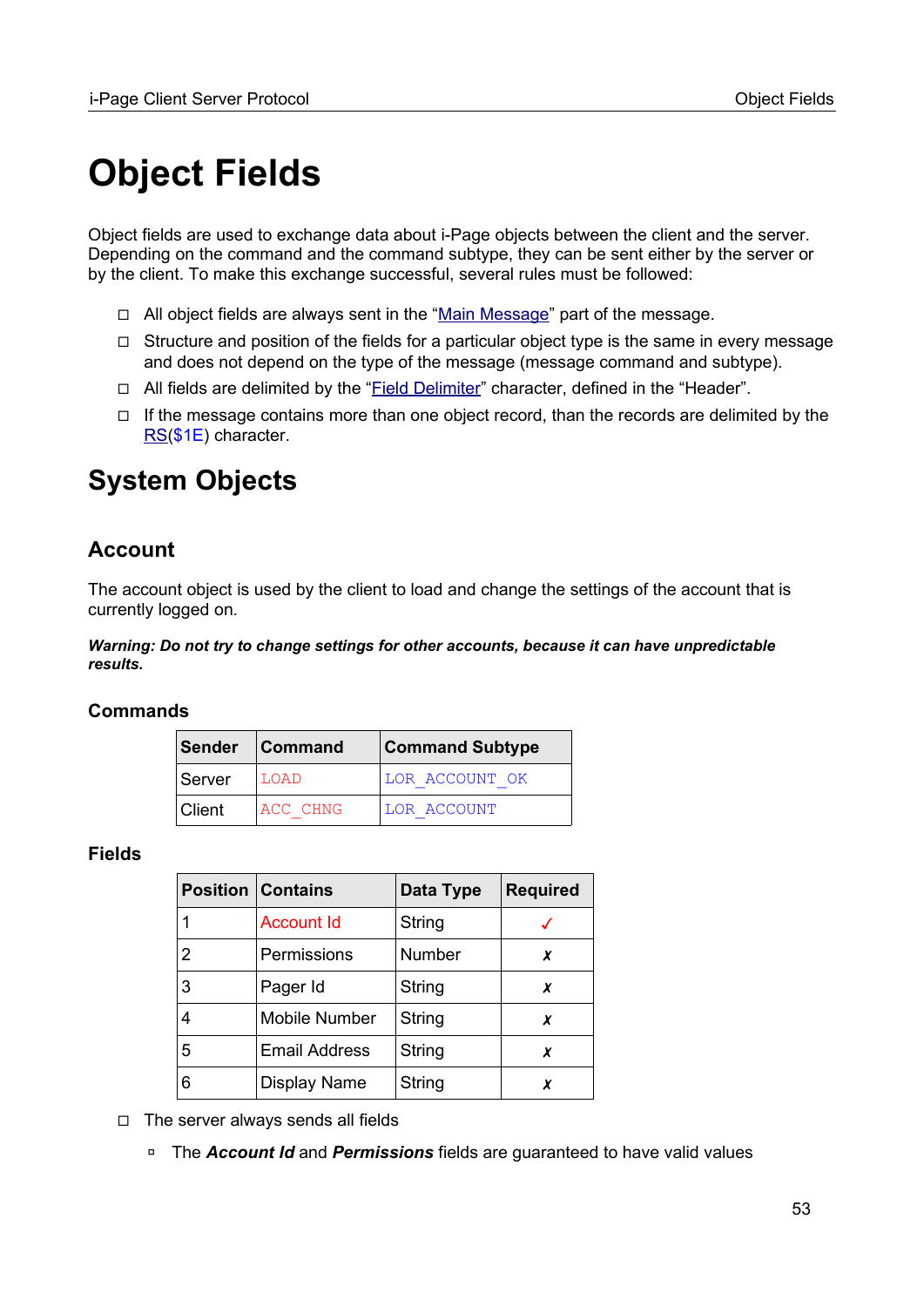- ◽ All other fields will have values if they are set on the server. Otherwise, they will be empty.
- $\Box$  If sent by the client, the only field that must be present and have a valid value is the "Account id" field
	- □ All other fields can be empty or omitted.
	- □ If the value for the field is set, all other fields that precede it must be included, even if they are empty.
	- □ Any field with an empty value will delete the existing value of its respective property on the server.
		- ◊ This does not affect the *Account Id* and *Permissions* fields, because they cannot be changed by the client.

#### **Field Details**

- **1 Account Id** the id of the account that is logged on, as registered on the server.
	- **1.1** It must be present and have a valid value
- **2 Permissions** a number in which every bit is mapped to one of permissions, defined in the system.
	- **2.1** If a bit is turned on, that means that the account has a respective permission.
	- **2.2** If all permissions are set, the number is **\$FFFFF** or #1,048,575
	- **2.3** If sent by the server, the field is guaranteed to have a valid value.
	- **2.4** If sent by the client, the field does not need to have a value, because the server does not check it. That is because the client is not allowed to set permissions.

| <b>Bit</b>     | <b>Permission</b>                | <b>Description</b>                                                                                                 |
|----------------|----------------------------------|--------------------------------------------------------------------------------------------------------------------|
| $\mathbf 0$    | Log On                           | Allows account to log directly on the server (not through a<br>client)                                             |
| 1              | <b>Set Server</b>                | Allows account to change some server settings (type names<br>and logs)                                             |
| $\overline{2}$ | <b>Set Accounts</b>              | Allows account to create, edit and delete accounts.                                                                |
| 3              | <b>Set Devices</b>               | Allows account to create, set and delete system devices.                                                           |
| $\overline{4}$ | <b>Set Carriers</b>              | Allows account to create, set and delete system carriers.                                                          |
| 5              | Set Database                     | Allows account to change the system database file.                                                                 |
| 6              | Set System Message<br>Objects    | Allows account to create, edit and delete system wide<br>contacts, groups, folders and templates on i-Page Server. |
| $\overline{7}$ | Set Client Message Objects       | Allows accounts to create, edit and delete their own<br>contacts, groups, folders and templates on i-Page Client   |
| 8              | Assign System Message<br>Objects | Allows account to assign system-wide contacts, groups,<br>folders and templates and templates to themselves.       |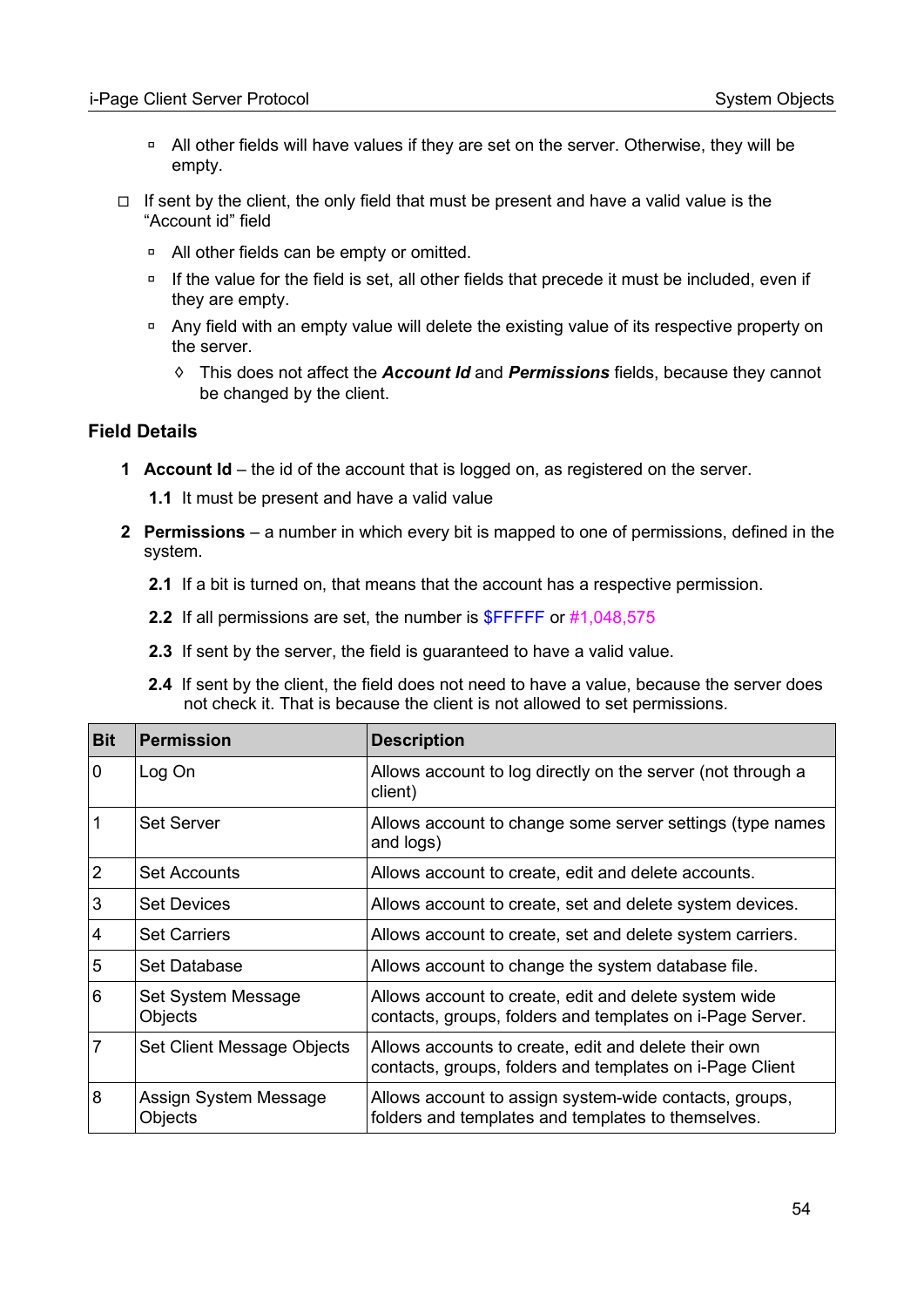| <b>Bit</b> | <b>Permission</b>                     | <b>Description</b>                                                                                         |
|------------|---------------------------------------|------------------------------------------------------------------------------------------------------------|
| 9          | <b>Set Server Connection</b>          | Allows account to change server TCP/IP connection settings<br>on the server.                               |
| 10         | Delete Server Message                 | Allows account to delete all sent messages stored on the<br>server.                                        |
| 11         | Delete Client Messages                | Allows account to delete a subset of sent messages, stored<br>on the server, that belongs to that account. |
| 12         | <b>Register Server</b>                | Allows account to register the server and change the<br>registration type (number of connections).         |
| 13         | <b>Manage Server Connections</b>      | Allows account to see details of all clients connected to the<br>server and to disconnect any of them.     |
| 14         | <b>Manage Password Changes</b><br>Log | Allows account to see all password changes to all accounts<br>and save them to a file.                     |
| 15         | Set File Interface                    | Allows account to set, start and stop client file interface on<br>the server                               |
| 16         | Set System Schedules                  | Allows account to create, edit and delete system wide<br>schedules on i-Page Server                        |
| 17         | <b>Set Account Schedules</b>          | Allows accounts to create, edit and delete their own<br>schedules on i-Page Client                         |
| 18         | Set System Reports                    | Allows account to create, edit and delete reports on all<br>accounts' sent messages on i-Page Server       |
| 19         | <b>Set Account Reports</b>            | Allows accounts to create, edit and delete reports but only<br>on their own sent messages.                 |

- **3 Pager Id** Account's pager id
- **4 Mobile number** Account's mobile number
- **5 Email address** Account's email address
- **6 Display name** A name that the system uses for that account for display and logging purposes
	- **6.1** If not set, it defaults to the account id.

Example:

*All fields are present*

**2nicole,131071,12345678,+640211013224,nicky@server.com,Nicole**

*Permissions and pager id fields are present but empty*

**2nicole,,,+640211013224,nicky@server.com,Nicole**

Whole message example

```
11......LOAD0A00002381,7DD6190E29101F7DD6190E29271Dnicole2nicole,786431,1234567,
0213219875,nicky@server.com,Nicole
```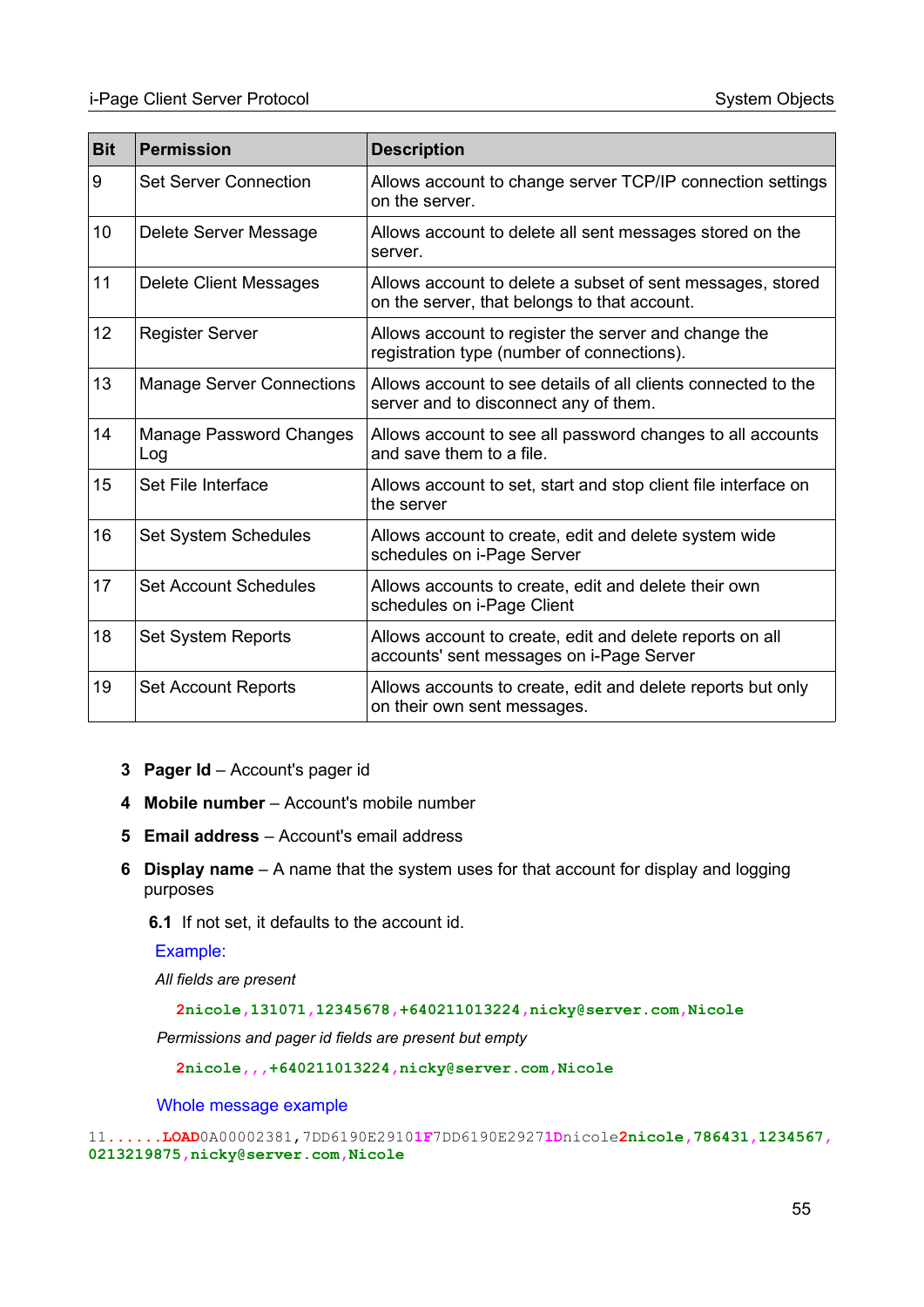# **System**

The System object is used to set common system type names for message objects on all clients. Common names are defined on the server by the system administrator.

### **Commands**

|               | Sender Command Command Subtype |
|---------------|--------------------------------|
| Server   LOAD | LOR SYSTEM OK                  |

#### **Fields**

| <b>Record No</b> | <b>Field No</b> | <b>Contains</b>          | Data Type     |
|------------------|-----------------|--------------------------|---------------|
| 1                | 1               | <b>Contact Singular</b>  | String        |
|                  | 2               | <b>Contact Plural</b>    | String        |
| $\overline{2}$   | 1               | <b>Group Singular</b>    | String        |
|                  | $\overline{2}$  | <b>Group Plural</b>      | String        |
| 3                | 1               | <b>Template Singular</b> | String        |
|                  | 2               | <b>Template Plural</b>   | String        |
|                  | 1               | Schedule Singular        | String        |
| 4                | $\overline{2}$  | <b>Schedule Plural</b>   | String        |
|                  | 1               | <b>Report Singular</b>   | String        |
| 5                | $\overline{2}$  | <b>Report Plural</b>     | String        |
| Version 1.2      |                 |                          |               |
|                  | 1               | <b>Folder Singular</b>   | <b>String</b> |
| 6                | 2               | <b>Folder Plural</b>     | <b>String</b> |

- ◻ The System object data are grouped into 6 records
- $\Box$  All Records, except the last one, are delimited by the [RS](#page-96-0) (\$1E) character.
- □ Each record contains 2 fields, delimited by the "Field Delimiter" character, defined in the ["Header"](#page-9-0).
- ◻ All fields in all the records are guaranteed to be present and have valid values.
- **1. Singular** singular case for the type name
- **2. Plural** plural version for the type name

Example:

**2Contact,Contacts1E Group,Groups1E Template,Templates1E**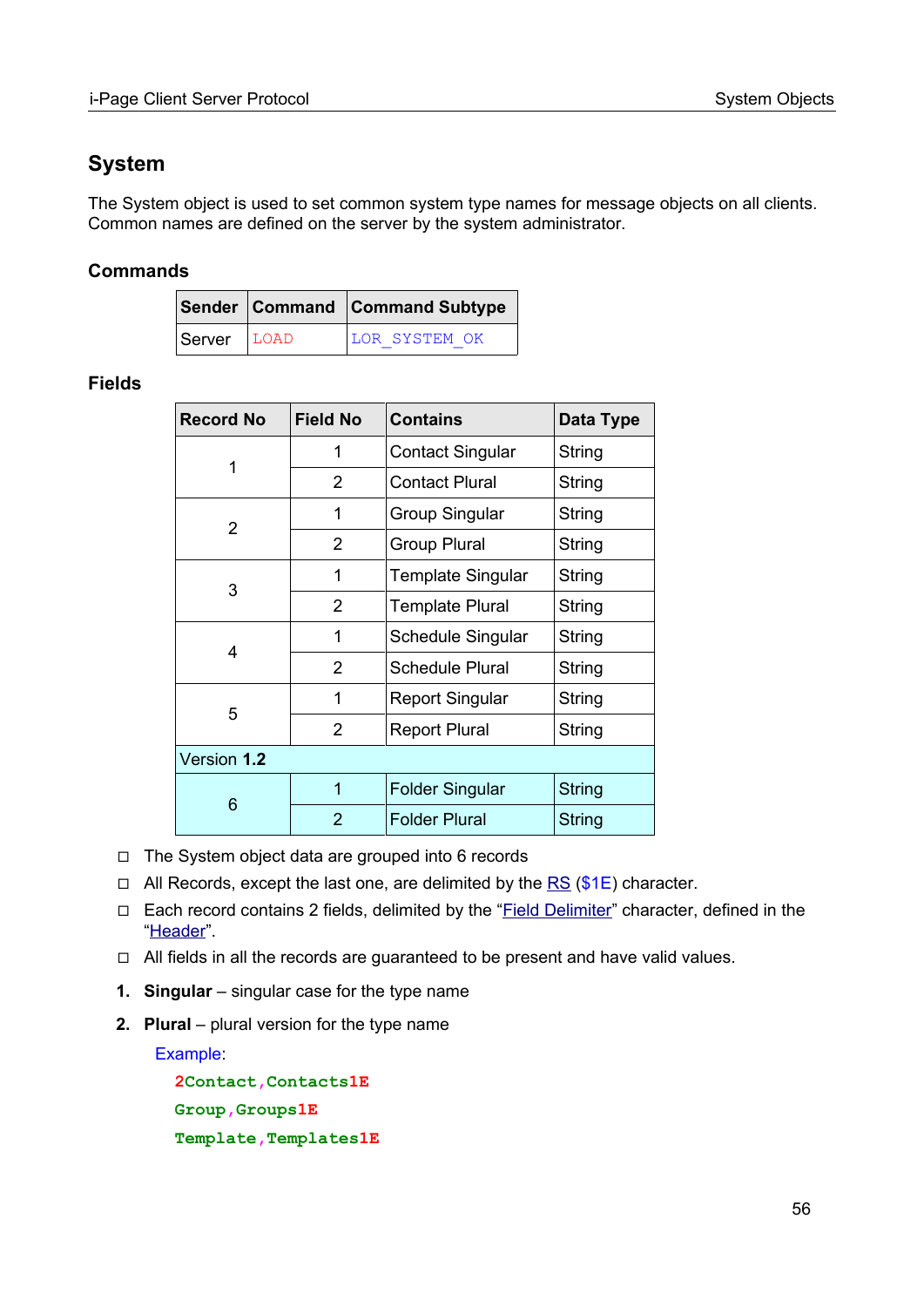Schedule, Schedules1E **Report,Reports1E**

**Folder**,**Folders**

11**......LOAD0D**00002382,7DD6190E2910**1F**7DD6190E2A1E**1D**nicole **2Contact,Contacts1E Group,Groups1E Template,Templates1E Schedule,Schedules1E Report,Reports1E Folder,Folders**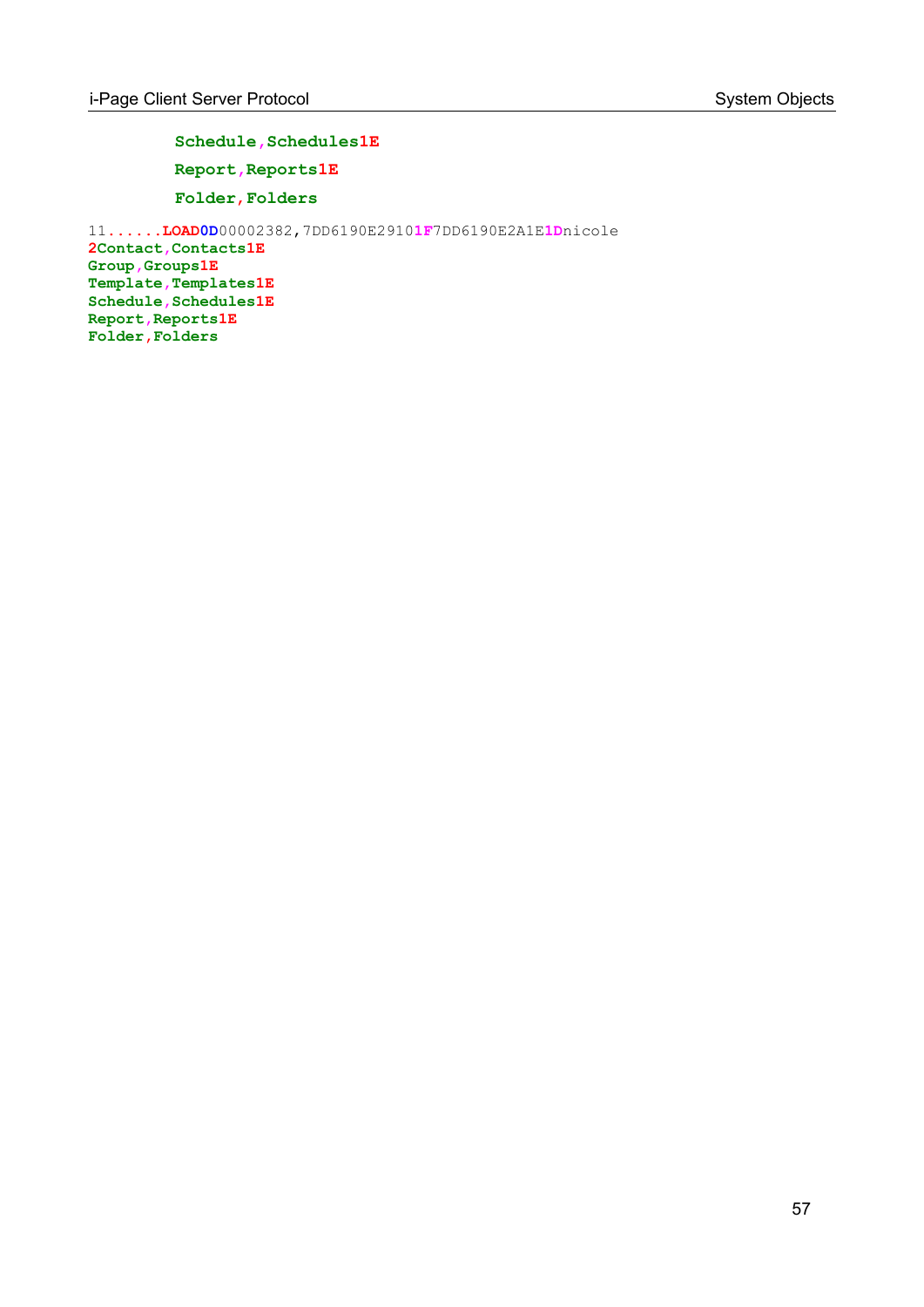# **Carrier**

The carrier object is used by the client to load information about all carriers available on the server.

The client requests from the server data about all carriers currently available on the server by sending the command combination **LOAD LOR\_CARRIER** (**LOAD0F**)

If the server responds with the command combination **LOAD LOR\_CARRIER\_OK** (**LOAD10**) then the "[Main Message](#page-17-0)" field contains data about all carriers registered on the server.

#### **Command**

|        | Sender Command | <b>Command Subtype</b> |  |
|--------|----------------|------------------------|--|
| Server | LOAD           | LOR CARRIER OK         |  |
| Server | LOAD           | LOR CARRIER SUM OK     |  |

#### **Fields**

|   | <b>Position Contains</b>      | Data Type     |
|---|-------------------------------|---------------|
|   | Carrier Id                    | <b>Number</b> |
| 2 | <b>Carrier Name</b>           | String        |
| 3 | <b>Carrier Type</b>           | <b>Number</b> |
|   | <b>Address Type</b>           | <b>Number</b> |
| 5 | Message Length                | <b>Number</b> |
| 6 | <b>Carrier Object Summary</b> | String        |

- ◻ All the fields are present and have valid values.
- ◻ The "Carrier Object Summary" field is present only if the command subtype is [LOR\\_CARRIER\\_SUM\\_OK.](#page-90-0)
- $\Box$  To get the object summary, the client in its request must send [LOR\\_CARRIER\\_SUM](#page-90-0) as the command subtype.

## **Field Details**

- **1 Carrier Id** the i-Page System id of the carrier as registered on the server.
- **2 Carrier Name** the i-Page System name of the carrier as registered on the server
- **3 Carrier Type [carrier type](#page-98-3) system constant**
- **4 Address Type** the type of the address that the carrier uses
- **5 Message Length** the message length in bytes, as defined by the carrier
- **6 Carrier Object Summary** a string with the summary of all the carrier properties
	- **6.1** The string is enclosed in double quotes and all double quotes used inside the string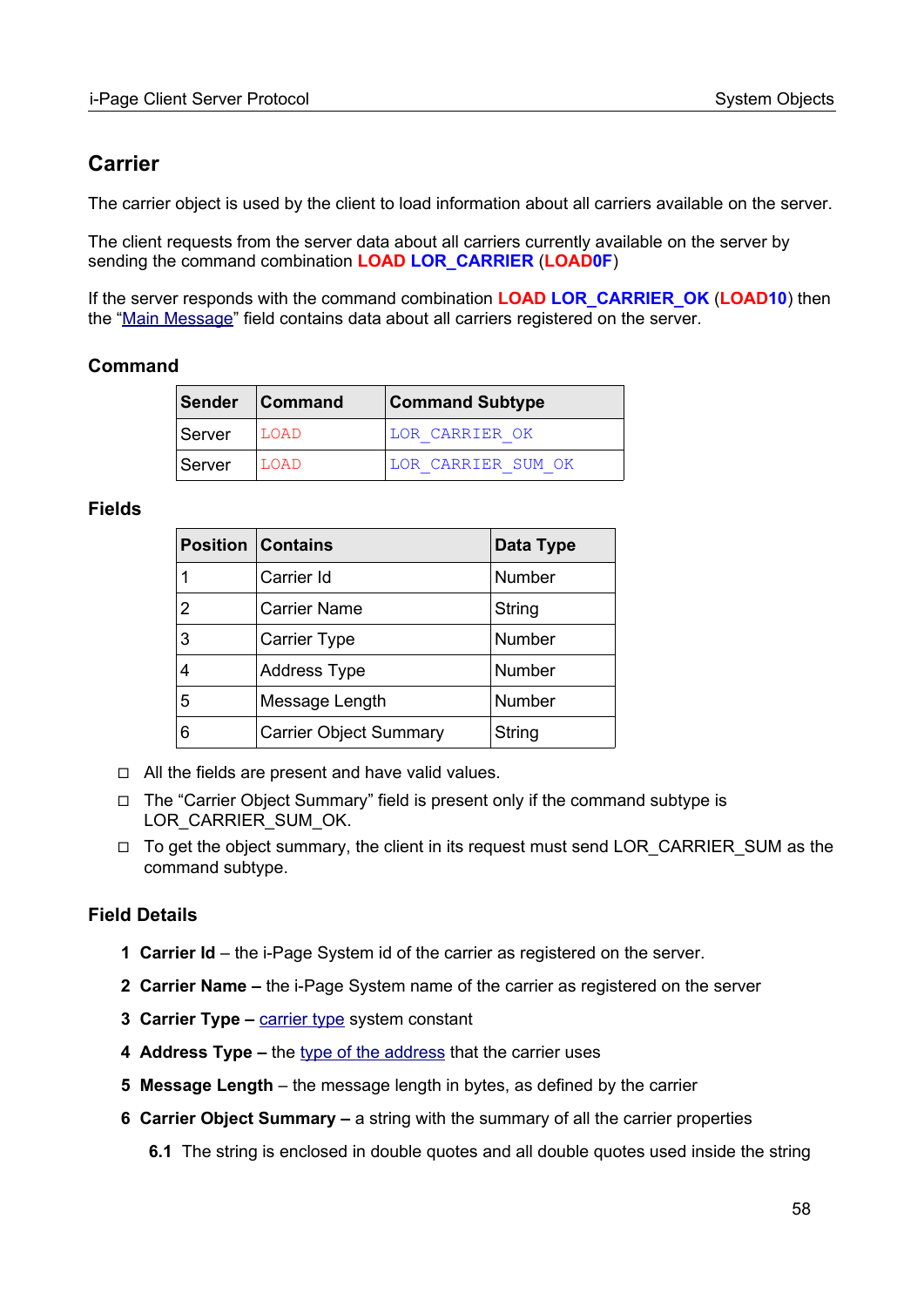are duplicated – see ["Delimiting Strings](#page-108-0)"

Example:

**21,TAP Modem,0,TAP Modem,1,pager id,160,"Carrier Id: 1,Carrier Name: TAP Modem,Enabled: Yes,Carrier Type: TAP Modem,Address Type: Pager id,Device Id: 1,Device Name: TAP Modem,Message Length: 160 characters,Min Message Length: 18 characters,Preserves Line Breaks: Yes,Fragmenting: 0D0A-Fragmenting Allowed : Yes 0D0A - Fragment Header : (Part 1 of 2) 0D0A- Maximum Number of Fragments: 9 0D0A - No Fragmenting Action: Return error 0D0A - To Many Fragments Action: Send truncated,Comm Port Settings: 0D0A- Baud Rate: 1200 0D0A - Byte Size: 7 0D0A - Parity: Even 0D0A - Stop Bits: 1,Uses Authentication: No,Carrier Phone No: 0264001283"1E**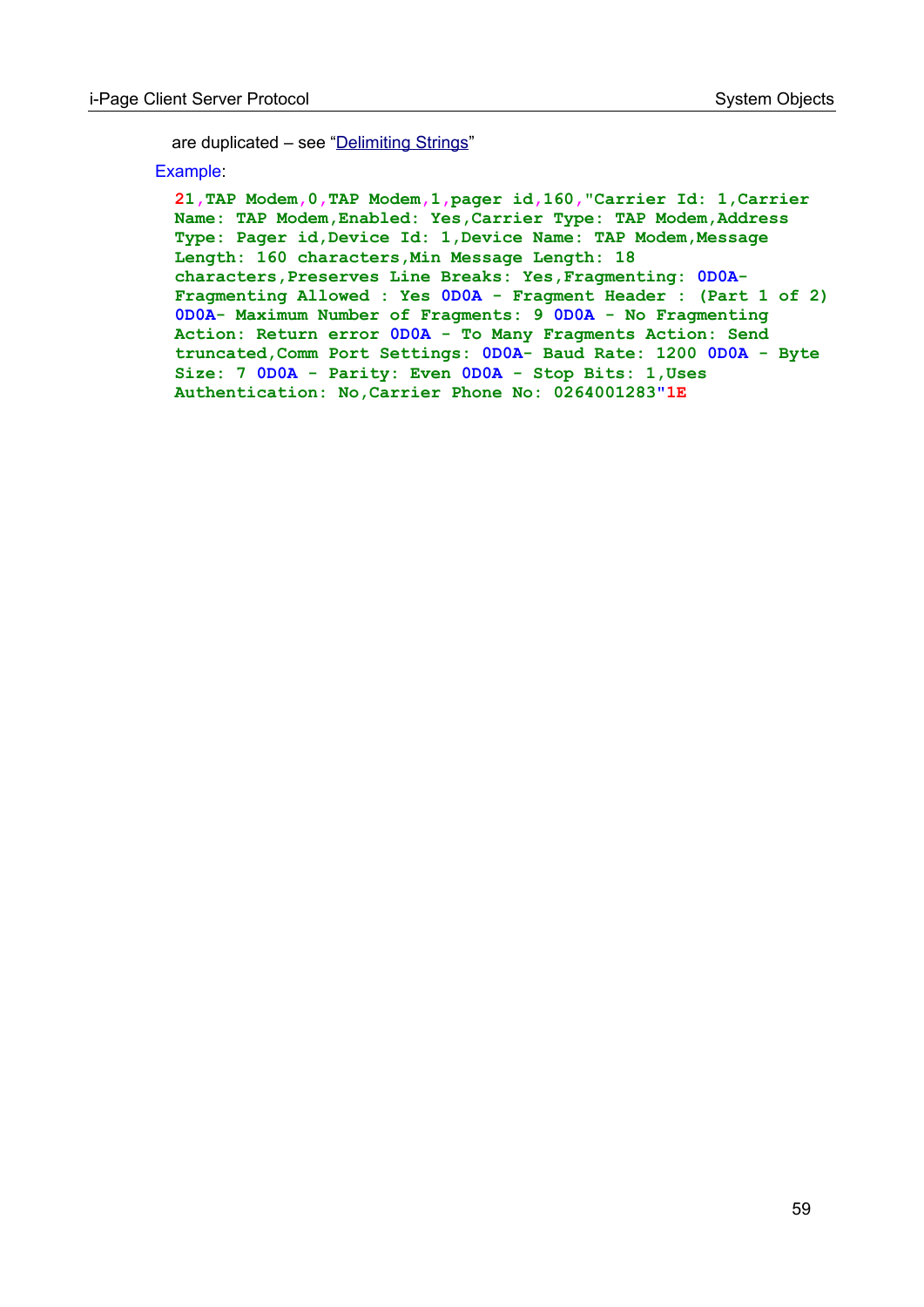# **Message Settings**

The "Message Settings" object defines client system settings used for sending, querying, deleting and displaying messages and ["Message Objects](#page-66-0)". These settings are associated with the client's account currently logged on, because every account can personalise the client's program settings.

#### **Commands**

They are used with following commands:

|        |          | Sender Command Command Subtype |
|--------|----------|--------------------------------|
| Server | LOAD     | LOR MSG SETUP OK               |
| Client | OBJ SAVE | LOR MSG SETUP                  |

#### **Fields**

- ◻ All fields must be present, but
- ◻ Only the "Owner Id" field must have a valid value.
	- □ The value of that field must be an account name registered on the server.
- ◻ All other fields can have an empty value.
	- □ In that case their system default will be used instead.

| <b>Position</b> | <b>Contains</b>                                      | Data Type       |
|-----------------|------------------------------------------------------|-----------------|
| 1               | Owner Id                                             | <b>String</b>   |
| 2               | <b>Message Priority</b>                              | Number          |
| 3               | Message Age                                          | Number          |
| 4               | <b>Email Subject</b>                                 | String          |
| 5               | <b>Text Affix</b>                                    | String          |
| 6               | Date Affix                                           | String          |
| 7               | <b>Text Affix Type</b>                               | <b>Number</b>   |
| 8               | Date Affix Type                                      | <b>Number</b>   |
| 9               | <b>Sent Messages Query Type</b>                      | Number          |
| 10              | Last <number> of Sent Messages</number>              | <b>Number</b>   |
| 11              | Last Message Id                                      | <b>Number</b>   |
| 12              | Sent Messages <date> or <from date=""></from></date> | <b>DateTime</b> |
| 13              | Sent Messages <to_date></to_date>                    | <b>DateTime</b> |
| 14              | <b>Contact Display Type</b>                          | Number          |
| 15              | Sent Message Delete Type                             | Number          |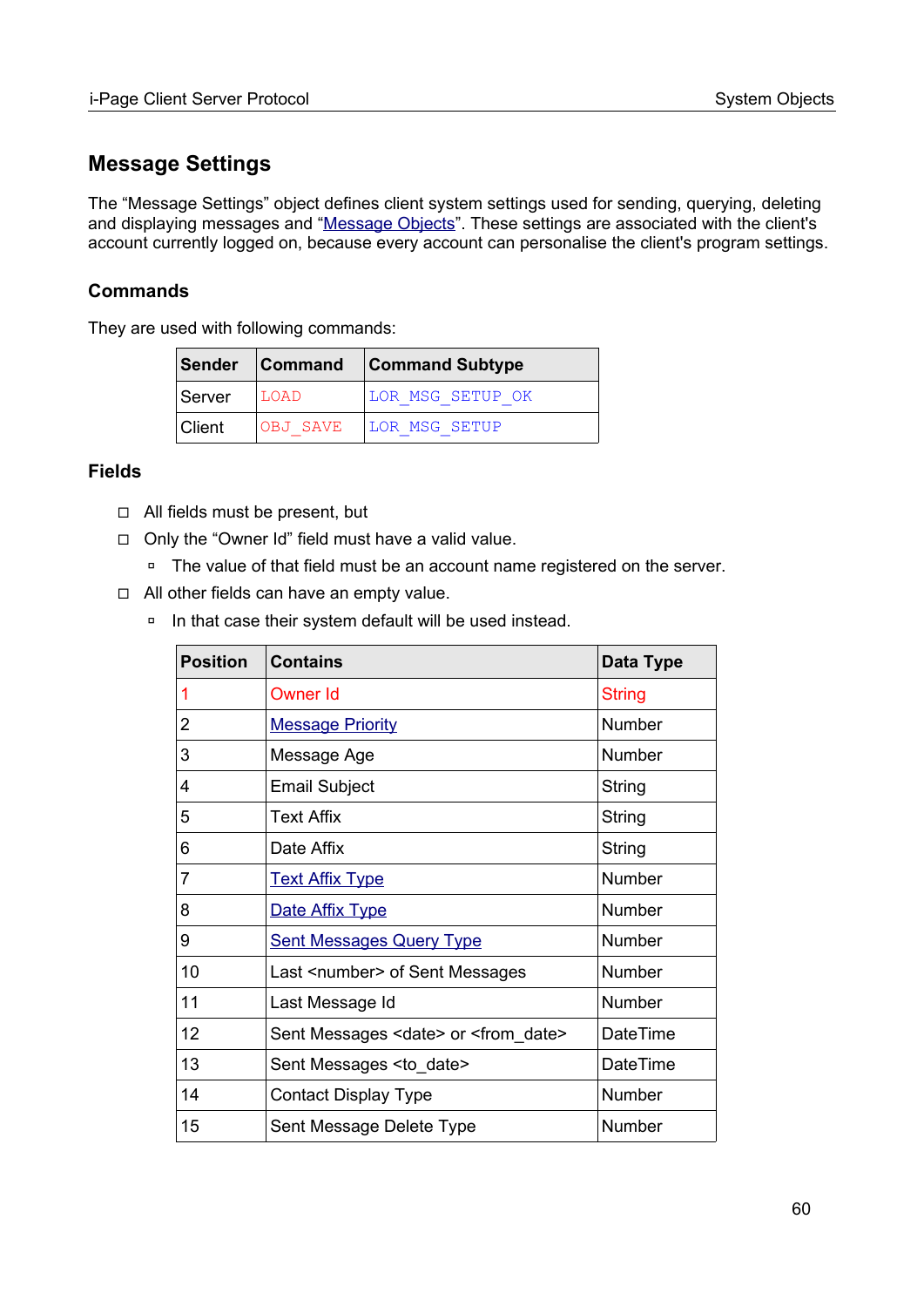| <b>Position</b> | <b>Contains</b>               | Data Type     |  |
|-----------------|-------------------------------|---------------|--|
| 16              | Delete Old Messages Interval  | Number        |  |
| 17              | <b>Display Options</b>        | Number        |  |
| Version 1.2     |                               |               |  |
| 18              | <b>Tree View Display Type</b> | <b>Number</b> |  |
| 19              | <b>Prefix Names Delimiter</b> | <b>String</b> |  |

## **Field Details**

- **1 Owner Id** ID of the account that the settings belong to
	- **1.1** It must contain a valid user name of the account registered on the server
- **2 Message Priority** The priority of the message in the server's message queue
	- **2.1** The value must be in a range defined in ["Message Priorities"](#page-97-0)
	- **2.2** It can be empty
	- **2.3** If it is out of the range or empty, the system will use a default Default: MPR\_NORMAL (4)
- **3 Message Age** the time the server will keep the message in the message queue
	- **3.1** The time is expressed in minutes
	- **3.2** The server will keep the message if it did not manage to send it to a carrier because:
		- $\blacksquare$  the server was down for a while
		- the message is always pushed back by messages with higher priority
		- sending to the carrier was not successful but the server did not use up all the trials set by the user
	- **3.3** It can be empty. In that case the system will use the default value Default: 120 minutes
- **4 Email Subject** the subject of the email message
	- **4.1** Used only in the email type of messages
	- **4.2** It can be empty. In that case the system will use the default value Default: 'i-Page Message'
- **5 Text Affix**  constant text that will be added to every message
	- **5.1** The text can be added as a message prefix, suffix or both
	- **5.2** It can be empty. In that case nothing will be added to the message, regardless of the selected option in the ["Message Affix Types](#page-97-1)"
	- **5.3** If you put one or more spaces before or after the text it will be preserved in relation to the message
	- **5.4** To enter a new line before or after the text, use "\n"
- **6 Date Affix** sets formatting for adding a date to the message
	- **6.1** To format a date affix, use <DT> string as a place-holder for a date and time.
	- **6.2** If you put one or more spaces before or after the place-holder, it will be preserved in relation to the message
	- **6.3** To enter a new line before or after the place-holder, use "\n"
	- **6.4** It can be empty. In that case the date will be added to the message, immediately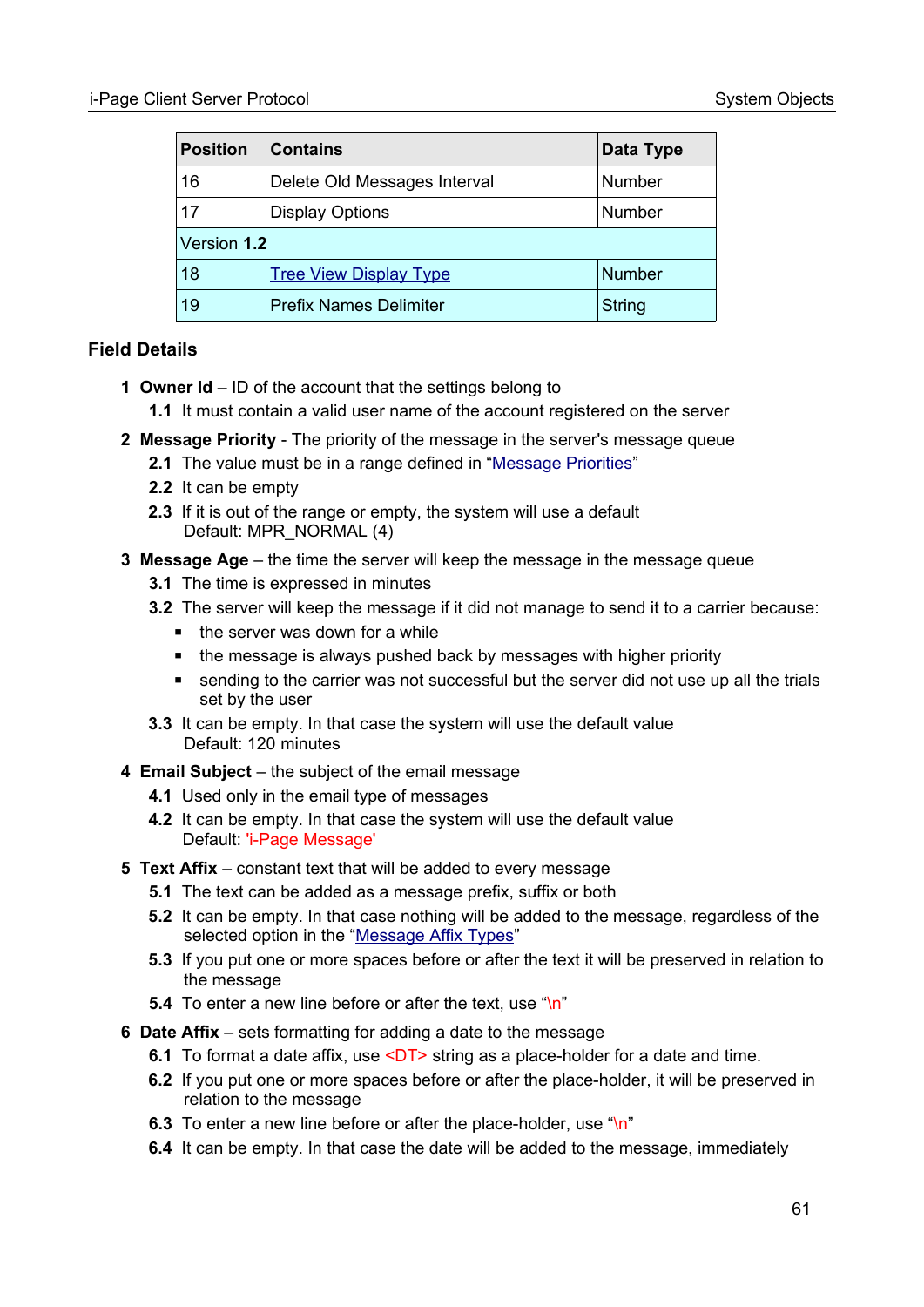before or/and after the message text, depending on the selected option in the ["Message Affix Types](#page-97-1)"

- **7 Text Affix Type** defines the position of the "Text Affix" in the message for allowed values see ["Message Affix Types](#page-97-1)"
	- **7.1** It can be empty. In that case the system will use the default value. Default: MAT\_NONE
- **8 Date Affix Type** defines the position of the "Date Affix" in the message for allowed values see ["Message Affix Types](#page-97-1)"
	- **8.1** It can be empty. In that case the system will use the default value. Default: MAT\_NONE
- **9 Sent Messages Query Type** type of the inquiry about sent messages **9.1** For allowed types see "[Sent Messages Query Type](#page-98-2)"
- **10 Show Number of Messages**  a number of sent messages used in the query
	- **10.1** Used if the option from **#9** is SMT\_LAST
	- **10.2** It can be empty. In that case the system will use the default value Default: **10**
- **11 Last Message Id** the last id of the message that the account has sent
	- **11.1** This is a transaction id that the user can assign to every sent message. It allows the account to keep track of the sent messages, even if logged on the different machine
	- **11.2** It can be empty. I that case the counting will be reset to **0**.
- **12 Sent Messages <date>** or **<from\_date>**
	- **12.1** A **<date>** is used for [Sent Messages Query Type](#page-98-2) constants: **SMT\_DATE**, **SMT\_BEFORE**, **SMT\_AFTER**
	- **12.2 <from date>** (start of interval) is used for [Sent Messages Query Type](#page-98-2) constants:**SMT\_TODAY** and **SMT\_BETWEEN**
	- **12.3** For **SMT\_TODAY** it contains today's date
- **13 Sent Messages <to\_date>** the end of the sent messages query period
	- **13.1** Used for [Sent Messages Query Type](#page-98-2) constants: **SMT\_TODAY** and **SMT\_BETWEEN**
	- **13.2** For **SMT\_TODAY** it contains today's date
- **14 Contact Display Type** the user can select the way all contacts and groups are displayed. For allowed values see ["Contact Display Type](#page-99-2)" - **Deprecated** – not used in version **1.2**
- **15 Message Delete Type** when deleting sent messages, the user can select between three options. For allowed values see ["Message Delete Type"](#page-99-1)
- **16 Delete Old Messages Interval** a number of days
	- **16.1** If **MD\_OLD** constant is selected in the option **#15**, all sent messages older than <number\_of\_days> will be deleted
- **17 Display Options** array of boolean display settings values
	- **17.1** All values are mapped to their respective bits in a number
	- **17.2** The number is then converted to 3 hexadecimals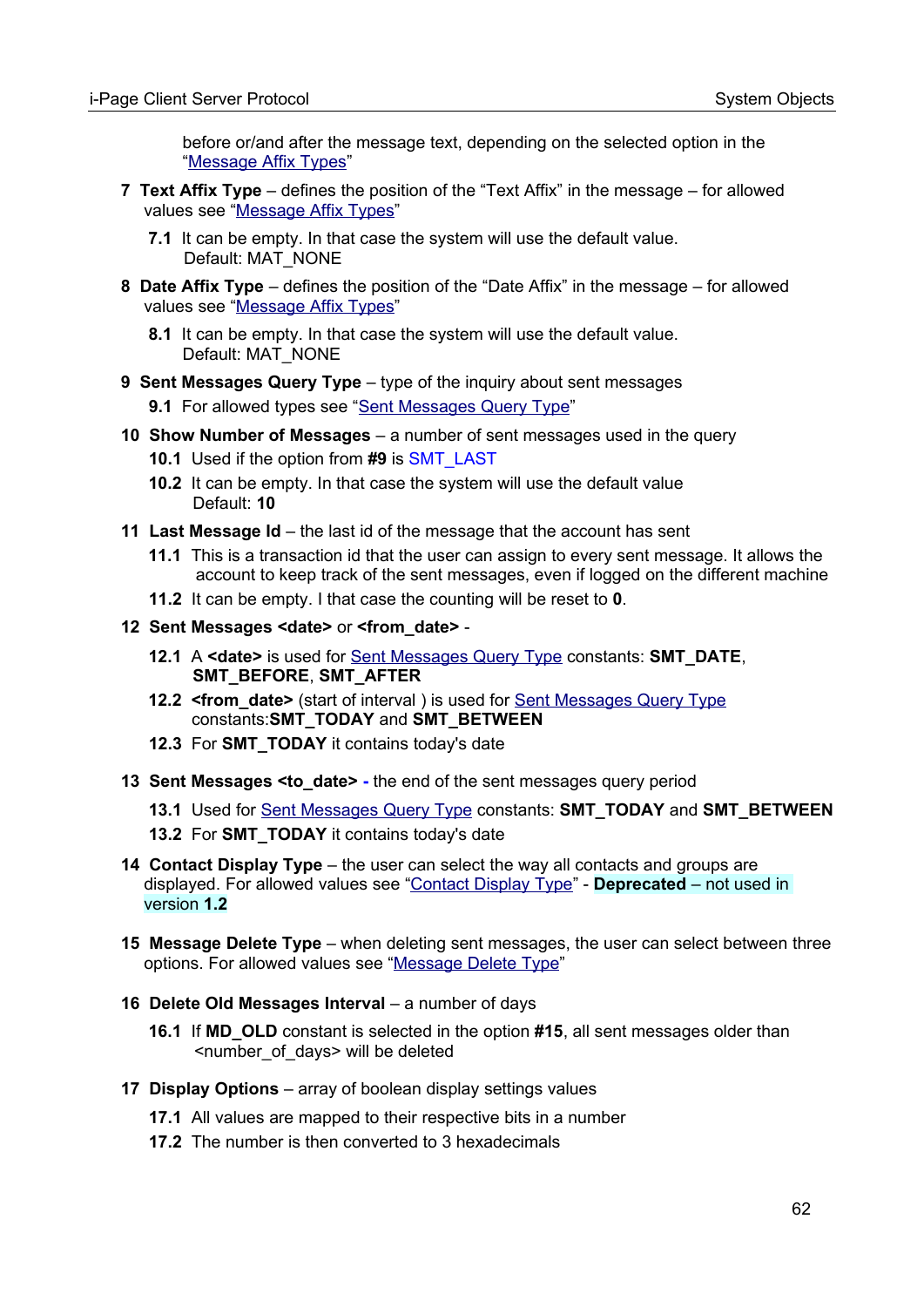**17.3** Maximum value (if all bits are set) is:

 **17.3.1** Version **1.1** - \$7FF or #2,047

 **17.3.2** Version **1.2** – \$1FFF or #8,191

 **17.4** If all bits are not set, the hexadecimal value is left padded with '0'

| <b>Bit</b>      | <b>Option</b>                   | <b>Description</b>                                                                                          |
|-----------------|---------------------------------|-------------------------------------------------------------------------------------------------------------|
| 0               | On Send Clear Message           | Clear the message text in display after the message was sent                                                |
| 1               | On Send Clear Contacts          | Clear all contacts in display after the message was sent                                                    |
| $\overline{2}$  | <b>Allow Empty Message</b>      | Allow sending messages without text                                                                         |
| 3               | <b>Show System Contacts</b>     | Show system-wide contacts assigned to the account                                                           |
| 4               | <b>Show System Groups</b>       | Show system-wide groups assigned to the account                                                             |
| 5               | <b>Show System Templates</b>    | Show system-wide templates assigned to the account                                                          |
| 6               | <b>Show System Schedules</b>    | Show system-wide schedules assigned to the account                                                          |
| 7               | <b>Show System Reports</b>      | Show system-wide reports assigned to the account                                                            |
| 8               | <b>Show Contacts First</b>      | If "Contact Display Type" is "Display Contacts and Groups"<br>(CDT_BOTH), then display contacts first       |
| 9               | Use Same Message                | Use the same message for all selected contacts                                                              |
| 10 <sup>°</sup> | <b>Allow Duplicate Contacts</b> | The same contact can be selected and used in the same<br>transaction.                                       |
| Version 1.2     |                                 |                                                                                                             |
| 11              | Add Object Names As Prefix      | Every contact and group that the message is sent to is added to<br>the send list as a prefix to the message |
| 12              | <b>Show System Folders</b>      | Show system-wide folders assigned to the account                                                            |

#### **18 Tree View Display Type** – (Replaces "Contact Display Type" in **V 1.2**) sets all objects that are displayed on the send message page and the order in which they are displayed

- **18.1** For every object 3 bits are set
- **18.2** First 3 bits (0..2) are reserved for contacts, second 3 bits (3..5) for groups and third 3 bits (6..8) for folders
- **18.3** First 2 bits (LSB) inside a respective object group are reserved for its position  $-1$ <sup>st</sup>  $(01)$ ,  $2^{nd}$   $(10)$ ,  $3^{rd}$   $(11)$
- **18.4** Third bit in the respective object group of bits represents it visibility. If the bit is set then the object is displayed.

Example:

```
(MSB)011 110 101(LSB) – contact, displayed on position 1, group 
              displayed on position 2, folder is not displayed 
              and it is on position 3
MSB)101 110 111(LSB) – all objects are displayed – folder on 
              position 1, group on position 2 and contacts on 
              position 3
```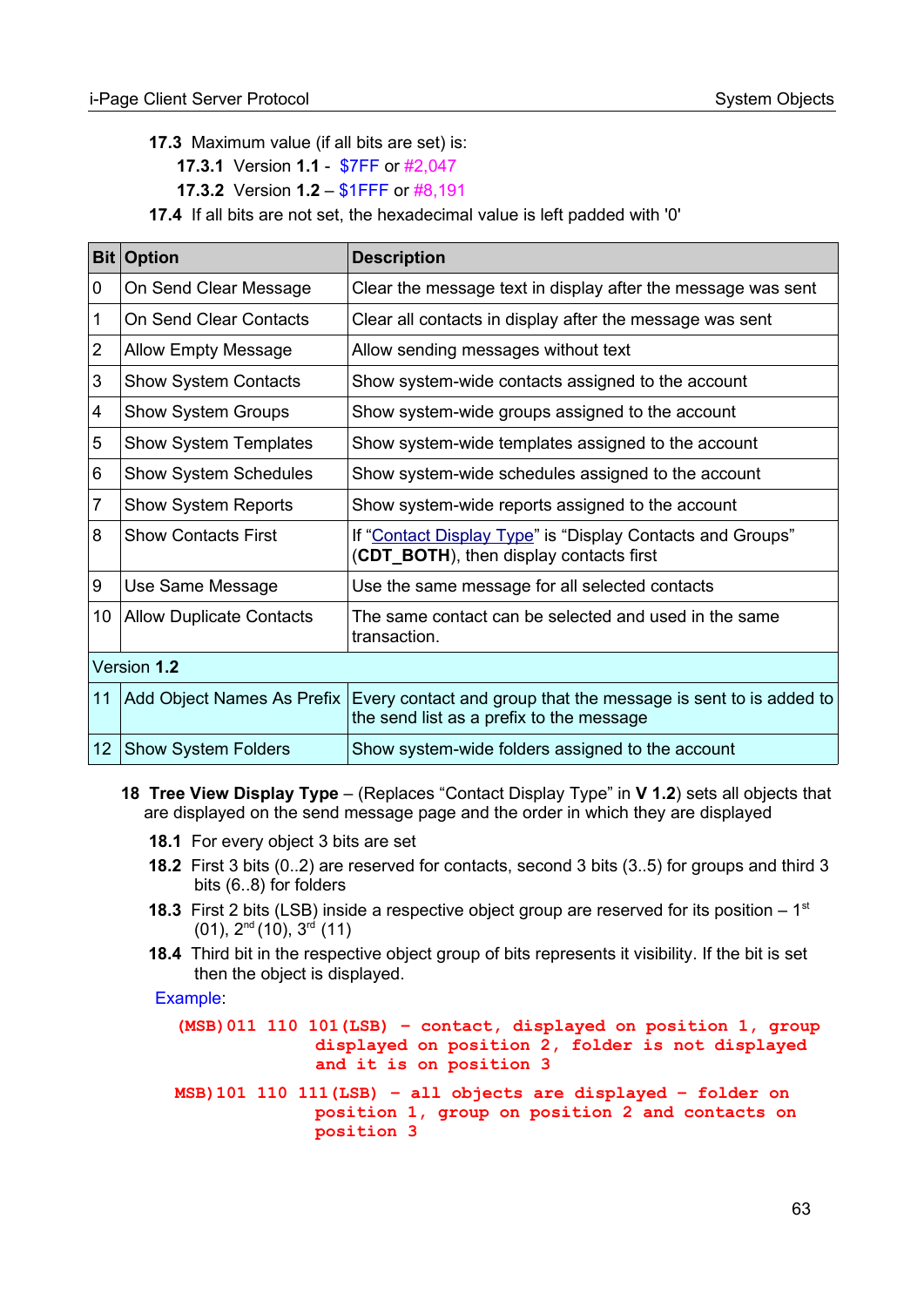**19 Prefix Names Delimiter** - (**V 1.2**) if the user selects to add every contact and group that the message is sent to as a prefix to the message text, this field sets the delimiter that will separate those entries.

#### *Example:*

```
11......LOAD1C00002384,7DD6190E2A0A1F7DD6190E2B151Dnicole2nicole,4,194,i-Page 
Multi Message,From Nicole: ,\n<DT>,0,0,2,10,399, 7DD615000000,7DD615000000,0, 
1,45,5F8,382,:
```
#### **Sent Message**

The "Sent Message" object contains fields that the server stores for every sent message. It is returned as a result of the "[Query Sent messages"](#page-50-0) command.

#### **Command**

It is used with the following command:

| Sender Command | <b>Command Subtype</b>           |
|----------------|----------------------------------|
|                | Server QUERY RUN LOR SENT MSG OK |

#### **Fields**

All fields are returned by the server.

| <b>Position</b> | <b>Contains</b>                | <b>Data Type</b> |
|-----------------|--------------------------------|------------------|
| 1               | Message Id                     | Number           |
| 2               | Transaction Id                 | Number           |
| 3               | Number of Fragments            | Number           |
| 4               | Number of Sent Fragments       | Number           |
| 5               | Carrier Id                     | Number           |
| 6               | <b>Sent Status</b>             | Number           |
| $\overline{7}$  | <b>Sent Result Code</b>        | Number           |
| 8               | <b>Connection Type</b>         | <b>Number</b>    |
| 9               | <b>Carrier Type</b>            | Number           |
| 10              | <b>Address Type</b>            | <b>Number</b>    |
| 11              | <b>Message Priority</b>        | <b>Number</b>    |
| 12              | <b>Message Address</b>         | String           |
| 13              | Message Text                   | String           |
| 14              | <b>Sent Result Description</b> | String           |
| 15              | Account Id                     | String           |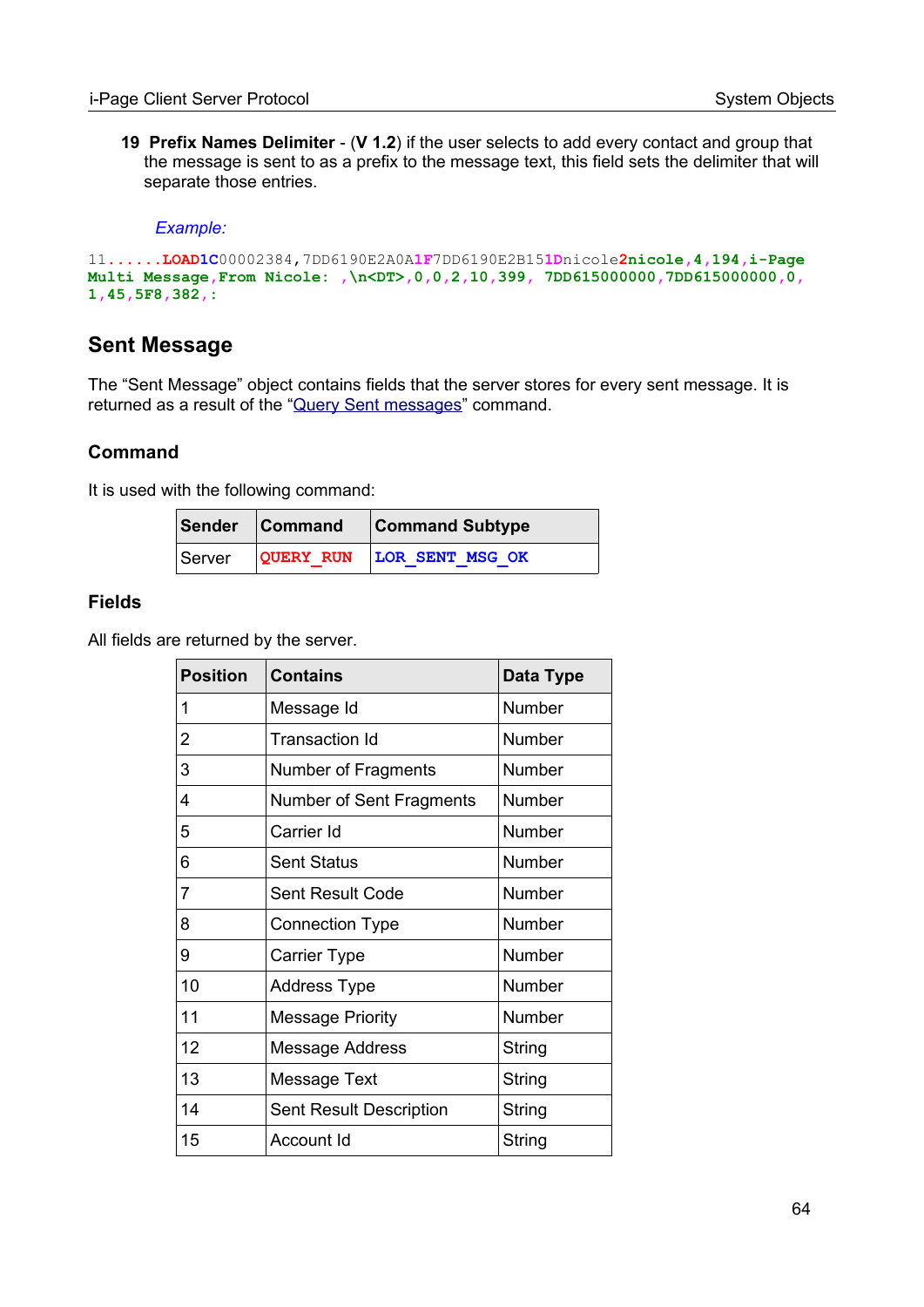| <b>Position</b> | Contains            | Data Type       |  |
|-----------------|---------------------|-----------------|--|
| 16              | Client IP           | String          |  |
| 17              | Carrier Name        | String          |  |
| 18              | Date Received       | <b>DateTime</b> |  |
| 19              | Date Sent           | <b>DateTime</b> |  |
| 20              | Acknowledged        | <b>Boolean</b>  |  |
| 21              | Scheduled           | Boolean         |  |
| 22              | Escalated           | <b>Boolean</b>  |  |
| 23              | Fragmented          | <b>Boolean</b>  |  |
| Version 1.2     |                     |                 |  |
| 24              | <b>Contact Name</b> | <b>String</b>   |  |

#### **Field Details**

- **1 Message Id** an id of the message assigned by the server It is unique across the i-Page system.
- **2 Transaction Id** a number that is assigned to the message by its sender at the time of sending
- **3 Number of Fragments** the number of fragments the message is fragmented into
- **4 Number of Sent Fragments** the number of fragments that were actually sent.
- **5 Carrier Id** the i-Page System id of the carrier that the message was sent to
- **6 Sent Status** the code of the sent status

| <b>Sent Status</b> | <b>Constant</b>     | <b>Value</b> |
|--------------------|---------------------|--------------|
| Not Sent           | MSS NOT SENT        |              |
| Sent               | <b>MSS SENT</b>     |              |
| Sent Error         | <b>MSS ERROR</b>    |              |
| Sent With Error    | MSS SENT WITH ERROR | 3            |

- **7 Sent Result Code** one of the ["Send Message Subtypes](#page-94-0)" that more precisely defines result of the send message operation or error that might have occurred.
- **8 Connection Type** the connection type to the server that the client was using to send the message.

| <b>Connection Type</b> | <b>Constant</b> | <b>Value</b> |
|------------------------|-----------------|--------------|
| Local (COM)            | CT COM          | ∩            |
| <b>TCP/IP</b>          | CT TCP          |              |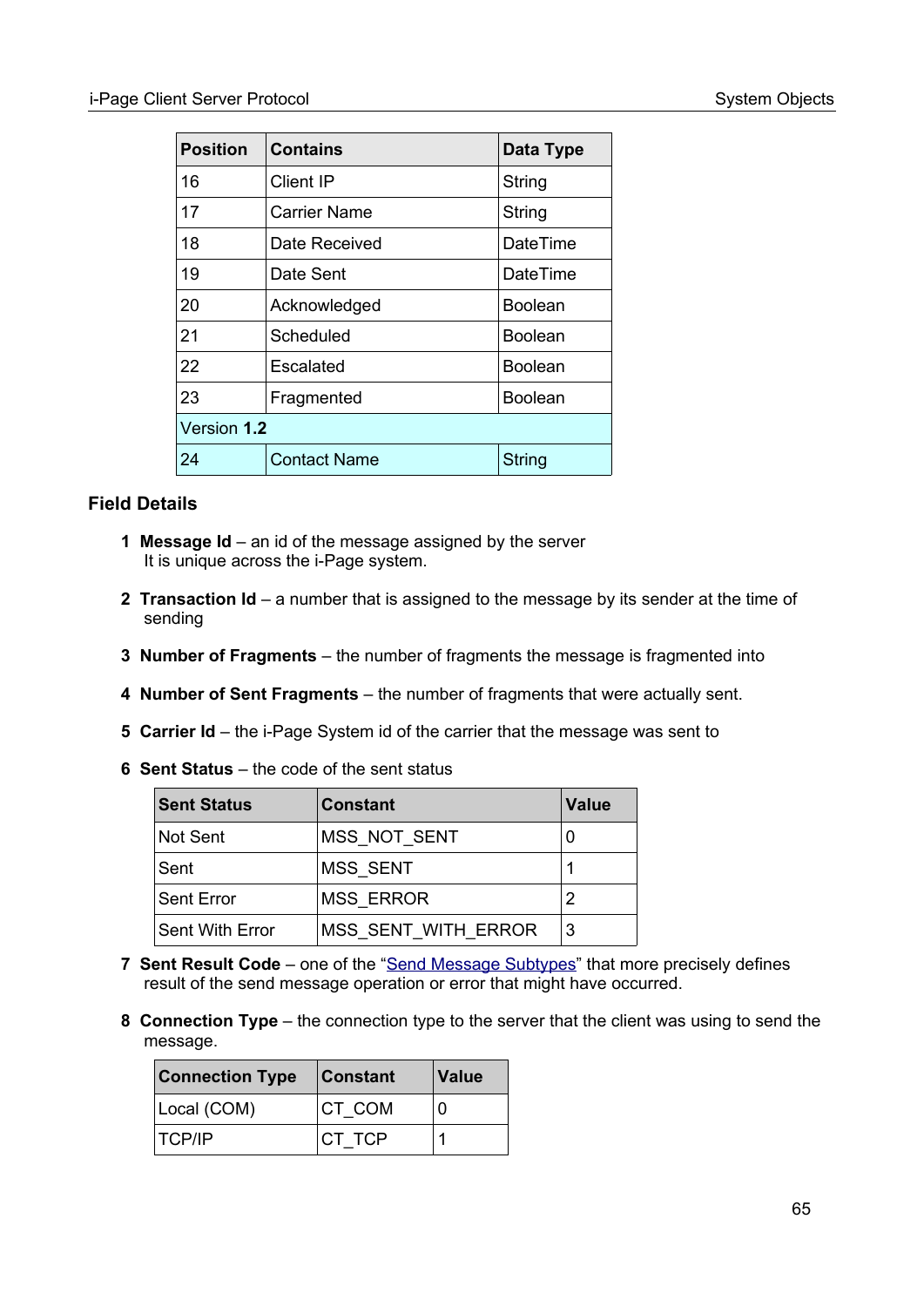| File System | CT FILE | 2 |
|-------------|---------|---|
| ∣Web        | CT WEB  | 3 |
| Any         | CT ANY  |   |

- **8.1** Type **CT\_ANY** is used mostly with scheduled messages, because the message is actually scheduled and sent directly from the server, after the user had defined the schedule settings.
- **8.2** It is also used in vary rare cases where the server was not able to define a type of connection of the message.
- **9 Carrier Type** one of the [carrier types](#page-98-3) the message was sent to
- **10 Address Type** the type of the address used to send the message
- **11 Message Priority** a constant that defines a priority of the message in the server message queue – for the constant values see ["Message Priorities](#page-97-0)"
- **12 Message Address** the address of the receiver
	- Pager id
	- Mobile number
	- Email address
- **13 Message Text** the actual text of the user's message
	- **13.1** If the text contains the "Field Delimiter" character or one or more words in double quotes, it will be enclosed in double quotes. For more see "[Delimiting Strings](#page-108-0)"
- **14 Sent Result Description** the user friendly description of the send message result code from **#7**
	- **14.1** If the text contains the "Field Delimiter" character or one or more words in double quotes, it will be enclosed in double quotes. For more see ["Delimiting Strings](#page-108-0)"
- **15 Account Id** the server's id of the account that had sent the message
- **16 Client IP** IP address of the machine from which the message was sent
- **17 Carrier Name** the i-Page System name of the carrier as registered on the server at the time the message was sent
- **18 Date Received** date and time when the server has received the message for the format see [DateTime](#page-104-1) format
- **19 Date Sent** date and time when the server has sent the message to the carrier or returned an error to the client– for the format see [DateTime](#page-104-1) format
- **20 Acknowledged** a [boolean](#page-103-0) value that tells whether the server has returned message result to the client
- **21 Scheduled** a [boolean](#page-103-0) value that tells whether the message was a scheduled message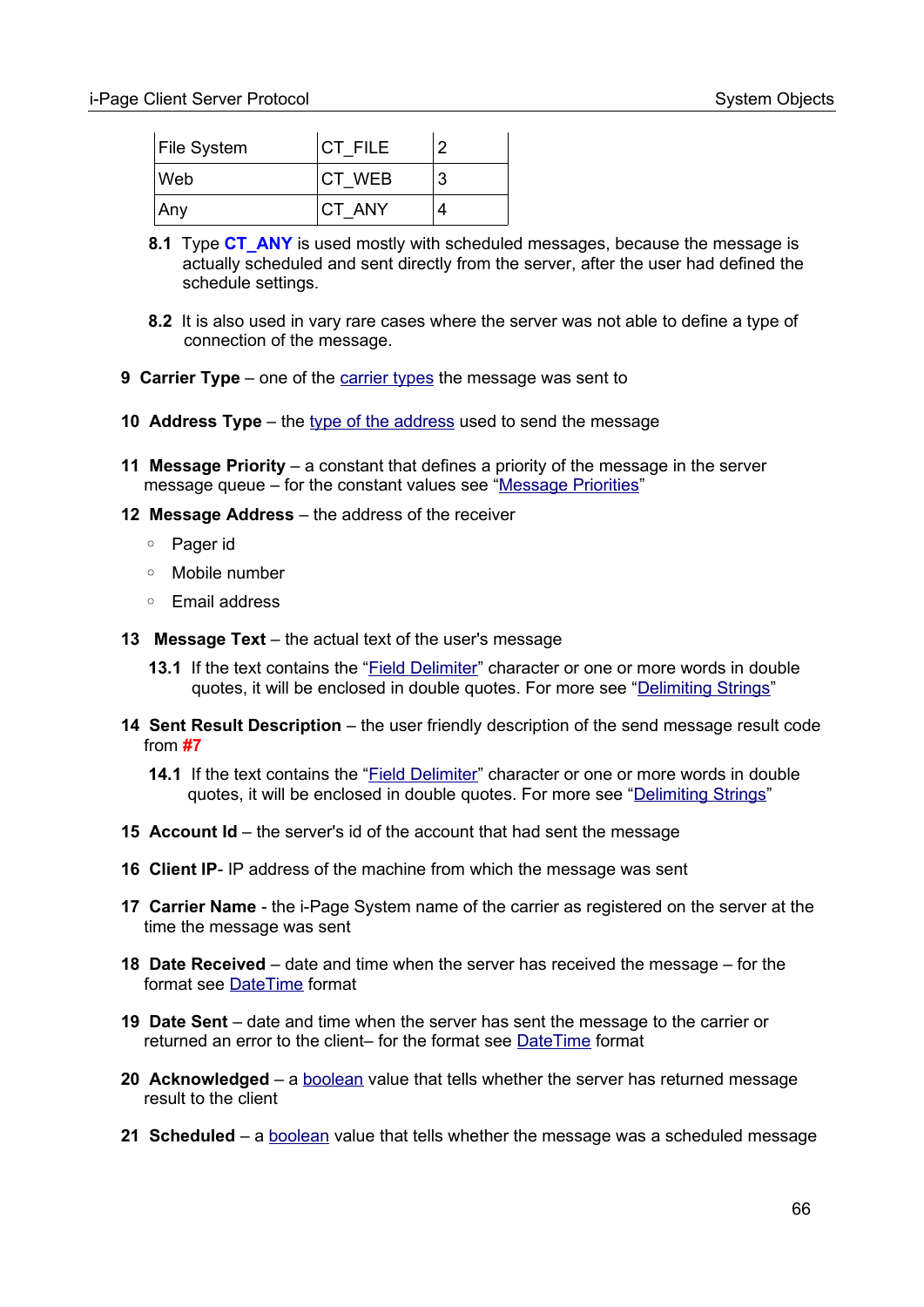- **22 Escalated** a **[boolean](#page-103-0)** value that tells whether the message was an escalated message in this version always '0'
- **23 Fragmented** a **boolean** value that tells whether the message was fragmented
- **24 Contact Name** (V 1.2) a name of the contact that the message was sent to

#### *Example:*

```
2315,82,2,2,1,3,12,3,0,1,4,2643029,"Please, come to my office. 0D0A We
are all here.",Message is too long and had to be fragmented. 0D0A No 
of fragments was too big (3) and message was truncated to 2 
fragments.,nicole,127.0.0.1, TAP Modem,7DD118090E15,7DD118090E30, 
1,0,0,1,IT Manager1E
```
# <span id="page-66-0"></span>**Message Objects**

#### **Common Properties**

Message objects are the objects that the user uses to create and query messages. They include:

- **1.** Contacts
- **2.** Contact Groups
- **3.** Message Templates
- **4.** Schedules
- **5.** Reports

#### **Commands**

They are used with following commands:

| <b>Sender</b> | <b>Command</b>       | <b>Command Subtype</b> |
|---------------|----------------------|------------------------|
| Server        | LOAD                 | LOR * OK               |
| Server        | OBJ NEW              | LOR * OK               |
| Client        | OBJ SAVE             | $LOR$ *                |
| Server        | QUERY RUN   LOR * OK |                        |

#### **Fields**

There are 5 fields that are common to all message objects:

| <b>Contains</b>      | Data Type | <b>Required</b> |
|----------------------|-----------|-----------------|
| Object Id            | Number    |                 |
| Object Name          | String    |                 |
| <b>Account Owner</b> | String    |                 |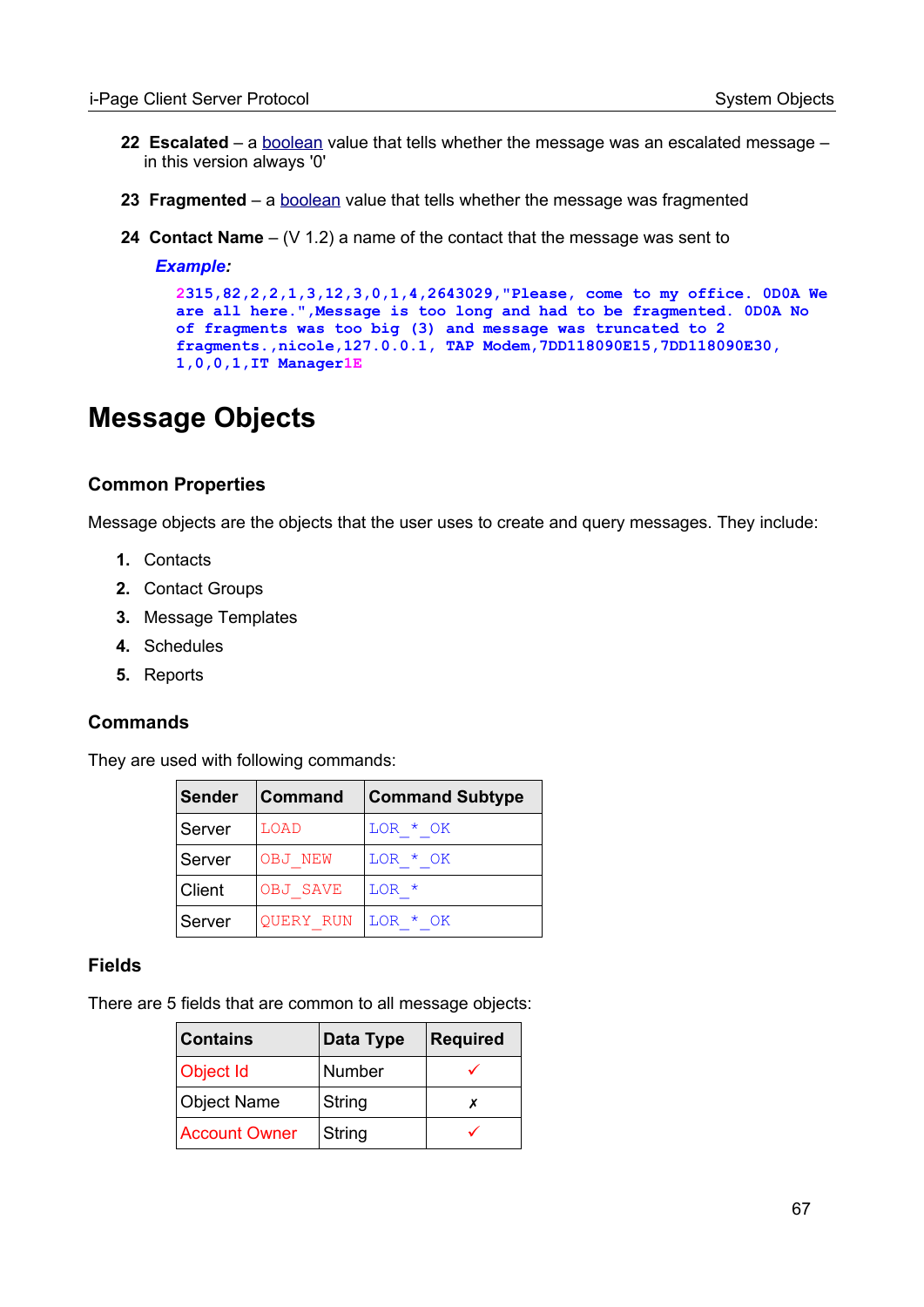| <b>Contains</b> | Data Type      | Required |
|-----------------|----------------|----------|
| System Object   | <b>Boolean</b> |          |
| <b>Notes</b>    | String         |          |

#### **Field Details**

- **1 Object Id** unique id assigned by the system when the object is created.
	- **1.1** It is unique in the set of the objects of the same type.
	- **1.2** It cannot be changed during the object's lifetime. After the object is deleted from the system, its id can be reused.
- **2 Object Name** descriptive name assigned by the creator of the object
	- **2.1** It can be changed by the account that created the object
	- **2.2** It is not unique and two or more objects of the same type can have the same name.
	- **2.3** It can contain spaces and any other printable characters compatible with the Unicode Basic Multilingual Plane.
- **3 Account Owner** the account that has created the object
	- **3.1** Objects that are created by the client application are visible only to the account that has created them. They can be changed or deleted only by the same account.
	- **3.2** Objects that are created by the server application are system-wide objects and can be visible to all accounts. By default their owner is the 'admin' account.
- **4 System Object** If true, indicates that the object is a system-wide object.
- **5 Notes** contains additional explanations, remarks or comments about the object.
	- **5.1** One or more lines of free flawing text
	- **5.2** It can contain new line characters (\$0D0A).
	- **5.3** It can contain any other printable characters compatible with the Unicode Basic Multilingual Plane.
	- **5.4** It can be displayed in multi lane windows GUI controls (e.g. Memo, Rich Edit, etc.).

## **Application**

There are several rules for field usage that are common to all message objects:

- **1.** All fields of the object must be present.
- **2.** Fields **Object** *Id*, *Account Owner* and *System Object* must have valid values. The client should obtain their values from the server and use it in subsequent messages to the server.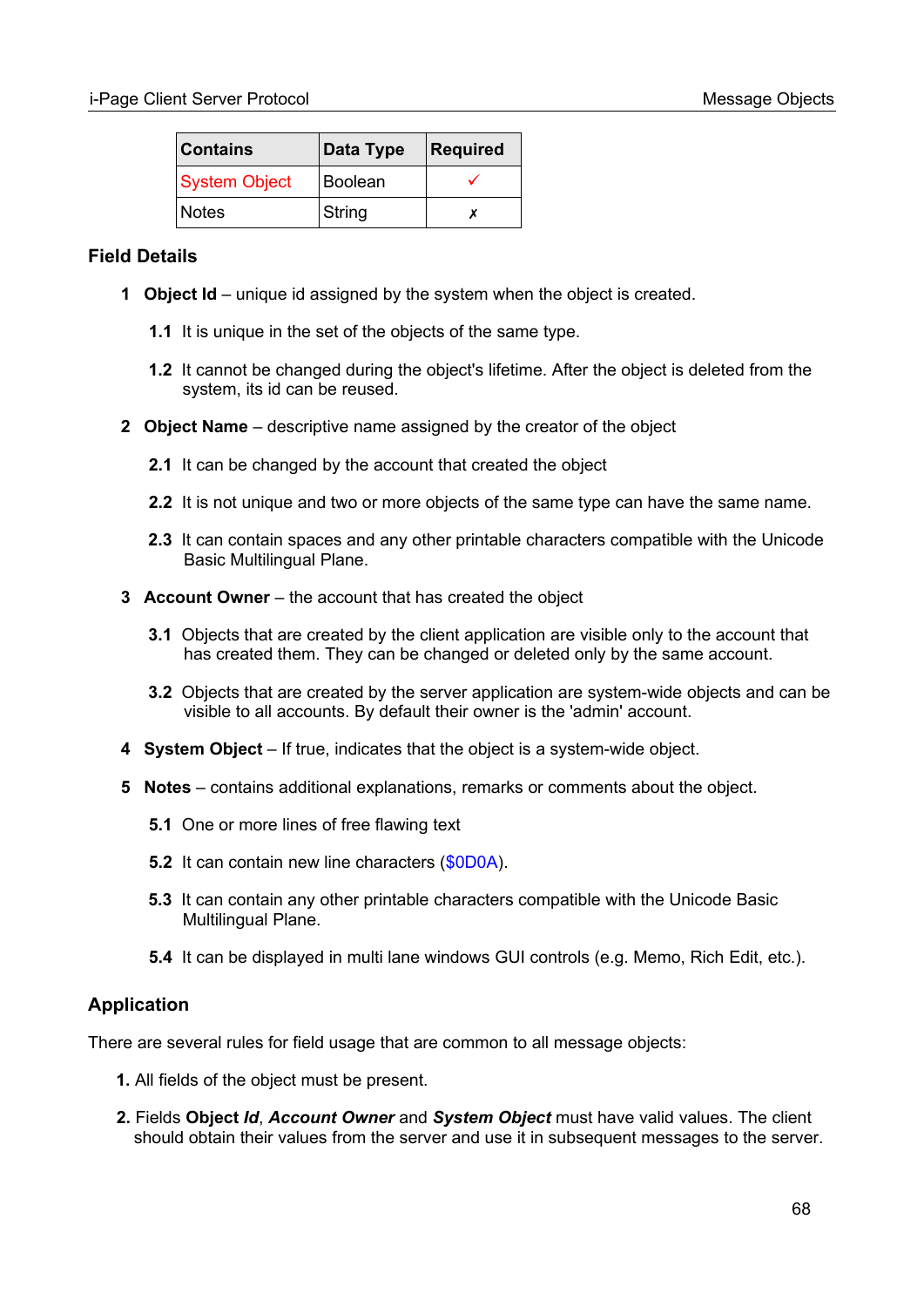- **3.** Sending incorrect values for these fields to the server, will not change the object's respective properties, but can render unpredictable results and behaviour.
- **4.** All other fields can be empty.
- **5.** If the client returns an empty value in any of the non-compulsory fields, the object's respective property on the server will be deleted.
	- This does not affect **Object** *Id*, *Account Owner* and *System Object* fields because their values cannot be set by the client.
- **6.** If the server returns an empty value in any of the non-compulsory fields, it means that the object's respective property on the server is not set.

# **Contact**

The contact object is used by the client to load and change a contact settings. The client can only **load** contacts that are either created by or assigned to the account that is currently logged on. The client can only **change settings** for the contact that is created by the account that is currently logged on.

#### **Commands**

| <b>Sender</b> | <b>Command</b>  | <b>Command Subtype</b> |
|---------------|-----------------|------------------------|
| Server        | LOAD            | LOR CONTACT OK         |
| Server        | OBJ NEW         | LOR CONTACT OK         |
| Client        | <b>OBJ SAVE</b> | LOR CONTACT            |
| Server        | <b>OBJ FIND</b> | LOR CONTACT OK         |

#### **Fields**

| <b>Position</b> | <b>Contains</b>      | Data Type      | <b>Required</b> |
|-----------------|----------------------|----------------|-----------------|
| 1               | Contact Id           | Number         |                 |
| $\overline{2}$  | Name                 | String         | Х               |
| 3               | <b>Account Owner</b> | String         |                 |
| 4               | <b>System Object</b> | <b>Boolean</b> |                 |
| 5               | <b>Address</b>       | String         | х               |
| 6               | Carrier Id           | Number         | х               |
|                 | <b>Notes</b>         | String         | Х               |

#### **Field Details**

- **1 Address** pager id, mobile number or email address
	- **1.1** The value depends on the Carrier Id field.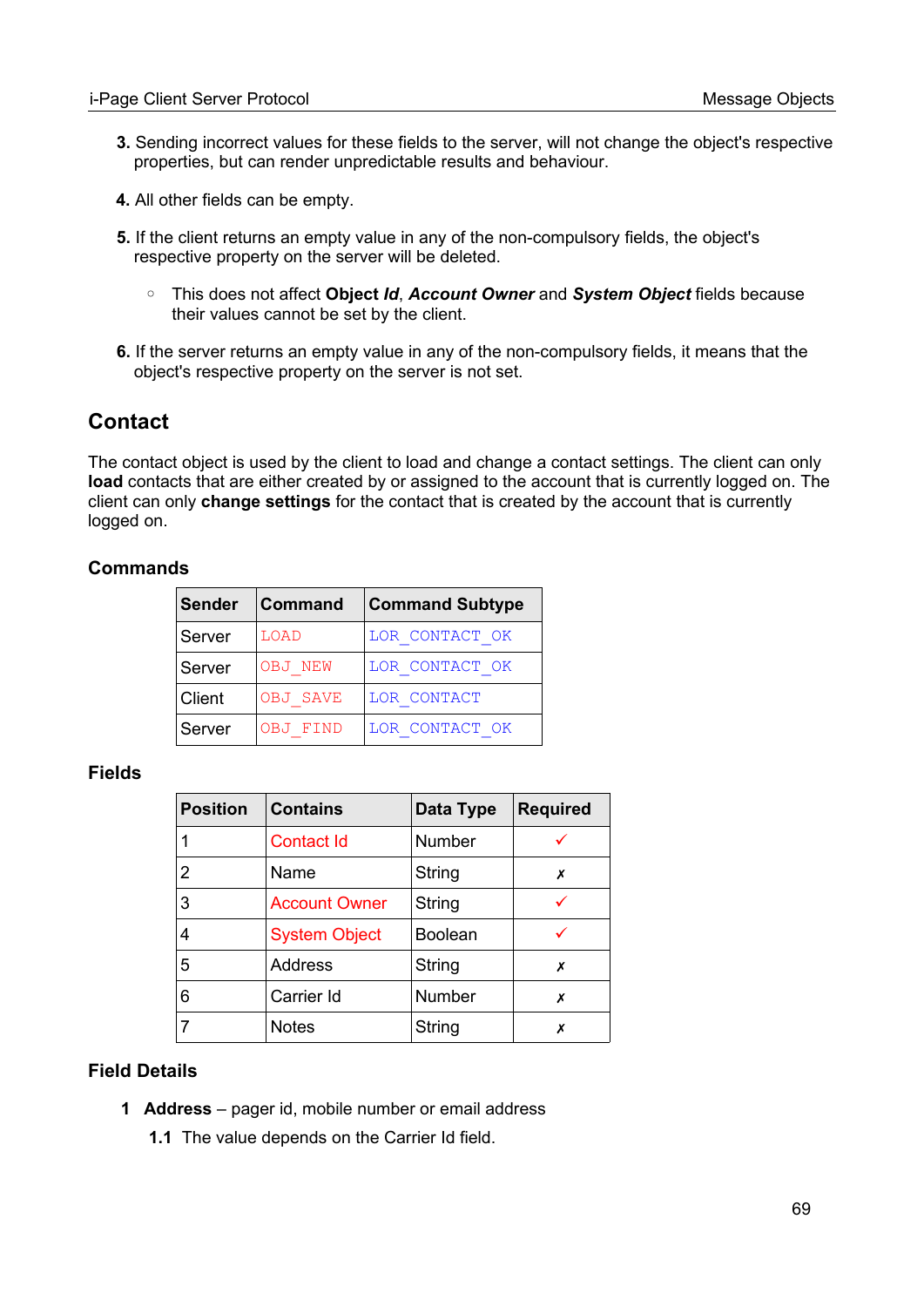- **1.2** If present, the value must be properly formatted to match the type of address requested by the carrier (e.g. proper pager id, mobile number or email address)
- **2 Carrier Id** id of the carrier object as defined on the server.
	- **2.1** The value must be an id of one of the carriers defined on the server.
	- **2.2** Correct values can be looked up on the server.
	- **2.3** The client application can also load carriers' settings and use them to set the field value.

Example:

```
280,Test Save,nicole,0,+64021101212,2,"Testing the ""Save"" functionality
0D0A Performed through ""TCP"""
```
#### **Application**

- **1.** Fields Address and/or Carrier Id can be empty. This will delete the contact's respective properties on the server.
- **2.** If the server returns an empty value for any of the them, it means that the contact's respective property on the server is not set.

#### **Group:**

The group object is used by the client to load and change settings for a group of contacts. The client can only load groups that are either created by or assigned to the account that is currently logged on. The client can only change settings for the group that is created by the account currently logged on.

#### **Commands**

| <b>Sender</b> | <b>Command</b> | <b>Command Subtype</b> |
|---------------|----------------|------------------------|
| Server        | LOAD           | LOR GROUP OK           |
| Server        | OBJ NEW        | LOR GROUP OK           |
| Client        | OBJ SAVE       | LOR GROUP              |
| Server        | OBJ FIND       | LOR GROUP OK           |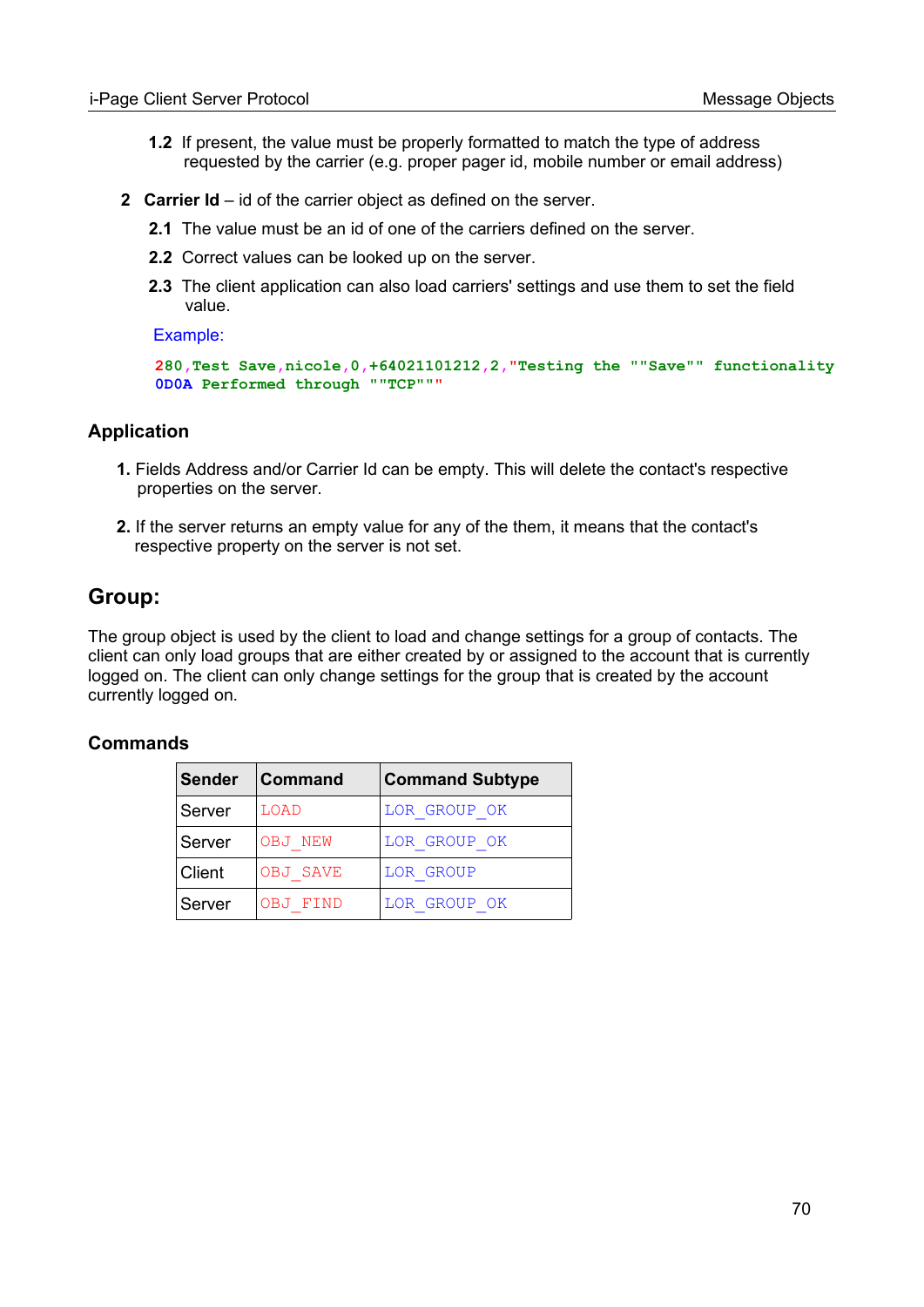#### **Fields**

| <b>Position</b> | <b>Contains</b>       | Data Type      | <b>Required</b> |
|-----------------|-----------------------|----------------|-----------------|
| 1               | Group Id              | Number         |                 |
| 2               | Name                  | String         | x               |
| 3               | <b>Account Owner</b>  | String         |                 |
| 4               | <b>System Object</b>  | <b>Boolean</b> |                 |
| 5               | <b>Group Contacts</b> | String         | X               |
| 6               | <b>Notes</b>          | String         |                 |

#### **Field Details**

- **1. Group Contacts** ids of the contacts that are assigned to the group
	- □ All ids must belong to contacts that are visible to the account
	- □ Ids are separated by the "Field Delimit" character, defined in the Header.

#### Example:

#### **28,Group Office,nicole,0,"59,9,38,80",Office clients**

#### **Application**

- **1.** If the server returns an empty value in the **Group Contacts** field, it means that the group does not have any contact assigned to it.
- **2.** If the **Group Contacts** field contains a value, the client application must parse it on the "Field Delimit" character into tokens.
- **3.** All tokens (contact ids) must be convertible into an integer. If a token cannot be converted into an integer or contains a value equal or less than 'zero', the server will disregard it.
- **4.** When the user adds contacts to the group settings, the client must always return all contacts in the group, not only the ones that are just added. That is because the server always recreates the group contacts from the scratch before saving them.
- **5.** Sending an empty string in the **Group Contacts** field will delete all contacts from that group.

# **Template:**

The template object is used by the client to load and change settings for a template. The client can only load templates that are either created by or assigned to the account that is currently logged on. The client can only change settings for the template that is created by the account currently logged on.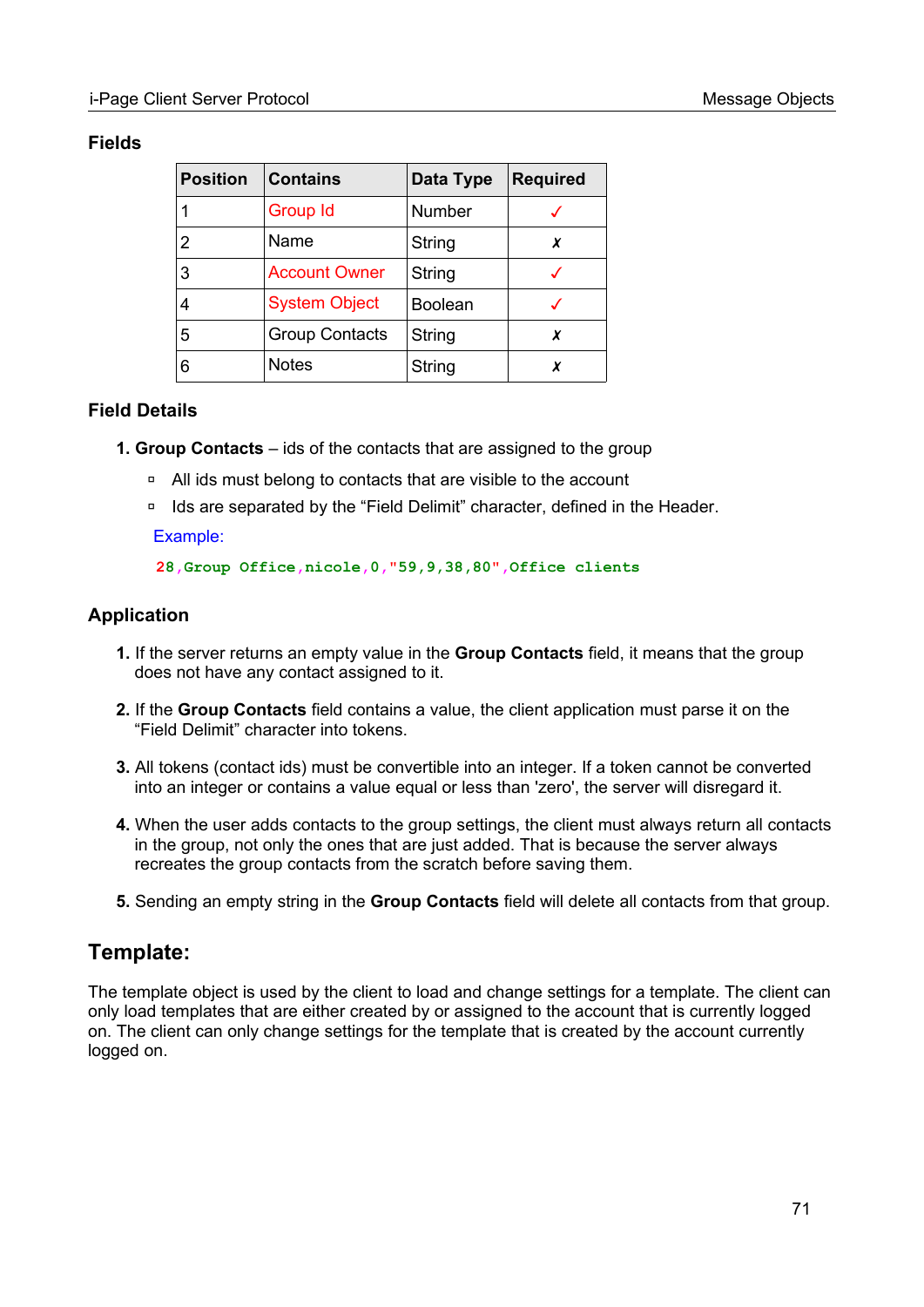#### **Commands**

|        | Sender   Command | <b>Command Subtype</b> |  |
|--------|------------------|------------------------|--|
| Server | LOAD             | LOR TEMPLATE OK        |  |
| Server | OBJ NEW          | LOR TEMPLATE OK        |  |
| Client | <b>OBJ SAVE</b>  | LOR TEMPLATE           |  |
| Server | FIND<br>OBJ 1    | LOR TEMPLATE OK        |  |

#### **Fields**

| <b>Position</b> | <b>Contains</b>      | Data Type      | <b>Required</b> |
|-----------------|----------------------|----------------|-----------------|
|                 | <b>Template Id</b>   | Number         |                 |
| 2               | Name                 | String         | X               |
| 3               | <b>Account Owner</b> | String         |                 |
| 4               | <b>System Object</b> | <b>Boolean</b> |                 |
| 5               | <b>Template Text</b> | String         | x               |
| 6               | <b>Notes</b>         | String         | x               |

#### **Field Details**

- **1. Template Text** actual text of the message template
	- □ One or more lines of free flawing text
	- □ It can contain new line characters (\$0D0A)
	- ◽ It can contain any other printable characters compatible with the Unicode Basic Multilingual Plane

#### Example:

```
23,Critical Incident,nicole,0,Critical incident <date> <time> response 
has been initiated. Please phone in,Enter current date and time when 
using the template
```
#### **Application**

- **1.** Field Template Text can be empty. This will delete the template's respective property on the server.
- **2.** If the server returns an empty value for the field, it means that this property is not set.

# **Schedule**

The schedule object is used by the client to load and change a schedule settings. The client can only **load** schedules that are either created by or assigned to the account that is currently logged on. The client can only **change settings** for the schedule that is created by the account that is currently logged on.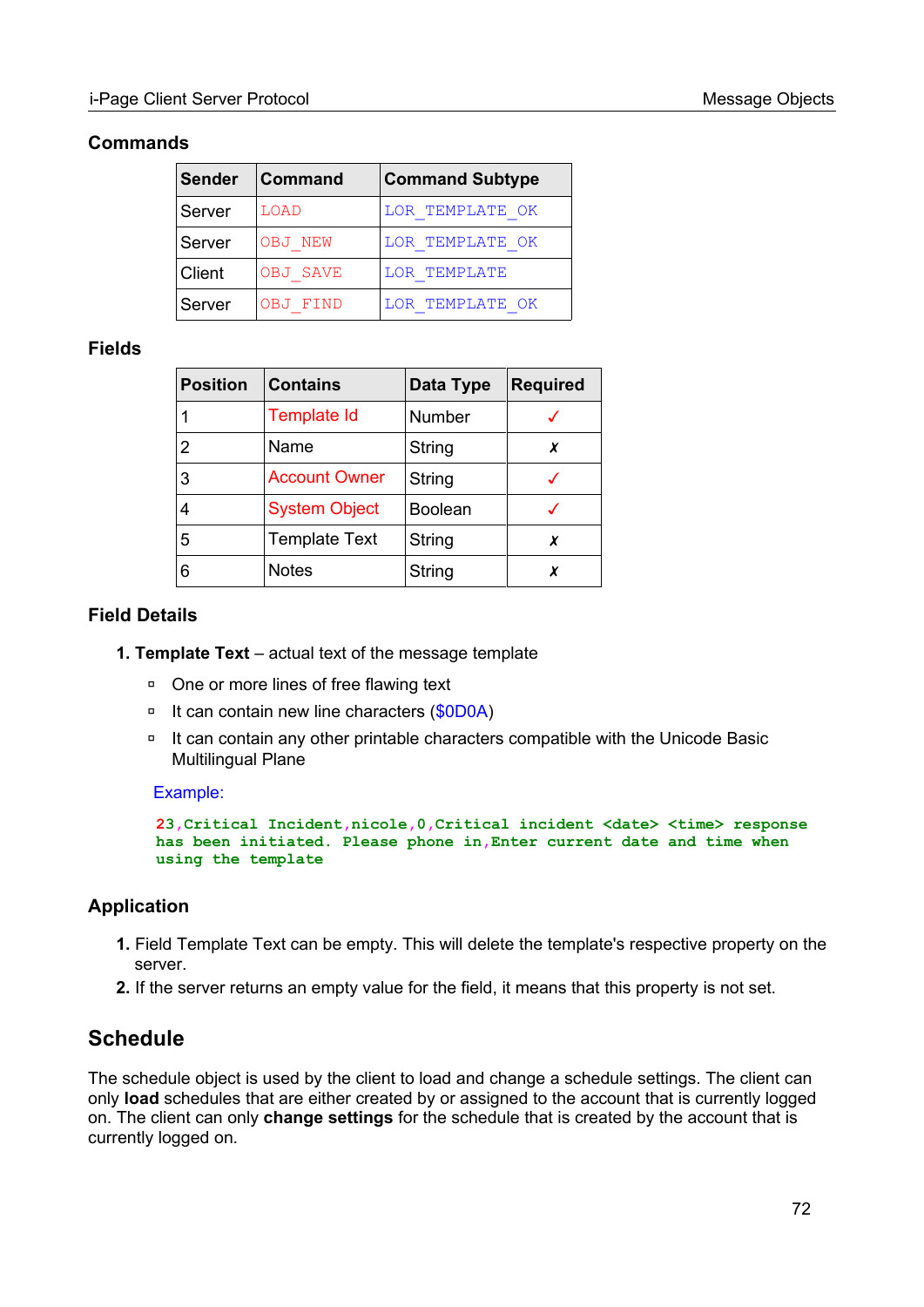### **Commands**

| Sender | <b>Command</b> | <b>Command Subtype</b> |
|--------|----------------|------------------------|
| Client | OBJ SAVE       | LOR SCHEDULE           |
| Server | LOAD           | LOR SCHEDULE OK        |
| Server | OBJ NEW        | LOR SCHEDULE           |
| Server | FTND<br>OBJ    | LOR SCHEDULE OK        |

### **Fields**

| <b>Position</b> | <b>Contains</b>            | Data Type      | <b>Required</b> |
|-----------------|----------------------------|----------------|-----------------|
| 1               | Schedule Id                | Number         | ✓               |
| $\overline{2}$  | Name                       | <b>String</b>  | X               |
| 3               | <b>Account Owner</b>       | String         | ✓               |
| 4               | <b>System Object</b>       | <b>Boolean</b> | ✓               |
| 5               | <b>Schedule Type</b>       | Number         | X               |
| 6               | End Type                   | Number         | X               |
| $\overline{7}$  | Enabled                    | <b>Boolean</b> | $\chi$          |
| 8               | No Of Messages             | Number         | X               |
| 9               | Send Interval              | Number         | X               |
| 10              | Priority                   | Number         | $\pmb{\chi}$    |
| 11              | Age Limit                  | Number         | X               |
| 12              | Message Limit              | Number         | X               |
| 13              | <b>Start Date</b>          | Date Time      | X               |
| 14              | <b>End Date</b>            | Date Time      | X               |
| 15              | <b>Schedule Contacts</b>   | String         | X               |
| 16              | <b>Email Subject</b>       | String         | X               |
| 17              | <b>Message Text</b>        | <b>String</b>  | X               |
| 18              | <b>Allow Empty Message</b> | <b>Boolean</b> | X               |
| 19              | No Of Sent Messages        | Number         | X               |
| 20              | Sent Date                  | Date Time      | $\pmb{\chi}$    |
| 21              | <b>Notes</b>               | String         | X               |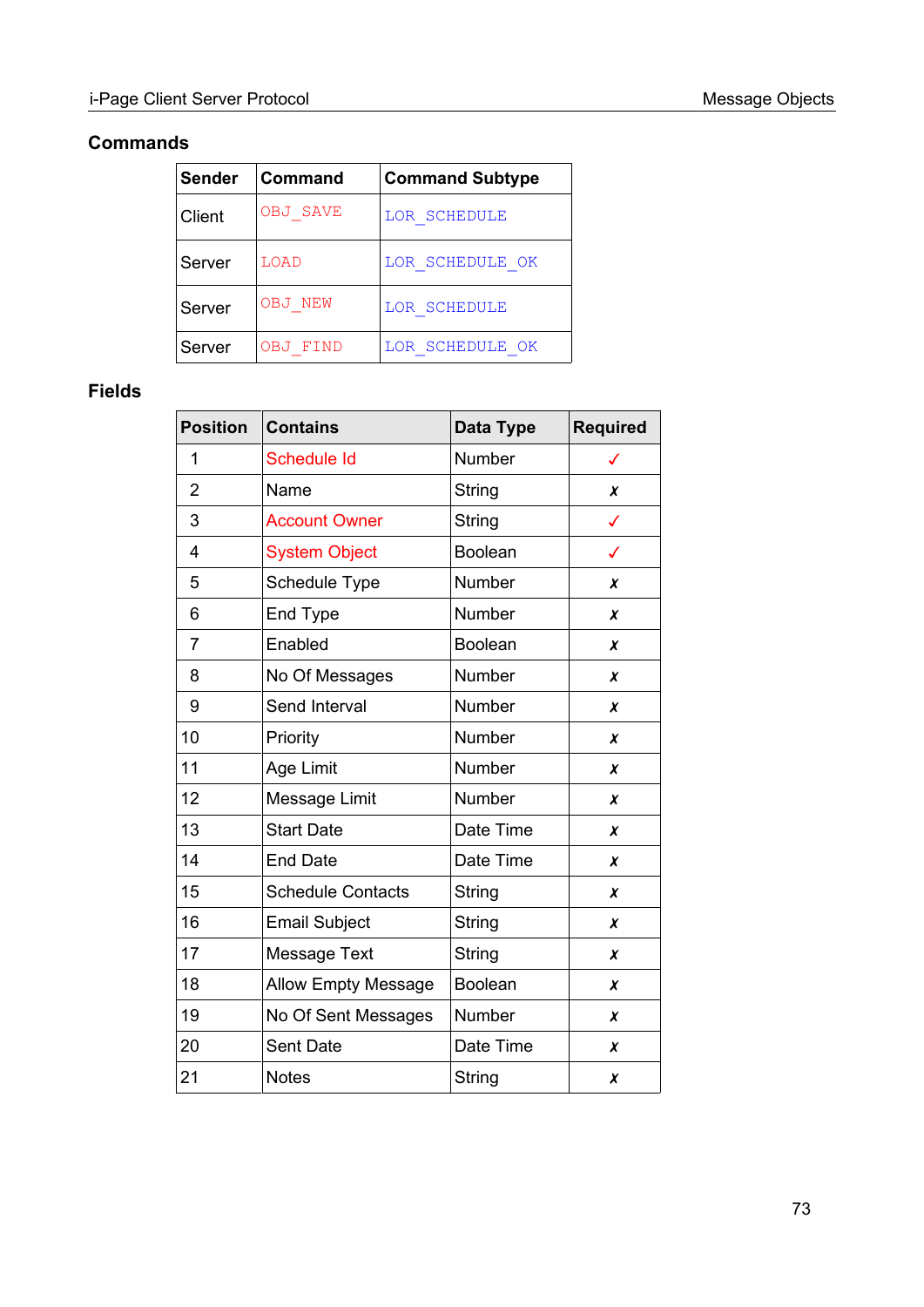#### **Fields Details**

- **1 Schedule Type** type of the schedule (send once, hourly, daily, weekly, monthly) For allowed values see "[Schedule Type](#page-100-1)" Default: ST\_ONCE (0)
- <span id="page-73-2"></span> **2 End Type** – Defines the way to end message scheduling (end on a certain date, end after certain number of messages or both) For allowed values see "[Schedule End Type"](#page-100-0) Default: SET\_NONE (0)
- **3 Enabled** Defines whether the scheduling is on or off for that schedule Default: False
- <span id="page-73-1"></span> **4 No Of Messages** – Defines a number of sent messages after which scheduling will be stopped Default: 1
- <span id="page-73-0"></span> **5 Send Interval** – Defines the interval in which the messages will be scheduled Default: 1
- **6 Priority** The [priority](#page-97-0) of the message in the server's message queue Default: MPR\_NORMAL (4)
- **7 Age Limit** Defines a number of minutes the server will keep an undelivered message before it is discarded Default: 120 minutes
- <span id="page-73-3"></span> **8 Message Limit** – Defines a period of time inside the scheduling interval, when messages should be paused.

Default: 0 (no message limits)

A four byte number is used and then converted directly into a string. The way the number is used depends on the scheduling type:

- **8.1** Hourly
- □ In this scheduling type the user can decide to pause the sending of the messages during a certain period of the day
- $\Box$  The number is divided into two words (word = 2 bytes)
- □ The least significant word contains the start of the pausing period.
- □ The most significant word contains the end of the pausing period.
- □ Both numbers are expressed as a number of minutes from the midnight.

| byte               | 2 byte | 3 byte           | 4 byte |
|--------------------|--------|------------------|--------|
| Start of the pause |        | End of the pause |        |

#### **8.2** Daily, monthly and weekly

- □ In the daily and monthly scheduling type, the user can exclude certain days from the scheduling
- □ In the weekly scheduling type, the user can decide to send messages every weekly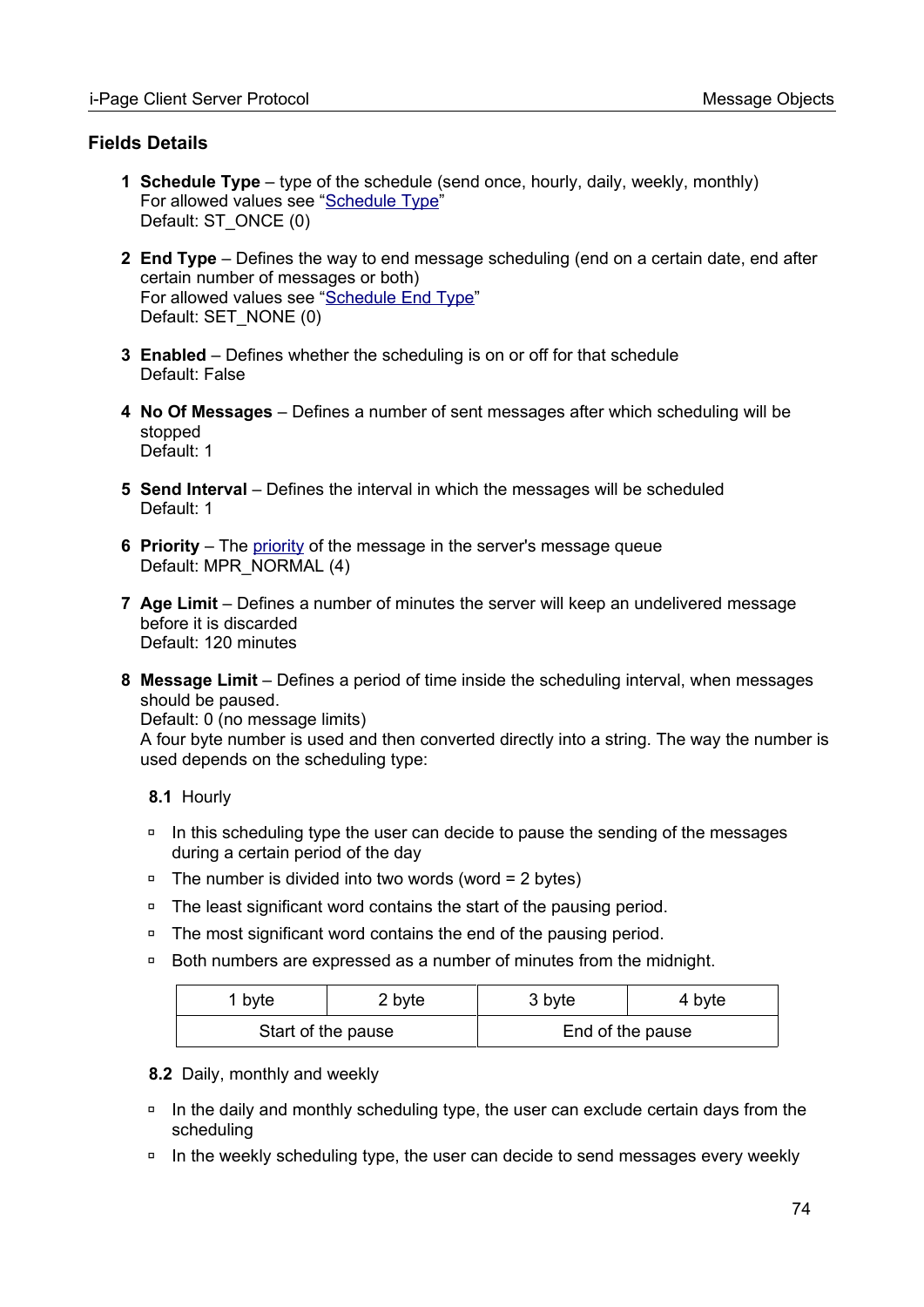interval but only on certain days

◽ The least significant 7 bits of the number are set on for each day of the week when the scheduling is excluded (daily and monthly) or included (weekly)

The schema shows only the least significant byte of the number:

| $ 0 \text{ bit} $ | 1 bit | 2 bit | 3 bit | $ 4 \text{ bit}$ 5 bit |     | $ 6 \text{ bit}$ | 7 bit |
|-------------------|-------|-------|-------|------------------------|-----|------------------|-------|
| Mon               | Tues  | Wed   | Thur  | Fri                    | Sat | Sun              | N/A   |

- <span id="page-74-0"></span> **9 Start Date** – Defines the start of the scheduling Default: Now() + 1 day (automatically set for the next day)
	- **9.1** Send Once Defines the date the message will be sent on
	- **9.2** Hourly, Daily, Weekly, Monthly Defines the start of the scheduling period
- <span id="page-74-1"></span> **10 Stop Date** – Defines the end date of the scheduling Default: Now() + 15 days (scheduling duration is automatically set for two weeks)
- **11 Schedule Contacts** The list of contact ids that the scheduled message will be sent to Default: '' - empty string (no contacts set by the system)
	- **11.1** Contact ids, as defined on the server, are converted to a string
	- **11.2** They are separated by the [Field Delimiter](#page-14-0) character
	- **11.3** The whole string is enclosed in double quotes (it contains a field delimiter char)
- **12 Email Subject** Used as an email subject but only if the scheduled message is an email message Default: i-Page Server message
- **13 Message Text** An actual text content of the page, SMS or email message sent to the receiver

Default: : i-Page Server scheduled message default

- **13.1** The default message is used only the field is empty and the next field, "Allow Empty Message" is set to **false**.
- **14 Allow Empty Message** if this field is set to true, the "Message Text" field does not need to contain any text. Default: False.
- **15 No Of Sent Messages** The number of messages that have been sent since the beginning of the scheduling period Default: 0
- **16 Sent Date** A date when the last message message was sent

Example:

```
24,Sales Update,nicole,0,2,3,0,73,3,4,120,112,7DD61A102B00,7DD809102B00, 
"1,2,3,18",i-Page Server message,Reminder! Regular sales update 
due.,0,0,7DD118102B00,Regular sales update 0D0A Send every 3 days
```
#### **Application**

 **1** If the ["Schedule Type](#page-100-1)" field is "Send Once" - ST\_ONCE (0) then values for the fields: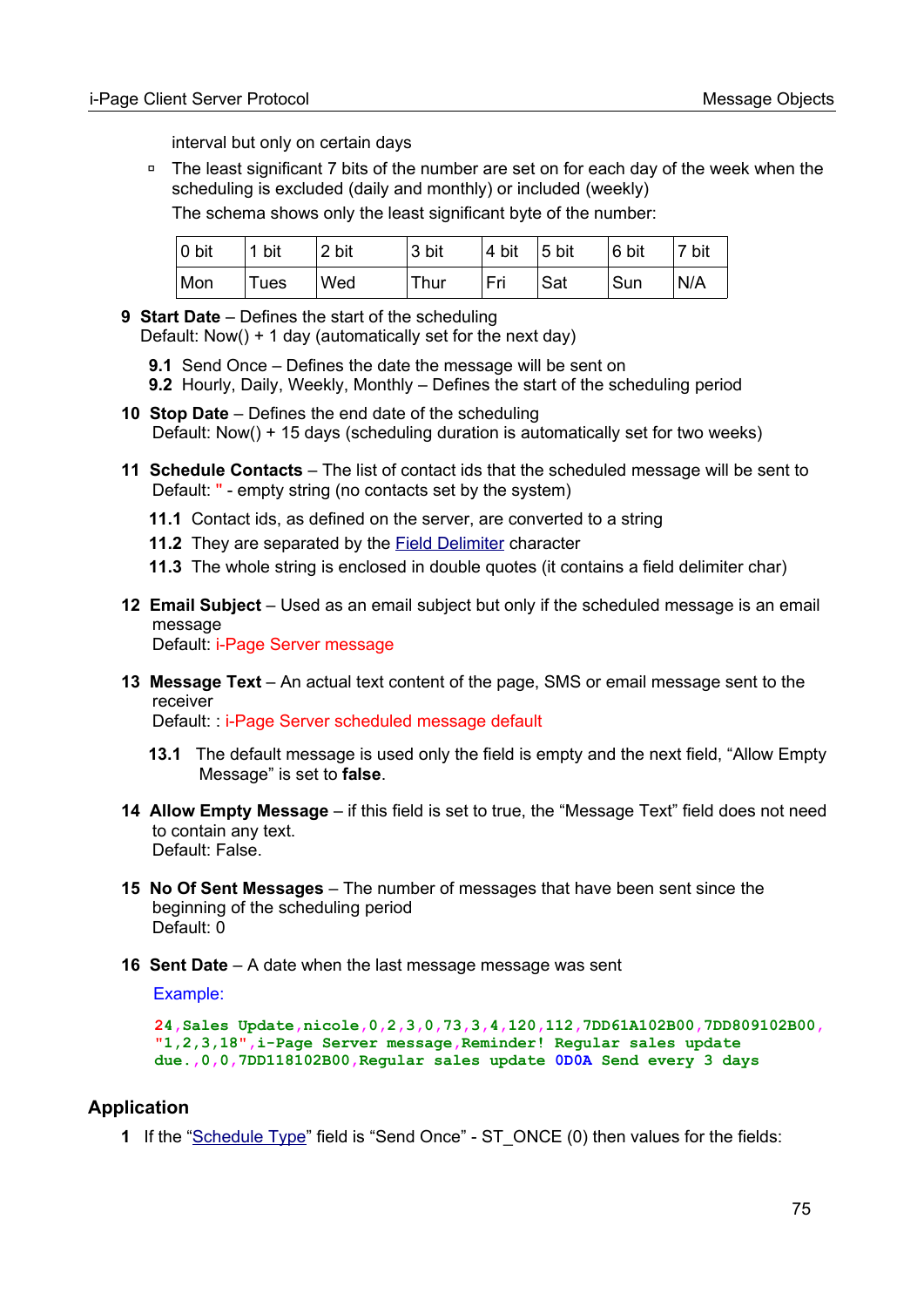- □ [End Type](#page-73-2)
- □ [No Of Messages](#page-73-1)
- □ [Send Interval](#page-73-0)
- ◽ [Message Limit](#page-73-3)
- □ [Stop Date](#page-74-1)

are disregarded by the server. They must be present but they can be empty.

- **2** The [End Type](#page-73-2) field can be SET\_NONE (0) only if the schedule type is "Send Once". For all other schedule types it must be set to either SET\_DATE (1), SET\_MSG\_NO (2) or SET\_BOTH (3)
- **3** If the [End Type](#page-73-2) is SET DATE (1) or SET\_BOTH (3), the "[Stop Date"](#page-74-1) field must have a valid [DateTime](#page-104-0) value and the date must be latter than the ["Start Date"](#page-74-0) and the current date.
- **4** If the End Type is SET\_MSG\_NO (2) or SET\_BOTH (3), than the ["No Of Messages](#page-73-1)" must be greater that 0.
- **5** For every schedule type (except "Send Once") the "[Send Interval"](#page-73-0) field must be greater than 0.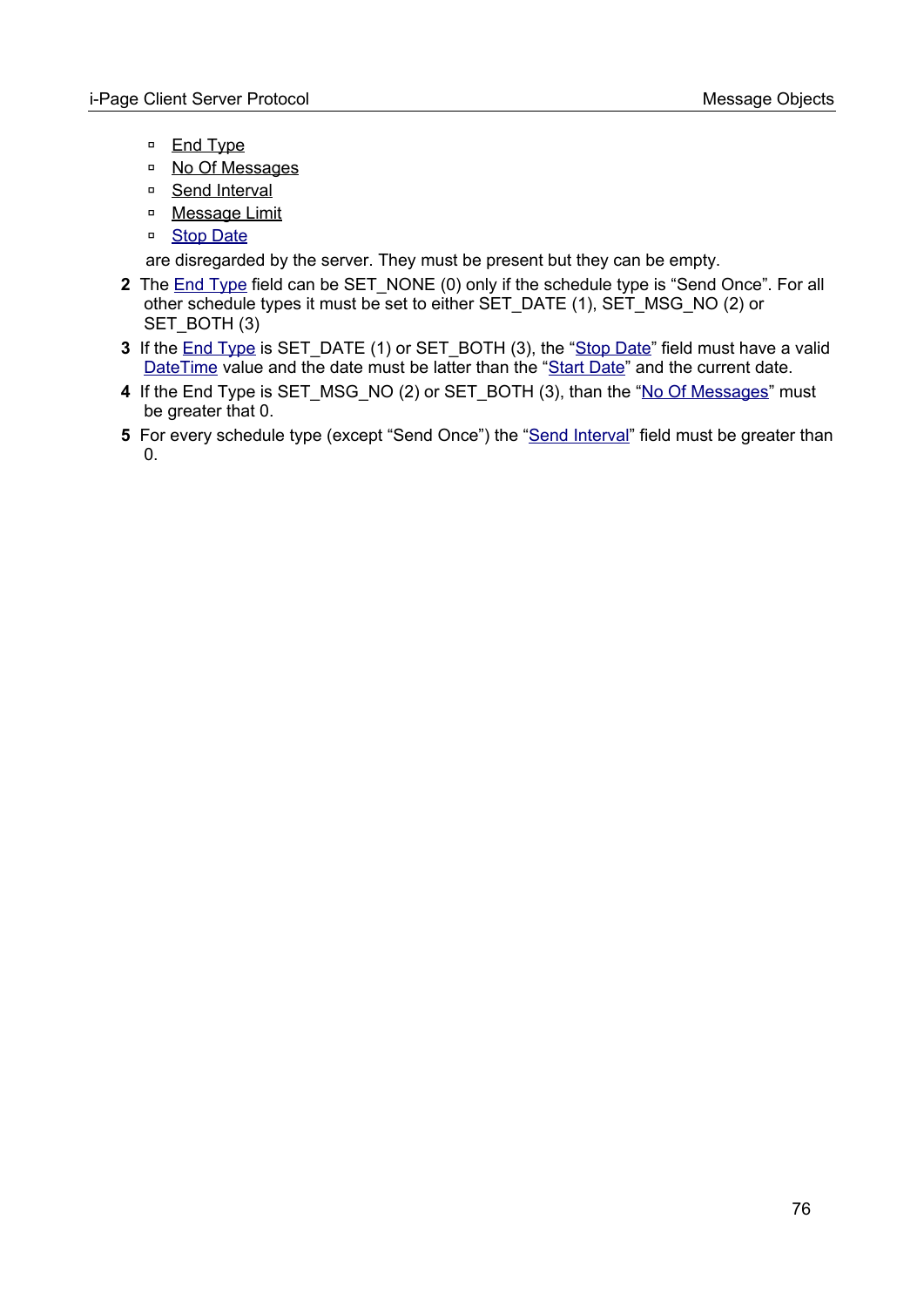## **Report**

The report object is used by the client to load and change a report settings. The client can only **load** schedules that are either created by or assigned to the account that is currently logged on. The client can only **change settings** for the report that is created by the account that is currently logged on.

#### **Commands**

| Sender | ∣Command                      | <b>Command Subtype</b> |
|--------|-------------------------------|------------------------|
| Client | <b>OBJ SAVE</b><br>LOR REPORT |                        |
| Server | LOAD                          | LOR REPORT OK          |
| Server | OBJ NEW                       | LOR REPORT             |
| Server | OBJ FIND                      | LOR REPORT OK          |

#### **Fields**

| <b>Position</b> | <b>Contains</b>           | Data Type       | <b>Required</b> |
|-----------------|---------------------------|-----------------|-----------------|
| 1               | <b>Report Id</b>          | Number          | ✓               |
| 2               | Name                      | String          | X               |
| 3               | <b>Account Owner</b>      | String          | $\checkmark$    |
| 4               | <b>System Object</b>      | <b>Boolean</b>  | ✓               |
| 5               | Date Range Type           | Number          | X               |
| 6               | Date From                 | <b>DateTime</b> | X               |
| 7               | Date To                   | DateTime        | X               |
| 8               | Sorted                    | <b>Boolean</b>  | X               |
| 9               | Sorted Ascending          | <b>Boolean</b>  | X               |
| 10              | Sorted On Field           | Number          | X               |
| 11              | <b>Message Statuses</b>   | <b>Number</b>   | X               |
| 12              | <b>Message Priorities</b> | Number          | X               |
| 13              | <b>Carrier Types</b>      | Number          | $\pmb{\chi}$    |
| 14              | <b>Address Types</b>      | Number          | X               |
| 15              | Carrier Ids               | String          | X               |
| 16              | <b>Message Addresses</b>  | String          | X               |
| 17              | <b>Account Ids</b>        | String          | X               |
| 18              | <b>Text Search Type</b>   | Number          | X               |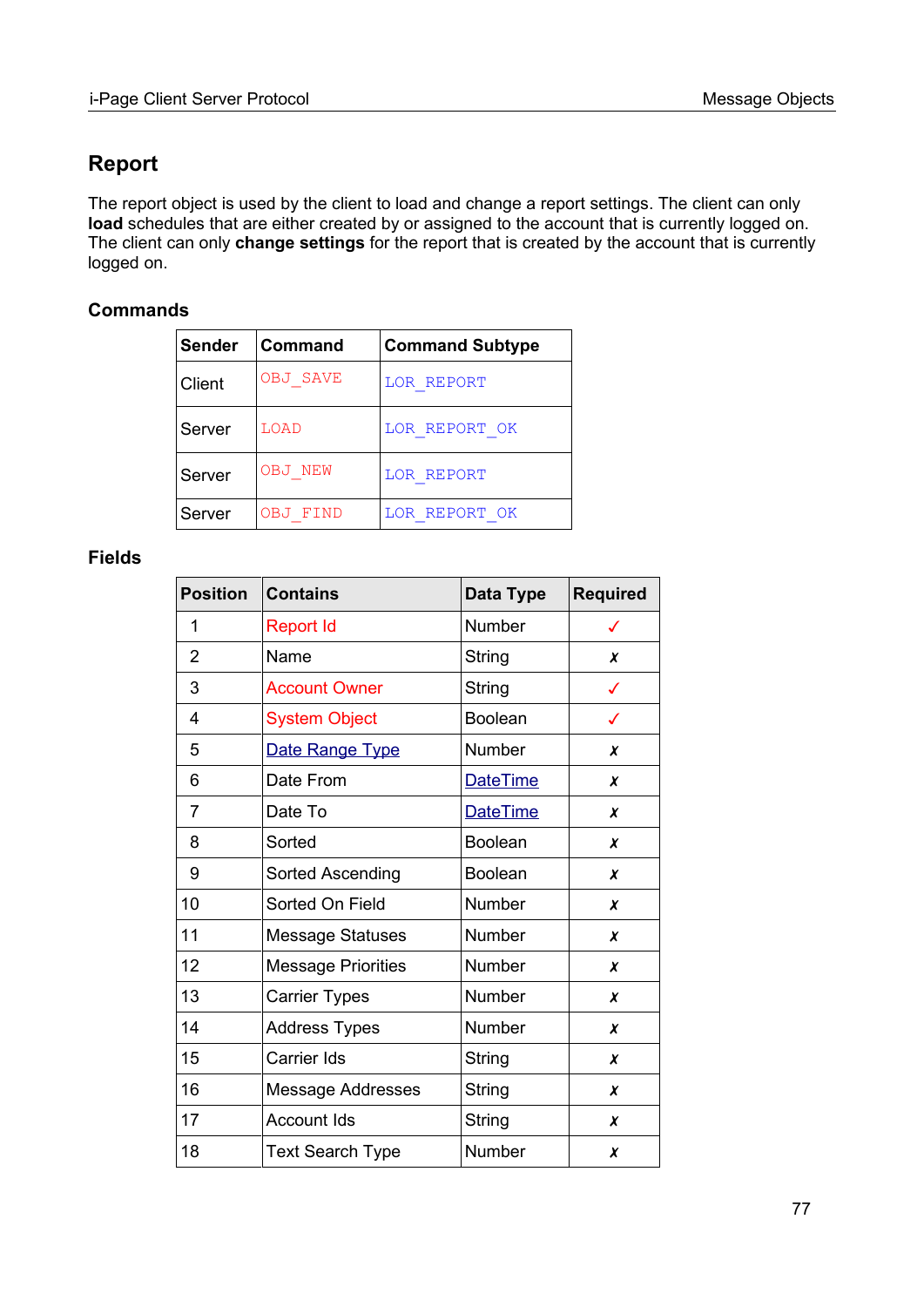| <b>Position</b>                                             | <b>Contains</b>               | Data Type      | <b>Required</b>  |
|-------------------------------------------------------------|-------------------------------|----------------|------------------|
| 19                                                          | <b>Case Sensitive Search</b>  | <b>Boolean</b> | x                |
| 20                                                          | <b>Partial Match</b>          | <b>Boolean</b> | X                |
| 21                                                          | <b>Search String</b>          | String         | X                |
| 22                                                          | <b>Report Colour</b>          | Number         | X                |
| 23                                                          | <b>Font Colour</b>            | Number         | X                |
| 24                                                          | <b>Report File Fields</b>     | Number         | X                |
| 25                                                          | <b>Auto Report</b>            | <b>Boolean</b> | X                |
| 26                                                          | <b>Auto Report Type</b>       | <b>Number</b>  | X                |
| 27                                                          | Auto Report Interval          | Number         | X                |
| 28                                                          | <b>Auto Report Start Time</b> | Date Time      | x                |
| 29                                                          | Report Email Carrier Id       | Number         | x                |
| 30                                                          | <b>Allow Empty Report</b>     | <b>Boolean</b> | χ                |
| 31                                                          | Include Report Header         | <b>Boolean</b> | x                |
| Next 3 fields repeat for every email assigned to the report |                               |                |                  |
| 32                                                          | <b>Email Address</b>          | <b>String</b>  | x                |
| 33                                                          | <b>Email Subject</b>          | <b>String</b>  | $\boldsymbol{x}$ |
| 34                                                          | <b>Email Message</b>          | <b>String</b>  | X                |
| 35                                                          | <b>Notes</b>                  | String         | X                |

#### **Fields Details**

- <span id="page-77-0"></span> **1 Date Range Type** – Limits the query within certain date and time intervals For allowable values see [Report Date Range Type](#page-100-2) Default: DRT\_RANGE (1)
- **2 Date From** Defines the start of the date and time interval Default: Now() - 15 days (the interval starts two weeks from now)
	- **2.1** If the value of the ["Date Range Type](#page-77-0)" field is DTR ALL (0) this field is disregarded by the server report engine
	- 2.2 If the value of the ["Date Range Type](#page-77-0)" field is DTR\_RANGE (1) this field contains the start of the date range interval
	- **2.3** If the value of the ["Date Range Type](#page-77-0)" field is DTR BEFORE (2) or DTR AFTER(3) this field contains the date before/after which all messages will be retrieved
- **3 Date To** Defines the end of the date and time interval Default: Now()
	- **3.1** Used only if the value of the ["Date Range Type"](#page-77-0) field is DTR\_RANGE (1). For all other values this field is disregarded by the server report engine
- <span id="page-77-1"></span> **4 Sorted** – If "True" the report is sorted by the server report engine.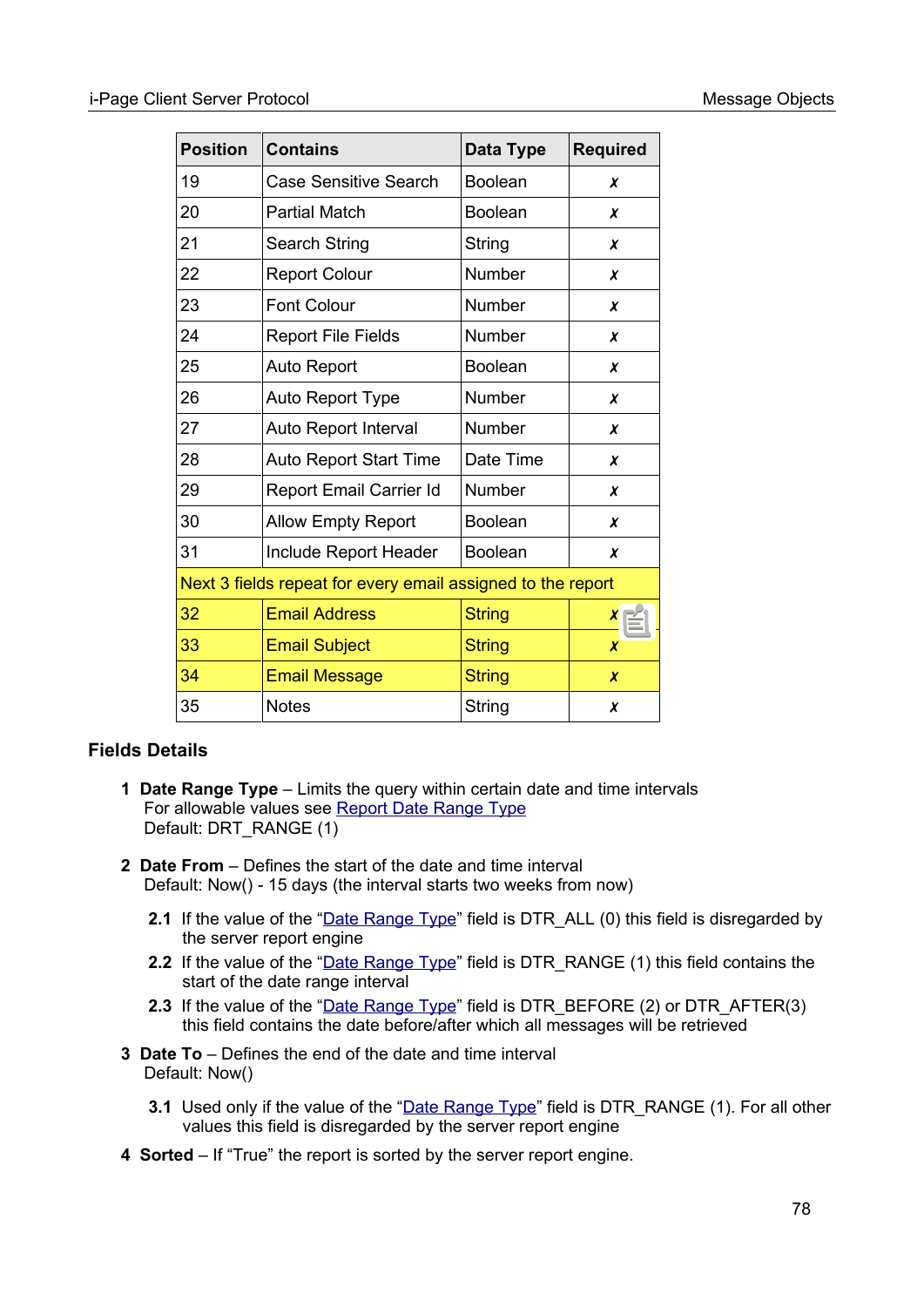Default: False

**5 Sorted Ascending** – If "True" the report is sorted in the ascending order, otherwise it is sorted in the descending order Default: False

**5.1** If the ["Sorted"](#page-77-1) field is "False" this field is disregarded by the server report engine

- **6 Sorted On Field** Defines a message field the report is sorted on For allowable values see ["Stored Messages Fields"](#page-100-3) Default: MSG\_DATE\_SENT (12)
- **7 Message Sent Statuses** Defines all message sent statuses that are used in the report query

Default: 0

 **7.1** Uses 4 least significant bits of the number to set every sent status required and then converts the result into a string

| $ 0 \text{ bit}$       | bit | 2 bit             | 3 bit                |
|------------------------|-----|-------------------|----------------------|
| MSS NOT SENT  MSS SENT |     | <b>IMSS ERROR</b> | IMSS SENT WITH ERROR |

For available sent statuses, see ["Message Sent Status"](#page-101-0)

- **8 Message Carrier Types** Defines all carrier types that are used in the report query Default: 0
	- **8.1** Uses 8 least significant bits of the number to set every carrier type required and then converts the result into a string

| $ 0 \text{ bit} $                                                                  | 1 bit | 2 bit | $3 \text{ bit}$ 4 bit | 5 bit | 6 bit | 7 bit |
|------------------------------------------------------------------------------------|-------|-------|-----------------------|-------|-------|-------|
| TAP Modem   TAP Direct   GSM SMS   Email   Email Pager   Email SMS   TAP IP   SNPP |       |       |                       |       |       |       |

For available carrier types, see "[Carrier Type](#page-98-0)"

- **9 Message Address Types** Defines all message address types that are used in the report query
	- Default: 0
	- **9.1** Uses 4 least significant bits of the number to set every address type required and then converts the result into a string

| $ 0 \text{ bit} $ | 1 bit    | 2 bit         | ∣3 bit        |
|-------------------|----------|---------------|---------------|
| Unknown           | Pager Id | Mobile Number | Email Address |

For available address types, see "[Address Type"](#page-97-1)

- **10 Carrier Ids** Limits the result query to carriers selected by the user
	- **10.1** All ids belong to carriers defined on the server
	- **10.2** Ids are converted to a string and delimited with the **Field Delimiter** character
	- **10.3** The result string is enclosed in double quotes
- **11 Message Addresses** Limits the result query to receivers' addresses selected by the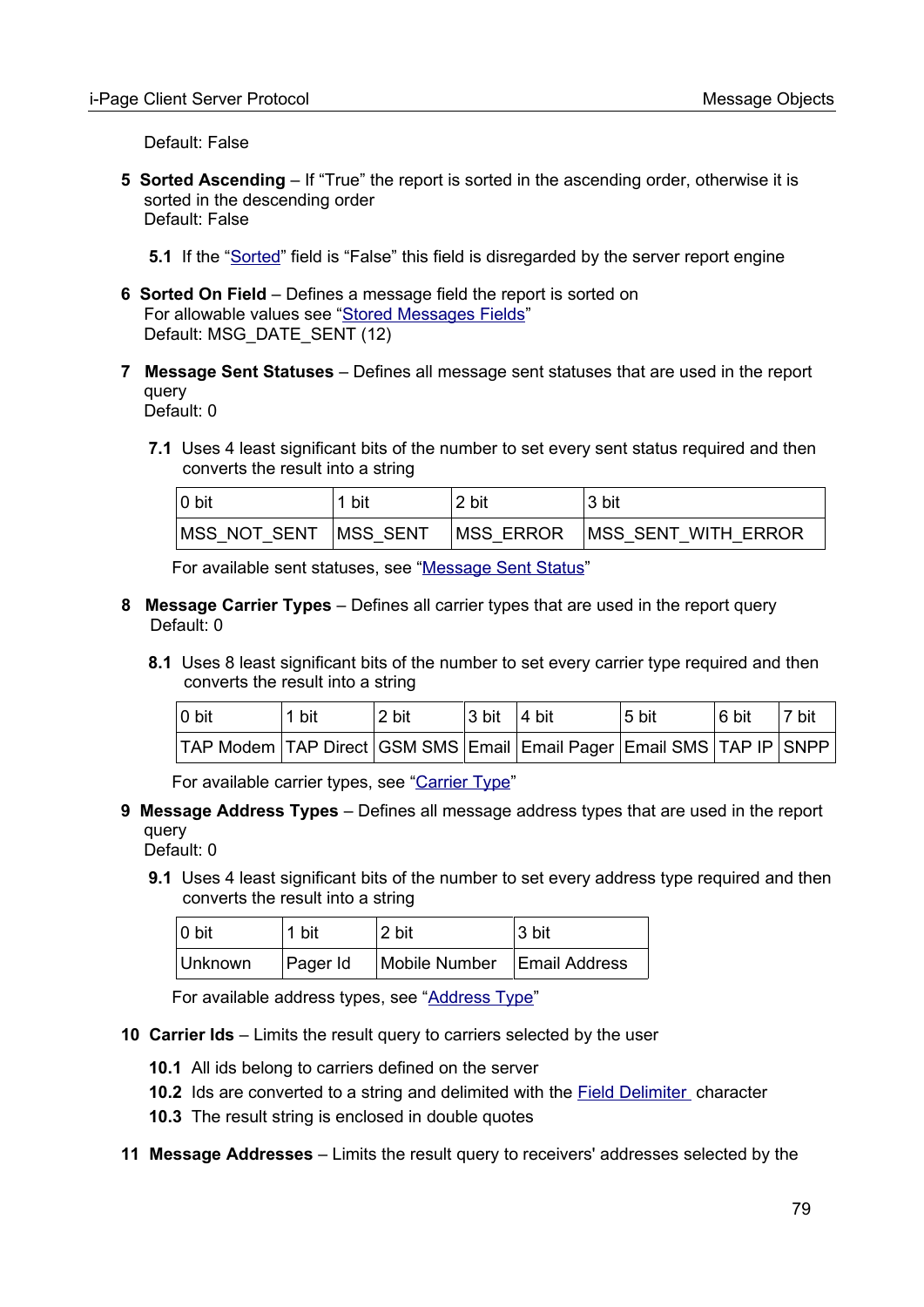user

- **11.1** All addresses (if necessary) are converted to strings and delimited with the **Field** [Delimiter](#page-14-0) character
- **11.2** The result string is enclosed in double quotes
- **12 Account Ids** Limits the result query to sender accounts selected by the user
	- **12.1** All ids belong to accounts defined on the server
	- **12.2** Ids are converted to a string and delimited with the [Field Delimiter](#page-14-0) character
	- **12.3** The result string is enclosed in double quotes
- <span id="page-79-1"></span>**13 Text Search Type** – The result query can be limited by a text found in the message text. This fields defines how the search text entered by the user, should be treated in the query. For available values see ["Text Search Type](#page-101-1)" Default: TST\_ANY\_WORD (0)
- **14 Case Sensitive Search** If set to "True" the search for the text in the message will be case sensitive. Default: False
- **15 Partial Match** If set to "False" the query will search only for whole words, not for words as a part of another larger word.
- **16 Search String** one or more words, entered by the user, that will be search by the query in the message text, according to criteria from the ["Text Search Type](#page-79-1)" field.
- **17 Report Colour** Defines the colour of the report background, when run on the server. The colour is defined in a RGB format. E.g. - Red: 0x000000FF; Green: 0x0000FF00; Blue: 0x00FF0000 The number is expressed as an integer and converted to a string.
- **18 Font Colour** Defines the colour of the report font, when run on the server. The colour is defined in a RGB format.

E.g. - Red: 0x000000FF; Green: 0x0000FF00; Blue: 0x00FF0000 The number is expressed as an integer and converted to a string.

- **19 Report File Fields** Defines stored message fields that will be sent as a query result in the CSV file, attached to the report email. Default: 40950 Contains: Transaction Id, Account Id, Address, Carrier Id, Carrier Name, Carrier Type, Message Sent Status, Result Code, Result Description, Message Text and Date Sent
	- **19.1** Uses 24 least significant bits to set a message field that will appear in the report file. A position of the bit is defined by its constant in the "[Stored Messages Fields](#page-100-3)"
	- **19.2** Number is converted into a string.
- <span id="page-79-0"></span> **20 Auto Report** – If set to "True" the report will be run automatically Default: False
- **21 Auto Report Type** Defines the type of auto report For allowable values see "[Auto Report type](#page-102-0)" Default: ART\_DAILY (0)
	- **21.1** If the field "[Auto Report](#page-79-0)" is "False", this field is disregarded by the server report engine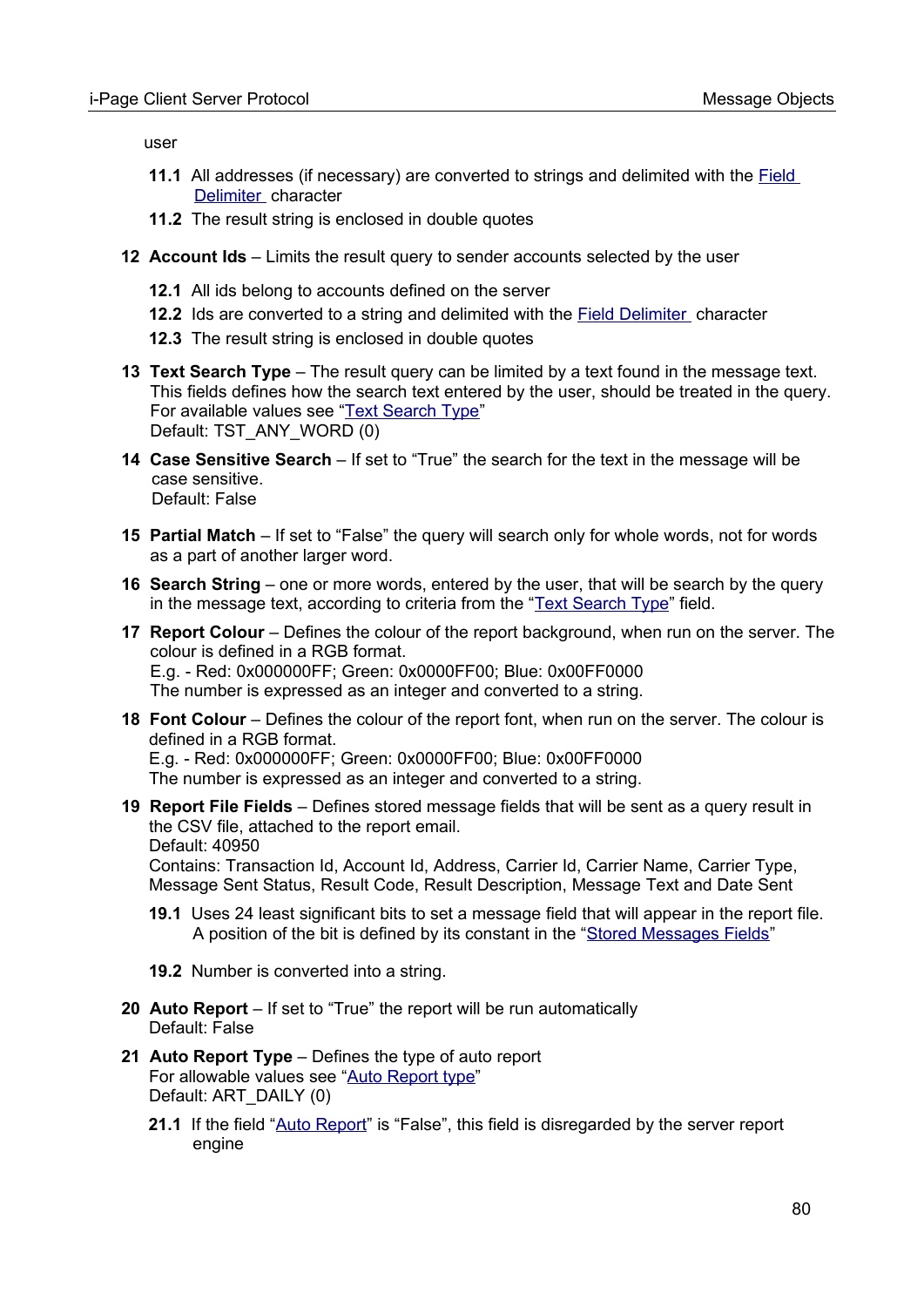- **22 Auto Report Interval** Defines an interval (a number of days/hours) in which the report will be generated. Default: 1 (day/hour)
	- **22.1** If the field "[Auto Report](#page-79-0)" is "False", this field is disregarded by the server report engine
- **23 Auto Report Start Time** Defines the report start time
	- **23.1** Daily Type Defines the time when the report will be generated every <interval> days.
	- **23.2** Hourly Type Defines the time when the engine will start to generate hourly reports
	- 23.3 If the field "[Auto Report](#page-79-0)" is "False", this field is disregarded by the server report engine
- **24 Report Email Carrier Id** Defines the id of the email carrier (registered on the server) that the email engine uses to send emails with the report data attached.
- **25 Allow Empty Report** It is very likely that there will be no users' messages recorded within some of the report's intervals. In that case the report engine does not create a report and does not send any emails to users. To create the report attachment anyway, set this field to True. The created report will have the header with all its basic and filtering settings displayed and a warning that there are no messages in a report interval period. Default: False
- **26 Include Report Header** The user can choose not to include the report header in the attached CSV file by setting this field to False. Default: True
	- **26.1** Report Header contains:
	- ◽ Report name
	- ◽ Report date and time criteria
	- □ If the report is an Auto report type Auto report criteria
	- □ All filtering criteria set by the user
- **27** Report Email Contains a records for every email that will be sent with the report result as an attachment
	- **27.1** Every email record has following fields:
	- ◽ Email Address
	- ◽ Email Subject
	- ◽ Email Message
	- **27.2** Fields in the email record are delimited with the "[Field Delimiter](#page-14-0)" character
	- **27.3** Email records are delimited with the [US](#page-96-0) (\$1F) control character
	- **27.4** The whole resulting string with all the email records is enclosed in double quotes

*Example:*

**["john@server.com](mailto:john@server.com),Subject for John,Message for John1F joe@server.com,Subject for Joe,Message for Joe1F**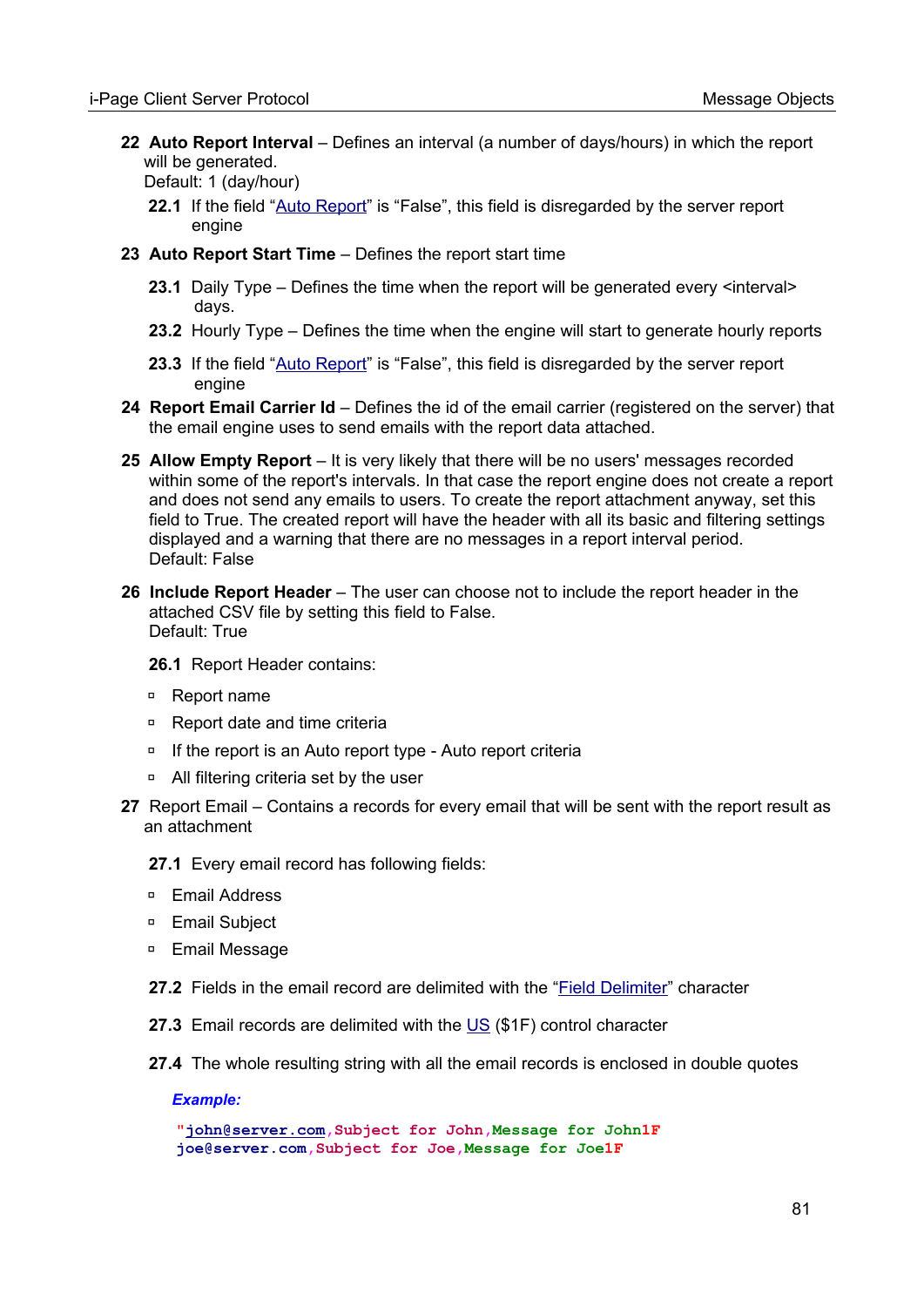```
nicky@server.com,Subject for Nicky,Message for Nicky"
```
 **27.5** If any of the strings (subject or message text) contains the "[Field Delimiter](#page-14-0)", it will be enclosed in duplicate double quotes.

#### *Example:*

```
"john@server.com,Subject for John,""Message for John, that contains a 
field delimiter""1F
joe@server.com,Subject for Joe,Message for Joe1F
nicky@server.com,Subject for Nicky,Message for Nicky"
```
*Example – Whole Report Record :*

```
24,Office Report,nicole,0,1,7DD115000000,7DD417000000,
1,0,12,10,16,19,14,"1,3,5","1234567,2345678",nicole,0,0,0,Search 
string,8454143,255,40950,0,0,1,7D7809110000,4,0,1, 
"john@server.com,Subject for John,Message for John1F
joe@server.com,Subject for Joe,Message for Joe1F
nicky@server.com,Subject for Nicky,Message for Nicky",This is just a 
note for the report Office Report1E
```
#### **Application**

- **1** There are 4 types of the fields in every report record and they are used by the report engine for different purposes. The fields are used to:
- ◻ Define the report record
- $\Box$  Build the report run time query
- ◻ Format the report
- ◻ Send the result back to the user via email
- **2** Fields used to define the report
	- ◽ Report Id, Name, Account Owner, System Object, Notes
	- **2.1** Fields Report Id, Account Owner and System object are compulsory and must have a valid value.
- **3** Fields used to build the report's run time query
	- **3.1** Auto Reports
		- ◊ Auto Report, Auto Report Type, Auto Report Interval, Auto Report Start Time
		- **3.1.1** If the "Auto Report" field is set to False, the rest of the fields from that group are disregarded by the server report engine
	- **3.2** Regular Reports
		- ◊ Date Range Type, Date From, Date To
		- **3.2.1** These fields are used only if the field "Auto Report" from the previous group is set to False, otherwise are disregarded by the server report engine
	- **3.3** All reports
		- ◊ Message Statuses, Message Priorities, Carrier Types, Address Types, Carrier Ids,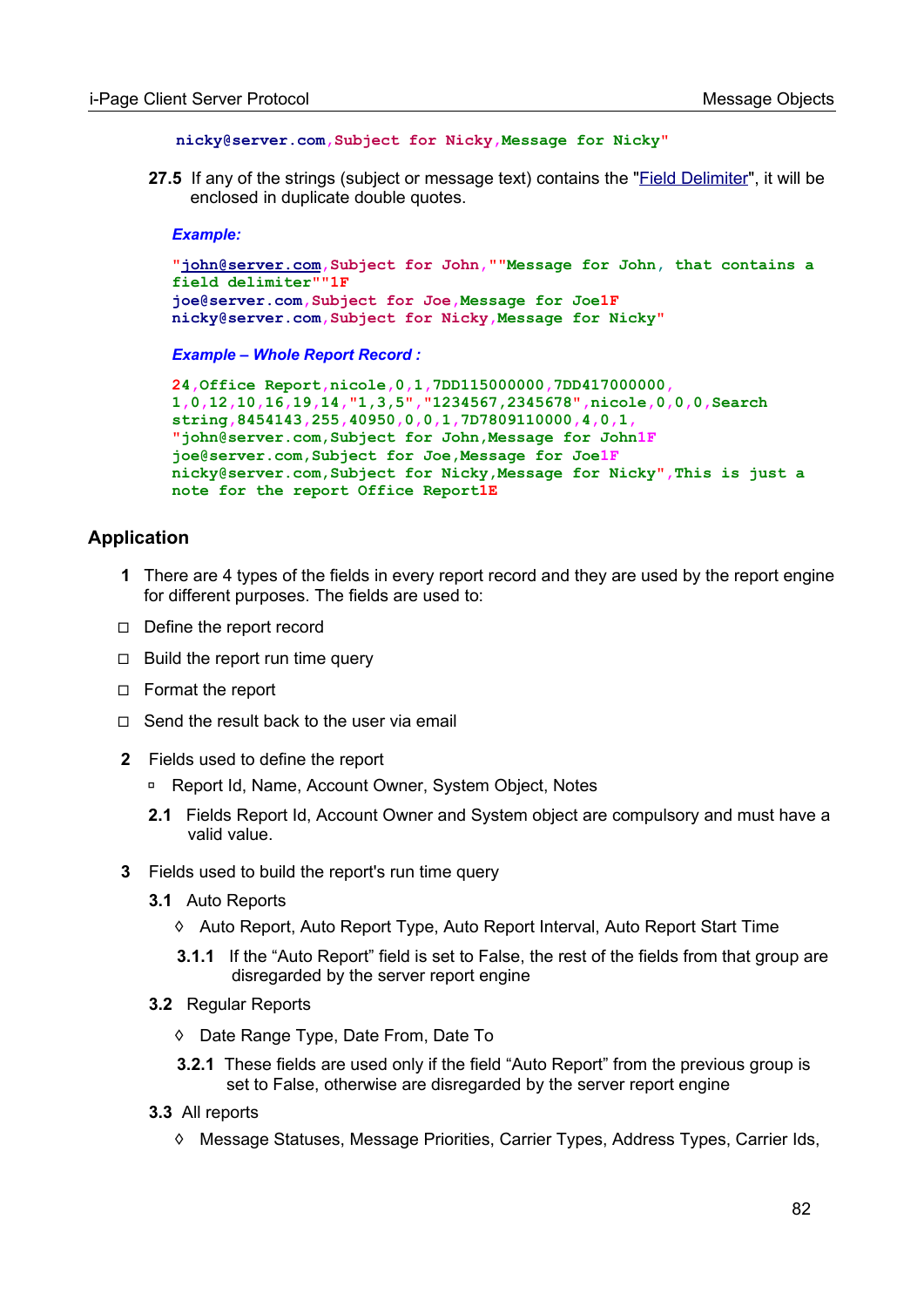Message Addresses, Account Ids, Text Search Type, Case Sensitive Search, Partial Match, Search String

- **3.3.1** Fields from this group are used by all report types
- **3.3.2** Fields Message Statuses, Message Priorities, Carrier Types and Address Types have limited number of choices. If no choice is set (value  $= 0$ ) the option is not used in query. The same happens if all choices are set.
- **3.3.3** If the value of any of the fields Carrier Ids, Message Addresses or Account Ids is empty string, that option is not used in the report query.
- **3.3.4** If the value of the field Search String is empty string, then fields Text Search Type, Case Sensitive Search and Partial Match match are disregarded by the report engine.
- **4** Fields used to format the report
	- ◊ Sorted, Sorted Ascending, Sorted On Field, Report File Fields, Allow Empty Report, Include Report Header, Report Colour, Font Colour
	- **4.1** If the field Sorted is set to False then fields Sorted Ascending and Sorted On Field are disregarded by the server report engine
- **5** Fields used to send the report result back to the user via email
	- ◊ Report Email Carrier Id, Email Address, Email Subject, Email Message
	- **5.1** Fields Email Address, Email Subject and Email Message are repeated for every email defined by the user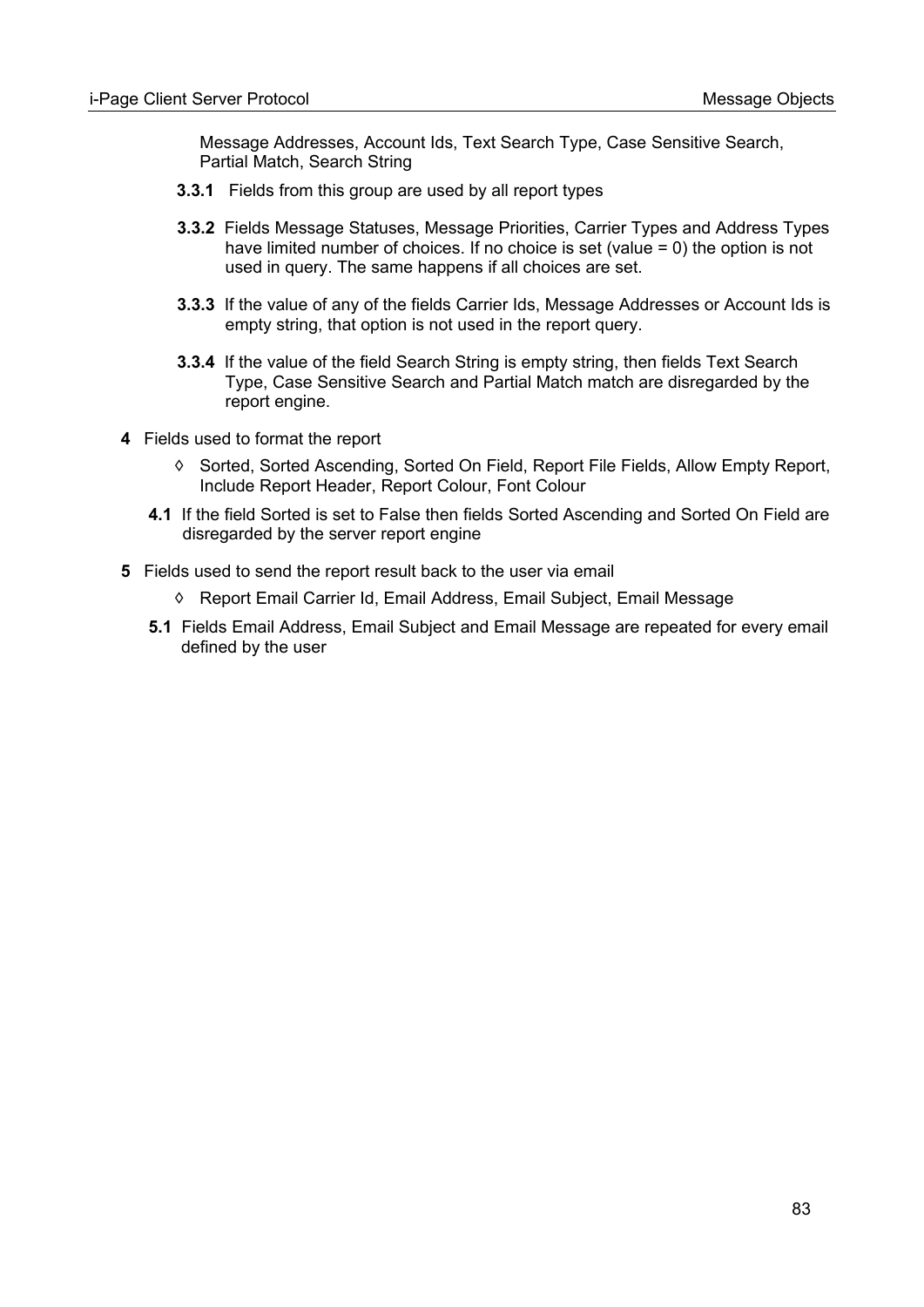## **Folder**

*Note: A "Folder" object is introduced in a version 1.2.*

The folder object is used by the client to load and change a folder settings. The client can only **load** folders that are either created by or assigned to the account that is currently logged on. The client can only **change settings** for the folder that is created by the account that is currently logged on.

#### **Commands**

| Sender | <b>Command</b>  | <b>Command Subtype</b> |
|--------|-----------------|------------------------|
| Server | LOAD            | LOR FOLDER OK          |
| Server | OBJ NEW         | LOR FOLDER OK          |
| Client | <b>OBJ SAVE</b> | LOR FOLDER             |
| Server | <b>OBJ FIND</b> | LOR FOLDER OK          |

#### **Fields**

| <b>Position</b> | <b>Contains</b>      | Data Type      | <b>Required</b> |
|-----------------|----------------------|----------------|-----------------|
|                 | <b>Folder Id</b>     | Number         |                 |
| 2               | Name                 | String         | Х               |
| 3               | <b>Account Owner</b> | String         |                 |
| 4               | <b>System Object</b> | <b>Boolean</b> |                 |
| 5               | Contacts             | String         | Х               |
| 6               | Groups               | <b>String</b>  | х               |
|                 | <b>Notes</b>         | String         | Х               |

#### **Field Details**

- **1 Contacts** ids of the contacts that are assigned to the folder
	- □ All ids must belong to contacts that are visible to the account.
	- □ Ids are separated by the "Field Delimit" character, defined in the Header.
- **2 Groups** ids of the groups that are assigned to the folder
	- ◽ All ids must belong to groups that are visible to the account.
	- □ Ids are separated by the "Field Delimit" character, defined in the Header.

Example:

**211,Folder North,nicole,0,"59,21,38,80","11,9,12,8",Northern region contacts and group of contacts**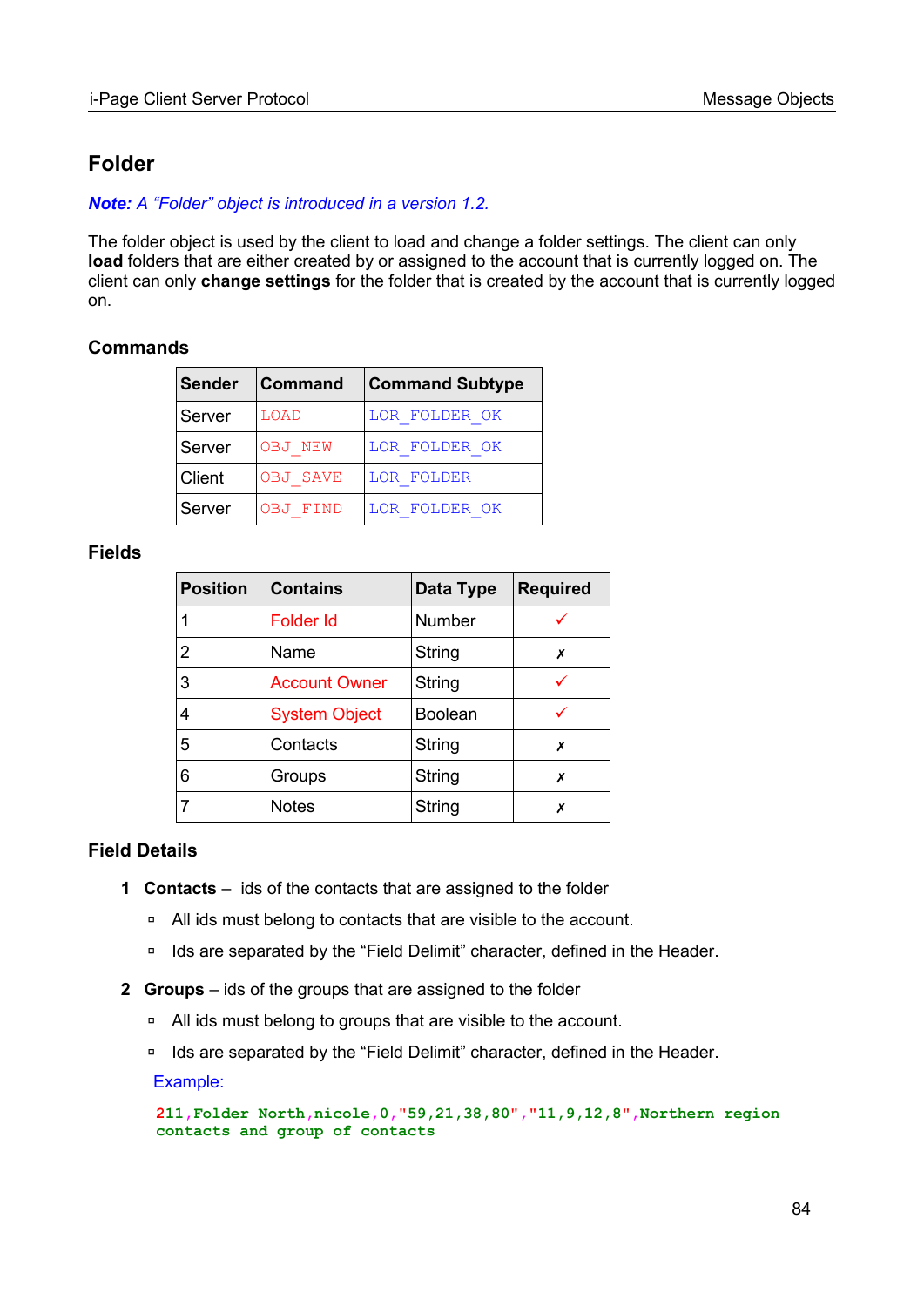#### **Application**

- **1.** If the server returns an empty value in the **Contacts/Groups** field, it means that the folder does not have any contact/group assigned to it.
- **2.** If the **Contacts/ Groups** field contains a value, the client application must parse it on the "Field Delimit" character into tokens.
- **3.** All tokens (contact/group ids) must be convertible into an integer. If a token cannot be converted into an integer or contains a value equal or less than 'zero', the server will disregard it.
- **4.** When the user adds contacts/groups to the folder settings, the client must always return all contacts/groups in the folder, not only the ones that are just added. That is because the server always recreates the folder contacts/groups from the scratch before saving them.
- **5.** Sending an empty string in the **Contacts/ Groups** field will delete all contacts/groups from that folder.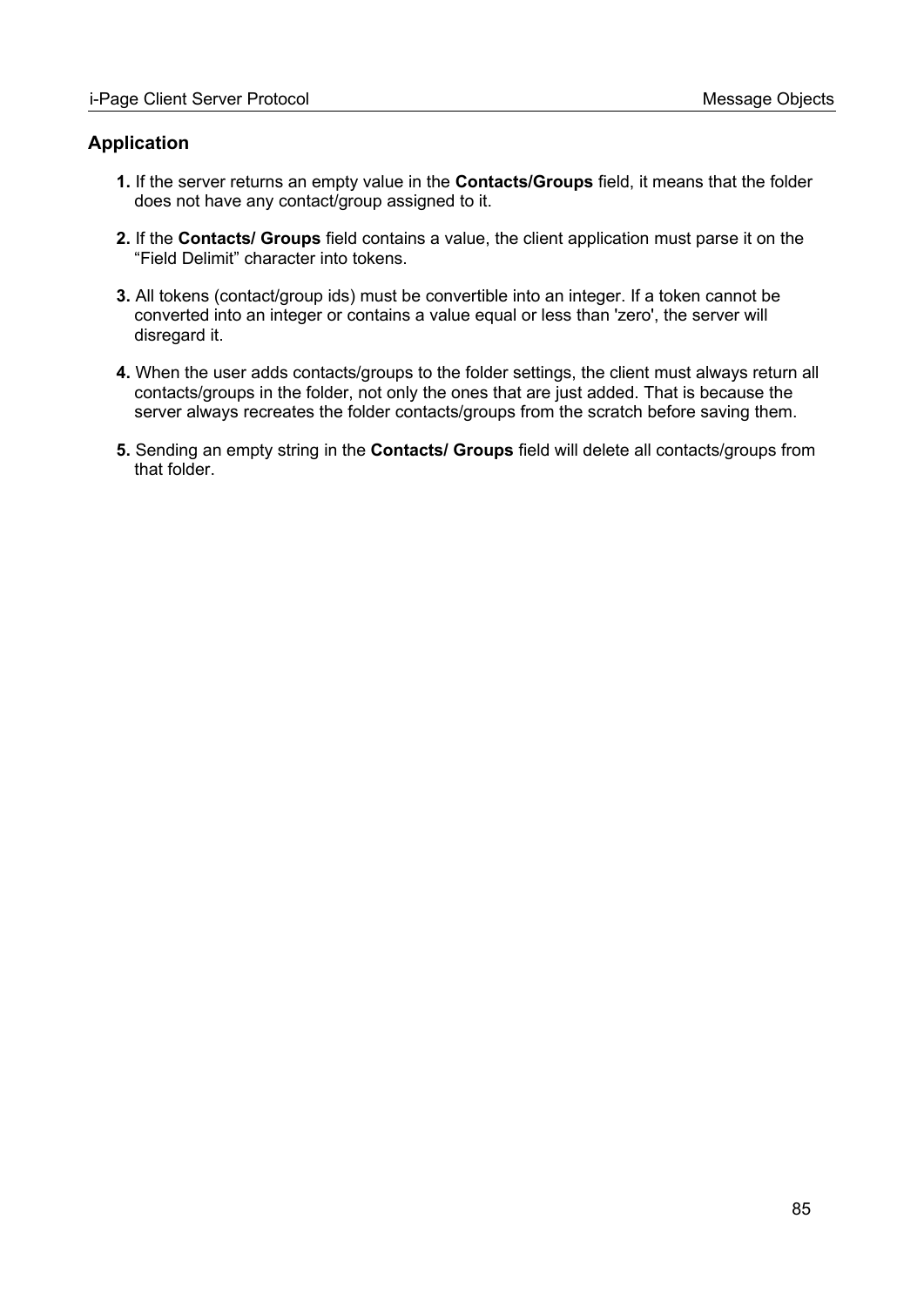# **Appendix A.**

# <span id="page-85-0"></span>**List Of Commands**

| <b>Used For</b>                                                                                                                                                                                                                                                                                                                                                                                                                                                                                                    |  |  |  |  |  |
|--------------------------------------------------------------------------------------------------------------------------------------------------------------------------------------------------------------------------------------------------------------------------------------------------------------------------------------------------------------------------------------------------------------------------------------------------------------------------------------------------------------------|--|--|--|--|--|
| Returning an i-Page Client/Server Protocol error and i-Page Server system<br>error to the client                                                                                                                                                                                                                                                                                                                                                                                                                   |  |  |  |  |  |
| Connecting to the server (client)<br>$\bullet$<br>Reporting Connected/Not connected status to the client<br>$\bullet$<br>Reporting different connection errors to the client<br>$\bullet$<br>Informing the server that the client is ready to communicate<br>$\bullet$<br>Informing the server that the client is disconnecting<br>$\bullet$<br>Informing the client that the server is closing down<br>$\bullet$<br>Informing the client that the connection is disconnected by the<br>$\bullet$<br>administrator |  |  |  |  |  |
| Requesting a login from the client<br>$\bullet$<br>Sending login data to the server<br>$\bullet$<br>Reporting a login success/failure to the client<br>$\bullet$<br>Reporting different login errors to the client<br>Changing account password on the server<br>$\bullet$<br>Reporting changing password success/failure to the client<br>$\bullet$                                                                                                                                                               |  |  |  |  |  |
| Loading contacts, groups, templates, schedules, reports, carriers,<br>$\bullet$<br>message settings, account and system data from the server<br>Returning loading results (success/failure) to the client<br>$\bullet$                                                                                                                                                                                                                                                                                             |  |  |  |  |  |
| Creating a new client contact, contact group, template, schedule and report<br>on the server                                                                                                                                                                                                                                                                                                                                                                                                                       |  |  |  |  |  |
| Saving the existing client contact, contact group, template and schedule to<br>the server                                                                                                                                                                                                                                                                                                                                                                                                                          |  |  |  |  |  |
| Deleting the existing client contact, contact group, template, schedule and<br>report on the server                                                                                                                                                                                                                                                                                                                                                                                                                |  |  |  |  |  |
| Retrieving one or more system-wide contacts, contact groups,<br>templates, schedules and reports from the server, according to the<br>search criteria set by the client.<br>Running query about sent messages, according to the query criteria<br>$\bullet$<br>set by the client.<br>Running a report.                                                                                                                                                                                                             |  |  |  |  |  |
|                                                                                                                                                                                                                                                                                                                                                                                                                                                                                                                    |  |  |  |  |  |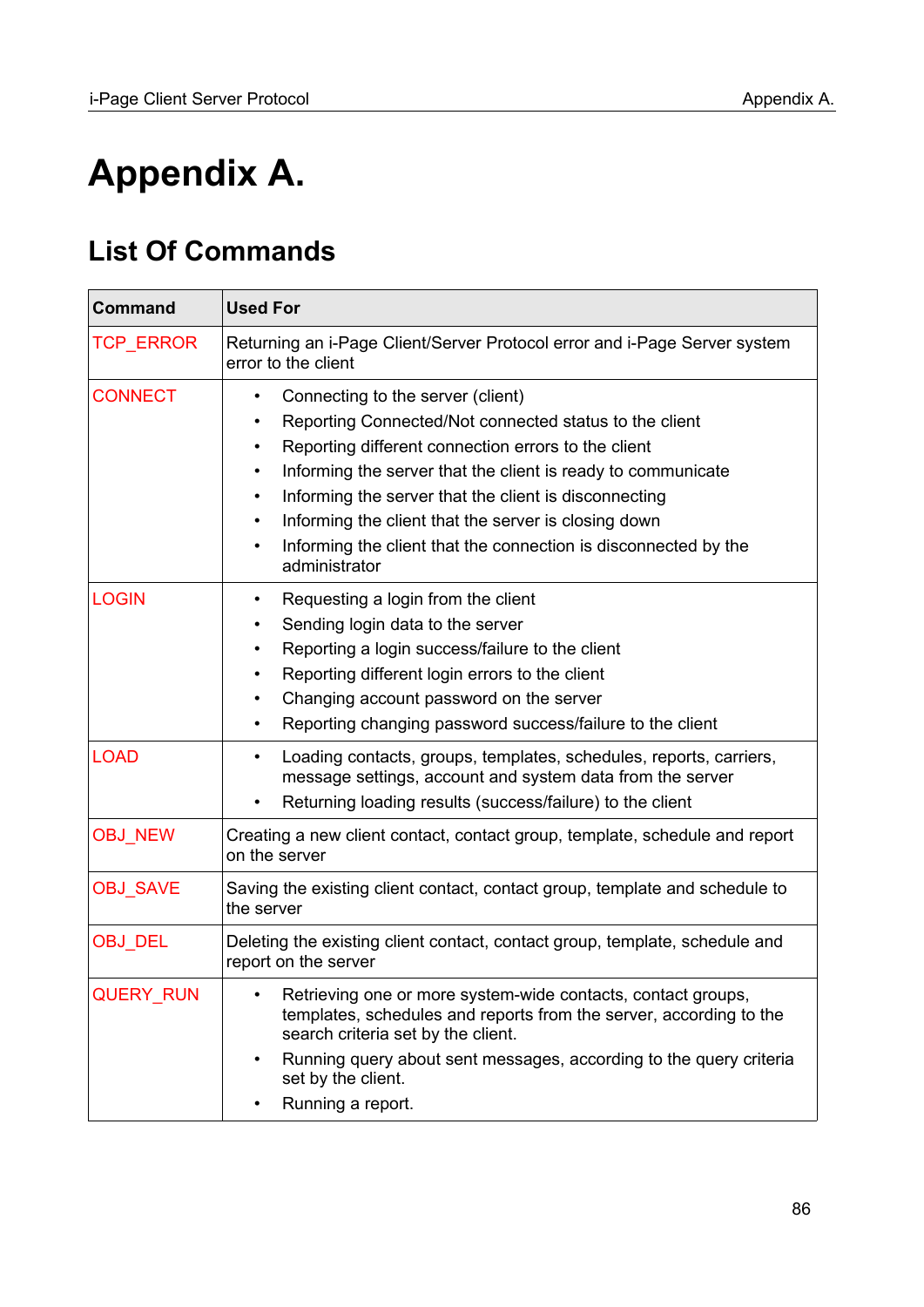| <b>Command</b>    | <b>Used For</b>                                                                                                                                                                                                                        |
|-------------------|----------------------------------------------------------------------------------------------------------------------------------------------------------------------------------------------------------------------------------------|
| ACC_CHNG          | Changing account settings<br>$\bullet$<br>Changing the account's system-wide object assignment<br>$\bullet$                                                                                                                            |
| <b>MSG SEND'</b>  | Sending a page, SMS and/or email message to the server<br>$\bullet$<br>Receiving message sent results on the client<br>$\bullet$<br>Reporting different message sent and i-Page system errors to the<br>client                         |
| <b>SEND ESCLT</b> | Sending an escalated page, SMS and/or email message to the server<br>$\bullet$<br>Receiving message sent results on the client<br>$\bullet$<br>Reporting different message sent and i-Page system errors to the<br>$\bullet$<br>client |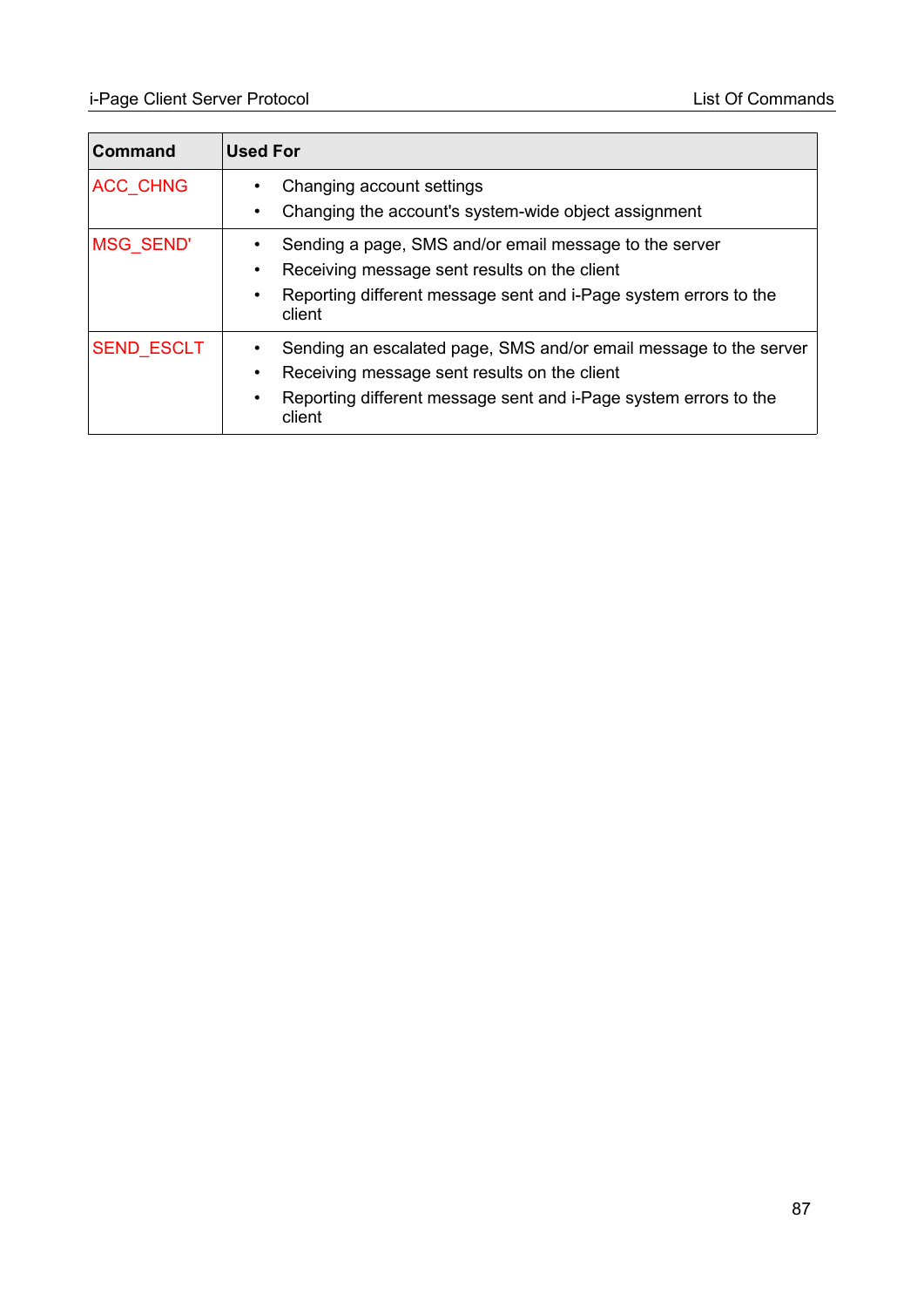# **List Of Command Subtypes**

Set of constants returned in the ["Command Subtype"](#page-12-0) field of the header with the respective command. They either define the command or show the result of a previously sent command of the same type. All constants defined as internal are not used in a client/server communication. Application software (client and server) is free to use them to dispatch messages internally about its status or an error that occurred.

The value of the constant is shown in the same format as it appears in the header string (2 hexadecimal digits).

#### *Communication Type Legend*

|     | Internal                        |
|-----|---------------------------------|
| C/S | $ $ Client $\rightarrow$ Server |
| S/C | Server $\rightarrow$ Client     |

## **Connection Subtypes**

Used to define the "**CONNECT**" command or its result.

| <b>Constant</b>        | Value | <b>Type</b>    | <b>Description</b>                                                                                                                                                 |
|------------------------|-------|----------------|--------------------------------------------------------------------------------------------------------------------------------------------------------------------|
| <b>CR CONNECTING</b>   | 00    | <b>Notice</b>  | INT Used in the client to set its status<br>during a connection process.                                                                                           |
| <b>CR_CONNECT</b>      | 01    | <b>Request</b> | C/S The client requests a connection<br>to the server.                                                                                                             |
| CR CONNECT OK          | 02    | Result         | S/C The client is successfully connected<br>to the server.                                                                                                         |
| CR NOSERVER COM        | 03    | Result         | INT The client cannot find the COM<br>based server on the machine.                                                                                                 |
| CR NOSERVER TCP        | 04    | Result         | INT The client cannot find the TCP based<br>server.                                                                                                                |
| CR_CONNECTION_ACCEPTED | 05    | Result         | S/C The client is successfully connected<br>to the server.                                                                                                         |
| CR CONNECTION EXCESS   | 06    | Result         | S/C The server has refused the client's<br>connection request, because the number<br>of connections exceeds the number of<br>clients the server is registered for. |
| CR SERVER DISCONNECT   | 07    | <b>Notice</b>  | S/C The server is closing down.                                                                                                                                    |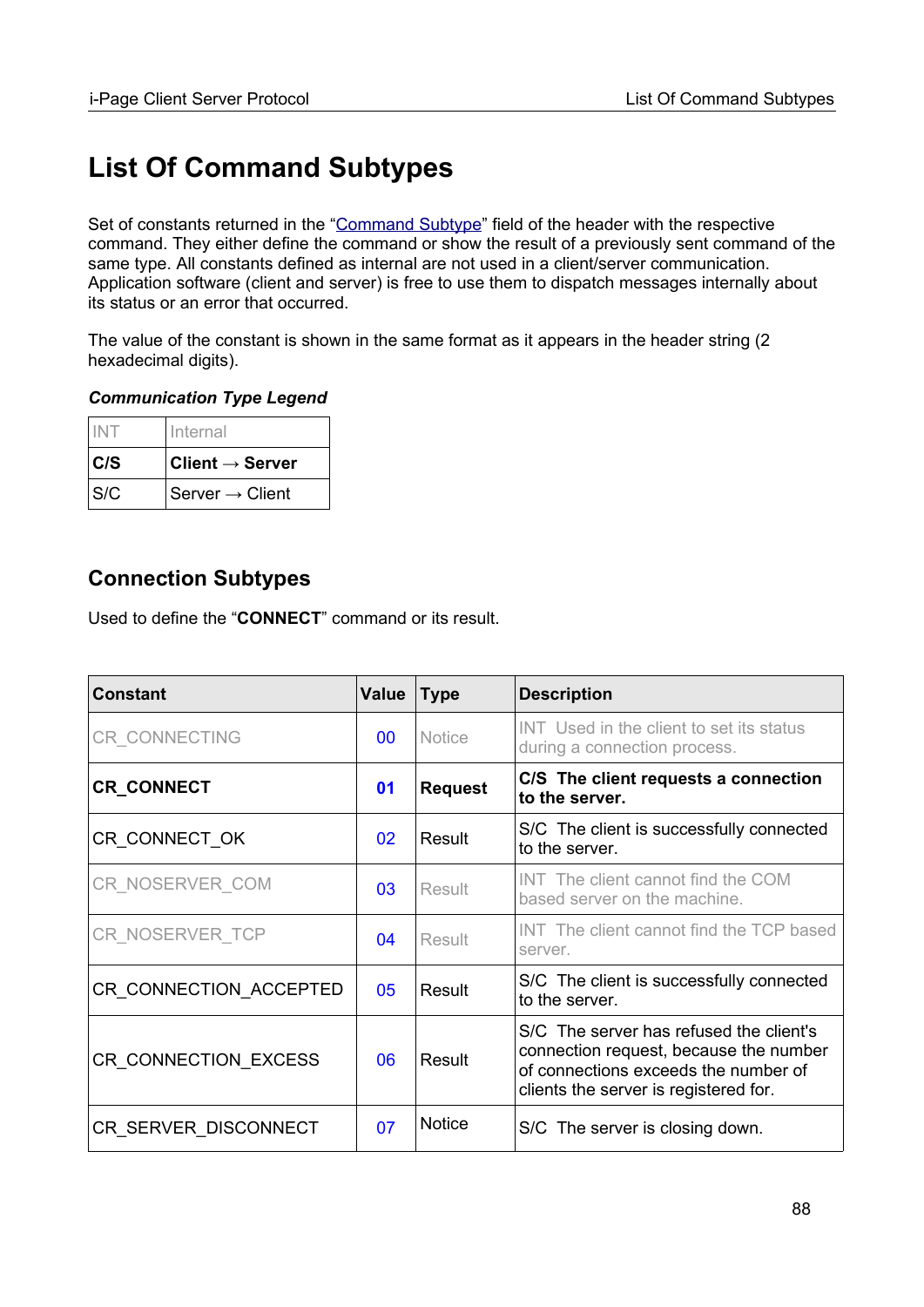## i-Page Client Server Protocol List Of Command Subtypes

| <b>Constant</b>        | <b>Value</b>   | <b>Type</b>   | <b>Description</b>                                                                            |
|------------------------|----------------|---------------|-----------------------------------------------------------------------------------------------|
| CR_CLIENT_DISCONNECT   | 08             | <b>Notice</b> | C/S The client is disconnecting from<br>the server.                                           |
| CR_ADMIN_DISCONNECT    | 09             | <b>Notice</b> | S/C the administrator has closed this<br>client connection.                                   |
| CR CONNECT LOST        | 0A             | <b>Notice</b> | INT Used by the software to dispatch<br>internal messages when the TCP<br>connection is lost. |
| CR NOT CONNECTED       | 0 <sub>B</sub> | Result        | S/C The server has not yet created a<br>session for the client.                               |
| <b>CR_CLIENT_READY</b> | 0 <sup>C</sup> | <b>Notice</b> | C/S The client is ready to<br>communicate with the server.                                    |
| CR INACTIVE TIMEOUT    | 0D             | <b>Notice</b> | S/C The server has closed this connection<br>because of inactivity                            |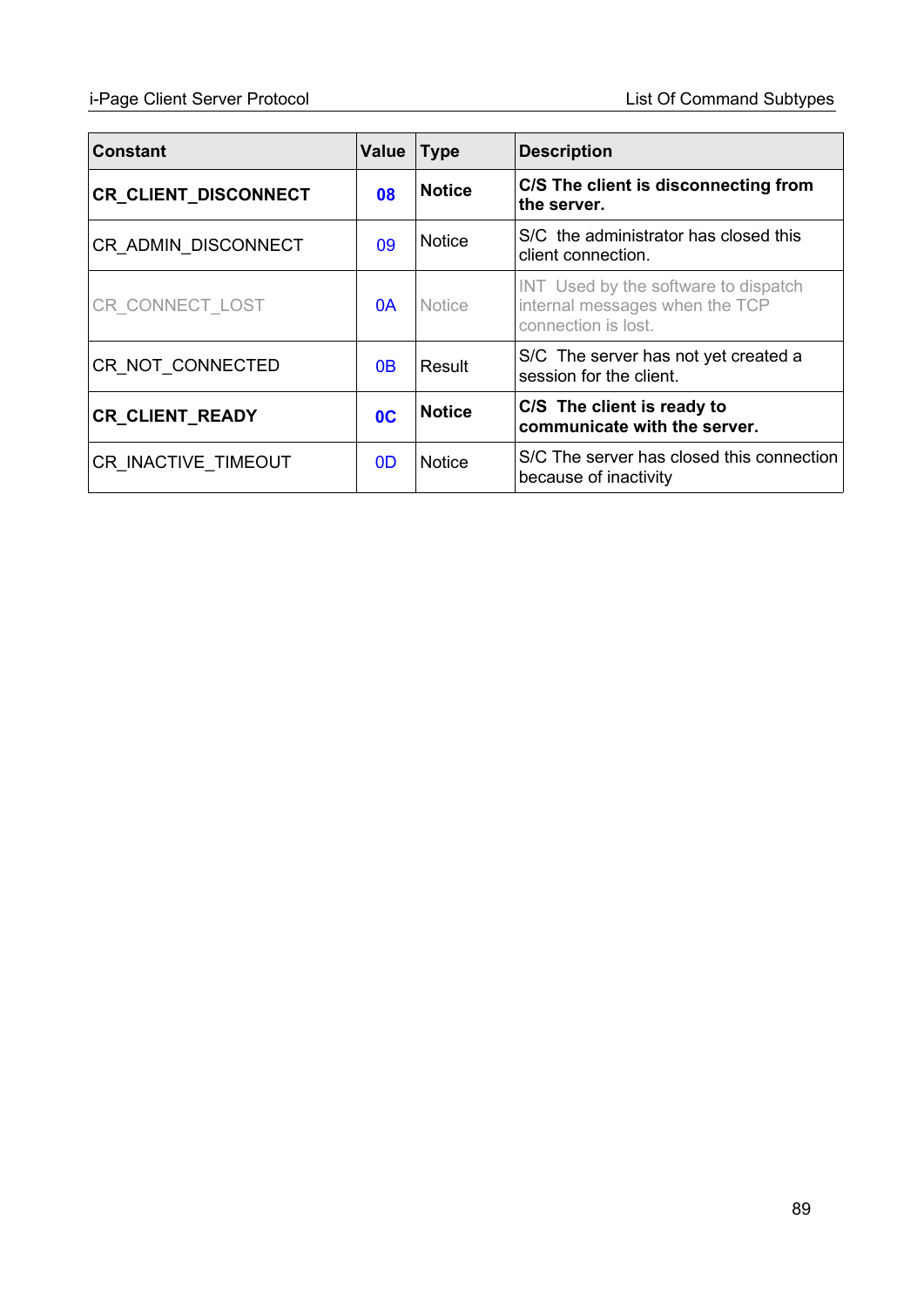## **Login Subtypes**

Used to define the "**LOGIN**" command or its result.

| <b>Constant</b>        | <b>Hex</b>              | <b>Type</b>    | <b>Description</b>                                                                                                                                                                  |
|------------------------|-------------------------|----------------|-------------------------------------------------------------------------------------------------------------------------------------------------------------------------------------|
| <b>LR_LOGIN</b>        | $\mathbf 0$             | <b>Request</b> | C/S The client is sending login<br>information to the server.                                                                                                                       |
| LR_LOGIN_REQUEST       | 1                       | Request        | S/C The server requests login information<br>from the client.                                                                                                                       |
| LR_LOGIN_OK            | $\overline{2}$          | Result         | S/C The client has successfully passed<br>the authentication procedure.                                                                                                             |
| LR_LOGIN_ERROR         | 3                       | Result         | S/C The client has failed the<br>authentication procedure. The reason is<br>either incorrect user name or incorrect<br>password (or both)                                           |
| LR_ACCOUNT_DISABLED    | $\overline{\mathbf{4}}$ | Result         | S/C The client has failed the<br>authentication procedure. The reason is<br>that the user's account is disabled by the<br>server administrator.                                     |
| LR_NORIGHTS            | 5                       | Result         | Internal. Used by the server when the<br>user tries to log on directly to change the<br>server settings. The login fails because<br>the account does not have sufficient<br>rights. |
| LR DUPLICATE LOGIN     | 6                       | Result         | S/C The client has failed the<br>authentication procedure. The reason is<br>that the user's account is already logged<br>on the server from the same IP address.                    |
| <b>LR_CHANGE_LOGIN</b> | $\overline{7}$          | <b>Request</b> | C/S The client requests a change of<br>the account's password.                                                                                                                      |
| LR_CHANGE_LOGIN_OK     | 8                       | Result         | S/C The account's password was<br>successfully changed.                                                                                                                             |
| LR CHANGE LOGIN ERROR  | 9                       | Result         | S/C the account's password was not<br>successfully changed. Either old or new<br>password was not successfully confirmed.                                                           |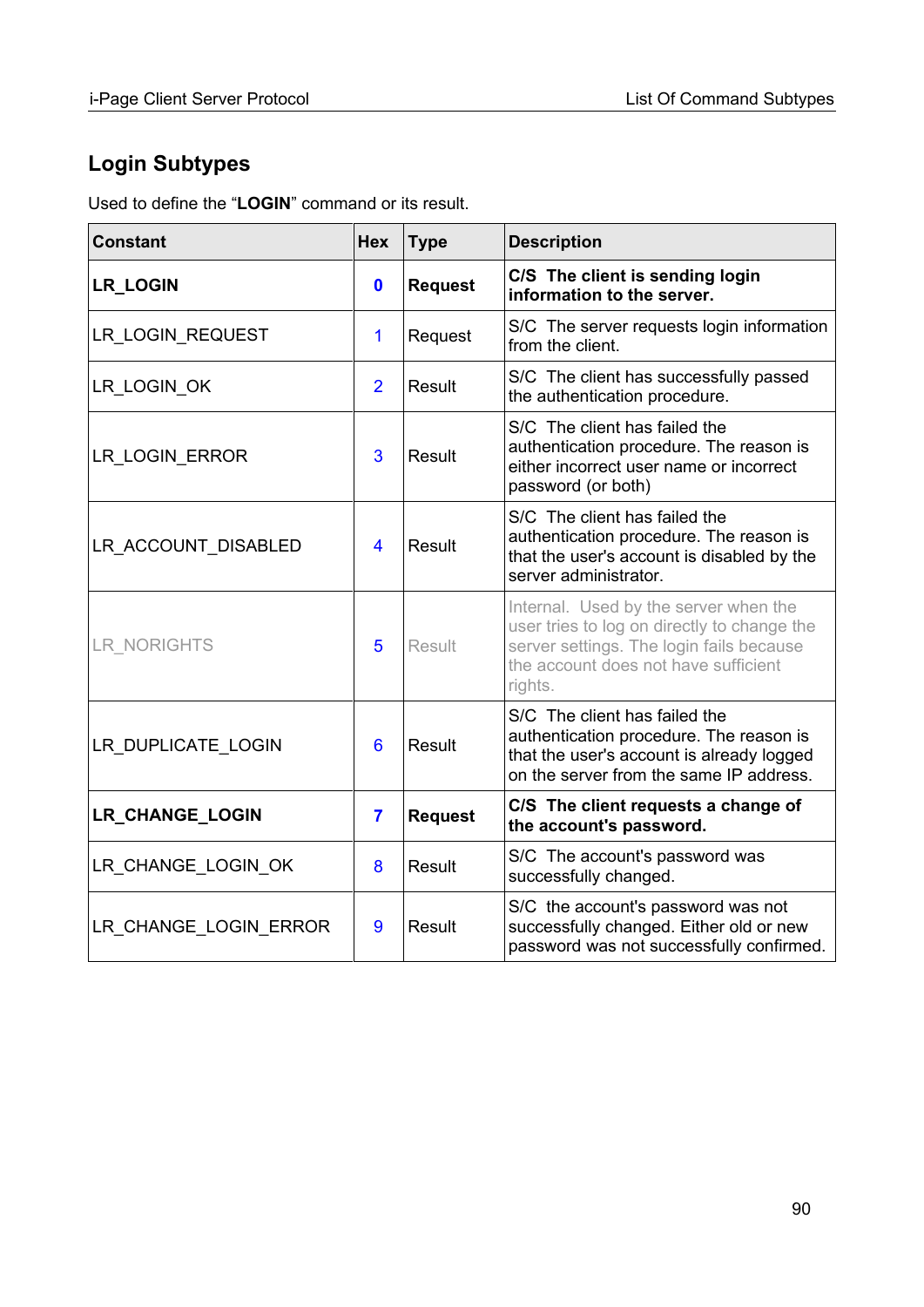## <span id="page-90-0"></span>**System Object Subtypes**

Used to define all the commands that deal with any of the objects in the i-Page System. These objects are:

- 1. Contacts
- 2. Contact Groups
- 3. Message Templates
- 4. Schedules
- 5. Reports
- 6. User Accounts
- 7. Carriers basic
- 8. Carriers with summary
- 9. System Data
- 10. Message Settings
- 11. Sent Messages
- 12. Folders Version 1.2

It is used with the following commands:

- ◻ LOAD
- ◻ OBJ\_NEW
- ◻ OBJ\_SAVE
- ◻ OBJ\_DEL
- ◻ QUERY\_RUN
- ◻ ACC\_CHNG

This command is optional. The client does not need to use it to successfully communicate with the server or to send messages to the server. If it is used, the client can request only data it is interested in.

If the server returns any of the "\_OK" constants, the main message string will contain a delimited string with all requested data for all the objects. If the server returns any of the " $ERROR"$ constants the main message will contain a description of the error.

| <b>Constant</b>    | Hex | Type | <b>Description</b>                                                                                                                     |
|--------------------|-----|------|----------------------------------------------------------------------------------------------------------------------------------------|
| <b>LOR CONTACT</b> | 00  |      | C/S The client requests from the server<br>Request data about all contacts that are created by<br>or assigned to the client's account. |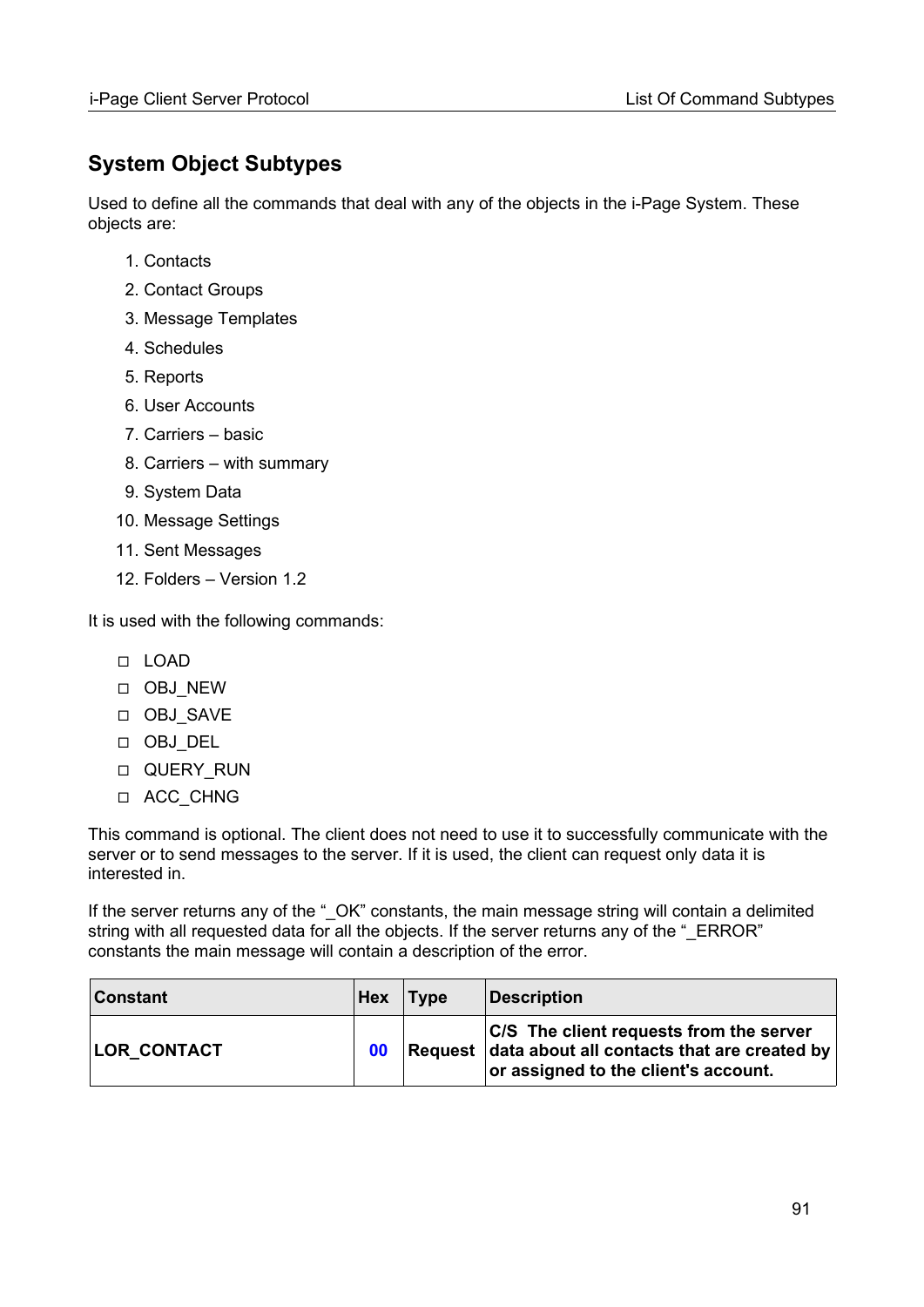| <b>Constant</b>     | <b>Hex</b>     | <b>Type</b>    | <b>Description</b>                                                                                                                      |  |  |  |
|---------------------|----------------|----------------|-----------------------------------------------------------------------------------------------------------------------------------------|--|--|--|
| LOR_GROUP           | 03             | <b>Request</b> | C/S The client requests from the server<br>data about all contact groups that are<br>created by or assigned to the client's<br>account. |  |  |  |
| LOR_TEMPLATE        | 06             | <b>Request</b> | C/S The client requests from the server<br>data about all templates that are created<br>by or assigned to the client's account.         |  |  |  |
| <b>LOR ACCOUNT</b>  | 09             | <b>Request</b> | C/S The client requests from the server<br>data about the client's account.                                                             |  |  |  |
| LOR_SYSTEM          | 0 <sup>C</sup> | <b>Request</b> | C/S The client requests from the server<br>data about the i-Page system settings                                                        |  |  |  |
| <b>LOR_CARRIER</b>  | 0F             | <b>Request</b> | C/S The client requests from the server<br>basic data about all carriers that are<br>created on the server.                             |  |  |  |
| LOR_CARRIER_SUM     | 12             | <b>Request</b> | C/S The client requests from the server<br>data about all carriers that are created on<br>the server, including brief summary.          |  |  |  |
| <b>LOR SCHEDULE</b> | 15             | <b>Request</b> | C/S The client requests from the server<br>data about all schedules that are created<br>by the client's account.                        |  |  |  |
| <b>LOR_REPORT</b>   | 18             | <b>Request</b> | C/S The client requests from the server<br>data about all reports that are created by<br>or assigned to the client's account.           |  |  |  |
| LOR_MSG_SETUP       | 1B             | <b>Request</b> | C/S The client requests from the server<br>data about message settings for a<br>particular account                                      |  |  |  |
| LOR_RUN_REPORT      | <b>1E</b>      | <b>Request</b> | C/S The client requests from the server<br>to run a selected report                                                                     |  |  |  |
| <b>LOR SENT MSG</b> | 21             | <b>Request</b> | <b>Request</b>                                                                                                                          |  |  |  |
| <b>LOR_FOLDER</b>   | 24             | <b>Request</b> | C/S The client requests from the server<br>data about all folders that are created by<br>or assigned to the client's account.           |  |  |  |
|                     |                |                |                                                                                                                                         |  |  |  |
| LOR CONTACT OK      | 01             | Result         | S/C The server is sending data about<br>contacts.                                                                                       |  |  |  |
| LOR_GROUP_OK        | 04             | Result         | S/C The server is sending data about<br>contact groups.                                                                                 |  |  |  |
| LOR_TEMPLATE_OK     | 07             | Result         | S/C The server is sending data about<br>templates.                                                                                      |  |  |  |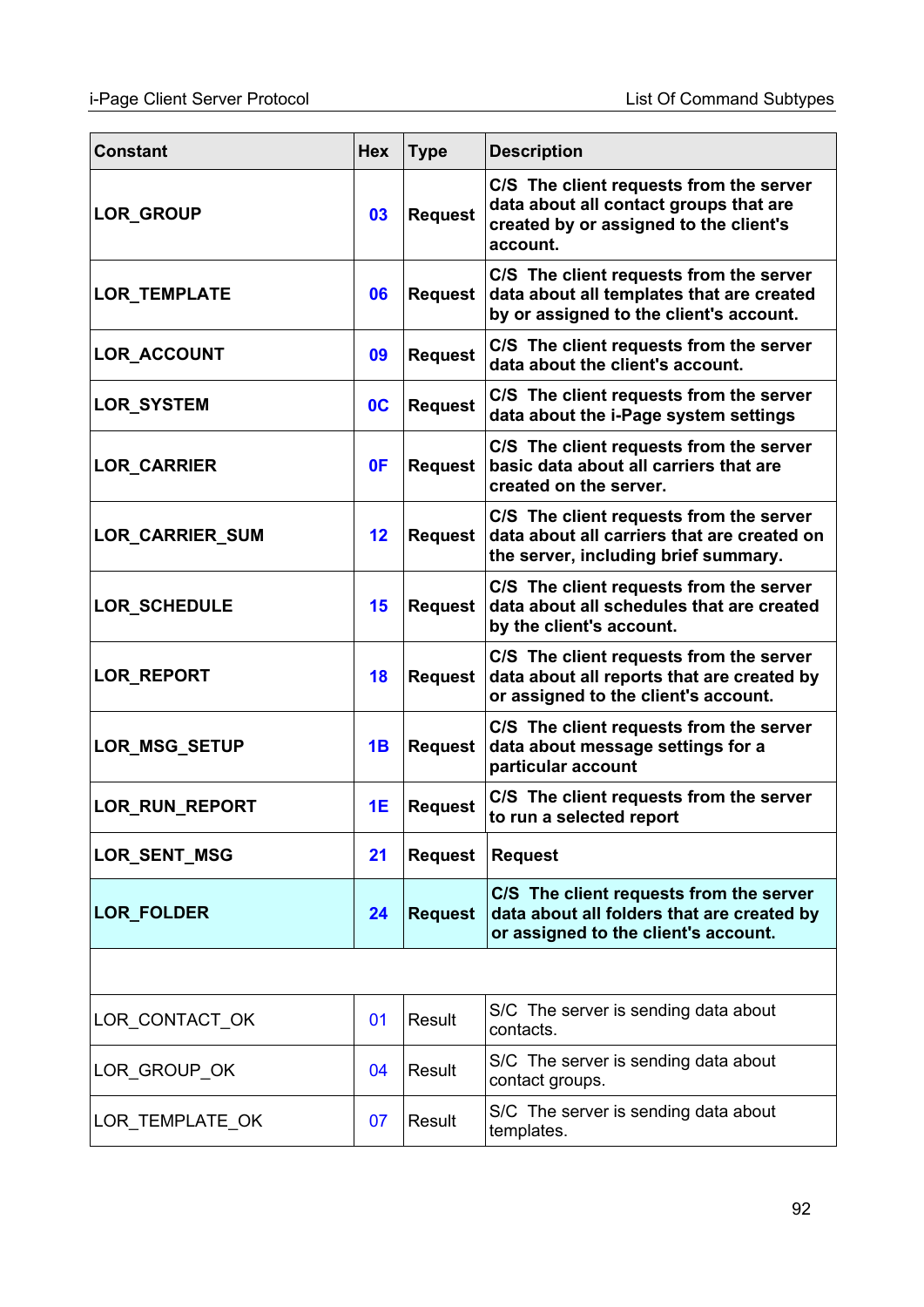## i-Page Client Server Protocol List Of Command Subtypes

| <b>Constant</b>    | <b>Hex</b>     | <b>Type</b>   | <b>Description</b>                                                                                                            |
|--------------------|----------------|---------------|-------------------------------------------------------------------------------------------------------------------------------|
| LOR_ACCOUNT_OK     | 0A             | Result        | S/C The server is sending data about the<br>account logged on the client.                                                     |
| LOR_SYSTEM_OK      | 0 <sub>D</sub> | Result        | S/C The server is sending data about i-Page<br>settings.                                                                      |
| LOR_CARRIER_OK     | 10             | Result        | S/C The server is sending data about<br>carriers.                                                                             |
| LOR_CARRIER_SUM_OK | 13             | Result        | S/C The server is sending data about<br>carriers, including their brief summary.                                              |
| LOR_SCHEDULE_OK    | 16             | Result        | S/C The server is sending data about<br>schedules.                                                                            |
| LOR_REPORT_OK      | 19             | Result        | S/C The server is sending data about<br>defined report templates.                                                             |
| LOR_MSG_SETUP_OK   | 1 <sub>C</sub> | Result        | S/C The server is sending data about<br>message settings defined for the account.                                             |
| LOR_RUN_REPORT_OK  | 1F             | Result        | S/C The server is reporting that the selected<br>report ran successfully on the server                                        |
| LOR_SENT_MSG_OK    | 22             | Result        | S/C The server is sending data about sent<br>messages based on the user's query                                               |
| LOR_FOLDER_OK      | 25             | <b>Result</b> | S/C The server is sending data about<br>folders.                                                                              |
|                    |                |               |                                                                                                                               |
| LOR CONTACT ERROR  | 02             | Result        | S/C The server is reporting an error that<br>occurred while trying to create and send data<br>about account's contacts.       |
| LOR_GROUP_ERROR    | 05             | Result        | S/C The server is reporting an error that<br>occurred while trying to create and send data<br>about account's contact groups. |
| LOR_TEMPLATE_ERROR | 08             | Result        | S/C The server is reporting an error that<br>occurred while trying to create and send data<br>about account's templates.      |
| LOR_ACCOUNT_ERROR  | 0 <sub>B</sub> | Result        | S/C The server is reporting an error that<br>occurred while trying to create and send data<br>about the account.              |
| LOR_SYSTEM_ERROR   | 0E             | Result        | S/C The server is reporting an error that<br>occurred while trying to create and send data<br>about the i-Page settings.      |
| LOR_CARRIER_ERROR  | 11             | Result        | S/C The server is reporting an error that<br>occurred while trying to create and send data<br>about carriers.                 |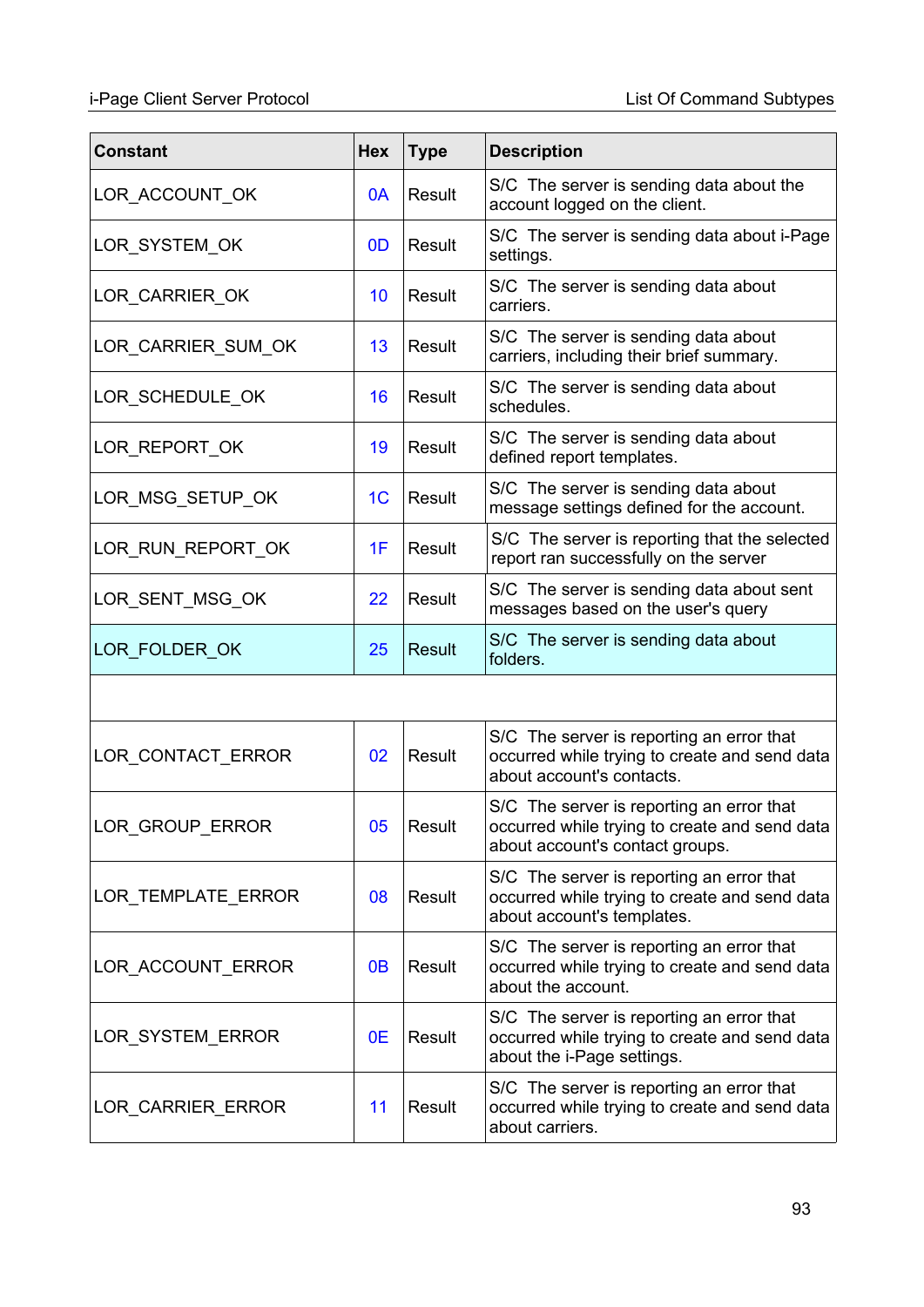## i-Page Client Server Protocol List Of Command Subtypes

| <b>Constant</b>       | Hex | Type   | <b>Description</b>                                                                                                                |
|-----------------------|-----|--------|-----------------------------------------------------------------------------------------------------------------------------------|
| LOR_CARRIER_SUM_ERROR | 14  | Result | S/C The server is reporting an error that<br>occurred while trying to create and send data<br>about carriers, with their summary. |
| LOR_SCHEDULE_ERROR    | 17  | Result | S/C The server is reporting an error that<br>occurred while trying to create and send data<br>about account's schedules.          |
| LOR_REPORT_ERROR      | 1A  | Result | S/C The server is reporting an error that<br>occurred while trying to create and send data<br>about account's report templates.   |
| LOR MSG SETUP ERROR   | 1D  | Result | S/C The server is reporting an error that<br>occurred while trying to send data about<br>account's message settings.              |
| LOR RUN REPORT ERROR  | 20  | Result | S/C The server is reporting an error that<br>occurred while trying to run the selected<br>report on the server                    |
| LOR_SENT_MSG_ERROR    | 23  | Result | S/C The server is reporting an error that<br>occurred while trying to run the user's query<br>for sent messages                   |
| LOR FOLDER ERROR      | 26  | Result | S/C The server is reporting an error that<br>occurred while trying to create and send data<br>about account's folders.            |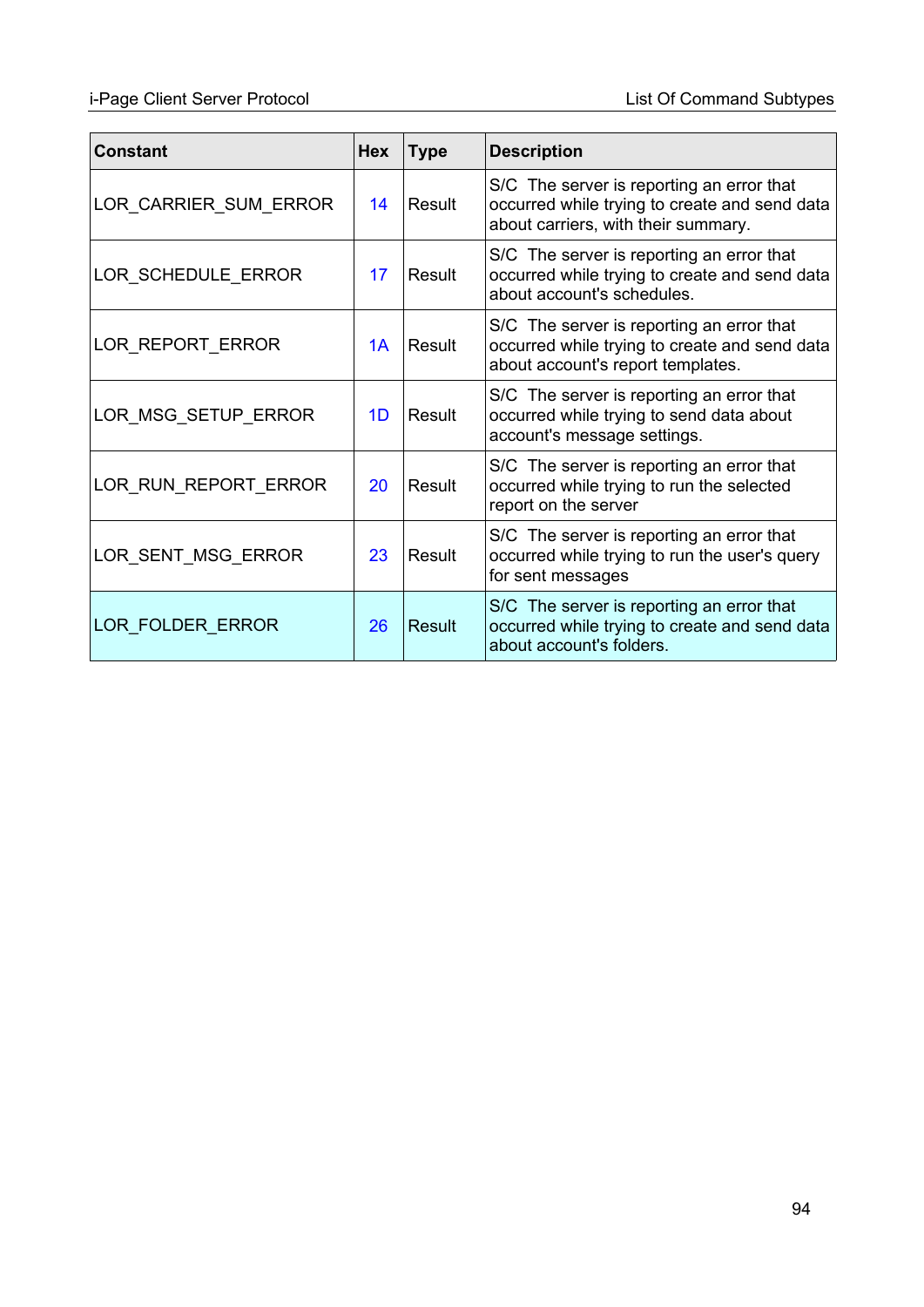# **Send Message Subtypes**

| <b>Constant</b>       | <b>Value</b>   | Type           | <b>Description</b>                                                                                                                         |
|-----------------------|----------------|----------------|--------------------------------------------------------------------------------------------------------------------------------------------|
| SMR_MSG_SEND          | 00             | <b>Request</b> | C/S The client is sending a page,<br>SMS or email message to the server.                                                                   |
| SMR_MSG_SENT_OK       | 01             | Result         | S/C The message is sent to the<br>carrier.                                                                                                 |
| SMR_NO_CARRIER_ID     | 02             | Result         | S/C Error sending the message to the<br>carrier. A carrier id is incorrect or<br>missing.                                                  |
| SMR_NO_DEVICE_ID      | 03             | Result         | S/C Error sending the message to the<br>carrier. A device id is incorrect or<br>missing.                                                   |
| SMR_CARRIER_DISABLED  | 04             | Result         | S/C Error sending the message to the<br>carrier. The carrier is disabled on the<br>server                                                  |
| SMR_DEVICE_DISABLED   | 05             | Result         | S/C Error sending the message to the<br>carrier. The device is disabled. The<br>carrier is disabled on the server                          |
| SMR_NO_ADDRESS        | 06             | Result         | S/C Error sending the message to the<br>carrier. The message address (pager<br>id/mobile number/email address) is<br>corrupted or missing. |
| SMR_ADDRESS_FORMAT    | 07             | Result         | S/C Error sending the message to the<br>carrier. The message address is not<br>properly formatted pager id/mobile<br>number/email address. |
| SMR_MSG_EXPIRED       | 08             | Result         | S/C Error sending the message to the<br>carrier. The message time on the<br>server has expired.                                            |
| SMR LENGTH NOFRAGMENT | 09             | Result         | S/C Error sending the message to the<br>carrier. The message is too long and<br>the server settings do not allow<br>fragmenting.           |
| SMR_LENGTH_TRUNC      | 0A             | Result         | S/C The message is sent to the carrier<br>with errors. The message was too long<br>and had to be truncated.                                |
| SMR_FRAGMENT_EXCESS   | 0 <sub>B</sub> | Result         | S/C Error sending the message to the<br>carrier. The number of message<br>fragments exceeds the number allowed<br>by the server settings.  |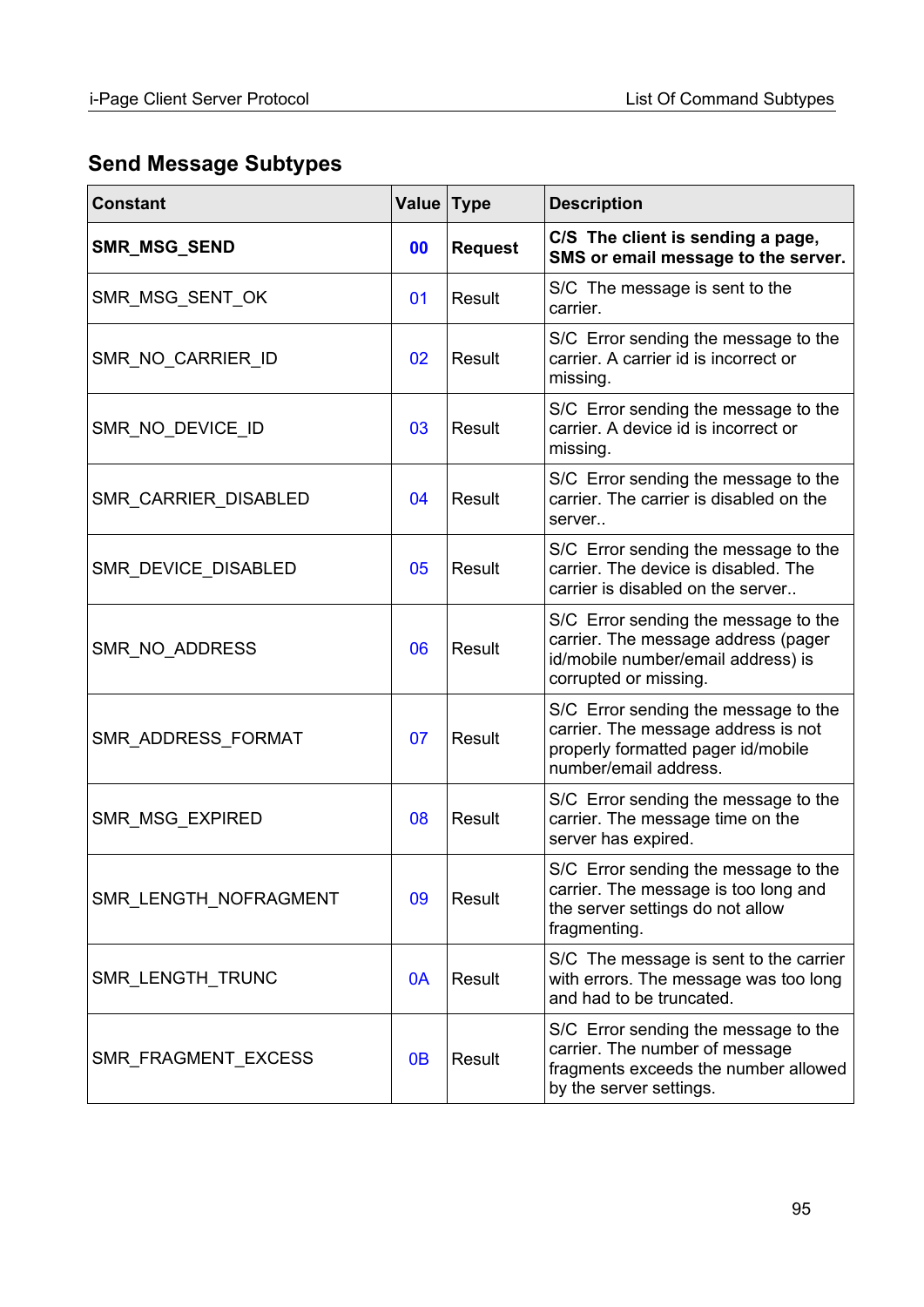## i-Page Client Server Protocol List Of Command Subtypes

| <b>Constant</b>           | Value          | <b>Type</b>   | <b>Description</b>                                                                                                                            |
|---------------------------|----------------|---------------|-----------------------------------------------------------------------------------------------------------------------------------------------|
| SMR FRAGMENT TRUNC        | OC             | Result        | S/C The message is sent to the carrier<br>with errors. The number of message<br>fragment was too big and had to be<br>truncated.              |
| SMR_FRAGMENT_EXPIRED      | 0 <sub>D</sub> | Result        | S/C The message is sent to the carrier<br>with errors. The time of some of the<br>message fragments had expired before<br>they could be sent. |
| SMR_DEVICE_INIT_ERROR     | 0E             | Result        | S/C The server could not initialise the<br>device.                                                                                            |
| SMR_DIALUP_ERROR          | 0F             | Result        | S/C An error dialling a TAP carrier<br>number.                                                                                                |
| SMR_DIAL_SMS_ERROR        | 10             | Result        | S/C An error dialling a mobile number.                                                                                                        |
| SMR_NOLOGON_REQUEST       | 11             | Result        | S/C TAP carrier did not respond with<br>the login request.                                                                                    |
| SMR_LOGON_NOT_ACCEPTED    | 12             | Result        | S/C TAP carrier does not accept login.                                                                                                        |
| SMR_NOOK_TOSEND           | 13             | Result        | S/C TAP carrier did not give a<br>permission to the server to send the<br>message                                                             |
| SMR_SEND_ERROR            | 14             | <b>Result</b> | S/C A carrier has reported an error<br>while trying to send the message.                                                                      |
| SMR_CARRIERADDRESS_FORMAT | 15             | Result        | S/C Carrier address is not properly<br>formatted phone number.                                                                                |
| SMR_SMSC_ADDRESS          | 16             | Result        | S/C An error setting the SMS Centre<br>address.                                                                                               |
| SMR_SMS_MODE_ERROR        | 17             | Result        | S/C Error setting a SMS mode type.                                                                                                            |
| SMR_SYSTEM_ERROR          | 18             | Result        | S/C i-Page Server system error has<br>been reported. [an error specifics, if<br>available]                                                    |
| SMR_IPP_PROTOCOL_ERROR    | 19             | Result        | S/C i-Page Protocol error has been<br>reported. [an error specifics, if<br>available]                                                         |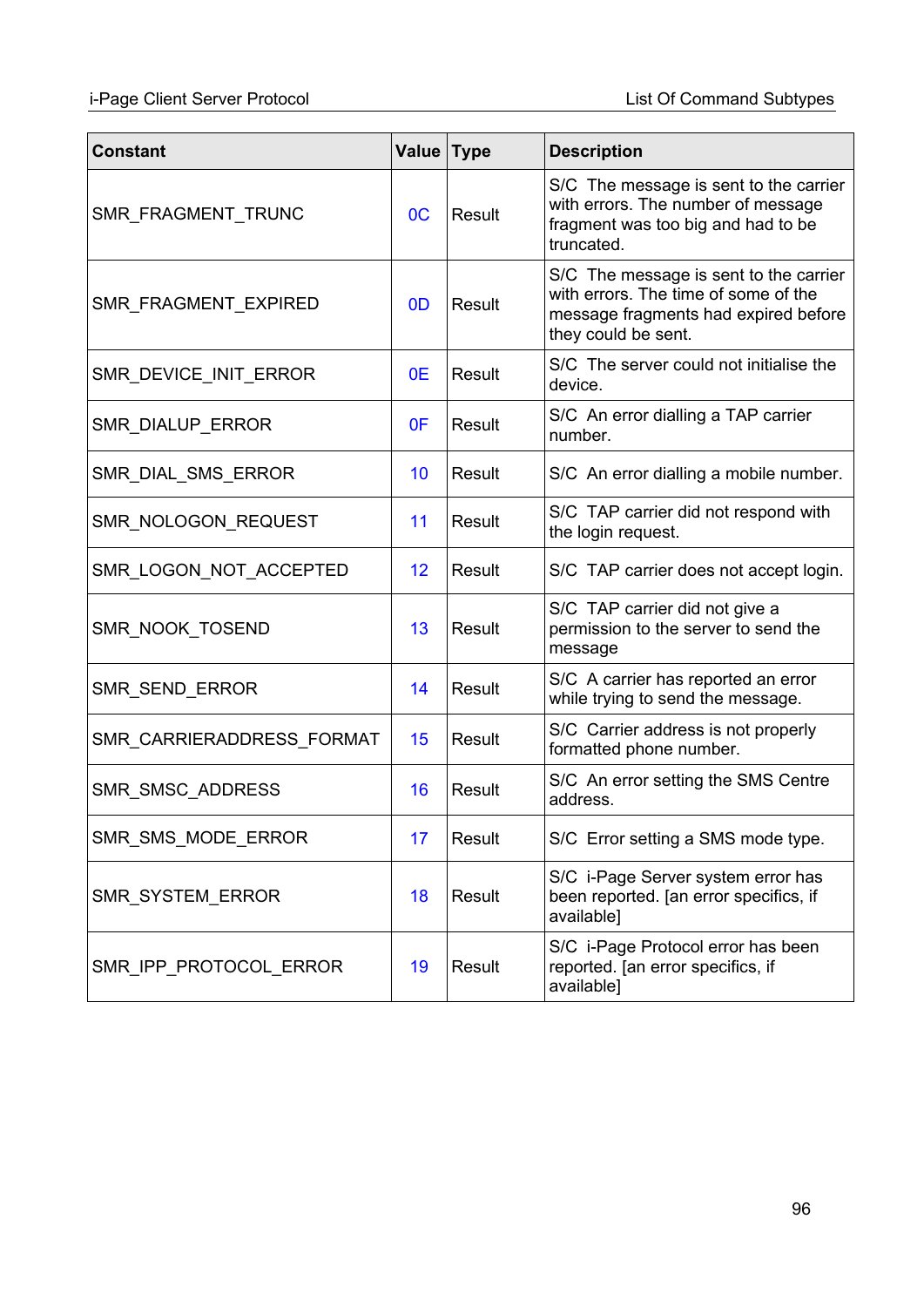# <span id="page-96-0"></span>**List Of Control Characters**

The following is the list of ASCII control characters that have a special functionality in the iPP protocol:

| <b>Constant Name</b> |                                                      | <b>Decimal</b> | <b>Hex</b>  | <b>Usage</b>                                                                                                                                                                                                                                                                               |  |  |
|----------------------|------------------------------------------------------|----------------|-------------|--------------------------------------------------------------------------------------------------------------------------------------------------------------------------------------------------------------------------------------------------------------------------------------------|--|--|
| <b>Header</b>        |                                                      |                |             |                                                                                                                                                                                                                                                                                            |  |  |
| <b>US</b>            | Date Delimiter<br>(unit separator)                   | #31            | \$1F        | • Delimits dates in the variable part of the<br>header<br>• Marks the end of the Date Received part<br>• Marks the start of the Date Sent part                                                                                                                                             |  |  |
| GS                   | <b>Client Data</b><br>Delimiter<br>(group separator) | #29            | \$1D        | • Marks the end of the Date Sent part<br>• Marks the start of the Client Data part                                                                                                                                                                                                         |  |  |
| <b>STX</b>           | <b>Header Delimiter</b><br>(start of text)           | #2             | \$2         | • Marks the end of the Client Data part<br>• Delimits the Header from the Main<br>Message part                                                                                                                                                                                             |  |  |
|                      |                                                      |                |             | <b>Main Message</b>                                                                                                                                                                                                                                                                        |  |  |
| <b>ETX</b>           | <b>Message Text</b><br>Delimiter<br>(end of text)    | #3             | \$3         | • Used only with the "Send Message"<br>command<br>• Marks the end of the user's message text<br>and the start of the message data in the<br>"SMR MSG SEND" subtype<br>• Marks the end of the send result<br>description and the start of the message<br>data in all other "SMR_*" subtypes |  |  |
| <b>FD</b>            | Field Delimiter <sup>1</sup>                         | #44            | <b>\$2C</b> | • Delimits multiple fields                                                                                                                                                                                                                                                                 |  |  |
| <b>RS</b>            | <b>Record Separator</b>                              | #30            | \$1E        | • Delimits records of data                                                                                                                                                                                                                                                                 |  |  |

<span id="page-96-1"></span><sup>1</sup> IPP protocol default – comma character (**','**)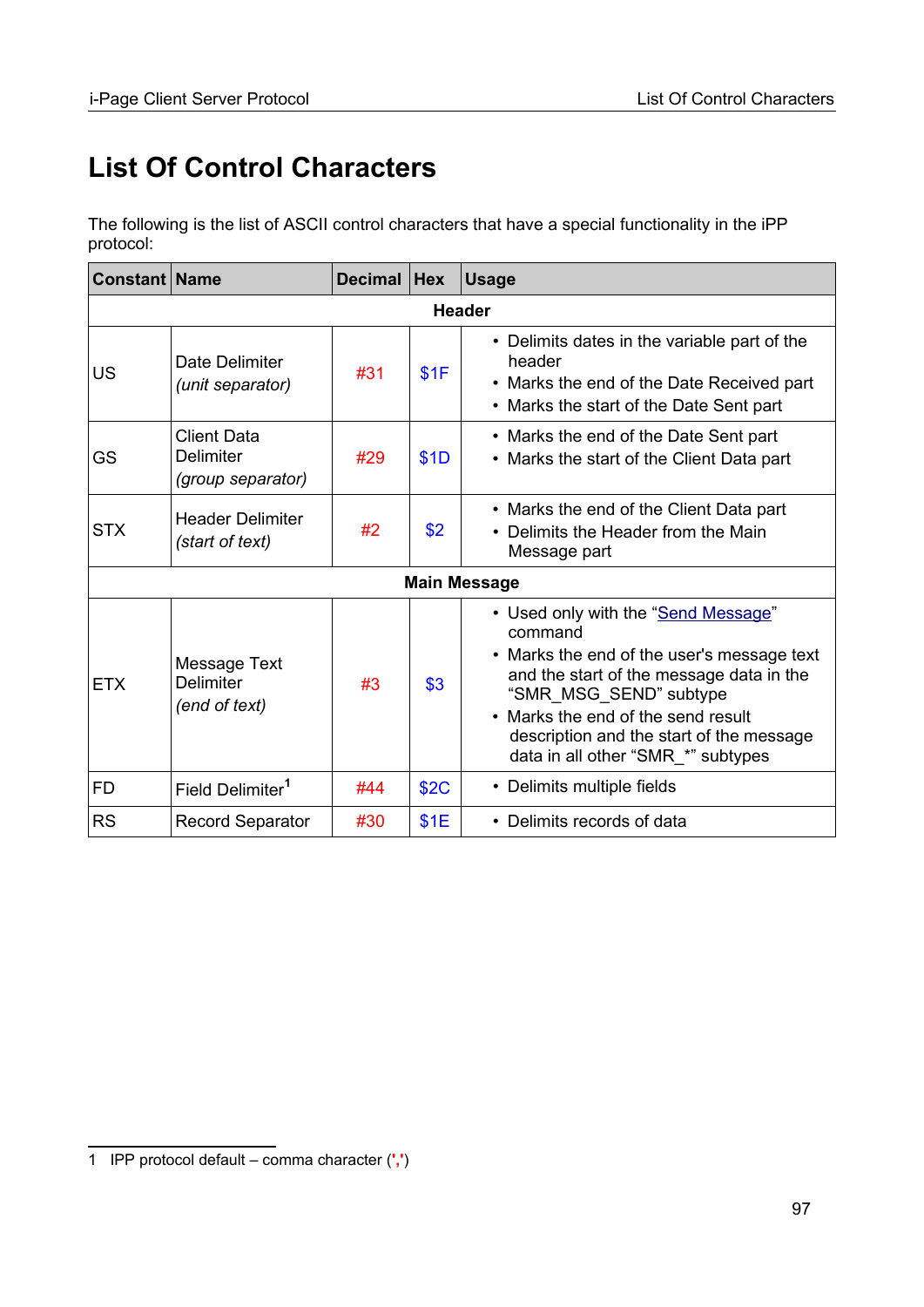# **Appendix B.**

# **Constants**

## <span id="page-97-0"></span>**Message Priorities**

| <b>Priority</b> | <b>Constants</b>    | <b>Values</b> |
|-----------------|---------------------|---------------|
| Critical        | <b>MPR CRITICAL</b> | 1             |
| Urgent          | <b>MPR URGENT</b>   | 2             |
| High            | <b>MPR HIGH</b>     | 3             |
| Normal          | <b>MPR NORMAL</b>   | 4             |
| Lower           | <b>MPR LOWER</b>    | 5             |
| Low             | MPR LOW             | 6             |

**Note:** Messages with a lower number have a higher priority. Default: Normal.

## **Message Affix Types**

| <b>Affix Types</b> | <b>Constant</b>   | <b>Value</b> | <b>Explanation</b>                          |
|--------------------|-------------------|--------------|---------------------------------------------|
| None               | <b>MAT NONE</b>   |              | No affix is used                            |
| Prefix             | <b>MAT PREFIX</b> |              | Text/Date added as a prefix                 |
| Suffix             | <b>MAT SUFFIX</b> | 2            | Text/Date added as a suffix                 |
| <b>Both</b>        | MAT BOTH          | 3            | Text/Date added as a prefix and as a suffix |

**Note:** Used to add a constant text and/or date time stamp to every message.

Default: MAT\_NONE

## <span id="page-97-1"></span>**Address Type**

| <b>Address Type</b>  | <b>Constant</b> | <b>Value</b> |
|----------------------|-----------------|--------------|
| Unknown              | AT UNKNOWN      |              |
| Pager Id             | AT PAGER        |              |
| <b>Mobile Number</b> | AT SMS          | 2            |
| <b>Email Address</b> | <b>AT EMAIL</b> | 3            |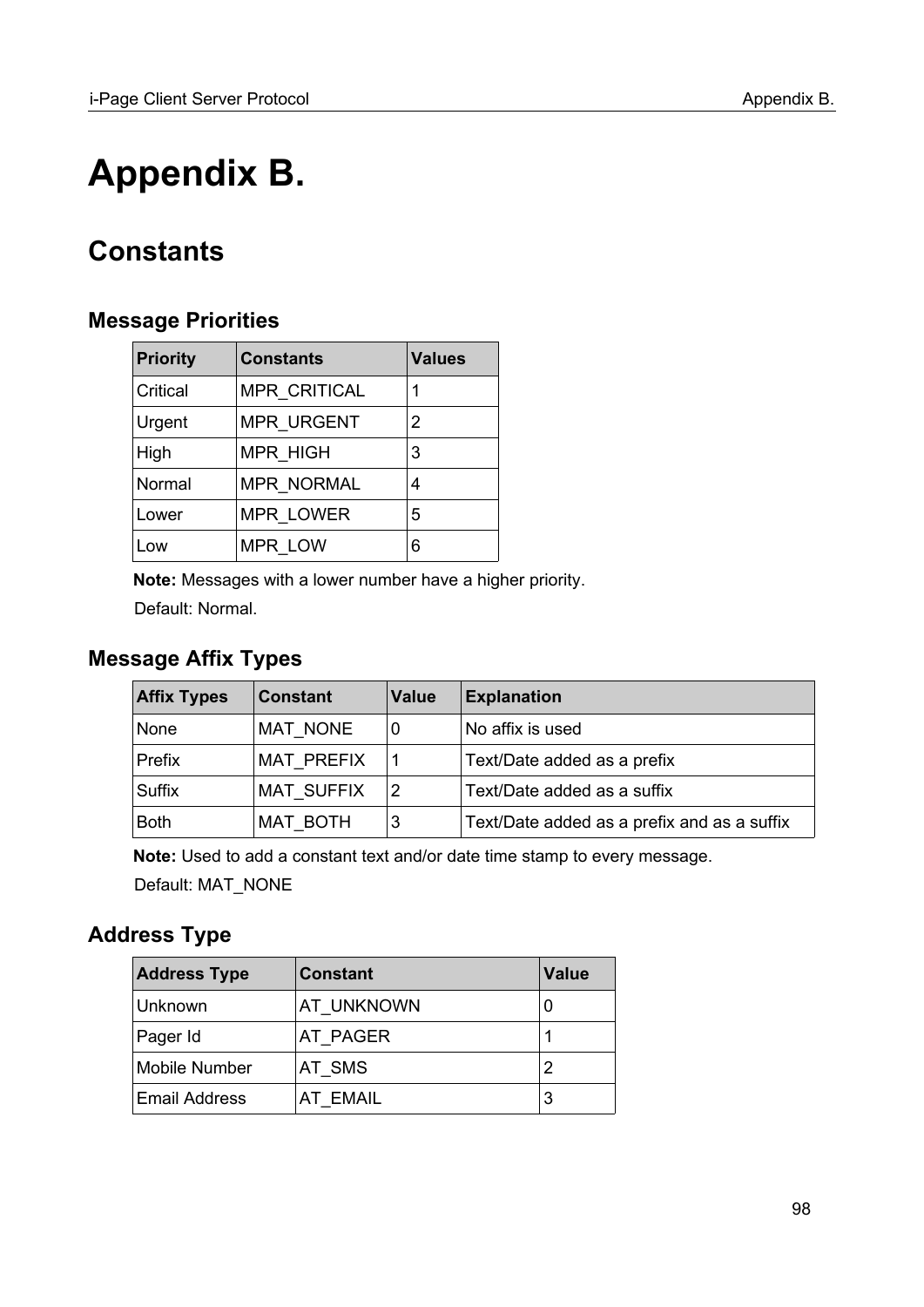## <span id="page-98-0"></span>**Carrier Type**

| <b>Carrier Type</b> | <b>Constant</b>        | <b>Value</b> |
|---------------------|------------------------|--------------|
| Unknown             | CTT UNKNOWN            | $-1$         |
| Tap Modem           | CTT_TAP_MODEM          | 0            |
| <b>Tap Direct</b>   | CTT TAP DIRECT         | 1            |
| <b>SMS</b>          | CTT GSM SMS            | 2            |
| Email               | <b>CTT EMAIL</b>       | 3            |
| <b>Email Pager</b>  | <b>CTT EMAIL PAGER</b> | 4            |
| <b>Email SMS</b>    | <b>CTT EMAIL SMS</b>   | 5            |
| <b>TAP IP</b>       | CTT TAP IP             | 6            |
| <b>SNPP</b>         | CTT SNPP               | 7            |

# **Text Encoding Type**

| <b>Type Value</b> | <b>Description</b>                                             |
|-------------------|----------------------------------------------------------------|
| $\left( \right)$  | Plain text                                                     |
|                   | The text is encoded as a Unicode string with 16-bit characters |
|                   | The text is encoded as an ANSI string with 8-bit characters    |

## **Sent Messages Query Type**

| <b>Query Types</b>   | <b>Constant</b>    | <b>Value</b> | <b>Explanation</b>                                                        |
|----------------------|--------------------|--------------|---------------------------------------------------------------------------|
| All                  | <b>SMT ALL</b>     | 0            | Show all messages                                                         |
| Last $<\neq>$        | <b>SMT LAST</b>    |              | Show last <number> messages</number>                                      |
| Today                | <b>SMT TODAY</b>   | 2            | Show messages sent today                                                  |
| On Date              | <b>SMT DATE</b>    | 3            | Show messages sent on <b><date></date></b>                                |
| <b>Before Date</b>   | SMT BEFORE         | 4            | Show messages sent before <date></date>                                   |
| After Date           | <b>SMT AFTER</b>   | 5            | Show messages sent after <date></date>                                    |
| <b>Between Dates</b> | <b>SMT BETWEEN</b> | 6            | Show messages sent from <b><from date=""></from></b><br><to date=""></to> |

## **Find Object Query Type**

| <b>Type Value</b> | <b>Description</b>                                          |
|-------------------|-------------------------------------------------------------|
|                   | Find all objects                                            |
|                   | Find all objects which name starts with the "search string" |
| 2                 | Find all objects which name contains the "search string"    |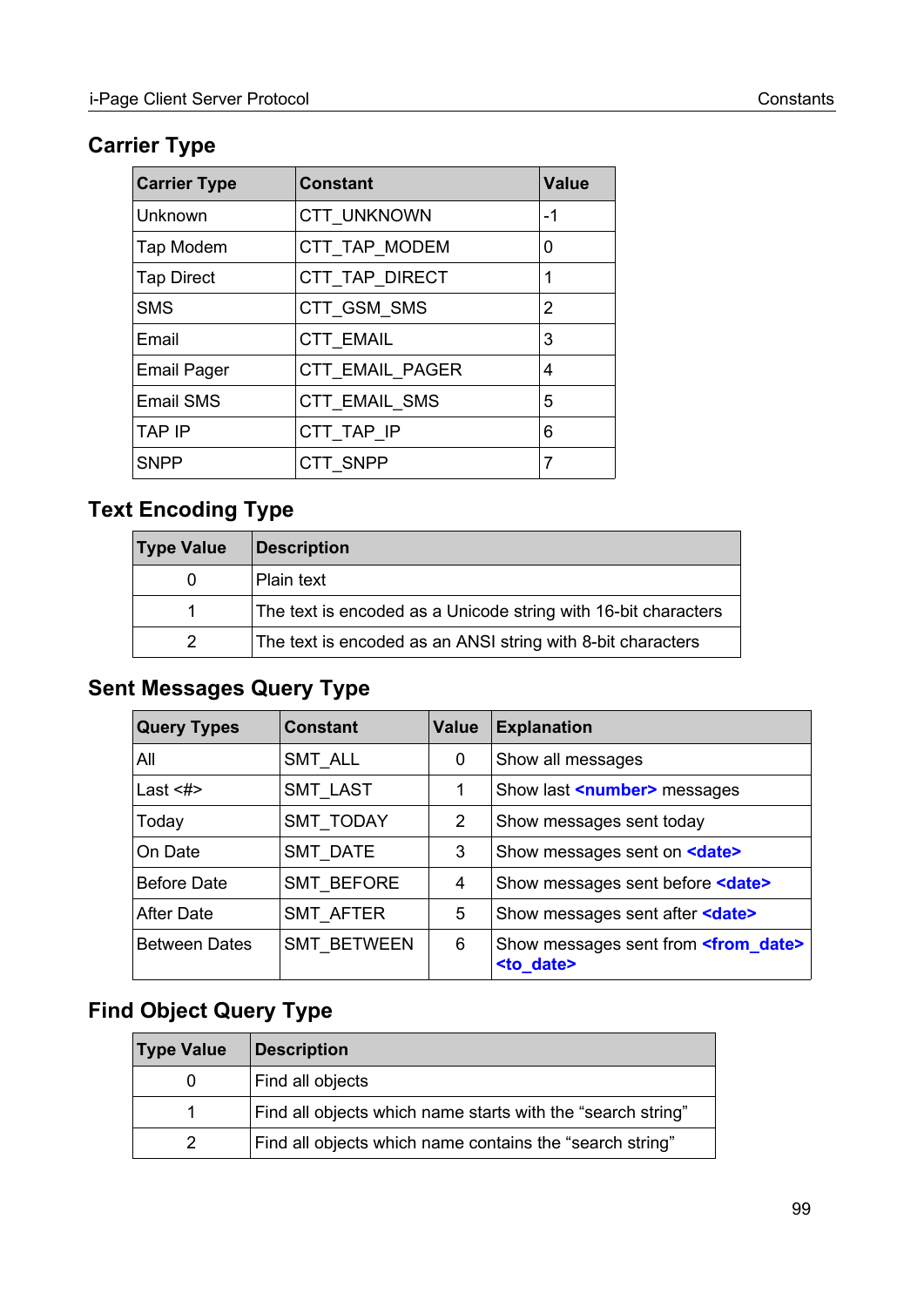## **Contact Display Type**

Deprecated – in version **1.2** replaced with [Tree View Display Type](#page-99-0)

| <b>Contact Display Type</b> | <b>Constant</b>   | <b>Value</b> |
|-----------------------------|-------------------|--------------|
| Contacts and Groups         | <b>CDT BOTH</b>   |              |
| Contacts Only               | CDT CONTACTS      |              |
| Groups Only                 | <b>CDT GROUPS</b> |              |

**Note:** Used to set the way the contacts and contact groups are displayed. Default: CDT\_BOTH

## <span id="page-99-0"></span>**Tree View Display Type**

| <b>Object</b>  | Folder         |          | Group |                |                 | Contact |                |                 |  |
|----------------|----------------|----------|-------|----------------|-----------------|---------|----------------|-----------------|--|
|                | <b>Display</b> | Position |       | <b>Display</b> | <b>Position</b> |         | <b>Display</b> | <b>Position</b> |  |
| <b>Bit</b>     |                |          |       |                |                 |         |                |                 |  |
| <b>Default</b> |                |          |       |                |                 |         |                |                 |  |

**Note:** Data for every object are stored in 3 bits. First 2 bits store its position - 1<sup>st</sup> (01), 2<sup>nd</sup> (10) or  $3<sup>rd</sup>$  (11) If the object's  $3<sup>rd</sup>$  bit is set then the object is visible.

Default: 245 – Contacts first (displayed), groups second (displayed), folders third (NOT displayed – (MSB) 011 110 101 (LSB)

## **Message Delete Type**

| <b>Message Delete Type</b> | <b>Constant</b>     | <b>Value</b> |
|----------------------------|---------------------|--------------|
| All Messages               | <b>MDT ALL</b>      |              |
| Old Messages               | MDT OLD             |              |
| <b>Selected Message</b>    | <b>MDT SELECTED</b> |              |

**Note:** Used to set the type of delete operation that will be performed on stored messages. Default: MDT\_BOTH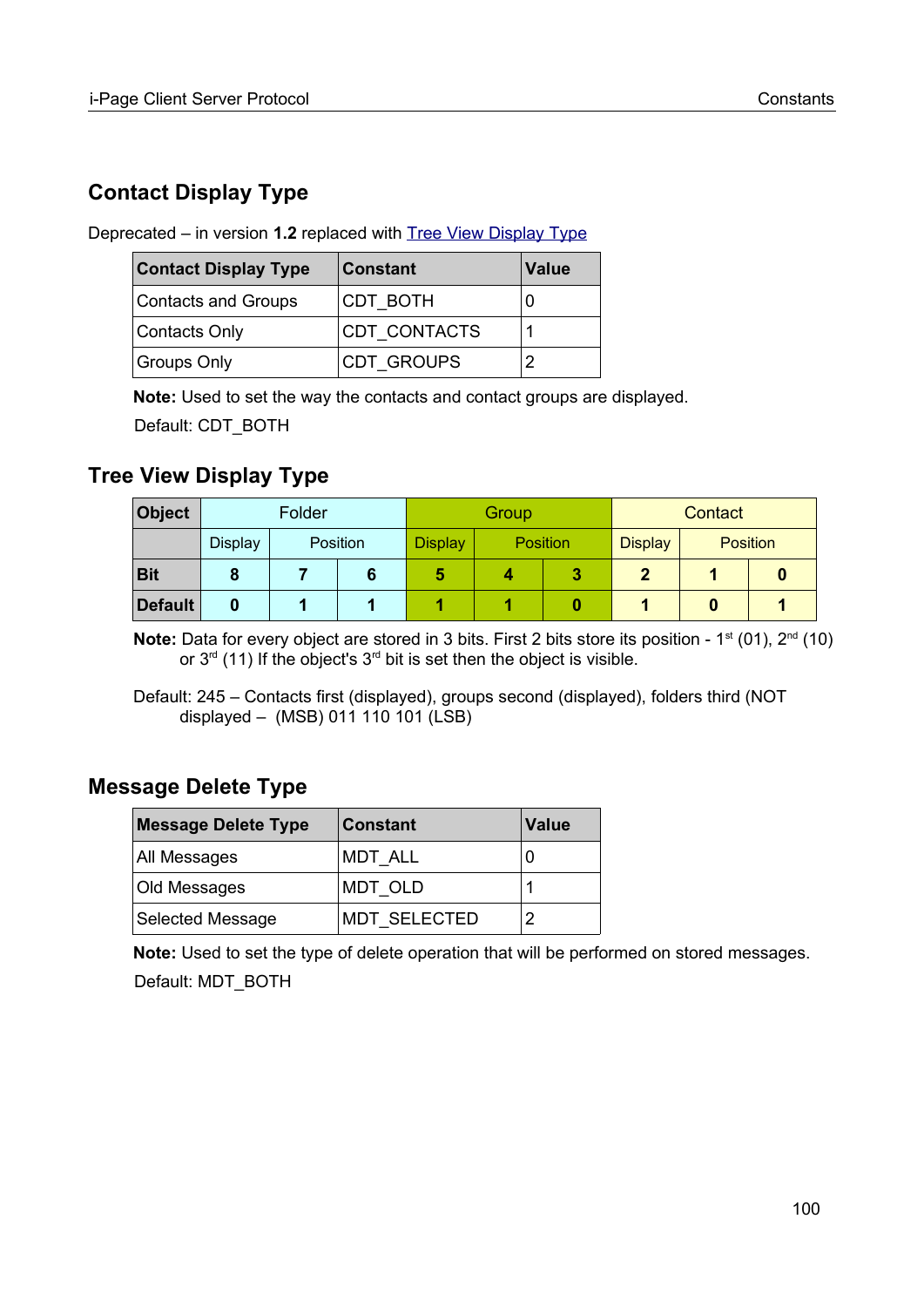## <span id="page-100-1"></span>**Schedule Type**

| <b>Constant</b>   | <b>Value</b> | <b>Description</b>                        |
|-------------------|--------------|-------------------------------------------|
| ST ONCE           | 0            | Message is scheduled only once            |
| <b>ST HOURLY</b>  | 1            | Message is scheduled in hourly intervals  |
| <b>ST DAILY</b>   | 2            | Message is scheduled in daily intervals   |
| <b>ST WEEKLY</b>  | 3            | Message is scheduled in weekly intervals  |
| <b>ST MONTHLY</b> | 4            | Message is scheduled in monthly intervals |

Default: ST\_ONCE

# <span id="page-100-0"></span>**Schedule End Type**

| <b>Constant</b> | <b>Value</b> | <b>Description</b>                                                                                     |
|-----------------|--------------|--------------------------------------------------------------------------------------------------------|
| SET NONE        | 0            | No scheduling end defined                                                                              |
| SET DATE        |              | Scheduling ends on the set date                                                                        |
| SET_MSG_NO      | 2            | Scheduling ends after number of messages has been sent                                                 |
| <b>SET BOTH</b> | 3            | Scheduling ends on the set date or after a number of<br>messages has been sent - whichever comes first |

Default: SET\_NONE

## <span id="page-100-2"></span>**Report Date Range Type**

| <b>Constant</b> | <b>Value</b> | <b>Explanation</b>                           |
|-----------------|--------------|----------------------------------------------|
| DRT ALL         | 0            | Retrieve all messages                        |
| DRT RANGE       |              | Retrieve messages sent within a date range   |
| DRT BEFORE      | 2            | Retrieve messages sent before a certain date |
| DRT AFTER       | 3            | Retrieve messages sent after a certain date  |

## <span id="page-100-3"></span>**Stored Messages Fields**

| <b>Constants</b>      | Value | <b>Contains</b>                       |
|-----------------------|-------|---------------------------------------|
| MSG SYS ID            | 0     | Message Id (system-wide unique)       |
| MSG SENT ID           | 1     | Transaction Id (assigned by a sender) |
| MSG ACCOUNT           | 2     | Account Id                            |
| MSG CLIENT IP         | 3     | Client IP                             |
| <b>MSG ADDRESS</b>    | 4     | <b>Message Address</b>                |
| <b>MSG CARRIER ID</b> | 5     | Carrier Id                            |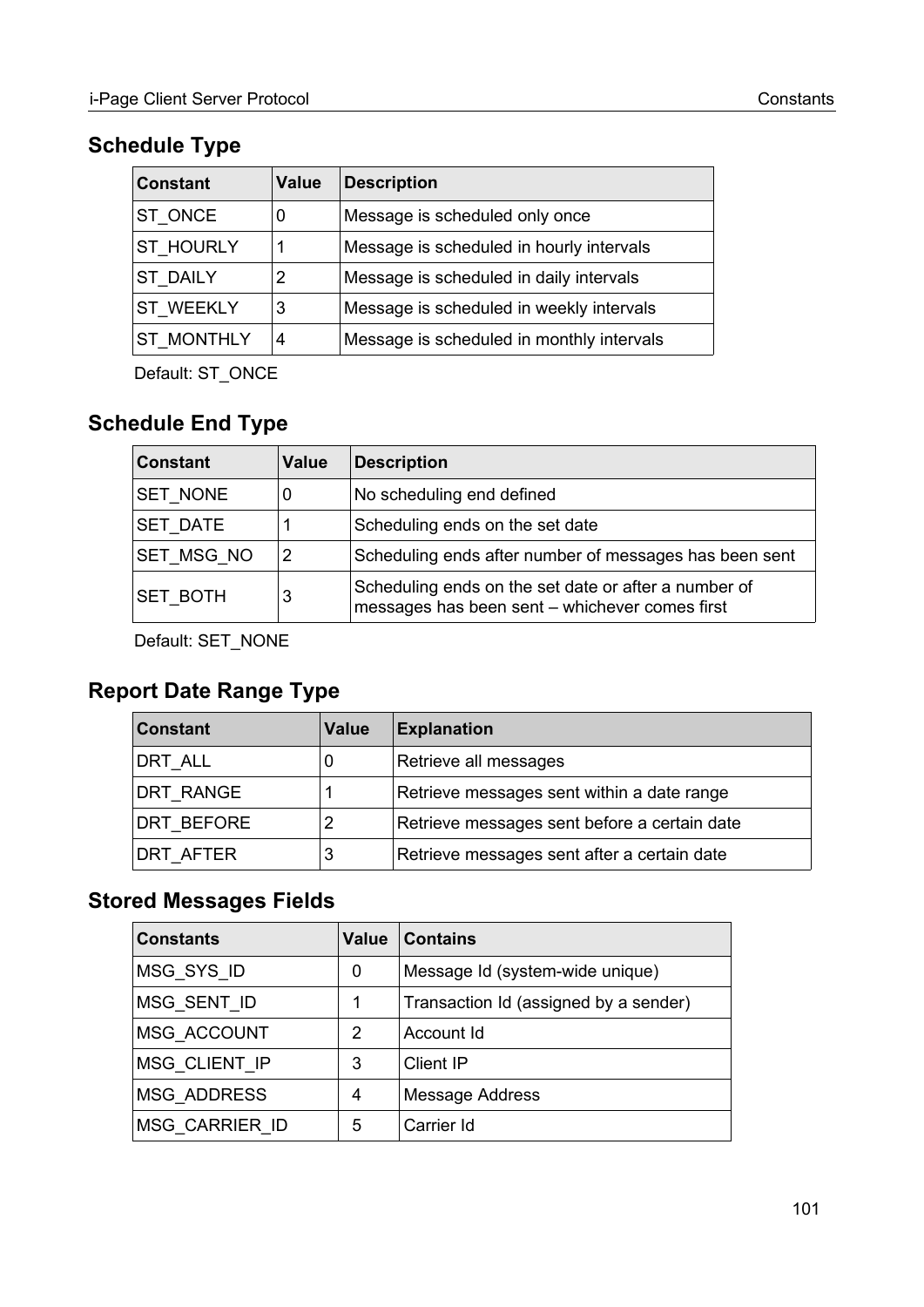| <b>Constants</b>    | <b>Value</b> | <b>Contains</b>              |
|---------------------|--------------|------------------------------|
| MSG_CARRIER_NAME    | 6            | <b>Carrier Name</b>          |
| MSG_CARRIER_TYPE    | 7            | Carrier Type                 |
| MSG_STATUS          | 8            | <b>Sent Status</b>           |
| MSG_RESULT_CODE     | 9            | Sent Result Code             |
| MSG_RESULT_DESC     | 10           | Sent Result Description      |
| MSG_TEXT            | 11           | Message Text                 |
| MSG_DATE_SENT       | 12           | Date Sent                    |
| MSG_DATE_RECEIVED   | 13           | Date Received                |
| <b>MSG PRIORITY</b> | 14           | <b>Message Priority</b>      |
| MSG_PRIORITY_STR    | 15           | <b>Message Priority Text</b> |
| MSG_ADDRESS_TYPE    | 16           | <b>Address Type</b>          |
| MSG_CONNECTION      | 17           | <b>Connection Type</b>       |
| MSG_FRAG_NO         | 18           | Number of Fragments          |
| MSG_FRAG_SENT       | 19           | Number of Sent Fragments     |
| MSG_FRAG            | 20           | Fragmented                   |
| MSG_SCH             | 21           | Scheduled                    |
| MSG_ESC             | 22           | Escalated                    |
| MSG ACK             | 23           | Acknowledged                 |

## <span id="page-101-0"></span>**Message Sent Status**

| <b>Constant</b>     | <b>Value</b> | <b>Explanation</b>                |
|---------------------|--------------|-----------------------------------|
| MSS NOT SENT        | 0            | Message not sent                  |
| MSS_SENT            |              | Message sent                      |
| <b>MSS ERROR</b>    | 2            | Message not sent because of error |
| MSS_SENT_WITH_ERROR | 3            | Message sent with error           |

# <span id="page-101-1"></span>**Text Search Type**

| <b>Constant</b>           | Value | Explanation                                       |
|---------------------------|-------|---------------------------------------------------|
| <b>TST ANY WORD</b>       |       | Find any word in message                          |
| <b>TST ALL WORDS</b>      |       | Find all words in message (not in the same order) |
| <b>TST EXACT PHRASE 2</b> |       | Find exact phrase in message                      |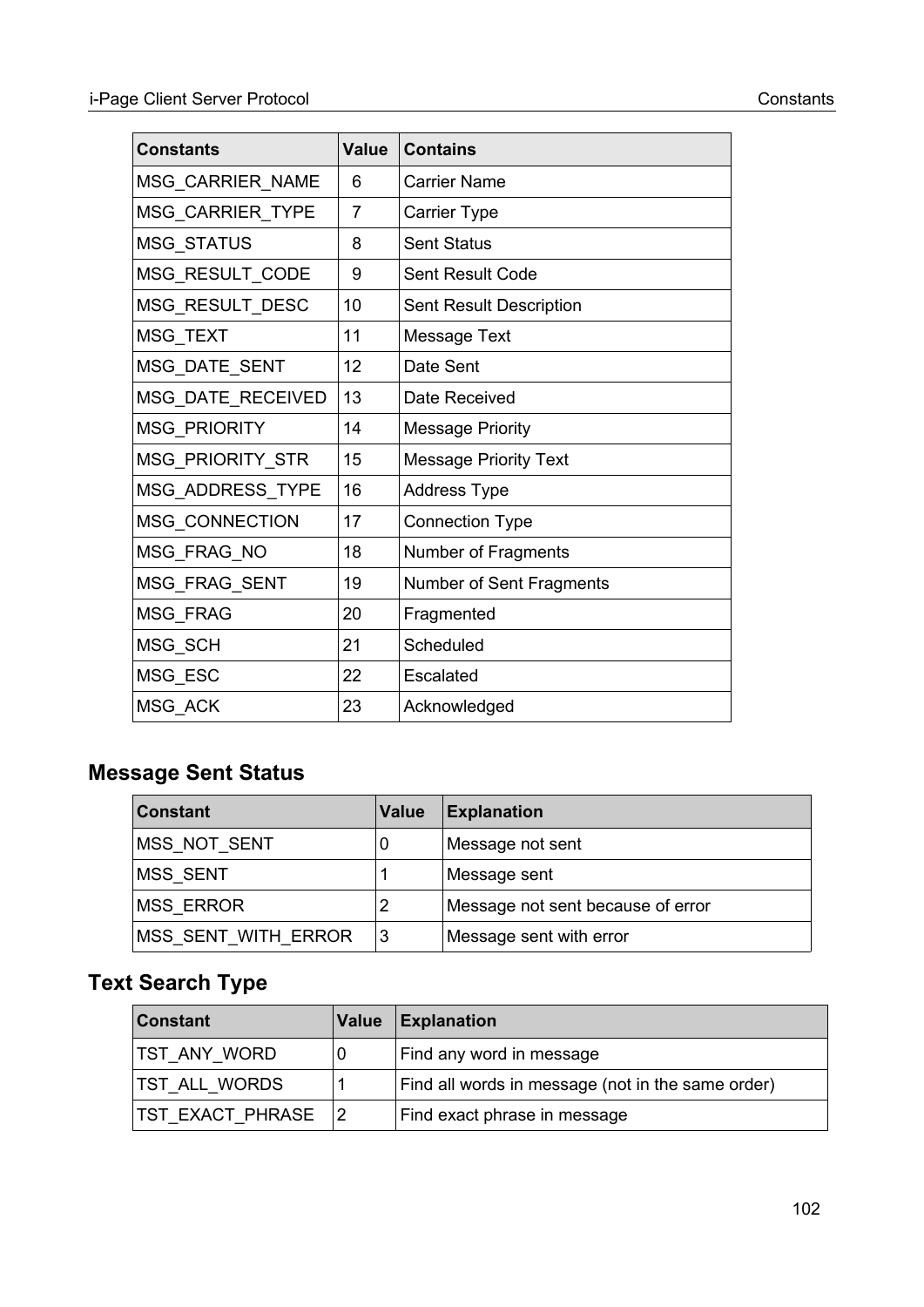## <span id="page-102-0"></span>**Auto Report type**

| ∣Constant        | <b>Value</b> | $\mathsf{Explanation}$                           |  |  |  |
|------------------|--------------|--------------------------------------------------|--|--|--|
| <b>ART DAILY</b> |              | Runs every <interval> number of days</interval>  |  |  |  |
| ART HOURLY       |              | Runs every <interval> number of HOURS</interval> |  |  |  |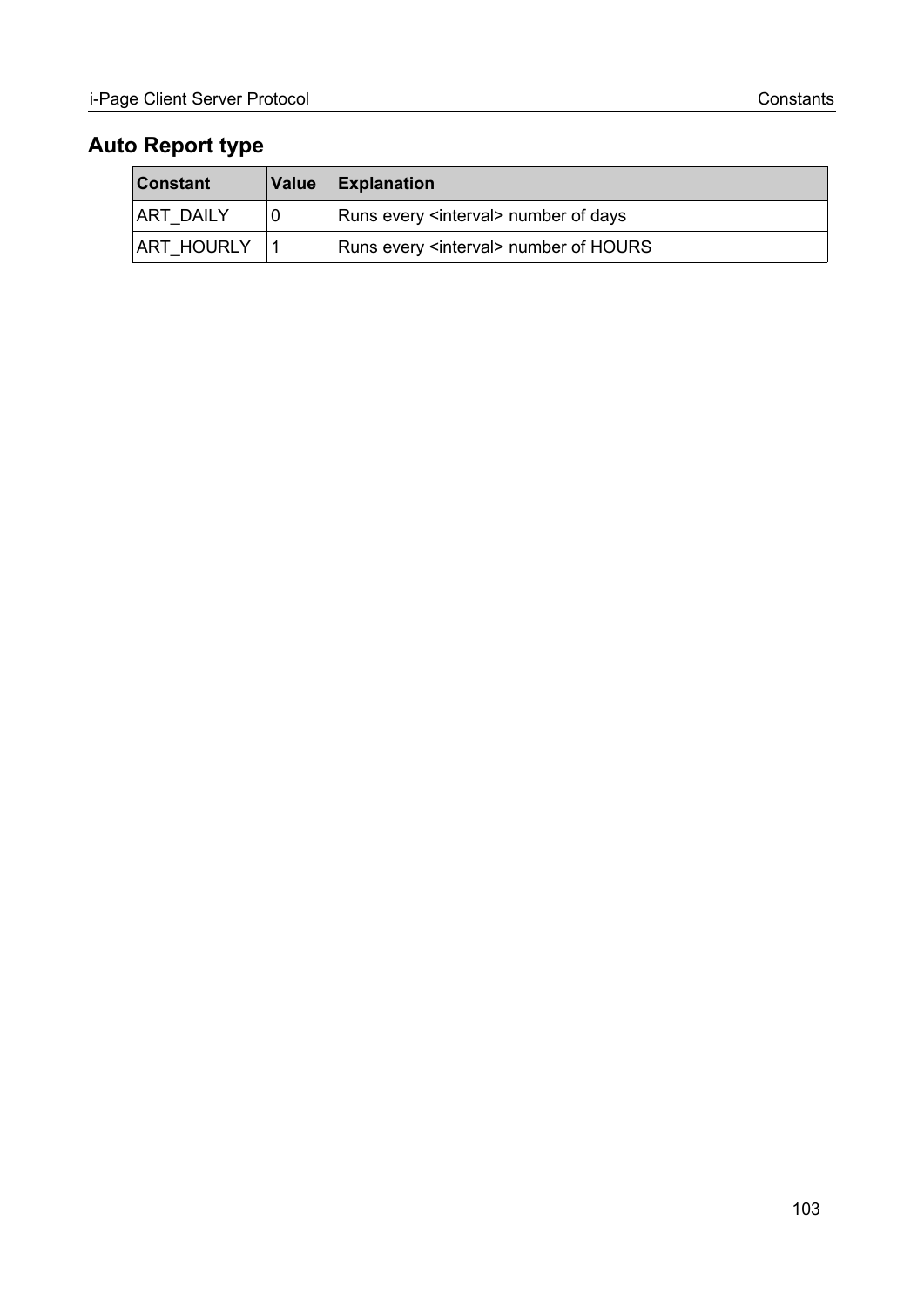# **Appendix C.**

The whole message that is sent to the server must be converted into one of the following formats:

- ◻ ASCII only characters from the basic 7-bit ASCII encoding set can be used
- ◻ ANSI all characters from the extended 8-bit ASCII set. The server will use the extended set that is defined as its current computer's code page
- ◻ UTF-8
- ◻ UTF-16 LE (little-endian byte order)
- ◻ UTF-16 BE (big-endian byte order)

The same format must be set on the server. The message that is returned from the server is always in the encoding form selected by the user on the server. The server recognises only characters from the Basic Multilingual Plane codespace.

# **Data Types**

## **String**

The definition of the different types of strings in the iPP protocol is not based on the size of their basic character data type (7, 8, 16 or 32 bits) but on the range of the codespace they can be mapped to. A client application is free to use internally any type of a string as long as it can be converted into the form selected above.

#### **ASCII String**

Uses basic 7-bit ASCII character set in the range #0..#127 (\$0..\$7F).

The protocol also allows usage of the extended 8-bit ASCII character set, because all messages at the end must be converted into the UTF-8 string. i-Page server application is a Unicode (UTF-16) based software and does not depend on the local machine code page. If the client application uses extended ASCII, developers must be aware that their clients could run on machines with a different code page set.

#### **Unicode String**

Uses any character that corresponds to the Unicode character from the Basic Multilingual Plane codespace.

## **Boolean**

A Boolean type is converted into a string with the following values: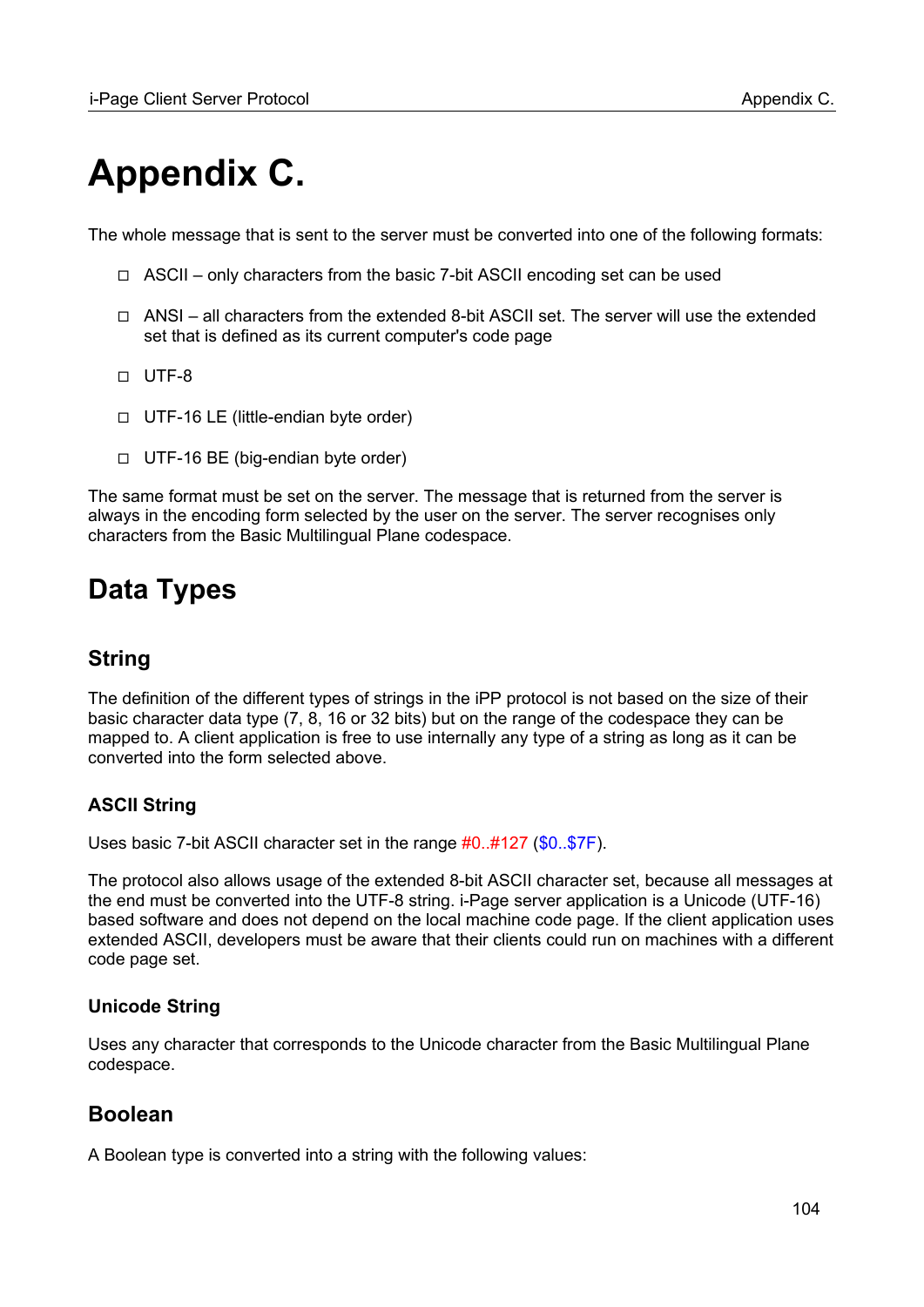| true  | יזי |  |
|-------|-----|--|
| false |     |  |

### **Number**

A decimal number of any size converted directly into a string.

```
Example:
    \begin{array}{cc} 0 & \rightarrow '0' \\ 123 & \rightarrow '12 \end{array}123 → '123'
    34567 → '34567'
    256897 → '256897'
```
## **Integer**

32–bits signed number.

An integer type is converted into a hexadecimal string that occupies 8 characters. If the resulting string is less than 8 hexadecimal characters long, it is left padded with the  $'0'$  (\$30 – #48) character.

Not case sensitive, but i-Page Server always returns hexadecimal characters in upper case.

| <b>Examples:</b> |                   |
|------------------|-------------------|
| Ω                | י 00000000 י      |
| 1,23             | <u>י 0000007B</u> |
| 3,456            | <b>'00000D80'</b> |
| 456,987          | <i>'0006F91B'</i> |

## <span id="page-104-0"></span>**DateTime**

- **1.** A DateTime value is broken into: days, months, years, hours, minutes and seconds.
- **2.** Each of these values is converted into a hexadecimal number, as follows:
	- Year **3** hexadecimals
	- Month **1** hexadecimal
	- Day **2** hexadecimals
	- Hour **2** hexadecimals
	- Minutes **2** hexadecimals
	- Seconds **2** hexadecimals
- **3.** Each hexadecimal number is left-padded with '0' (\$30 #48) if necessary.
- **4.** All hexadecimals are concatenated into a string in the following order: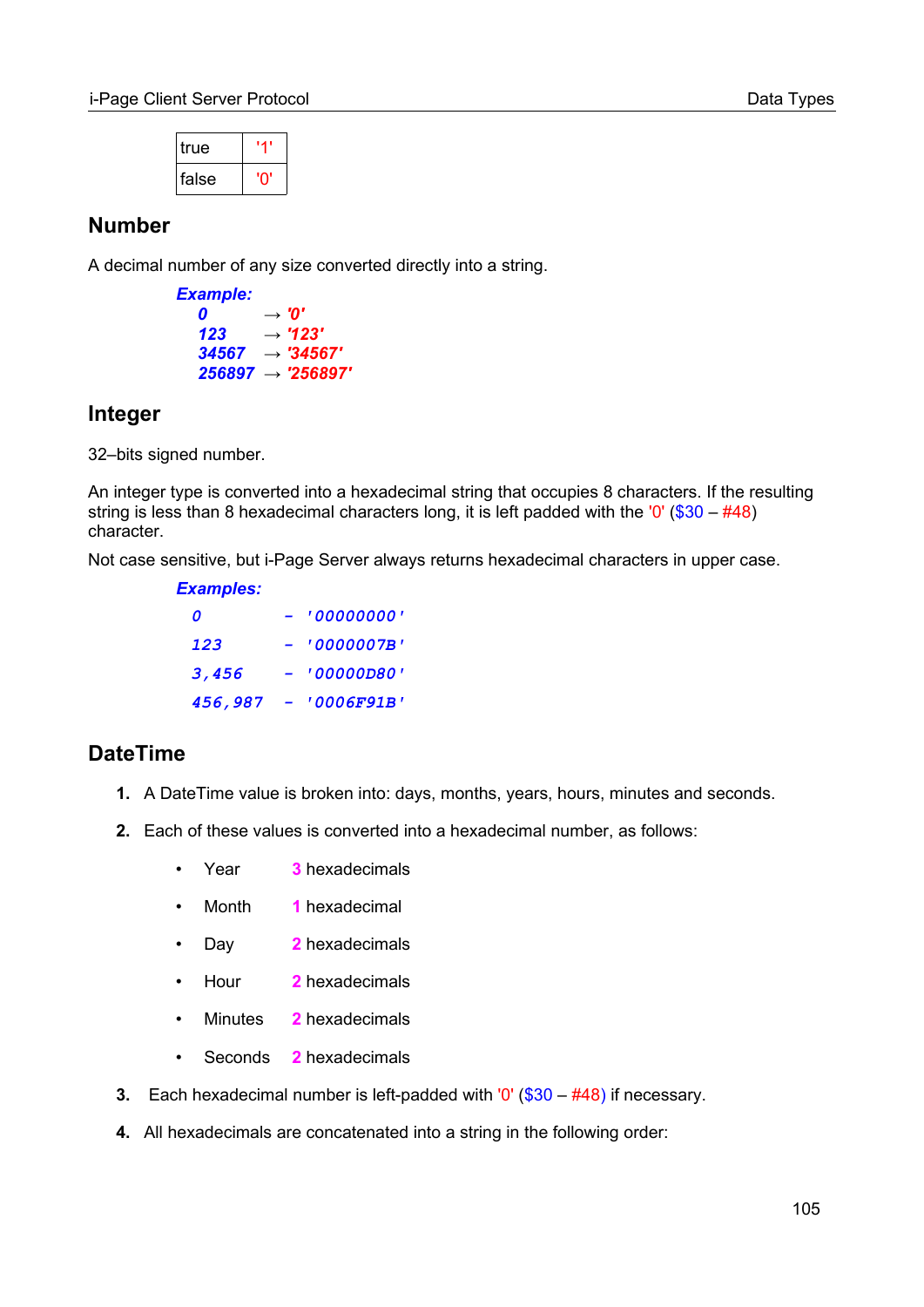#### **yearmonthdayhourminutesseconds**

|  | -xamples: |
|--|-----------|
|  |           |

| <b>DateTime</b> |  | <b>Interim Value</b> | <b>Final Value</b>                                 |  |
|-----------------|--|----------------------|----------------------------------------------------|--|
|                 |  |                      | 29/09/2010 12:32:45 7DA 9 1D 0C 20 2D 7DA91D0C202D |  |
|                 |  |                      | 30/10/2010 15:45:08 7DA A 1E OF 2D 08 7DAA1E0F2D08 |  |
|                 |  |                      | 28/12/2011 23:59:11 7DB C 1C 17 3B 0B 7DBC1C173B0B |  |

### **IP Address**

**5.** An address is broken down into 4 strings, parsed on the dot **'.'** character (\$2E – #46).

```
Example:
  10.58.2.199
  10 – 58 – 2 – 199
```
- **6.** Every string is converted into a number.
- **7.** The resulting number is converted into two hexadecimal characters.

*Example*: *A – 3A – 2 – C7*

**8.** If the resulting string is less than two hexadecimal character, it is left padded with the '0'  $($30 - #48)$ 

```
Example:
  0A – 3A – 02 – C7
```
**9.** all resulting strings are then concatenated in the left-to-right order.

```
Example:
  0A3A02C7
```
Examples:

| <b>IP Address</b> | <b>Octets</b> |     |               |     | <b>Hex</b>     |    |                |                | <b>Result</b> |
|-------------------|---------------|-----|---------------|-----|----------------|----|----------------|----------------|---------------|
| 10.58.2.199       | 10            | 58  | $\mathcal{P}$ | 199 | 0A             | 3A | 02             | C <sub>7</sub> | 0A3A02C7      |
| 192.168.0.1       | 192           | 168 | 0             |     | C <sub>0</sub> | A8 | 00             | 01             | C0A80001      |
| 69.89.22.105      | 69            | 89  | 22            | 105 | 45             | 59 | 16             | 69             | 45591669      |
| 74.220.195.50     | 74            | 220 | 195           | 50  | 4A             | DC | C <sub>3</sub> | 32             | 4ADCC332      |
| 66.163.168.210    | 66            | 163 | 168           | 210 | 42             | A3 | A8             | D <sub>2</sub> | 42A3A8D2      |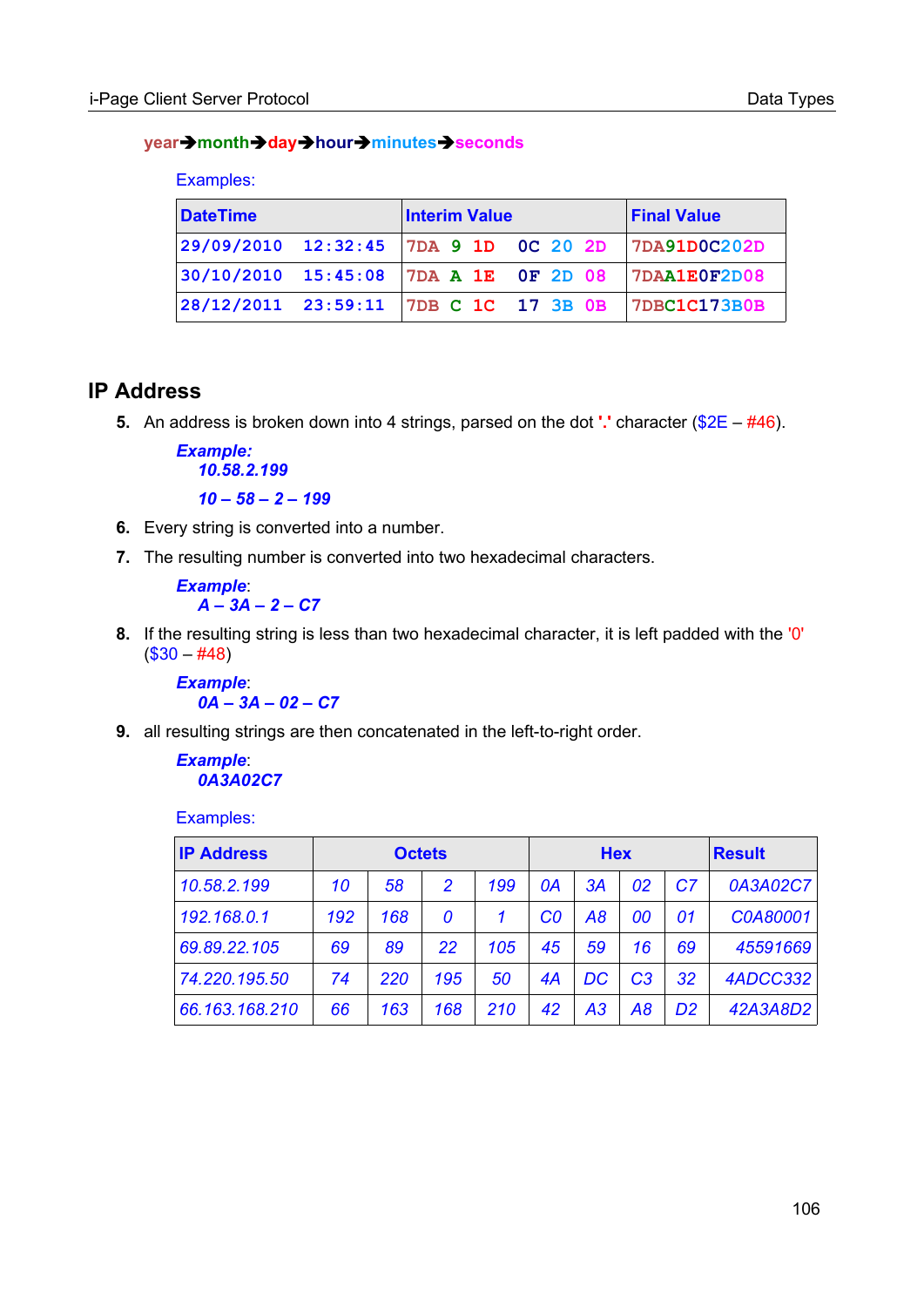# **Appendix D.**

# **TCP/IP Byte Order**

When you are writing or reading a numerical value directly to or from the socket, you must be aware of its byte order. TCP/IP protocol defines big-endian as the standard network byte order for all numeric values. That means that the most significant byte is sent first. On the other hand, all Intel based processors use little-endian as their byte order, which means that the least significant byte is at the lowest address. The other bytes follow in increasing order of significance.

On Intel platforms it is usually necessary to convert from host byte order (little-endian) to TCP/IP network byte order (big-endian) and the other way around. This can be done by swapping bytes position.

The only time when you need to do in i-Page Client/Server Protocol is when you are writing or reading the [message size](#page-7-1).

The easiest way to do it is to use functions from the WinSock library.

#### **Host To Network**

#### **[Normal Message Size](#page-7-0)**

The **htons** (host\_to\_network\_short) function takes a 16-bit number in host byte order and returns a 16-bit number in network byte order used in TCP/IP networks.

**u\_short htons**(**u\_short** *hostshort*); **//**hostshort **is a 16-bit number in host byte order.**

#### **Large [Message Size](#page-7-0)**

The **htonl** (host to network long) function takes a 32-bit number in host byte order and returns a 32-bit number in network byte order used in TCP/IP networks.

**u\_long htonl**(**u\_long** *hostslong*); //hostslong is a 32-bit number in host byte order.

#### **Network To Host**

#### **[Normal Message Size](#page-7-0)**

The **ntohs** (network to host short) function takes a 16-bit number in TCP/IP network byte order and returns a 16-bit number in host byte order.

**u\_short ntohs**(**u\_short** *netshort*); *//netshort is a 16-bit number in TCP/IP network byte order.*

#### **Large [Message Size](#page-7-0)**

The **ntohl** (network\_to\_host\_long) function takes a 32-bit number in TCP/IP network byte order and returns a 32-bit number in host byte order.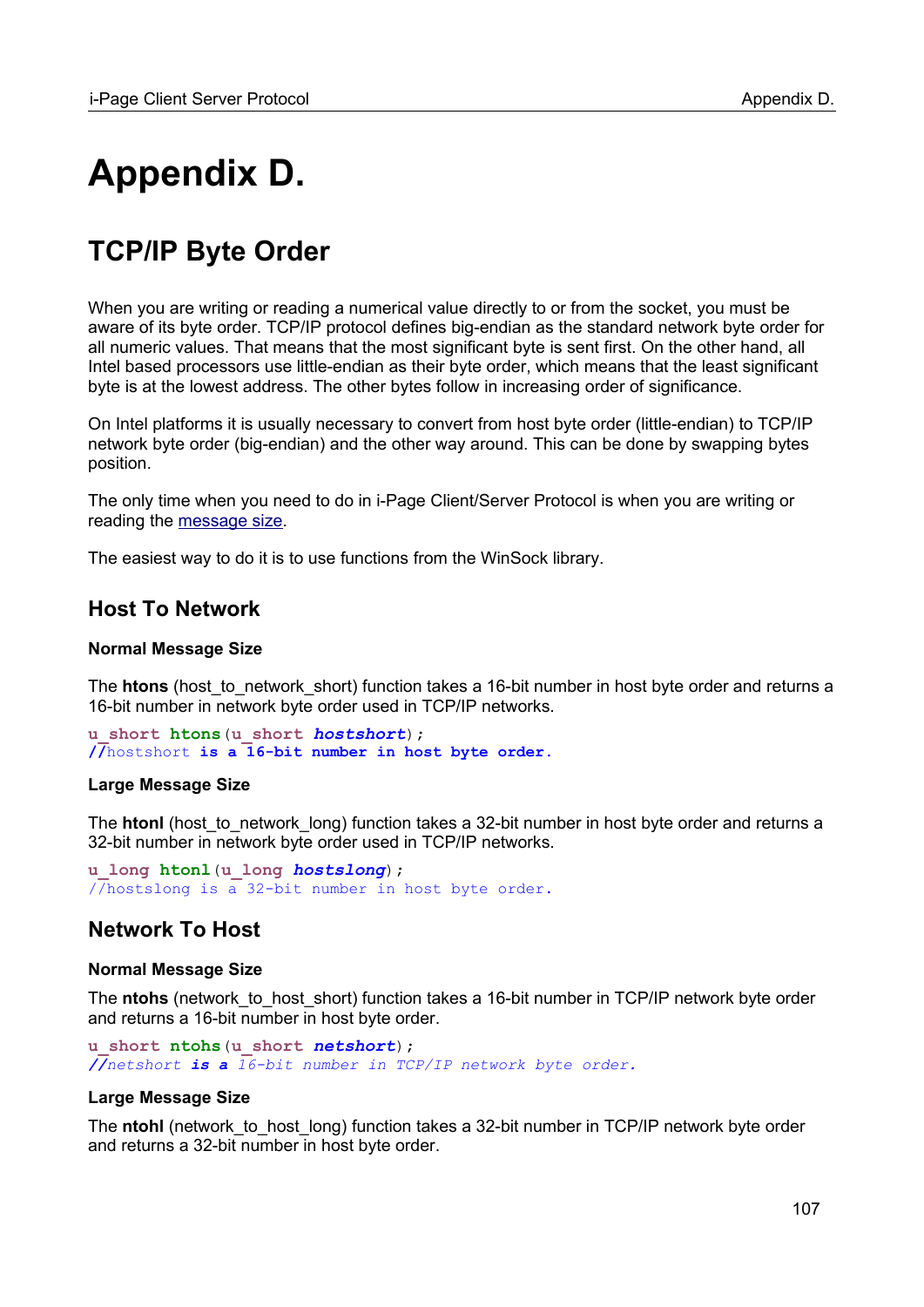#### **u\_long ntohl**(**u\_long** *netlong*); *//netlong is a 32-bit number in TCP/IP network byte order.*

*Note: To use these functions, you do not need to initiate (WSPStartup) or close (WSPCleanup) the WinSock library.* 

#### *Examples:*

#### *Normal Message Size*

| <b>Decimal</b>       |                   | <b>Hexadecimal</b>   |                   |
|----------------------|-------------------|----------------------|-------------------|
| <b>Little-endian</b> | <b>Big-endian</b> | <b>Little-endian</b> | <b>Big-endian</b> |
| 118                  | 30208             | 00 76                | 76 00             |
| 256                  |                   | 01 00                | 00 01             |
| 450                  | 49665             | 01 C <sub>2</sub>    | C2 01             |
| 1,123                | 25348             | 04 63                | 63 04             |

#### *Large Message Size*

| <b>Decimal</b>       |                   | <b>Hexadecimal</b>   |                         |
|----------------------|-------------------|----------------------|-------------------------|
| <b>Little-endian</b> | <b>Big-endian</b> | <b>Little-endian</b> | <b>Big-endian</b>       |
| 118                  | 1,979,711,488     | 00 00 00 76          | 76 00 00 00             |
| 256                  | 65,536            | 00 00 01 00          | 00 01 00 00             |
| 450                  | 3,254,845,440     | 00 00 01 C2          | C <sub>2</sub> 01 00 00 |
| 1,123                | 1,661,206,528     | 00 00 04 63          | 63 04 00 00             |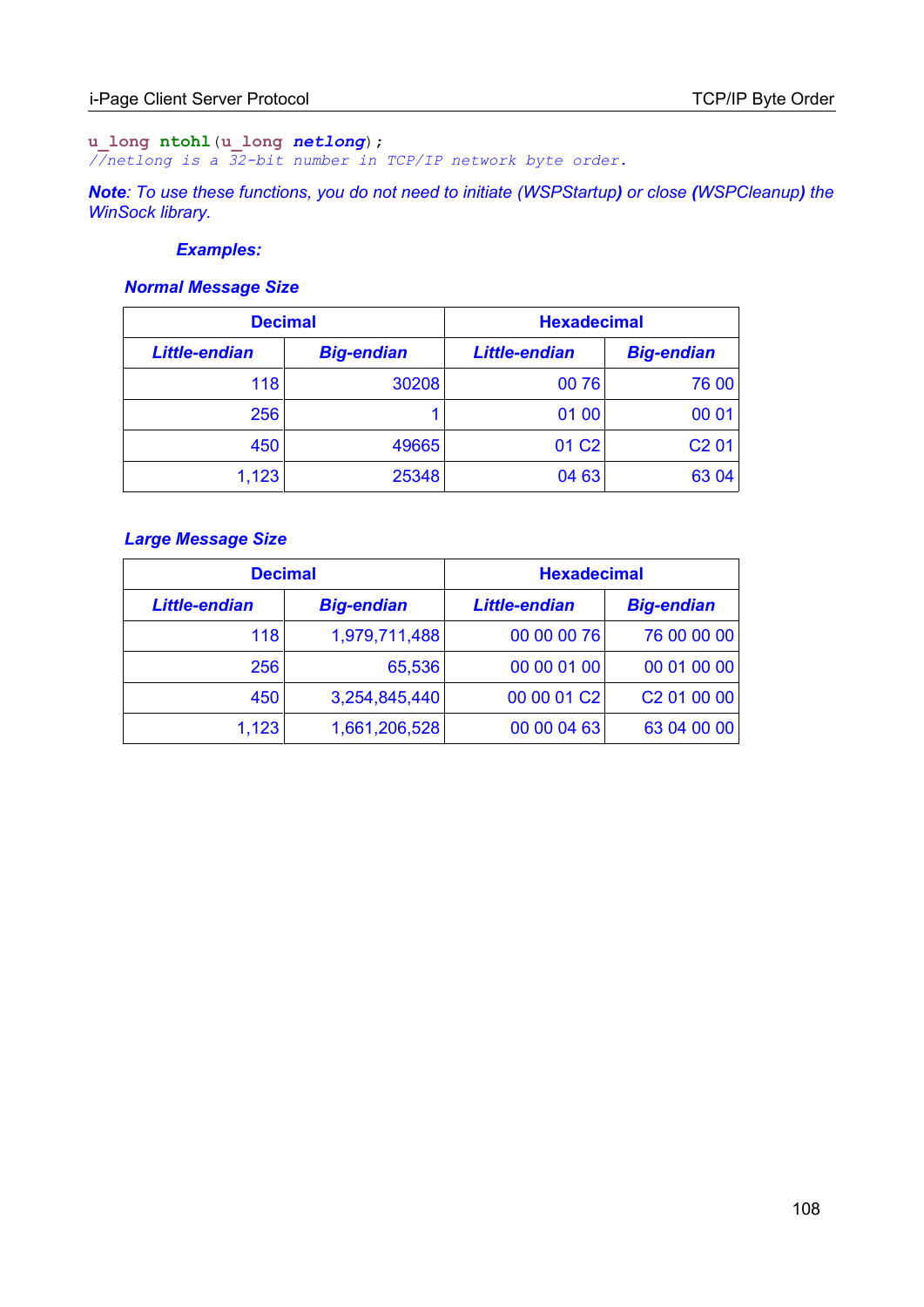## **Delimiting Strings**

In i-Page Protocol strings can be delimited by the "Field Delimiter" character, defined in the [Header](#page-9-0) by the message sender. Delimited strings can be used only in the [Main Message](#page-17-0) field.

In all other fields where strings are used, they are byte counted.

In some cases delimited strings must be encloses in double quotes  $(\$22 - #34)$ :

- **1.** When the string contains the "**Field Delimiter**" character
- **2.** When one or more words in the string are already enclosed in double quotes

In that case all double quotes that are already in the string must be duplicated.

*Example*: *Hello world from WiPath and 'kiwi' programmers[2](#page-108-0) "Hello, world from WiPath and 'kiwi' programmers" [3](#page-108-1) "Hello world from ""WiPath"" and 'kiwi' programmers" [4](#page-108-2)*

*Warning: Never enclose strings in other fields in double quotes.*

<span id="page-108-0"></span><sup>2</sup> The string does not need to be enclosed in double quotes if single quotes are used, like in the word 'kiwi'

<span id="page-108-1"></span><sup>3</sup> Te string is enclose in double quotes because it contains a "Field delimiter" character, defined as COMMA (**,**).

<span id="page-108-2"></span><sup>4</sup> The string is enclosed in double quotes, because it already contains a quoted string "WiPath" - in that case double quotes are duplicated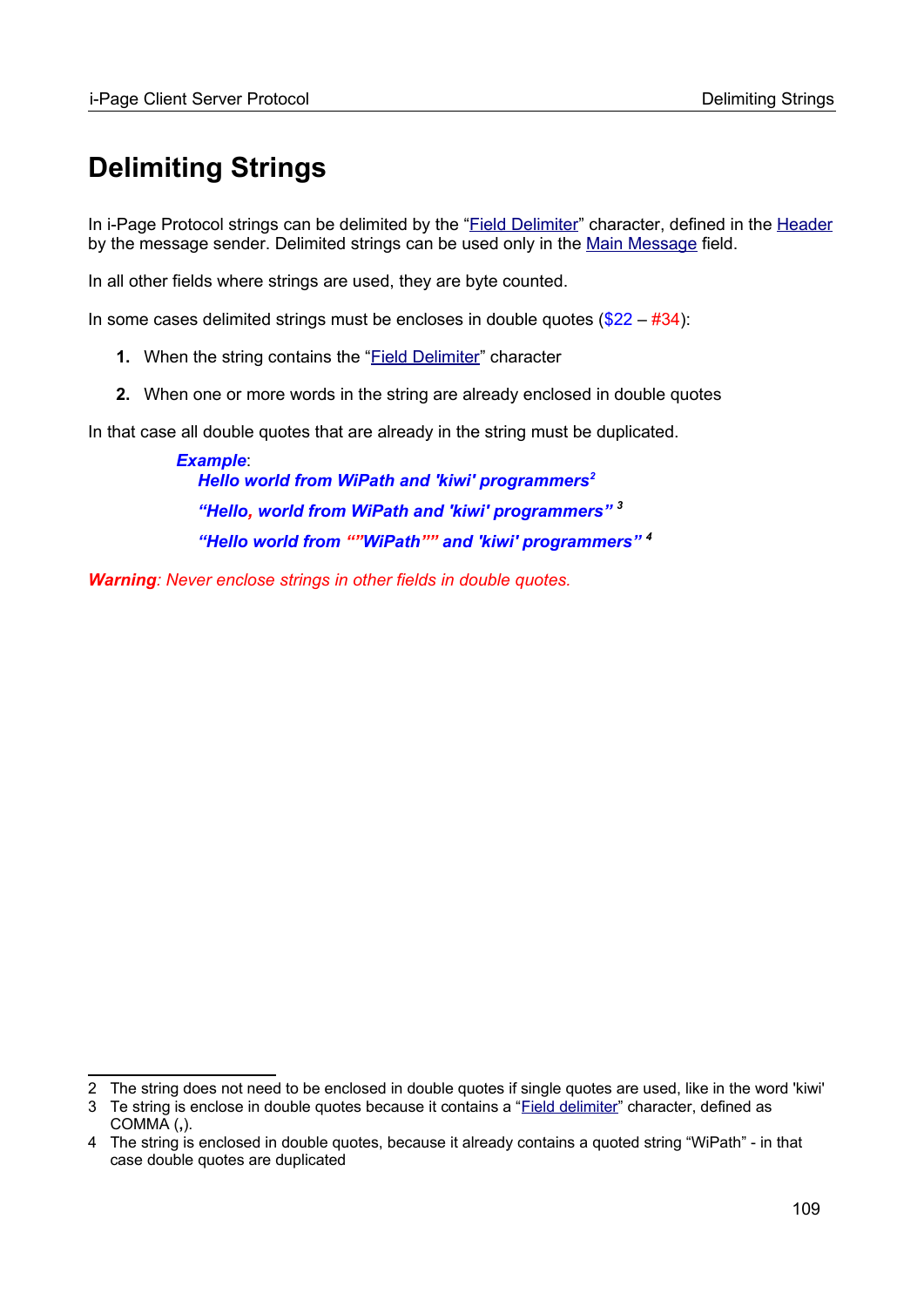## **Appendix E.**

## **Message Sequence Example**

- ◻ Different message fields are coloured differently
- ◻ The "Message Command" field and all delimiters are coloured in bright red
	- □ Delimiters used:
		- ◊ Date delimiter US (unit separator) **\$1F**
		- ◊ Client data delimiter GS (group separator) **\$1D**
		- ◊ Header delimiter STX (start of text) **\$2**
		- ◊ Message separator ETX (end of text) **\$3**
		- ◊ Message record separator RS (record separator) **\$1E**
		- ◊ Field separator defined here as a COMMA '**,**'

| <b>Client</b>                                                                                                     | <b>Server</b>                                                                                                                    |
|-------------------------------------------------------------------------------------------------------------------|----------------------------------------------------------------------------------------------------------------------------------|
| 12CONNECT01000020B4.7DD6060A35371F76BC1E<br>0000001DUnknown2Connecting to i-Page Server<br>on 10.58.2.199:6022    |                                                                                                                                  |
|                                                                                                                   | 11LOGIN01000020DA.7DD6060E2F121F7DD606<br>OE2F121DUnknown2Connection not accepted by<br>i-Page ServerDAThe server requests login |
| $1110GIN00000020B5,7DD6060B0D141F76BC1E$<br>0000001Dnicole2nicole,7F7141132F905A74836EA<br>2C53711904F,1          |                                                                                                                                  |
|                                                                                                                   | 11CONNECT0B000020DC, 7DD6060E34041F7DD606<br>0E34041Dnicole2Not connected to i-Page<br>Server on 10.58.2.199:6022                |
|                                                                                                                   | 11CONNECT05000020DC.7DD6060E34041F7DD606<br>0E34041Dnicole2Connection accepted by i-<br>Page ServerDAConnection no 1 of 11       |
|                                                                                                                   | 11LOGIN02000020DC,7DD6060E34051F7DD606<br>0E34051Dnicole2Account "nicole"<br>successfully logged on i-Page Server                |
| 11CONNECT0C000020D9,7DD6060C0D2D1F76BC1E<br>0000001Dnicole2Client "nicole" on<br>10.58.2.199 ready to communicate |                                                                                                                                  |